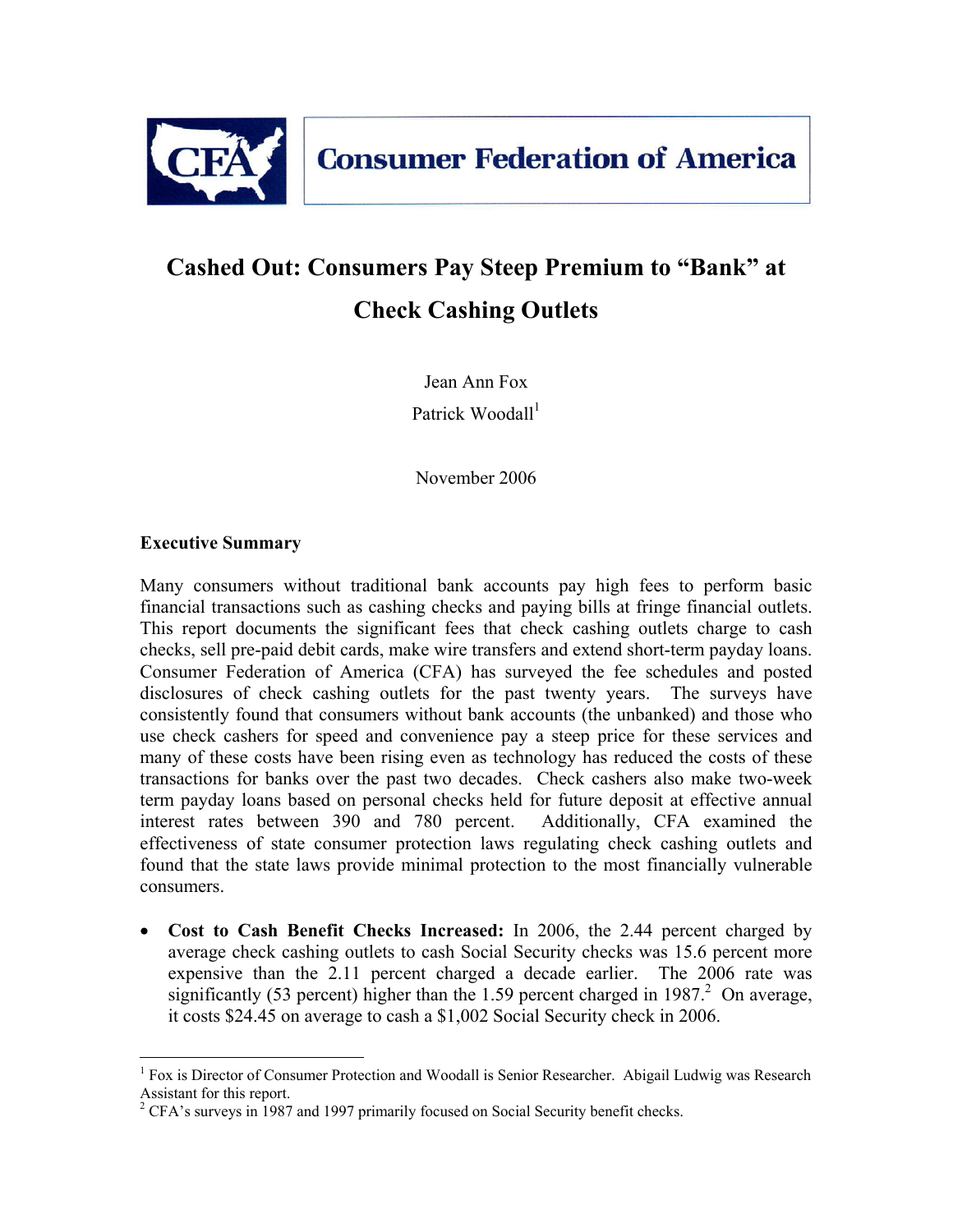- **Cost to Cash Paychecks Grows:** The cost to cash hand-written paper checks has grown steadily over the past two decades. In 2006, the 4.11 percent charge to cash a paper payroll check was 75.6 percent higher than the 2.34 percent charged in 1997 and 152.7 percent higher than the 1.62 percent charged to cash a paycheck in 1987. A blue-collar worker using check cashing outlets to cash their paycheck pays an average \$19.66 every week to cash a \$478.41 check.
- **Payday Loans at Check Cashing Outlets are Expensive:** Two-thirds of check cashers in states that authorize them also make payday loans, cash loans based on the borrower's personal check held for future deposit by the lender. Typical loans are for over \$300, due on the borrower's next payday, and cost \$15 to \$30 per \$100 loaned or 390 to 780 percent annual percentage rate. Average payday loans at check cashing outlets were offered with more than 400 percent annual percentage rate. To qualify for a payday loan, a consumer only needs a bank account and a source of income.

#### **I. Introduction**

 $\overline{a}$ 

Consumers without bank accounts conduct basic financial transactions largely outside the mainstream banking system. These unbanked consumers still need to cash their payroll or government benefit checks and pay their bills. Most unbanked consumers purchase these transaction services at fringe financial outlets which provide many of the services that traditional transaction or checking accounts provide but typically for higher fees.<sup>3</sup> Check cashing outlets are the most commonly used fringe financial establishments. These outlets are more common in lower- and moderate-income commercial urban neighborhoods than traditional bank branches, but increasingly check cashing outlets are expanding into suburban areas to follow their customers who hold lower-wage jobs at basic-skills service-oriented jobs.<sup>4</sup>

Financial services have diverged into a two-tiered system with consumers segregated by income and financial sophistication. More affluent consumers receive a wide range of services from federally regulated depository institutions including banks, thrifts and credit unions. Many lower-income consumers without bank accounts or adequate balances in bank accounts receive lower-level and higher-cost services from a patchwork of storefront operations that fall between the regulatory cracks and lack adequate consumer protections. These unbanked and underbanked consumers represent a considerable market opportunity for financial services companies. In 2005, the unbanked and underbanked bought \$3 trillion of goods and services with cash and money orders.<sup>5</sup> Too often, these consumers pay a premium to get access to their funds at fringe financial outlets.

<sup>&</sup>lt;sup>3</sup> Samolyk, Katherine A., FDIC Division of Insurance and Research "The Unbanked: What do we know about them?" Undated, on file with author.

<sup>&</sup>lt;sup>4</sup> Kelsky, Richard B., "Securing Customer Dignity," *Cheklist*, Fall 2003, pages 36, 38.<br><sup>5</sup> "Unhanked: Why Some Say the Time is Now." *American Pankey*, June 7, 2006

<sup>&</sup>lt;sup>5</sup> "Unbanked: Why Some Say the Time is Now," American Banker, June 7, 2006.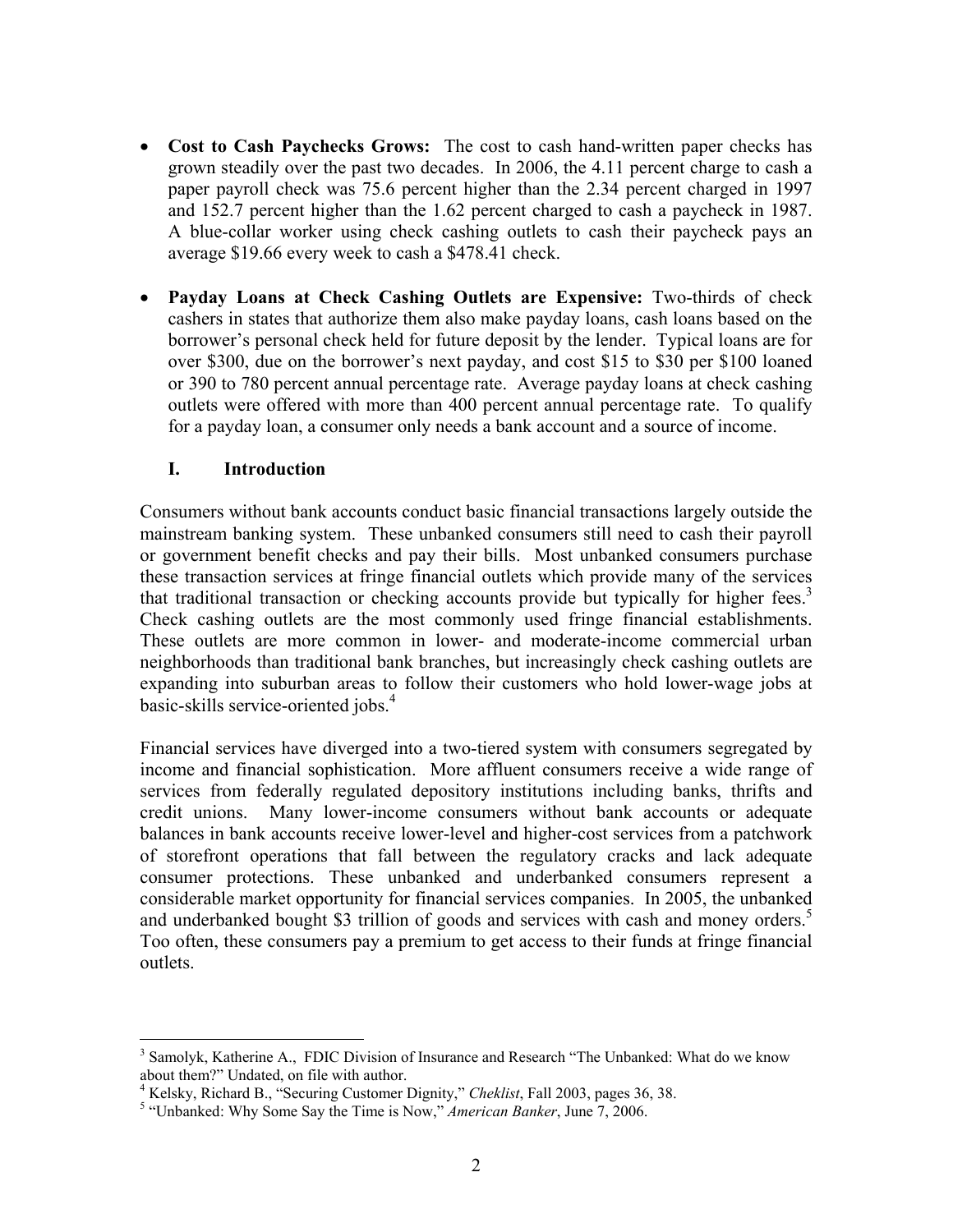Even consumers with bank accounts may utilize check cashers out of convenience. Some consumers may utilize check cashers which are more conveniently located and open for business where they work or live than bank branches. Additionally, consumers with low balances in checking accounts may be unable to cash checks at their banks without sufficient off-setting balances and instead must deposit checks and wait for them to clear. These consumers may then have to wait for the check hold period to expire before they can convert the deposited check into cash.<sup>6</sup> Check cashers provide immediate cash without waiting for the check to clear but at a high cost. One national check cashing firm noted that "customers might save money by depositing their checks in a bank and waiting for them to clear."<sup>7</sup>

#### **II. Check Cashing Industry**

The number of check cashing outlets grew steadily during the 1990s and the industry continued to rapidly expand over the past five years. Between 1994 and 2000, the check cashing industry more than doubled in size. In 2000, there were more than 6,000 check cashing outlets that generated \$1.5 billion in fees. $8\overline{B}$  By 2005, there were an estimated 13,000 check cashing stores – more than double the number five years earlier.<sup>9</sup>

Check cashing outlets continue to generate significant revenues. Although the rise in electronic transactions and direct deposit of payroll and Social Security checks have impacted the check cashing industry, a significant number and dollar value of paper checks are redeemed at check cashing outlets every year. More than 180 million checks worth more than \$55 billion are processed by the check cashing industry every year.<sup>10</sup> The other

1



ancillary business lines also generate significant revenue for check cashers. Check cashers sell about a fifth (22 percent) of the money orders in the U.S. worth about \$20 billion and wire a tenth of the country's money transfers worth \$4 billion per year.<sup>11</sup>

<sup>&</sup>lt;sup>6</sup> Under rules set by the Federal Reserve, a bank can hold a local check deposit made on Friday until the next Tuesday before the customer can access the funds. Some checks can be held as long as five days, even if the check is drawn on the bank where it is deposited.

<sup>7</sup> ACE Cash Express, SEC 10K filing, June 30, 2006 at 5.

<sup>8</sup> National Community Investment Fund, Retail Financial Services Initiative, *From the Margins to the Mainstream: A Guide to Building Products and Strategies for Underbanked Markets* "Using Fringe Products as a Doorway to the Mainstream: Building Check-Cashing Partnerships" November 11, 2005. ACE Cash Express, SEC 10K filing, June 30, 2006 at 5.

<sup>&</sup>lt;sup>10</sup> Rhine, Sherrie L.W, William H. Greene and Maude Toussaint-Comeau, "The Importance of Check-Cashing Businesses to the Unbanked: Racial/Ethnic Differences" *The Review of Economics and Statistics*, Vol. 88, No. 1, March 28, 2006 at 146-157.

<sup>&</sup>lt;sup>11</sup> Goldman, Gerald and James R. Wells, Financial Service Centers of America, Inc., "Check Cashers are Good Bank Customers," 2002 at 8.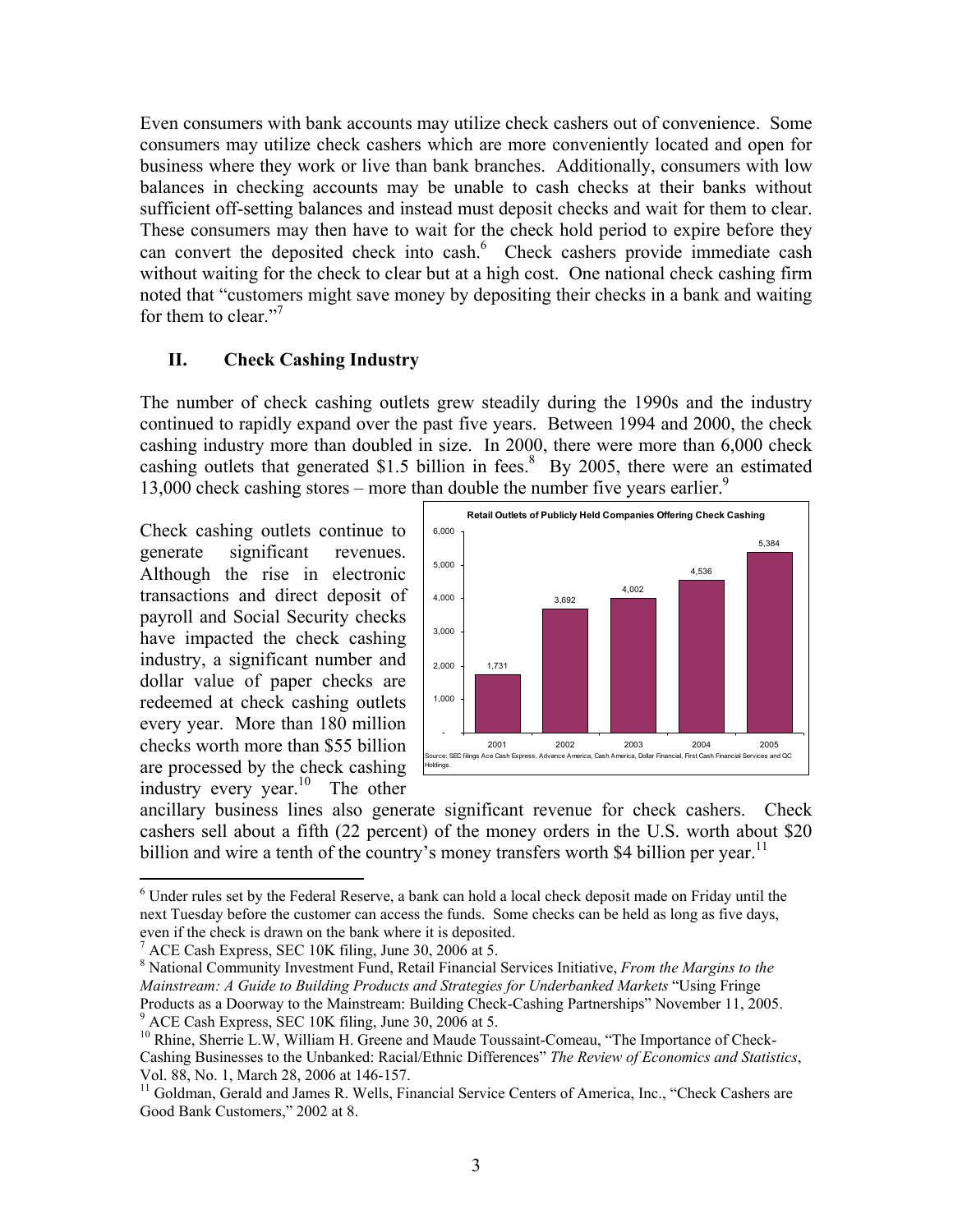The majority of check cashing outlets are independent storefront operations or small, local chains, but national chain operations are growing. The nine national check cashing companies control less than 35 percent of the national market.<sup>12</sup> A CFA analysis of publicly-traded personal financial service companies found that the number of retail outlets offering check cashing services more than tripled between 2001 and 2005 – from 1,731 in 2001 to 5,384 in  $2005 - a$  211 percent increase.<sup>13</sup> The check cashing chains expect their market share to increase through consolidation and expansion because the national companies benefit from economies of scale, integrated technology and the ability to more easily offer new products. $14$ 

Consumers that utilize check cashing outlets are relying on check cashers more frequently. About half (49 percent) of check cashing customers use check cashing outlets once or twice a month and about a third (29 percent) use check cashing outlets at least once a week.<sup>15</sup> More than a quarter  $(26$  percent) of check cashing outlet consumers reported that they were using check cashing services more than in the past.<sup>16</sup> Moreover, check cashing companies expect the market for check cashing and other non-bank financial services to increase because the real income of moderate- and lower-income households is expected to stagnate or decline.<sup>17</sup>

#### *A. Check Cashing Business Model and Products*

Check cashers typically offer a fairly wide range of services to their customers. For most retail outlets, cashing checks is the core business. Check cashers process checks for a fee, typically a percentage of the check's face value that varies by the type of check being cashed. Beyond cashing government and payroll checks, selling money orders, making wire transfers and offering short-term payday loans, many check cashing outlets offer other services. These may include paying utility bills, direct deposit accounts, pawn shop services, selling mass transit fare cards or tokens, selling pre-paid telephone cards, offering currency exchange services, as well as selling postage, lottery tickets and business services like photocopying and fax services.<sup>18</sup> Check cashing is also provided through electronic terminals, such as at retail stores and through 7-Eleven Stores' Vcom machines in over a thousand locations.<sup>19</sup>

 $12$  ACE Cash Express, SEC 10K filing, June 30, 2006 at 5.

<sup>&</sup>lt;sup>13</sup> CFA analysis of Securities and Exchange Commission 10K filings for Ace Cash Express, Advance America, Cash America, Dollar Financial, First Cash Financial Services and QC Holdings.

<sup>&</sup>lt;sup>14</sup> Dollar Financial Corp., SEC 10K filing, June 30, 2006 at 5.

<sup>&</sup>lt;sup>15</sup> Mower, Eric, Associates Market and Research Services, report commissioned by the Financial Service<br>Centers of America, "FISCA Customer Satisfaction Research Final Report," October 13, 2000.

<sup>&</sup>lt;sup>16</sup> Ibid.<br><sup>17</sup> ACE Cash Express, SEC 10K filing, June 30, 2006 at 4.<br><sup>17</sup> ACE Cash Express, SEC 10K filing, Inne 30, 2006 at 4. <sup>18</sup> Goldman, Gerald and James R. Wells, Financial Service Centers of America, Inc., "Check Cashers are Good Bank Customers," 2002 at 8; CFA found that about an eighth (13.4 percent) of the outlets offer the ability to make direct deposits into a limited bank account and a minority of outlets (7 stores accounting for 4.1 percent) offered pawnshop services.

<sup>&</sup>lt;sup>19</sup> www.7-eleven.com/products/vcom.asp, visited November 2, 2006. Vcom is a 24-hour check cashing machine that also provides ATM services, Western Union money orders and transfers, bill payment, and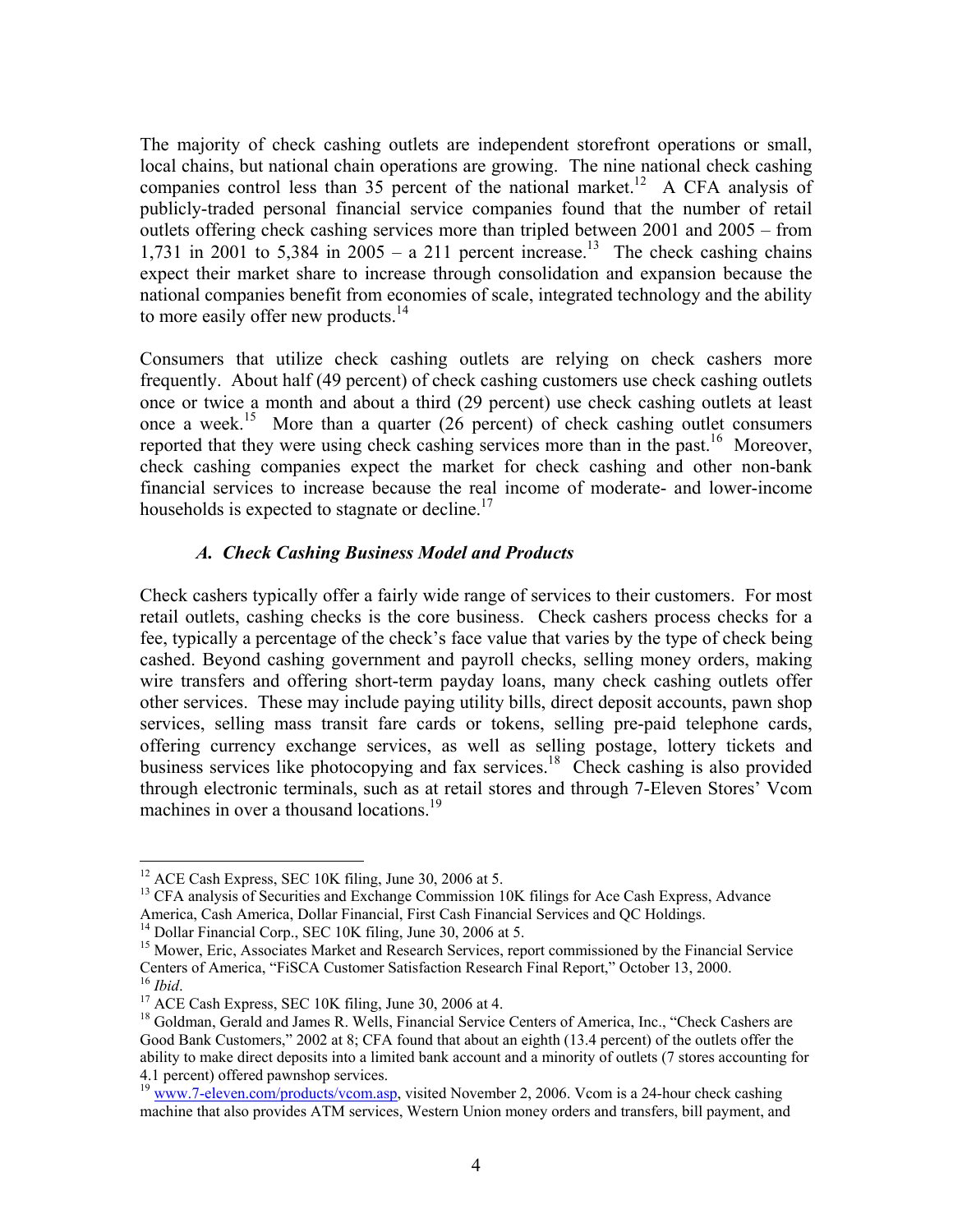#### **CFA 2006 Survey of Check Cashing Outlets Finds High Costs**

In the summer of 2006, CFA and participating organizations surveyed 172 check cashing outlets in 22 states.<sup>20</sup> The survey determined the services available, the costs for these services and the availability of disclosures. CFA compared the 2006 survey to the results of similar surveys conducted in 1997 and 1987 to determine the longitudinal cost of services at check cashing outlets.

#### *Check Cashing Services and Fees*

Check cashing outlets are most likely to cash government checks and are more likely to cash computer generated payroll checks than hand-written payroll checks. Only half were willing to cash personal checks. Nearly one in five (18.0 percent) of the outlets required consumers to become "members" or to purchase check cashing identification cards in order to cash their checks. There was an average membership fee of \$3.61 at the outlets that disclosed their membership fees. Half of the outlets that had membership fees (14 of the 31 outlets that charged membership fees) charged an additional first time use fee averaging \$2.65.

The high cost of cashing checks at check cashing outlets exceeds the cost of processing the checks. The cost of processing checks is fairly low and the risk is fairly minimal. For example, the per item cost to process government checks under the Federal Reserve automated clearinghouse is about four cents.<sup>21</sup> Moreover, losses from uncollected checks also are low. The Financial Service Centers of America, the check cashers' trade association, found that less than 1 percent of checks presented to check cashers are returned and between 80 and 90 percent of these checks are ultimately collected.<sup>22</sup> For the national chains, the figure is much lower. ACE Cash Express calculates that returned uncollected checks account for 0.11 percent of the company's fee revenue.<sup>23</sup> Dollar Financial calculated that net write-offs after collection accounted for 0.31 percent of the checks that were cashed. $^{24}$ 

<sup>21</sup> Federal Reserve Bank of Richmond, 2006 Check Forward Collection Service – Richmond Office

Verizon Long Distance Services. Ad states "…there are NO CREDIT CHECKS. So your approval is virtually guaranteed."

<sup>&</sup>lt;sup>20</sup> More than half (57.6 percent) of the surveyed outlets were in high traffic commercial areas. About a third (32.0 percent) were in inner-city neighborhoods and more than half (56.4 percent) were in predominantly minority areas. One sixth (16.3 percent) of the outlets were in suburban areas outside the city limits. Local consumer groups across the country were provided a survey instrument and instructions on collecting information from check cashing outlets. Information was collected from advertisements in phone directories, phone calls to outlets, information posted or available to consumers at the check cashing outlets and from store personnel. Outlets were selected from phone book listings and surveyors often made multiple phone calls and visits to solicit the necessary information from the outlets.

Processed at the Baltimore Office, see footnote 5, effective August 1, 2006.<br><sup>22</sup> Goldman, Gerald and James R. Wells, Financial Service Centers of America, Inc., "Check Cashers are Good Bank Customers," 2002 at 2.

 $2<sup>23</sup>$  ACE Cash Express, SEC 10K filing, June 30, 2006 at 10.

 $^{24}$  Dollar Financial Corp., SEC 10K filing, June 30, 2006 at 10.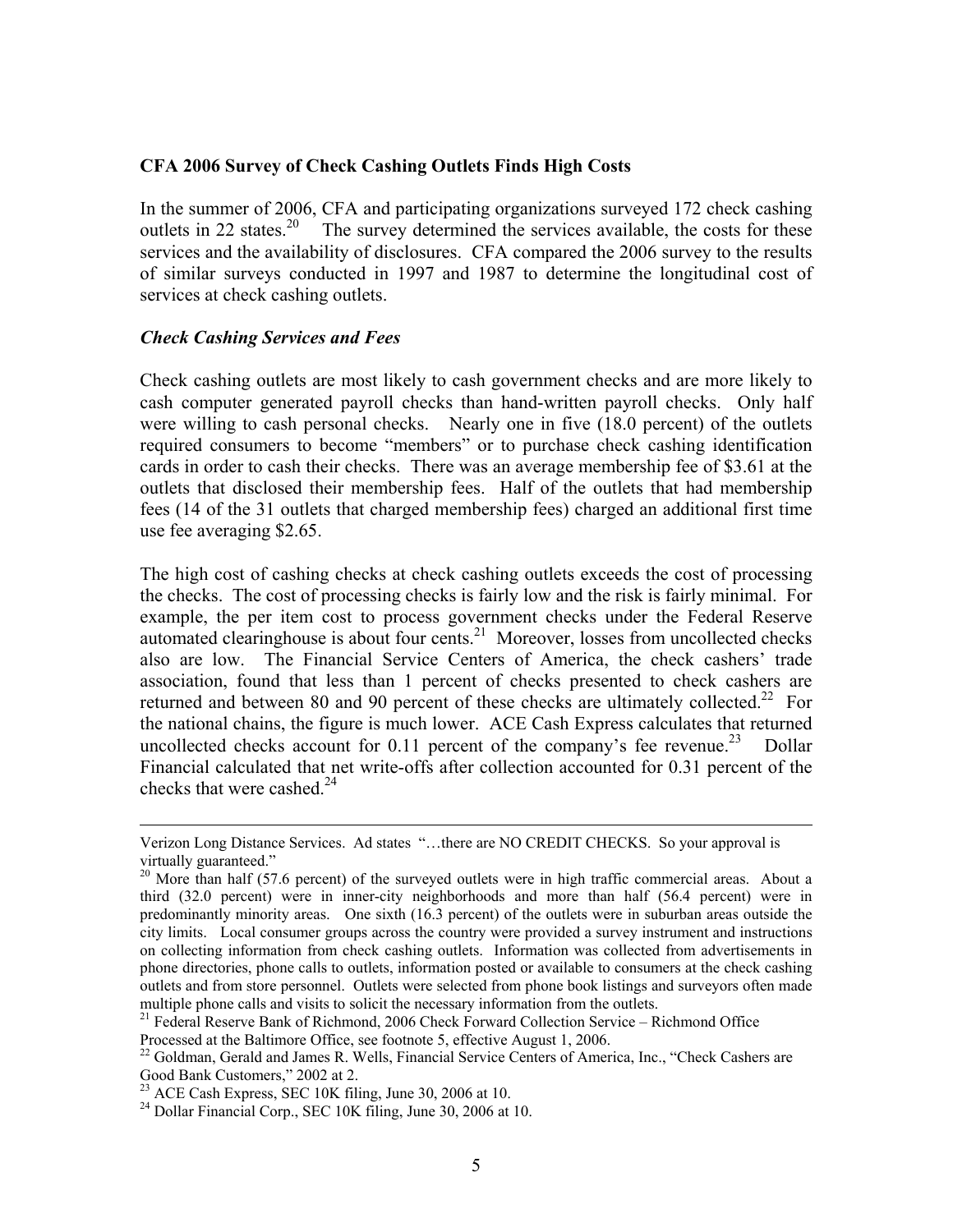- **Cashing Government Benefit Checks:** Nearly all (162 or 94.2 percent) of the outlets would cash government benefit checks. The fees ranged from 1 percent of the check's value to 5 percent, with an average charge of 2.44 percent. One in ten (16 outlets or 9.9 percent) of the outlets that cash benefit checks refused to inform the surveyors on the phone what they charged to cash Social Security checks. Some of the companies had flat fees of a dollar or two, several charged a small percentage fee and an additional flat fee of about a dollar and some had fee schedules that charged slightly higher percentage fees for smaller checks.
- **Cost to Cash Benefit Checks Increased:** In 2006, the 2.44 percent charged by average check cashing outlets to cash Social Security checks was 15.6 percent more
	- expensive than the 2.11 percent charged a decade earlier. The 2006 rate was significantly (53 percent) higher than the 1.59 percent charged in  $1987^{25}$
- **Other Government Checks:**  Although nearly all the outlets cashed government benefits checks, slightly fewer outlets (162 or 94.2 percent) cash other



government checks such as tax refunds, charging an average of 2.78 percent of the value of the check and ranging between 1.00 percent and 5.90 percent.

• **Paychecks:** Nearly all (93.0 percent) of the outlets cashed computer-generated payroll checks generally from large or institutional employers and charged an average

of 2.52 percent of the check's value, ranging between 1.00 percent and 5.00 percent. About three out of five (62.8 percent) of outlets cashed hand-written paychecks and charged an average of 4.11 percent, ranging from 1.00 percent to 10.00 percent of the value of the check. Fees for hand-written paper payroll checks were 63.1 percent higher than for computergenerated checks.



• **Cost to Cash Paychecks Grows:** The cost to cash hand-written paper checks has grown steadily over the past two decades. In 2006, the 4.11 percent charge to cash a

 $\overline{a}$ <sup>25</sup> CFA's surveys in 1987 and 1997 primarily focused on Social Security benefit checks.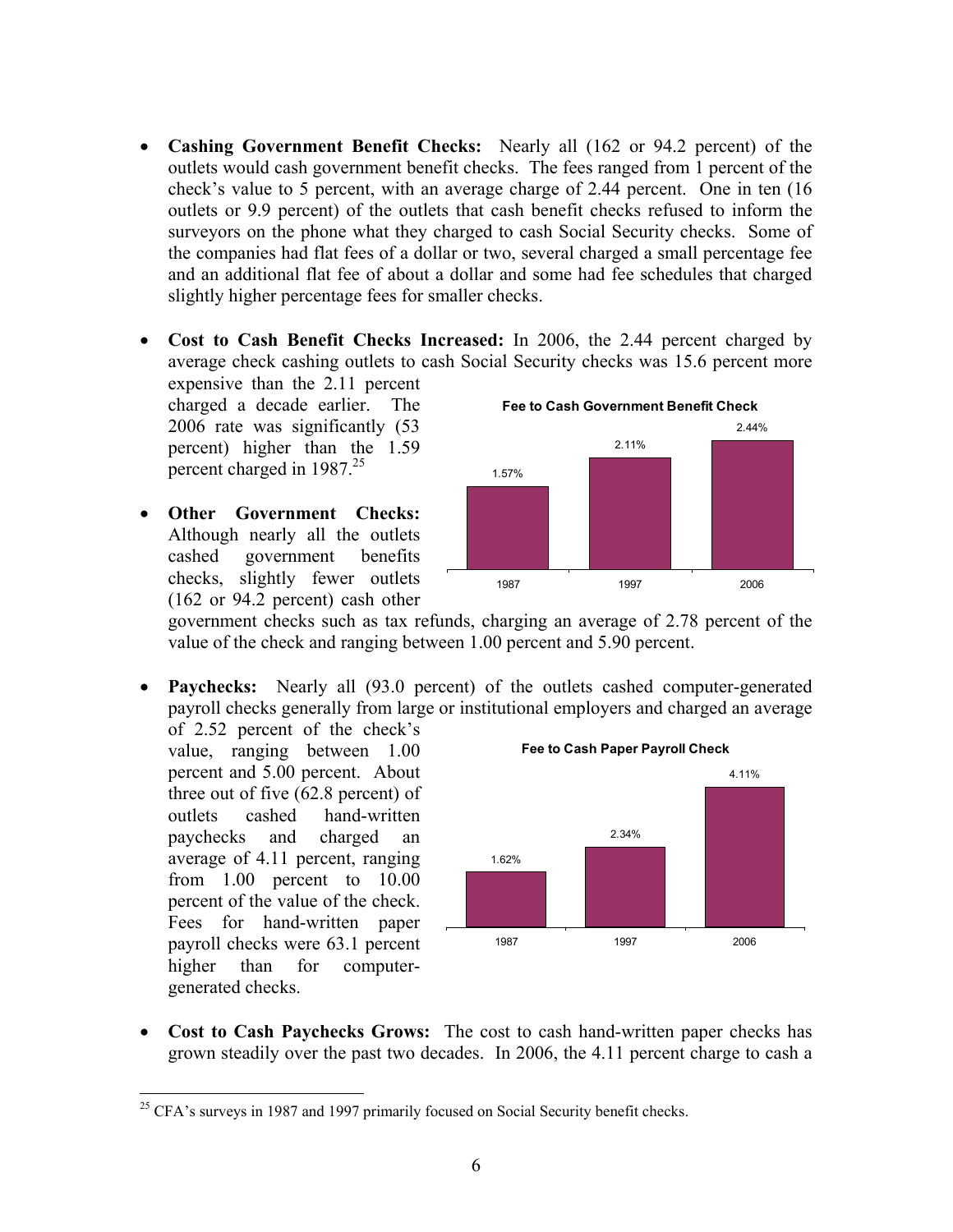paper payroll check was 75.6 percent higher than the 2.34 percent charged in 1997 and 152.7 percent higher than the 1.62 percent charged to cash a paycheck in 1987.

• **Most Expensive to Cash Personal Checks:** Only half (50.0 percent) of the outlets would cash personal checks and they charged an average of 8.77 percent of the check's value with prices ranging from 2.00 percent to 15.00 percent of the face value of the check. In 2006, the 8.77 percent charged to cash personal checks is slightly (16.4 percent) lower than the 9.36 percent charged in 1997 but nearly twice as high as the 4.51 percent charged in 1987. More outlets cashed personal checks in 2006. In 1987, 19 percent of outlets cashed personal checks compared to 40 percent in 1997 and 50 percent in 2006.

### **Payment Services:**

Many of the check cashing outlets offer payment services for consumers to pay bills or transfer money. Bill payment services are either formal arrangements with utilities or independent operations. An Office of the Comptroller of the Currency (OCC) survey found that about two out of five (42 percent) unbanked consumers used money orders to pay bills and the majority of them (67 percent) purchased their money orders at check cashing outlets.<sup>26</sup> The OCC survey found that more than one in seven (15 percent) of unbanked consumers used bill payment services at check cashing outlets.<sup>27</sup>

- **Money Orders:** More than four out of five (84.9 percent) of the outlets sell money orders for consumers to pay bills. Four  $(2.3 \text{ percent})$  provide free money orders and an additional 8 (4.6 percent) provide free money orders in conjunction with other transactions like check cashing. The average fee for a \$100 money order at the outlets that charged fees was \$1.08, ranging from  $50¢$  to \$16. The average fee is slightly higher than the 50¢ average to buy a \$50 money order in the 1997 study and slightly higher than the ninety-five cents charged by the United States Postal Service for a money order.
- **Wire Service or Remittances:** More than four out of five check cashing outlets offered wire transfer services (83.1 percent). Although 143 of the outlets offered money orders, only 112 or 78.3 percent, disclosed their fees to make a wire transfer to surveyors. The average fee for a \$200 money order remittance to be delivered the next business day in Mexico was \$11.71 and ranged from \$3.00 to \$30.00.
- **Utility Payment Services:** More than half (55.2 percent) of the outlets offer bill paying services for consumers to pay their utility and other bills. The average fee to electronically pay an electric utility bill was \$1.29 and ranged from 78 $\phi$  to \$12.95.

<u>.</u>

<sup>&</sup>lt;sup>26</sup> Dunham, Constance R., Senior Financial Economist, Economic and Policy Analysis Department, Office of the Comptroller of the Currency, "The Role of Banks and Nonbanks in Servicing Low- and Moderate-Income Communities," Federal Reserve of Chicago, *Proceedings*, April 2001 at 54, Figures 7 & 8. 27 *Ibid.* at 38.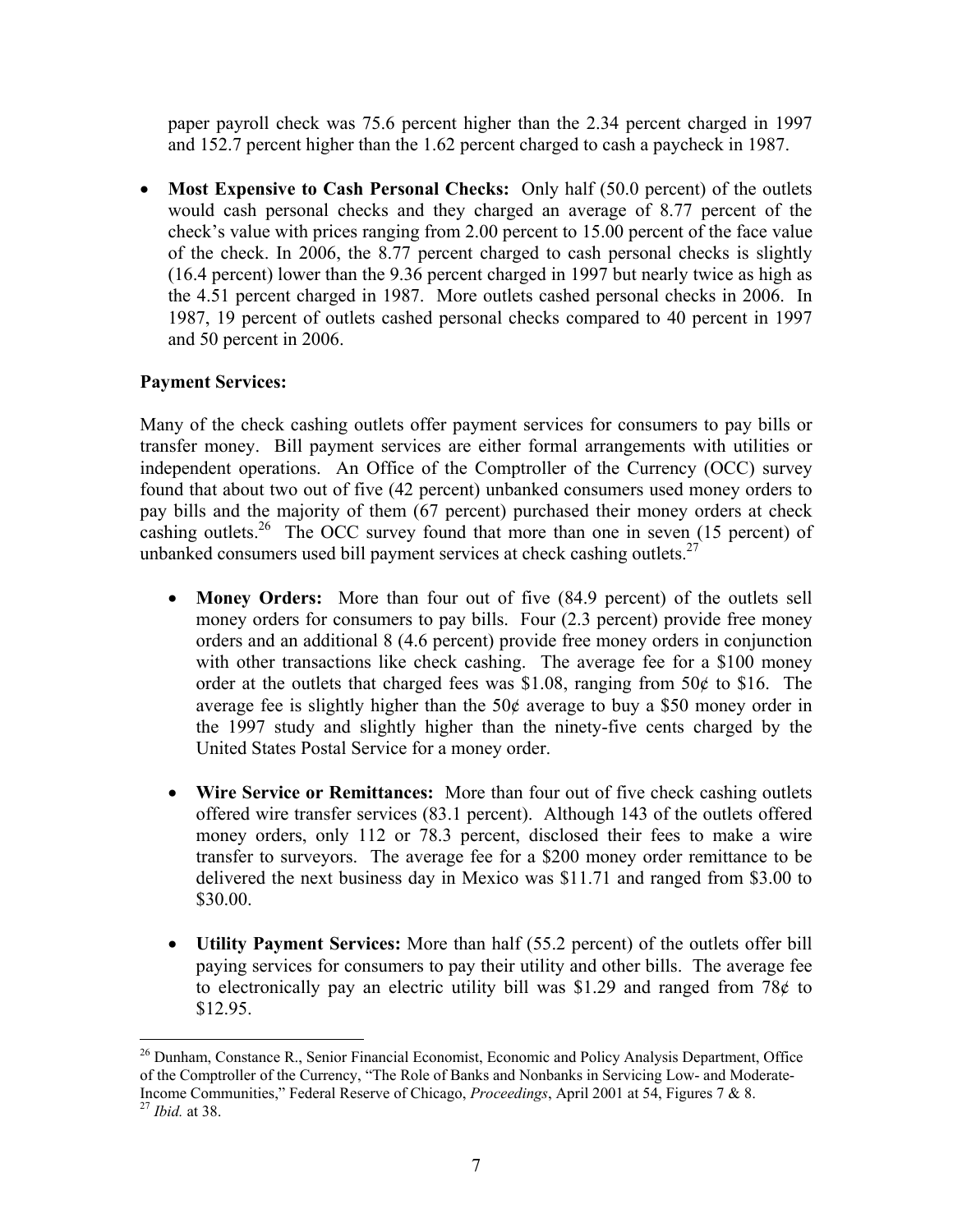#### **Payday Loan Services:**

Payday loans are cash loans based on the borrower's personal check held for future deposit by the lender. Typical loans are for over \$300, due on the borrower's next payday, at a cost of \$15 to \$30 per \$100 loaned or 390 to 780 percent annual percentage rate. To qualify for a payday loan, a consumer needs a bank account and a source of income. Check cashers have expanded into payday lending to diversify their products and to bolster revenue. Publicly traded check cashers ACE Cash Express and Dollar Financial Group are among the largest payday lenders.

More than half (53.5 percent) of all surveyed check cashing outlets offer payday loans as well. Payday lending is prohibited by state usury laws or rate caps in five of the surveyed states (Georgia, Massachusetts, Maryland, North Carolina and New York). The survey found that 66 percent (92 of 139) of check cashers located in states where payday lending is legal offer these loans.

Surveyors often found that companies that advertised as check cashers do not actually cash checks for a fee. While some check cashers are also payday lenders, many payday lenders do not "cash checks." In some locales, payday loan companies that do not cash checks for a fee advertise as "check cashers" in Yellow Pages directories. To test the extent of the problem in one state, CFA compared the Verizon Yellow Pages listing for "check cashers" in Roanoke, Richmond, and Newport News, Virginia with lists of Registered Check Cashers and Licensed Payday Lenders posted by the Bureau of Financial Institutions. We found that over half a dozen licensed payday lenders advertised as check cashers (without being registered to cash checks for a fee) in each directory. In Roanoke, only two of the ten "check cashers" listed in the Yellow Pages were registered as check cashers. The other listings were for payday loan stores that do not cash checks and are not registered as check cashers.

- **Payday Loan Size and Cost:** The average maximum loan size at surveyed check cashers was about \$696 and the median maximum loan size was \$500. The maximum loan size ranged from \$250 to \$5,000. The clerks were asked the cost to borrow \$300 for two weeks and they reported an average cost of \$46.85 which translates to 406 percent annual percentage rate (APR).
- **Most Clerks Fail to Quote APRs:** Although payday lenders are required by the federal Truth in Lending Act to quote the cost as an interest rate if any cost is quoted, about three quarters of the clerks reported the loan cost in dollars for the entire loan amount (39.3 percent of the clerks) or the loan cost per \$100 borrowed (35.7 percent of the clerks). Less than a fifth (17.0 percent) of the clerks surveyed disclosed the cost as an interest rate and 8.0 percent of the clerks refused to disclose the cost entirely.
- **Almost Three-Fourths of Stores Fail to Post APRs:** In thirty states, payday lenders are required to post the fees for a payday loan. The posted cost to borrow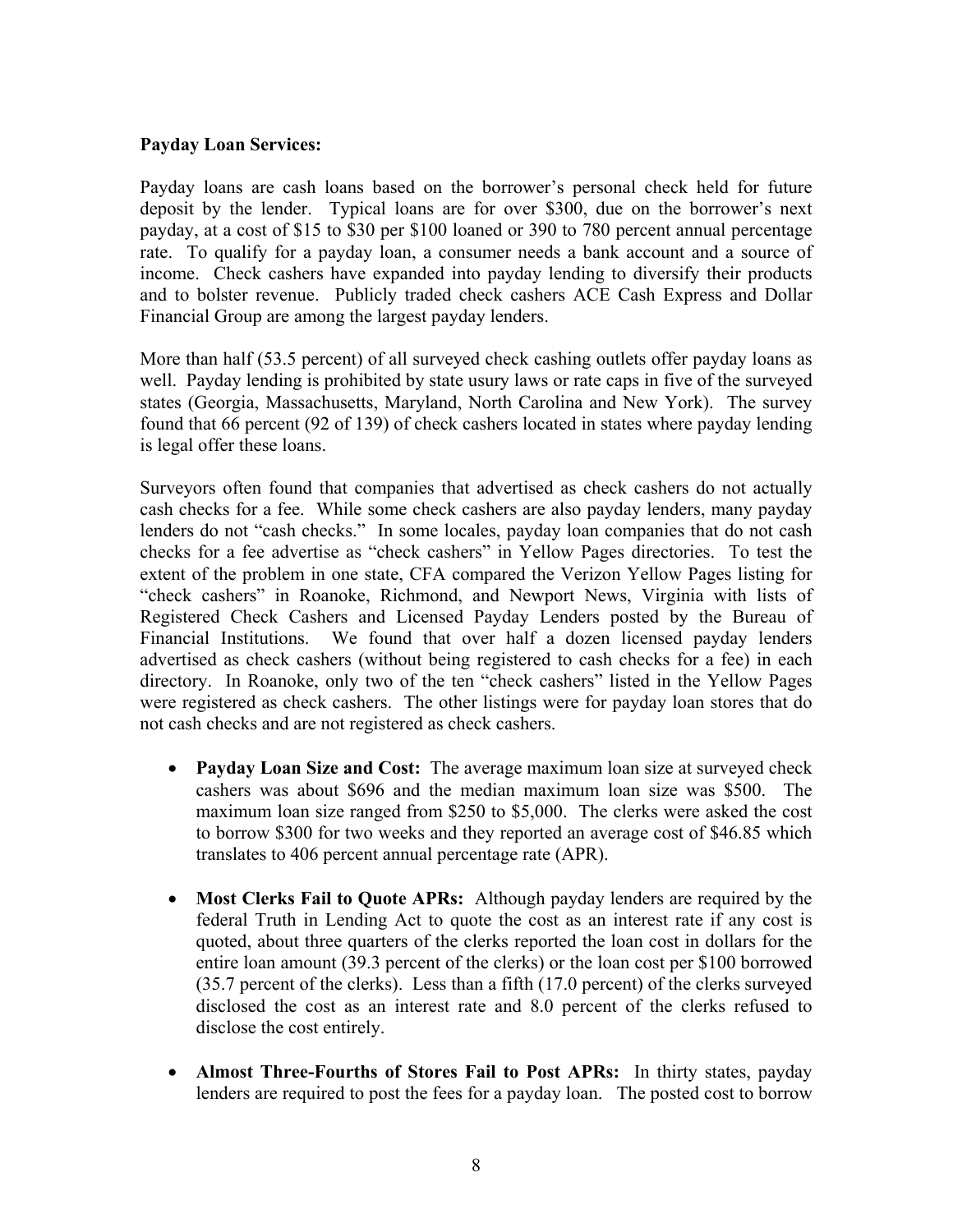\$300 was slightly lower than the cost the clerks reported. The posted cost to borrow \$300 averaged \$49.50 or an APR of 429.00 percent. Under Truth in Lending, advertising the finance charge for a loan triggers the requirement to also advertise the annual percentage rate for the loan. Although a quarter (25.8 percent) of the postings correctly disclosed the cost as an annual interest rate, more than half the postings described the loan cost in dollars for the entire loan amount (27.5 percent of the postings) or in the loan cost per \$100 borrowed (26.7 percent of the postings). Fully one fifth (20.0 percent) did not post the cost of the loan at all.

- One check casher in a state that prohibits these loans offered to hold checks for future deposit for a fee. The surveyor was not quoted a price for the loan.
- Payday lenders generally complied with state limits on the maximum size of loans offered and fees charged. Arkansas check cashers, surveyed prior to the FDIC's halt to "rent-a-bank" lending by state-chartered banks, all offered loans that exceed state limits on size of loan**.** The highest fees for loans were charged in states with no rate caps. A \$300 payday loan at one outlet in Utah cost \$60 (520 percent APR for a two-week loan) while the same loan at one Wisconsin lender cost \$66 (572 percent APR). Check cashers in Nevada and Oregon charged as much as \$51 for a \$300 loan or 442 percent APR. The lowest payday loan rates were charged in Florida, ranging from \$32 to \$35 for a \$300 loan or 277% to 303% APR for a two-week loan.

#### *Pre-Paid Debit Cards:*

Pre-paid debit or stored value cards are growing product lines that are sold and serviced by check cashing outlets. Cash is "deposited" or loaded onto the cards which have the same functionality as a debit card connected to bank accounts – the ability to withdraw cash from ATMs and make point of sale purchases. The proceeds of cashing a check can be loaded onto the consumer's prepaid debit card rather than being delivered as cash. Cards carrying the MasterCard or Visa logo are viewed as prestigious by consumers and can be used as payment instruments where these cards are accepted. This provides unbanked consumers with convenience and some added security compared to carrying or storing all of their income in cash. Stored value cards, however, are not subject to the federal consumer protection laws that govern credit and debit cards, including limits on liability or recourse when cards malfunction, are lost or stolen.

Stored value cards come with a multitude of fees for opening the account, loading money on the card, and for transactions. A consumer using a stored value card will be charged foreign ATM fees when using bank terminals to withdraw cash from the card.

Consumers "save" by leaving unspent funds on cards. The industry has launched a stored value card with a savings component. The All-Access National Savings Program, a partnership between the Financial Service Centers of America and NetSpend Corporation, provides a free savings function for FiSCA member customers who pay to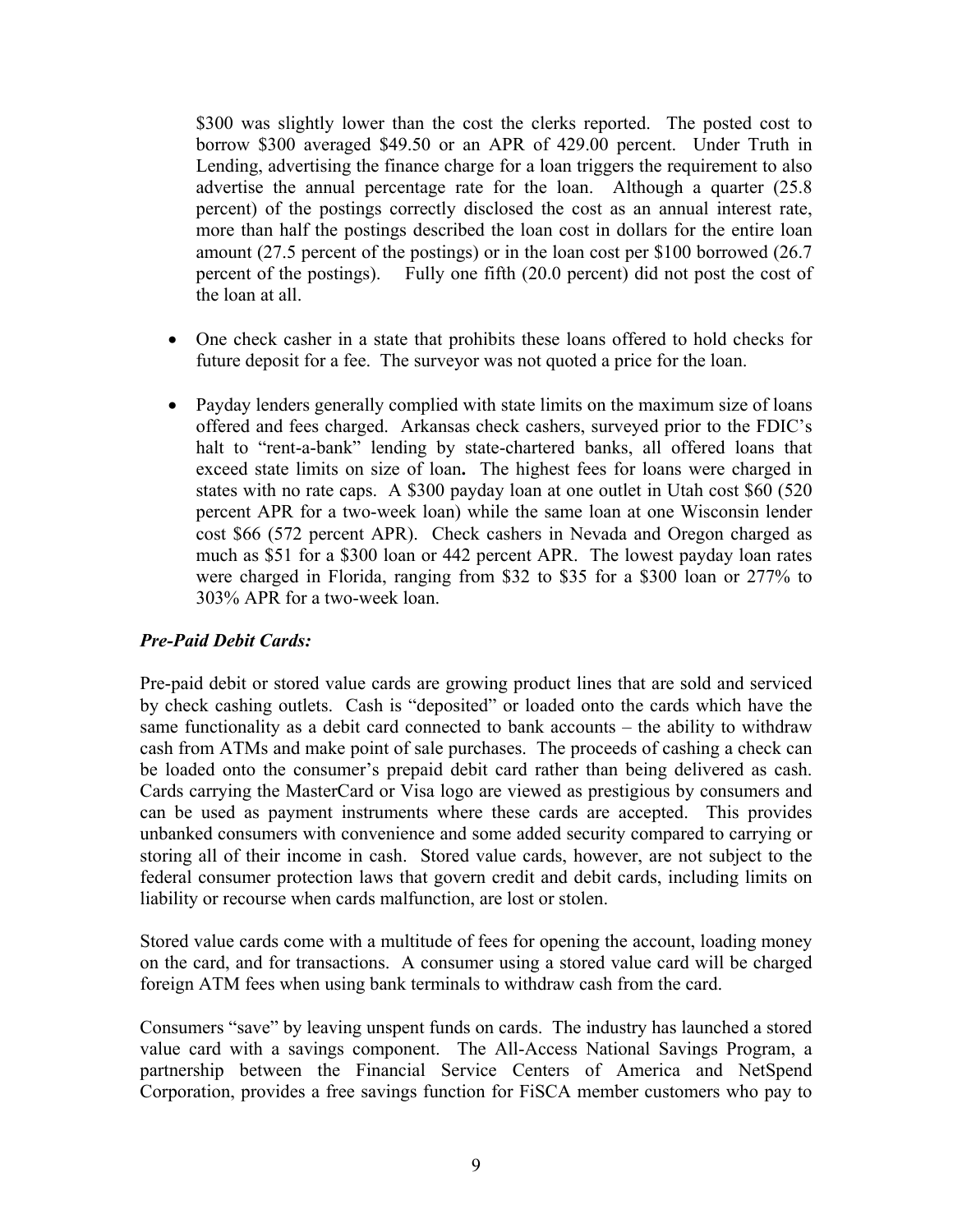use the All-Access stored value card. The card pays three percent annual percentage yield and savings are held by Inter National Bank in McAllen, TX and insured by the  $FDIC<sup>28</sup>$ 

Check cashing outlets are offering pre-paid debit cards to diversify their offerings and receive a commission on sales. Prepaid wireless phone card sales at ACE Cash Express grew ten percent a month in 2003 while the company said prepaid debit cards would be the next big opportunity for check cashers.<sup>29</sup> In 2006, ACE Cash Express sold 268,000 and loaded  $$917$  million onto pre-paid debit cards.<sup>30</sup>

Public benefits once delivered by paper check are increasingly delivered electronically, instead of by paper checks that must be cashed. More than 30 states now use prepaid debit cards to distribute child-support and welfare benefits instead of mailing paper checks $^{31}$ 

• **Pre-paid Debit Card Fees:** Just over three fifths (40.1 percent) of the check cashing outlets offered pre-paid debit cards. The average card costs \$10.86 and ranges in price from free to \$1.00 to \$30.00. Many of the cards have additional monthly or weekly fees ranging to about \$5.00 a month. Additionally, four out of five (84.0 percent) of the outlets that offer pre-paid debit cards charge a fee to load money on the card that averages \$3.09 and ranges from free to \$10.00. About half (50.7 percent) of the outlets that offer cards also charge a fee every time the card is used averaging \$1.22.

#### *B. Cost to Consumers to Use Check Cashers*

Customers that use check cashing outlets in lieu of banks face high costs to cash checks and pay bills. For example, a Hurricane Katrina evacuee reportedly paid a Wisconsin check casher \$70 to cash a \$2,200 federal check and \$13 to cash a \$451 payroll check.<sup>32</sup> For average Social Security benefit recipients, the cost of cashing benefits checks can be fairly high over the course of a year. Social Security benefits checks for single retired workers averaged \$1,002 in 2006 so the 2.44 percent fee amounts to \$24.45 each month or \$293 annually – which amounts to nearly a third of a monthly benefit check.<sup>33</sup> At the most expensive check cashing outlet, the annual cost would be \$601 – more than half a month's benefit; at the least expensive outlet, the annual cost would be \$120.

The cost of cashing payroll checks at check cashing outlets lowers the earnings of ordinary workers. The average earnings of production and non-supervisory workers,

 $\overline{a}$ <sup>28</sup> Press Release, "NetSpend® and FiSCA Break New Ground with 3 Percent Annual Percentage Yield on National Savings Program," PRNewswire, October 9, 2006.

<sup>&</sup>lt;sup>29</sup> Lee, Phillip, "Prepaid Cards Can Pump Profits," *Cheklist*, Fall, 2003, page 48, 50.<br><sup>30</sup> ACE Cash Express, SEC 10K filing, June 30, 2006 at 11.<br><sup>31</sup> Jalili, H. Michael, "Unbanked: Why Some Say the Time is Now," *Amer* 

<sup>&</sup>lt;sup>32</sup> Schneider, Pat, "Charged Up Over Check Fees/Cashing Costs Excessive, Some Claim," *The Capitol Times*, Madison, WI, March 3, 2006.

<sup>&</sup>lt;sup>33</sup> Social Security Administration, press release, "Social Security Announces 4.1 Percent Benefit Increase for 2006," October 14, 2005.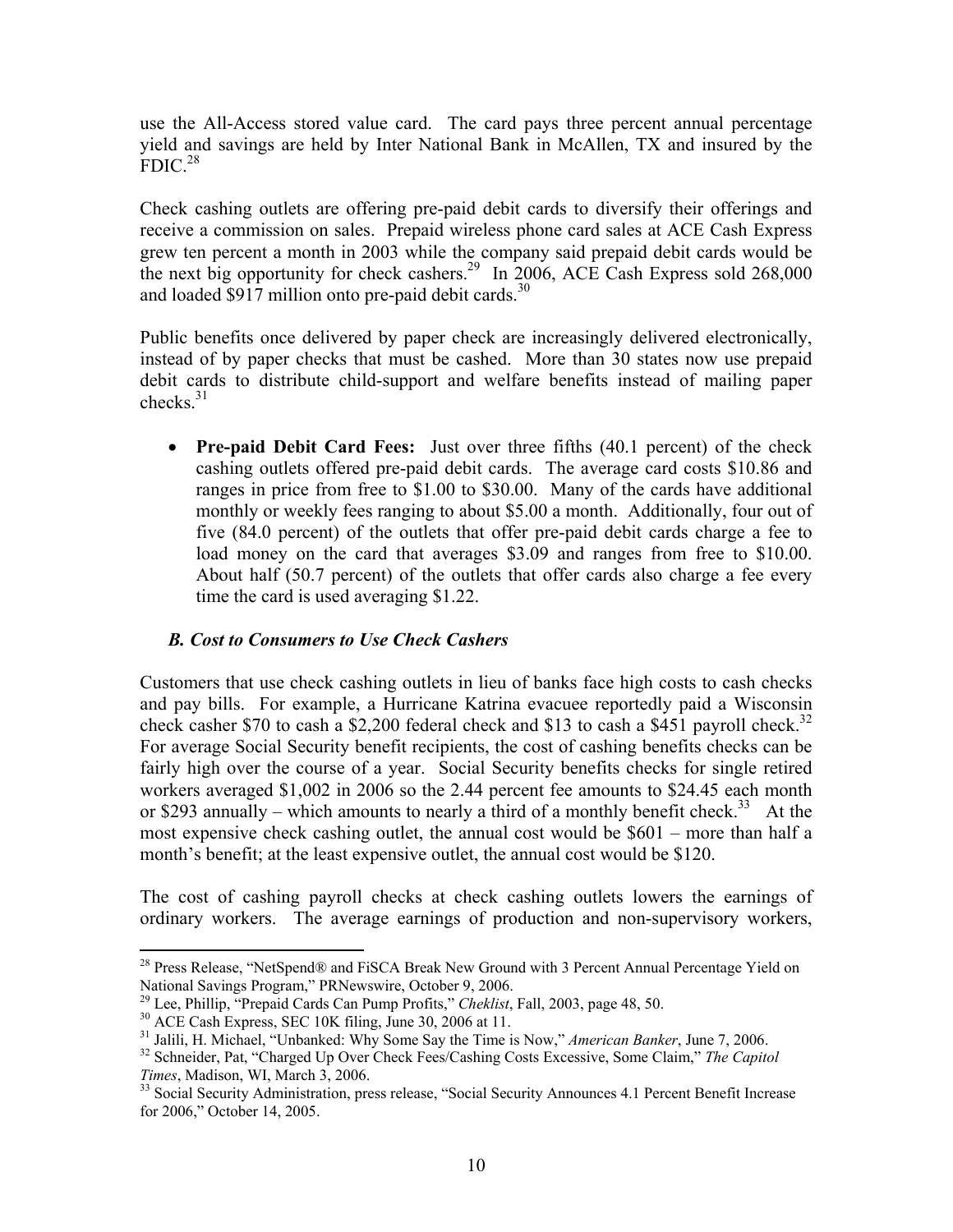more than 80 percent of the workforce, was \$543.65 in 2005 and the weekly take home earnings after federal taxes amounted to  $$478.41<sup>34</sup>$  It would cost an average worker \$19.66 to cash an average weekly handwritten paper paycheck at an average check cashing outlet – an annual cost of \$983.16 for fifty paychecks. The cost of cashing paychecks for typical workers would amount to the loss of more than two weeks of pay each year. At the most expensive outlets, the annual cost to cash hand-written checks would be \$1,392.05 and at the least expensive it would cost \$239.21.

The cost to cash computer generated payroll checks is slightly more affordable than cashing handwritten checks, but it still represents a significant cost to workers. Cashing a typical production wage computer generated paycheck of \$478.41 at an average check cashing outlet would cost \$12.05 or \$603.79 annually for fifty paychecks – or more than one week's pay to cash a year's worth of paychecks. At the most expensive outlets, the annual cost to cash computer generated checks would be \$1,196.03 and at the least expensive it would cost \$239.21.

These annual costs are significantly higher than consumers would face at banks. The most recent *Bankrate.com* checking account survey found that the average monthly checking account service fee for non-interest accounts was \$2.52 in the fall of 2006 – or \$30.24 annually.<sup>35</sup> The cost to maintain an average basic checking account is about onetenth the cost of cashing a year's worth of Social Security Checks and one-twentieth the cost of cashing a year's worth of computer-generated payroll checks. Consumers would quickly save enough in foregone fees to generate sufficient balances to allow them to cash their checks without undue check holding periods by opening basic checking accounts.

#### *C. Depository Institutions form Partnerships to Reach Unbanked*

An increasing number of new entrants are entering the check cashing business, partnering with check cashers or offering new model check cashing alternatives. Some depository institutions have formed partnerships with retailers and check cashing networks.

Some depository institutions in New York, New Jersey and Connecticut have partnered with check cashing outlets to provide payroll processing services for the employees of businesses with commercial relationships with the banks.<sup>36</sup> In April of 2006, Citibank launched a partnership with 7-Eleven to install Citibank-branded cash machines in over 5,500 stores that will provide wire-transfers, check cashing, and bill payment as well as

<sup>34</sup> Mishel, Lawrence, Jared Bernstein and Sylvia Allegretto, *State of Working America 2006-2007*, Cornell University Press, Ithica, NY, January 2007 at Table 3.3; Congressional Budget Office, "Effective Federal Tax Rates Under Current Law, 2001-2014," August 2004, Table 2 at 10.

<sup>35</sup> McBride, Greg, "Bankrate's Fall '06 Checking Study: Fees Rise Again," *Bankrate.com*, October 30, 2006. More than half of these accounts had no minimum balance to open but the average balance to open accounts was about \$90, even including accounts without opening balance requirements.<br><sup>36</sup> Goldman, Gerald and James R. Wells, Financial Service Centers of America, Inc., "Check Cashers are

Good Bank Customers," 2002 at 3.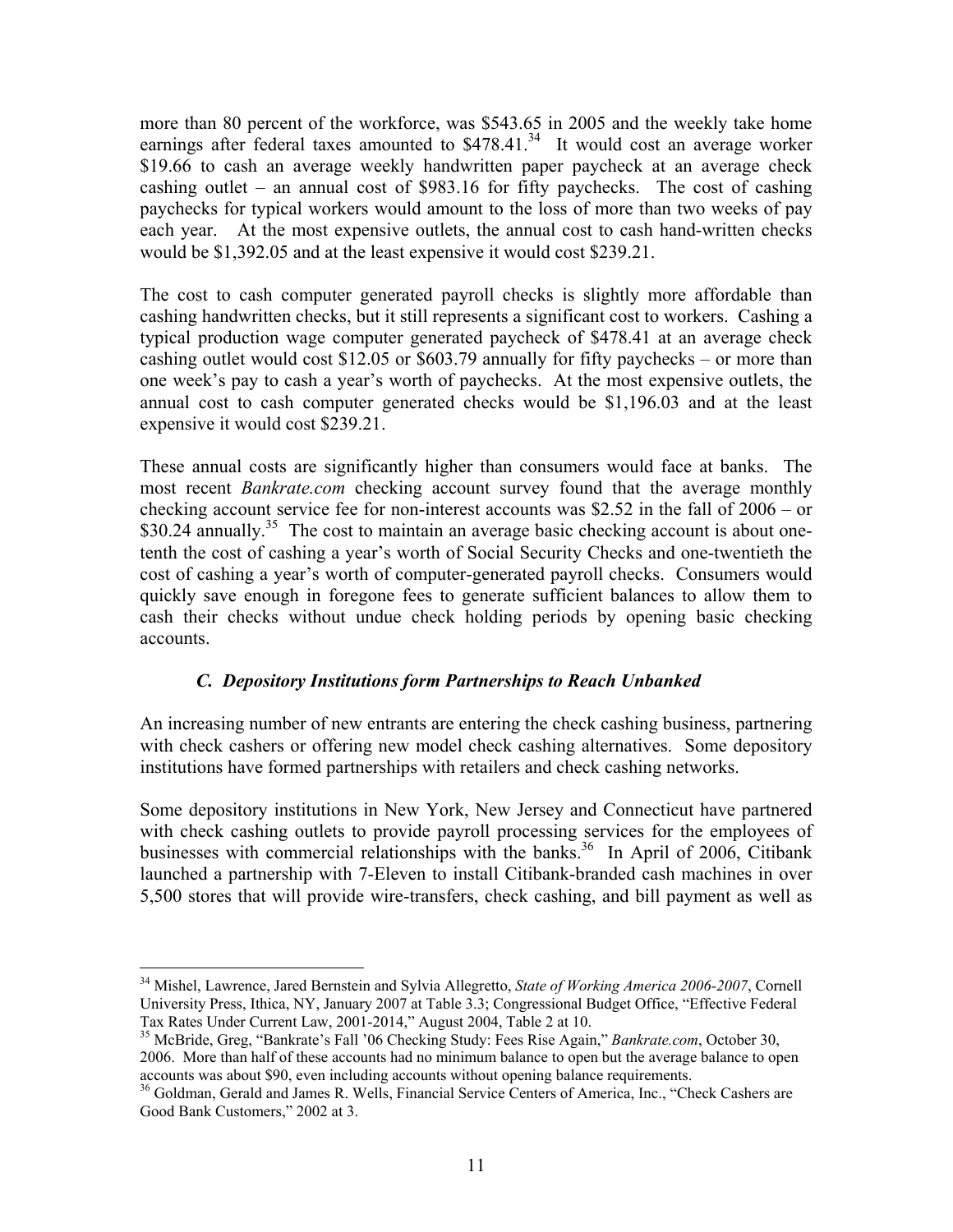ATM cash distribution.<sup>37</sup> Customers establish electronic accounts to access federal benefits and then access these funds through a debit card.<sup>38</sup>

Some New York metropolitan area credit unions formed a program called PayNet deposit that allows credit union members to access their accounts at check cashing outlets. It capitalizes on the commonalities of credit union members and the services offered at check cashing outlets to provide extended service hours and convenience.<sup>39</sup> For example, a partnership between Bethex Federal Credit Union and Rite Check Cashing allows credit union members to deposit cash or checks for free (if the check is deposited in full) which essentially expands the number of credit union branches. Credit union members can also cash checks at Rite Check for a fee of 0.5 percent for checks up to \$1,000 – about 80 percent lower than the national average of about 2.5 percent in CFA's survey and lower than the New York fee cap for check cashing.

#### *D. Check Cashers Partner with Banks to Deliver Direct Deposits*

Because government benefits are increasingly being transmitted to beneficiaries electronically as the result of EFT99, the federal program that encourages federal check recipients to receive Social Security and other federal payments by direct deposit, check cashers found other ways to retain those customers.<sup>40</sup> Check cashers are not eligible to receive their customers' electronically delivered Social Security or SSI payments, since the Treasury requires that electronic transfer of federal benefits be deposited into an account in the recipient's name at a federally insured financial institution.<sup>41</sup> Check cashing outlets have developed programs with banks to offer direct deposit/check hybrids to maintain their business line of cashing benefits checks.<sup>42</sup> About a fifth of the unbanked (19 percent) received electronic benefits transfers of their government benefit payments that were electronically wired to check cashers or other nonbanks where the beneficiaries could receive the benefits in cash or on stored value cards.<sup>43</sup> Some direct-deposit accounts offered by check cashers simply convert the electronic payment of benefits back into a paper check which must then be cashed, for a fee. These direct deposit programs are marketed by check cashers as a way to receive government benefits checks a few days earlier than paper checks arrive in the mail and to avoid theft or loss of mailed checks. These hybrid accounts do not bring consumers into mainstream banking relationships and do not provide account privileges, such as the right to use the bank's ATMs or branches.<sup>44</sup>

<sup>&</sup>lt;sup>37</sup> "Finance and Economics: Into the fold; Americans without Bank Accounts" *Economist*, May 6, 2006.<br><sup>38</sup> Goldman, Gerald and James R. Wells, Financial Service Centers of America, Inc., "Check Cashers are

Good Bank Customers," 2002 at 3.

<sup>&</sup>lt;sup>39</sup> Jacob, Katy, Center for Financial Services Innovation, "The PayNet Deposit Program: Check Casher-Credit Union Partnerships and the Point of Banking Machine," October 2004.<br><sup>40</sup> Komar Storey, Charlene, "EBT Programs May Boost Business," Cheklist, Fall 1998, page 6.

<sup>&</sup>lt;sup>41</sup> National Consumer Law Center, Consumer Banking and Payments Law (3d ed. 2005), page 244.<br><sup>42</sup> Komar Storey, Charlene, "EBT Programs May Boost Business," *Cheklist*, Fall 1998, p. 6.

<sup>&</sup>lt;sup>43</sup> Dunham, Constance R., Senior Financial Economist, Economic and Policy Analysis Department, Office of the Comptroller of the Currency, "The Role of Banks and Nonbanks in Servicing Low- and Moderate-Income Communities," Federal Reserve of Chicago, *Proceedings*, April 2001 at 35. 44 NCLC, *ibid,* page 244.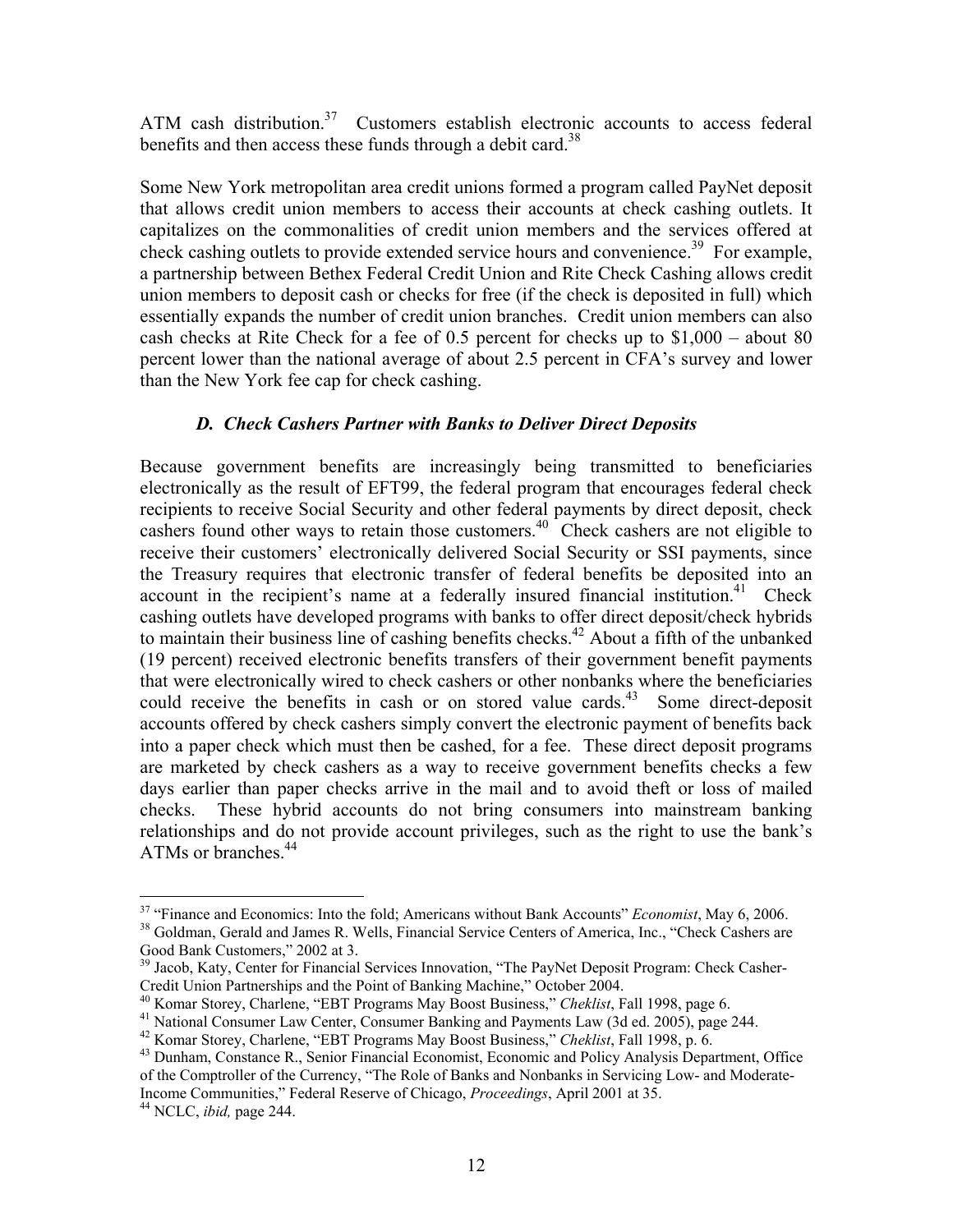For example, River City Bank in Kentucky offers its Dollars\$\$\$ Direct program to check cashers with marketing claims "Now YOU can offer direct deposit to your customers! [...] You can establish a check printing fee from \$0 - \$9.99 for each check that you print. Also, providing direct deposit will keep your customers coming back to you each and every month!"<sup>45</sup> Republic Bank and Trust Company offers a similar product which is marketed by some check-cashers as the Currency Connection program, and by ACE Cash Express under the name Ace Check Direct.<sup>46</sup>

Through these bank and check casher partnerships, the federal benefits payments of enrollees are deposited and temporarily parked at an account at a bank. The bank then allows the check cashing store to print out a cashier's check for the full amount of the payment, less service charges, and to release it to the recipient, who then must cash the check. The recipient can only access the federal payment through the check cashing outlet, not at the bank's branches or ATMs. Often, these accounts are much more expensive than a regular bank account.

Under the Dollars\$\$\$ Direct program, a consumer pays River City Bank a \$2.95 Cashier's Check Fee for the first payment electronically deposited into the account and an additional \$1.95 for each subsequent payment electronically deposited into the account. The check-casher can then charge an additional Check Printing Fee as high as \$9.99 for converting each payment into a check.<sup>47</sup> These combined fees do not include any fees charged by the check cashing store for cashing the River City Bank check.

Bank fees for the Currency Connection and ACE Check Direct programs offered by Republic Bank and Trust Company are the same, although Republic Bank and Trust limits the check cashers' Check Printing Fee to a maximum of  $$5<sup>48</sup>$  The check casher, however, can then charge any fee allowed by state law to cash the check. The Republic Bank and Trust product includes a loan product, "Honor's Checks," for up to \$200 at a cost of \$10. A \$200 loan costs 135.18% APR, assuming a full 30-day loan term.<sup>49</sup> The check casher can charge an additional fee for processing the Honors check, making this "payday" type loan even more expensive for benefit recipients. Other vendors marketing electronic benefits and payroll delivery include QuickAcce\$\$ by Petz Enterprises, Inc. which allows check cashers to print and cash payroll and benefits check delivered by direct deposit, including tax refunds, state benefit payments, Social Security, and payroll from any employer providing direct deposit to employees. Check cashers receive a percentage of every transaction.<sup>50</sup>

<sup>&</sup>lt;sup>45</sup> Dollars\$\$\$ Direct website, www.dollars-direct.com/, visited May 2, 2006.<br><sup>46</sup> Currency Connection: Check Cashers: Check Products, www.ccrbt.com/check\_products.aspx, visited December 19, 2005.

<sup>&</sup>lt;sup>47</sup> Dollars\$\$\$ Direct Account Fee Schedule, River City Bank, includes \$14.50 account setup fee, \$2.95 Cashier's Check Fee, \$1.95 Cashier's Check Fee for subsequent payments, \$10-\$20 Stop Payment Request, \$15 outgoing wire transfers, \$50 fee for garnishment, and \$10 Cash Advance.

<sup>48</sup> Currency Connection, *ibid.* \$2.95 for first direct deposit per month, \$1.95 for each additional deposit, \$1

to \$5 check printing fee.<br><sup>49</sup> Currency Connection, *ibid*.

<sup>&</sup>lt;sup>50</sup> Quick Acce\$\$ ad, *Cheklist*, Spring 2005, page 47.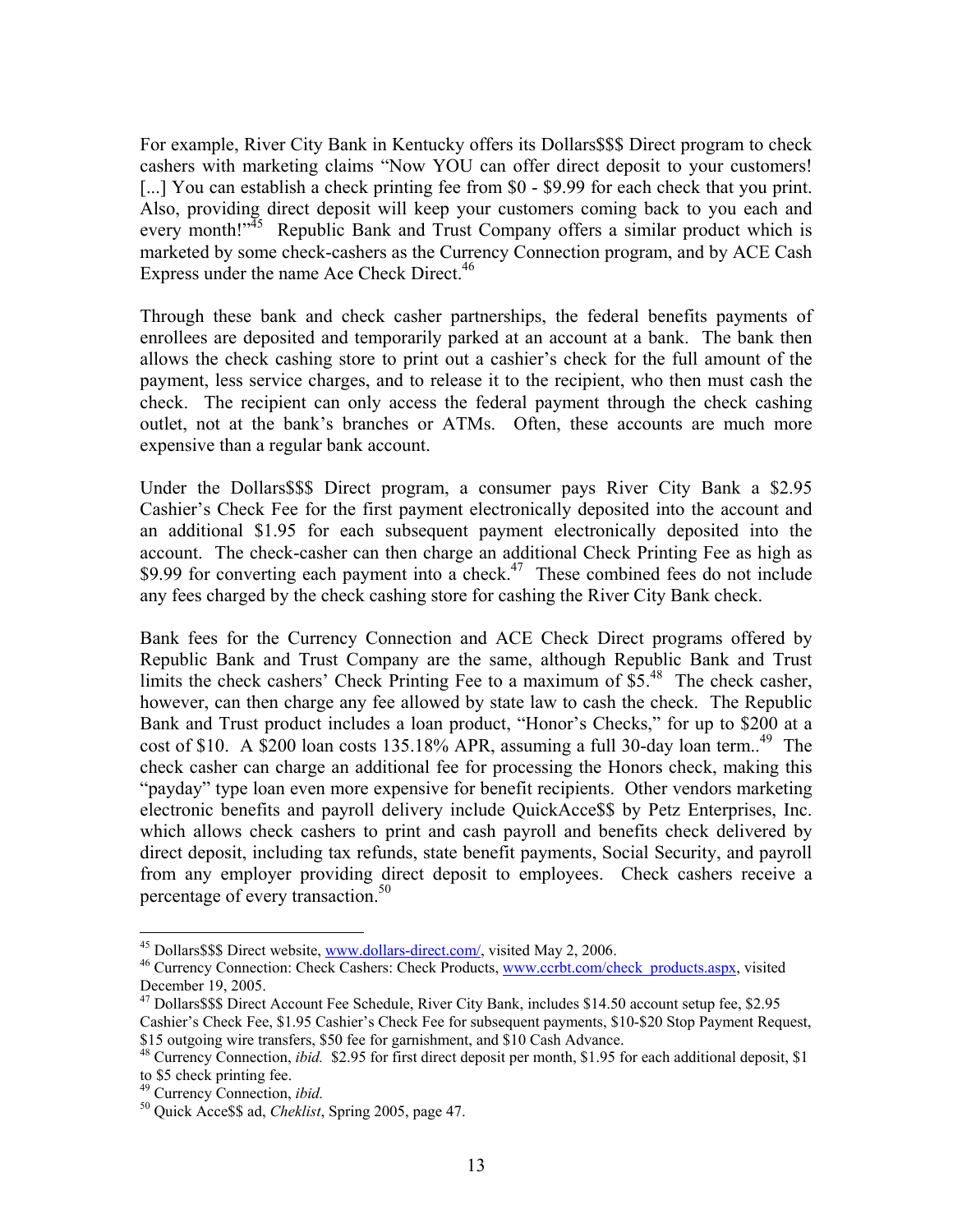These special accounts provide less protection than a regular bank account. Once funds are transferred to the check casher, the consumer's rights are more limited than while funds are in the bank account in their name. Under Social Security Administration policy, once the funds are under the control of the check casher, it is the check casher's responsibility to make funds available to the recipient. If the funds were deposited into the correct account at the bank, the SSA will require the recipient to deal directly with the check casher if there is an allegation of non-delivery.<sup>51</sup>

A legal services organization in Philadelphia has noted that several clients reported check cashers that have refused to turn over benefit payments. In one instance, the check cashing store unilaterally decided that the recipient owed the store money and then refused to turn over the monthly benefits check. The Social Security administration referred her back to the check cashing store to resolve the problem which took three months. Another client sought assistance when she thought the government had reduced her benefits. It turned out that the check casher simply had stopped turning over the state supplemental payment to the client's federal SSI benefits. The bank and the check casher claimed that the money had been erroneously placed in another individual's account.<sup>52</sup>

### *E. Wal-Mart Cashes Checks at the Register*

The nation's largest merchandise retailer, Wal-Mart, has increasingly offered financial services as well. Wal-Mart sells money orders and wire transfers as well as cashing payroll and benefit checks. More than 3,000 stores process about \$50 million in financial transactions a year.53 Wal-Mart also offers stored value, pre-paid debit cards to purchase Wal-Mart products that can be loaded from credit or other debit cards.<sup>54</sup>

Wal-Mart is uniquely positioned to offer financial services to the unbanked. Wal-Mart's low prices draw a clientele with lower incomes than the national average. About a fifth of Wal-Mart customers do not have bank accounts – double the national rate of 9 percent.55 Many Wal-Mart customers and its employees take advantage of the services offered by Wal-Mart's financial services operations. Wal-Mart processes 1.2 to 1.4 million transactions a week, including money orders, wire transfers and cashing checks.<sup>56</sup>

The company has check-cashing operations in forty-five states and received authorization in October to cash checks in all of its Massachusetts locations.<sup>57</sup> Wal-Mart charges one

<sup>&</sup>lt;sup>51</sup> Social Security Administration Programs Operations Manual System (POMS) § GN 02406.025(b)(1).

 $52$  Memo, Kerry Smith, Community Legal Services of Philadelphia, September 2006, on file with author.<br> $53$  Pulliam, Liz, MSN Money, "National Bank of WalMart?"

http://moneycentral.msn.com/content/Banking/Betterbanking/P109171.asp?Printer, visited May 25, 2006.<br><sup>54</sup> "WalMart's Financial Vision: In Retail: Focus on Unbanked, Partnerships, Home Grown ATMs,"

*American Banker*, October 5, 2005.<br><sup>55</sup> Pulliam, Liz, "National Bank of WalMart?" *Ibid.*<br><sup>56</sup> "WalMart's Financial Vision: In Retail: Focus on Unbanked, Partnerships, Home Grown ATMs," *American Banker*, October 5, 2005.<br><sup>57</sup> Wasserman, Aaron, "Wal-Mart gets OK to cash checks statewide," *Sentinel & Enterprise*, October 28,

<sup>2006.</sup>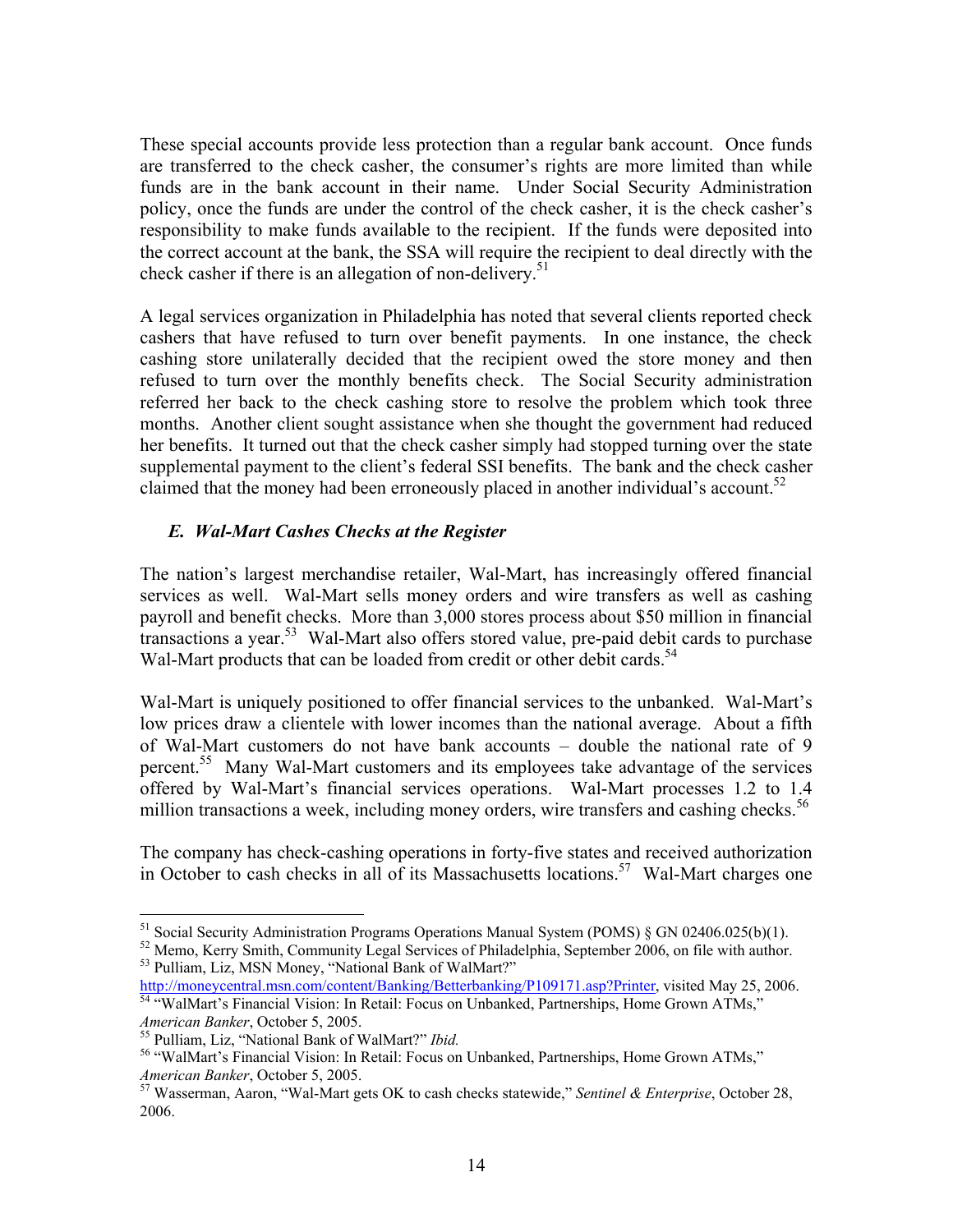percent of the face value to cash paychecks and benefit checks with the total fee capped at \$3 (employee paychecks are cashed free and no personal checks are accepted).<sup>58</sup> In 2005, Wal-Mart cashed \$9.2 billion worth of checks in its stores where check cashing is permitted and only 14 percent of the transactions involved the purchase of merchandise.<sup>59</sup> Wal-Mart requires a government or military identification or a Social Security card combined with other photo identification to cash a check.<sup>60</sup>

The financial services Wal-Mart offers are generally cheaper than they are at the check cashing outlets CFA surveyed. Wal-Mart's capped 1 percent check-cashing fee is less than half as expensive as the average fee of 2.44 percent to cash government benefit checks. Wal-Mart charges about 50¢ for \$100 money orders compared to an average of \$1.08 charged at the outlets CFA surveyed.<sup>61</sup> Wire transfers to Mexico cost \$10 at Wal-Mart compared to \$11.71 at average check cashing outlets.

### *F. Bank and Credit Union Check Cashing Fees More Affordable*

Depository financial institutions generally offer lower fees to cash checks drawn on their accounts than check cashing outlets. Although the fees to maintain bank accounts can be high, as CFA has noted in past publications, maintaining basic checking accounts can be cheaper than "banking" at the local check cashing outlet. Moreover, cashing checks at the issuing bank is frequently cheaper than utilizing a check cashing outlet, depending on the size of the check. Banks can require non-customers to provide identification before cashing a check drawn on that bank but cannot refuse to cash the check without a valid reason. Under the Uniform Commercial Code, a bank dishonors a check if the bank does not pay the check on the day it is presented over the counter.<sup>62</sup> Credit unions are permitted to cash checks for their members.

A study published by the Federal Reserve of Chicago noted that some unbanked consumers were saving money on check cashing fees by redeeming their checks at the bank where they were issued. Although nearly three quarters (71 percent) of the unbanked used check cashing outlets to process their checks, nearly a quarter (23 percent) of the unbanked cashed their checks at the issuing banks.<sup>64</sup>

 $\overline{a}$ 58 "WalMart's Financial Vision: In Retail: Focus on Unbanked, Partnerships, Home Grown ATMs,"

*American Banker*, October 5, 2005.<br><sup>59</sup> Bloomberg, Marcia, "Few Attend Wal-Mart Hearing" *The Springfield (MA) Republican*, June 14, 2006.<br><sup>60</sup> ATM Marketplace press release, "WalMart Begins Offering Check Cashing Servic

*Law,* (3d ed. 2005), page 237.<br><sup>64</sup> Dunham, Constance R., Senior Financial Economist, Economic and Policy Analysis Department, Office

of the Comptroller of the Currency, "The Role of Banks and Nonbanks in Servicing Low- and Moderate-Income Communities," Federal Reserve of Chicago, *Proceedings*, April 2001 at 53, Table 5.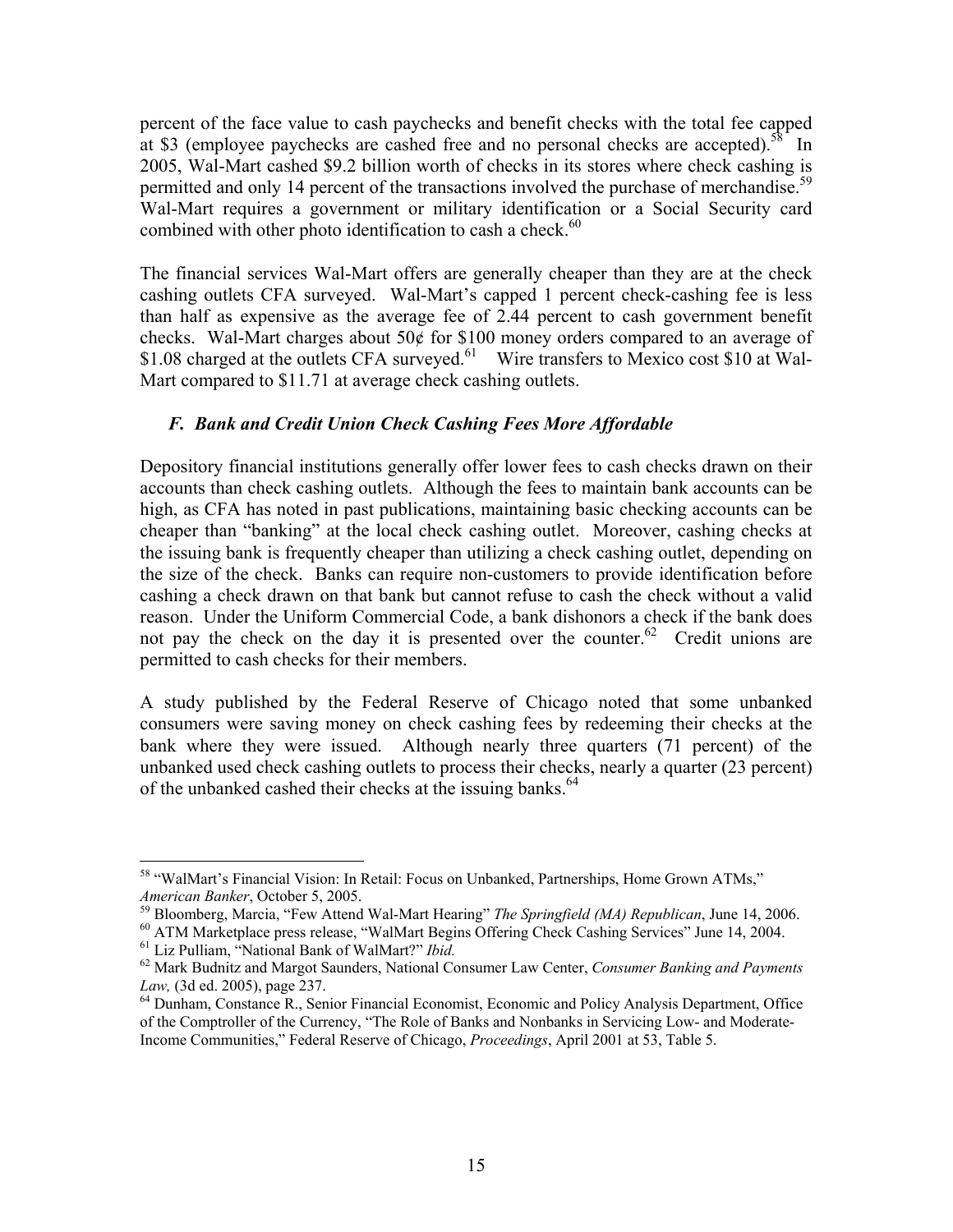CFA performed an informal, non-representative survey of Washington, DC area banks in

the summer of 2006 and found that half of them cashed checks for free and the other half cashed checks for an average of \$4.60 which represents 1.5 percent of the face value of a \$300 check. This confirms earlier surveys of bank check cashing fees. A 2001 Consumers Union survey of banks in Texas found that 82 percent of the banks cashed checks drawn on their own accounts for free and the 18 percent of banks that charged a fee charged an average of \$4.33 or 1.4 percent of the face value of a \$300 check.<sup>66</sup> These fees represent far smaller shares of the face value of checks than consumers face at check cashing outlets, but more than Wal-Mart charges for cashing government or payroll checks.

| Bank $\overline{65}$    | Fee                   |
|-------------------------|-----------------------|
| <b>Amalgamated Bank</b> | No fee                |
| Bank of America         | \$5 fee (no fee for a |
|                         | personal check)       |
| BB&T                    | \$5 fee               |
| Chevy Chase Bank        | No fee                |
| Citibank                | No fee                |
| M&T Bank                | \$5 fee               |
| <b>PNC</b>              | \$3 fee               |
| SunTrust Bank           | No fee                |
| <b>United Bank</b>      | No fee                |
| Wachovia                | \$5 (unless issuing   |
|                         | company waives fee)   |

#### **III. Check Cashing Customers**

The number of unbanked Americans remains significant and these consumers are disproportionately likely to utilize check cashing outlets to perform the ordinary financial transactions of daily life. In the U.S., at least 12 million households are unbanked. $67$ Many of these consumers cannot maintain sufficient balances to avoid high monthly fees, write too few checks to need a checking account or have too little income to justify a savings account. Additionally, the decline of bank branches in many lower-income and inner-city neighborhoods has made a banking relationship inconvenient for many consumers. The unbanked rely on a range of patchwork financial relationships to facilitate the necessary financial transactions of day to day life including friends and relatives who cash and write checks, cashing payroll or benefit checks at supermarkets, cashing checks at issuing bank branches and other fringe financial retail outlets like check cashers.

A 2006 study of unbanked consumers by Scarborough Research found that 10.2 million adults lived in households that do not have any relationship with depository financial institutions for making financial transactions.<sup>68</sup> Unbanked consumers are more likely to be female, younger, lower-income, single and to hold blue collar occupations.<sup>69</sup> The Federal Reserve found that about one in twelve (8.7 percent) American families does not

 $65$  CFA survey of check cashing fees at Washington, DC depository institutions, June 2006.

<sup>66</sup> Le, Trang, Consumers Union Southwest Regional Office, "Noncustomer Check Fees Reinforce Financial Divide," October 2001.<br><sup>67</sup> "Finance and Economics: Into the fold: Americans without bank accounts," *Economist*, May 4, 2006.

<sup>&</sup>lt;sup>68</sup> Scarborough Research, "Unbanked Consumers: Unique Opportunities for Financial Marketers," March 16, 2006.

<sup>69</sup> *Ibid* at 4-5.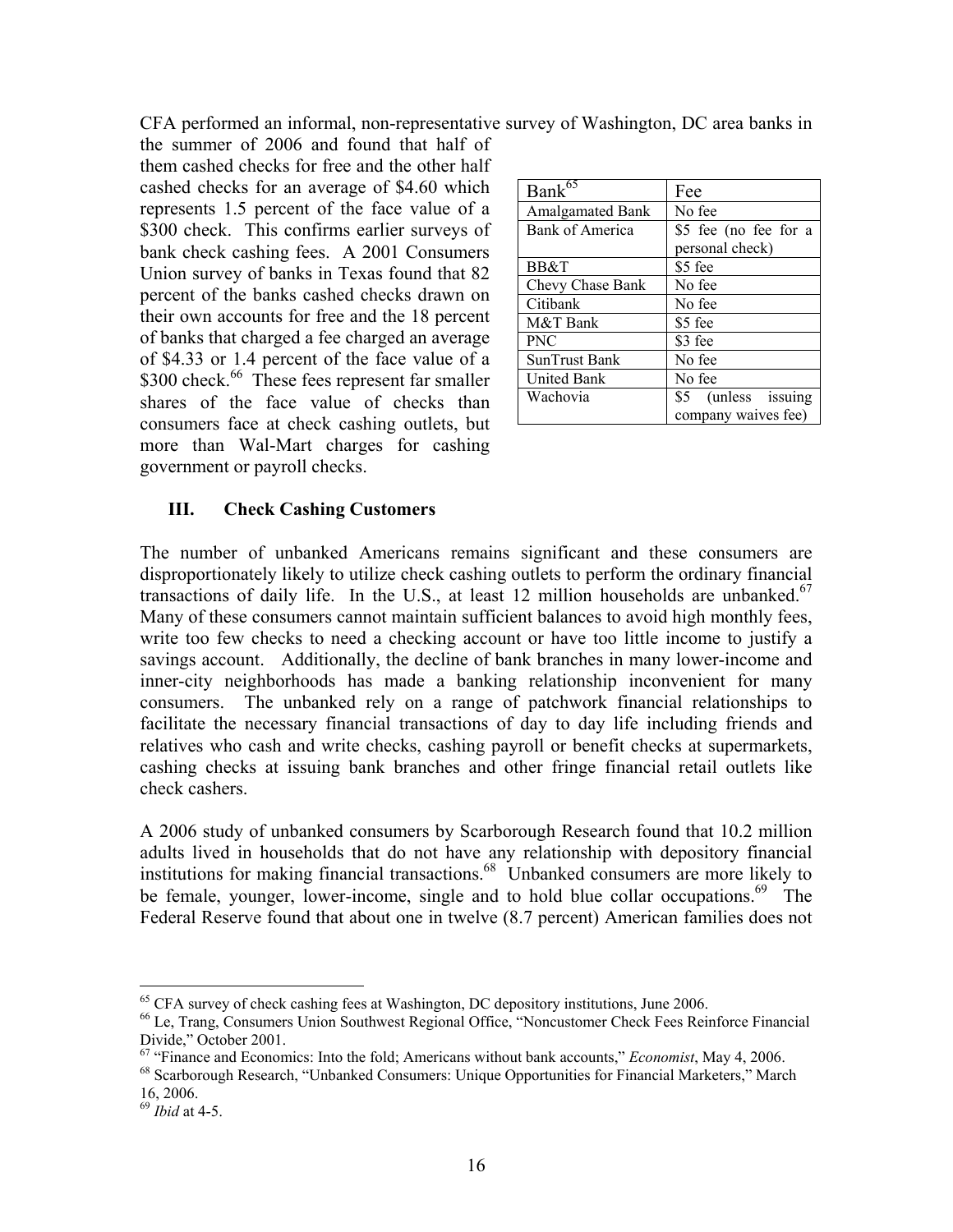have a bank account according to the latest FRB figures from 2004.<sup>70</sup> The figures are much higher for lower income households. Nearly a quarter (24.5 percent) of families earning in the lowest quintile (under \$18,900 annually) and about an eighth (12.7 percent) of families earning in the second lowest quintile (between \$18,900 and \$33,900 annually) do not have a transaction account.<sup>71</sup> The unbanked are also more likely to be minorities – nearly a quarter of minorities (24 percent) were unbanked compared to one in twenty (5 percent) white consumers.<sup>72</sup>

A 2005 survey of more than 2,000 representative consumers commissioned by Consumer Federation of America found that the unbanked are more likely to be lower-income and minority consumers and are more likely to use fringe financial services.<sup>73</sup> About one in seven (14.9 percent) of consumers earning under \$40,000 annually had no bank account compared to fewer than one in five (4.3 percent) of consumers earning more than \$40,000 who were unbanked. African American and Latino consumers were significantly more likely to be unbanked than white consumers. Nearly one in five (19.5 percent) of African American and one in seven (15.1 percent) of Latino consumers were unbanked compared to about one in twelve (7.5 percent) of white consumers that were unbanked. Consumers with lower levels of education and consumers with blue collar or service sector jobs are more likely to be unbanked than those with higher levels of education and those with white collar jobs. About one eighth (13.0 percent) of blue collar and service sector workers are unbanked compared to one fifth (4.8 percent) of white collar employees. Only one in thirty (3.3 percent) of consumers with college degrees or more education were unbanked compared to about one seventh (15.7 percent) of those with high school or less education.

In CFA's poll, the unbanked were more likely than those with bank accounts to have used short-term payday loans, tax refund and pawnshop loans than those with bank accounts – all financial services that are often available at check cashing outlets. More than a tenth (11.3 percent) of the unbanked had taken out payday loans in the last year compared to 2.7 percent of consumers currently with bank accounts. About one sixth (16.0 percent) of the unbanked took out tax refund anticipation loans compared to 7.0 percent of consumers with bank accounts. Consumers without bank accounts were six times more likely to take out pawnshop loans than consumers with bank accounts (6.0 percent and 1.1 percent respectively).

The majority of consumers without bank accounts rely on check cashing outlets to facilitate financial transactions. A comprehensive survey targeted at lower-income, inner-city consumers by the Office of the Comptroller of the Currency found that check

 $70$  Bucks, Brian K., Arthur B. Kennickell and Kevin B. Moore, "Recent Changes in U.S. Family Finances: Evidence from the 2001 and 2004 Survey of Consumer Finances," *Federal Reserve Bulletin*, 2006 at Table

 $\stackrel{5}{\text{ }^{71}}$  Ibid.

<sup>&</sup>lt;sup>72</sup> Rhine, Sherrie L.W, William H. Greene and Maude Toussaint-Comeau, "The Importance of Check-Cashing Businesses to the Unbanked: Racial/Ethnic Differences" *The Review of Economics and Statistics*, Vol. 88, No. 1, March 28, 2006 at 146-157.

<sup>&</sup>lt;sup>73</sup> Consumer Federation of America, Consumer Financial Services Survey, Opinion Research Corporation, November 3-7, 2005.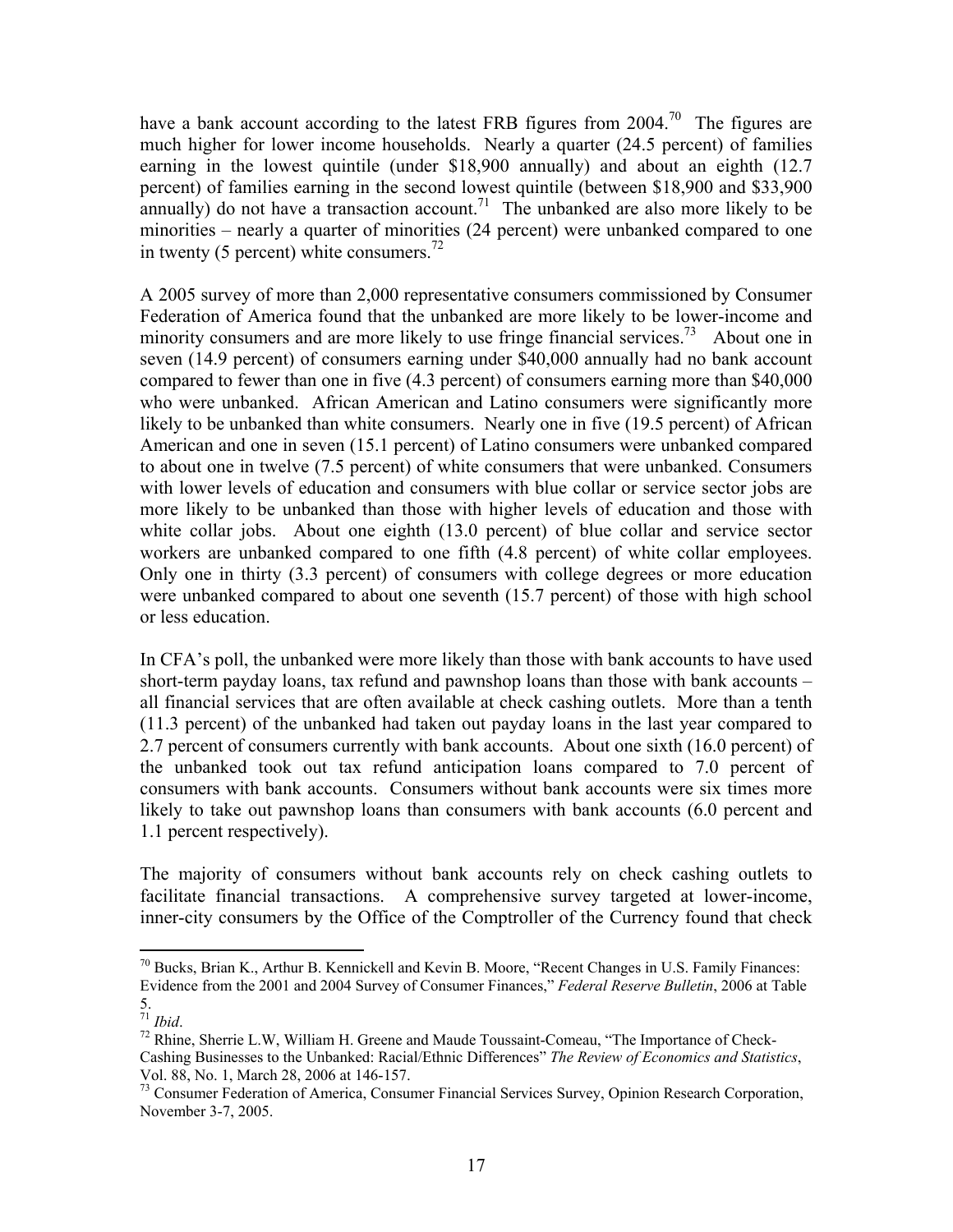cashing and money order purchases were significant transactions for the unbanked and that check cashers were market leaders in providing these services.<sup>74</sup> The survey found that about three fifths (59 percent) of all unbanked consumers used check cashers for some financial service transactions and nearly three quarters (71 percent) of the unbanked that received payroll or benefit checks used check cashers.<sup>75</sup> Minorities are overrepresented in the population that frequents check cashers; one national check cashing firm estimates that 25 percent of its customers are Latino and 20 percent are African American.<sup>76</sup>

Beyond those who have no bank accounts, an additional 28 million Americans are estimated to be under-banked.<sup>77</sup> Although check cashers are frequented by the unbanked population, many lower-income consumers with bank accounts also use check cashers. Although more than two-thirds of inner-city, lower-income consumers had some form of bank account, many of those relied on non-bank financial outlets to perform some of their transactions. According to the Center for Financial Services Innovation, 70.4 percent of low- and moderate-income households in Los Angeles, Chicago, and Washington had bank accounts, but many of these consumers with accounts were under-banked, meaning they still relied on non-banks for transactional services. More than a quarter (26.1 percent) of those with bank accounts used check cashing outlets, about half used nonbank outlets to purchase money orders and about a fifth (17.1 percent) used non-banks to make foreign wire transfers.<sup>78</sup> This conforms with the OCC survey which found that about a third (32 percent) of those with only a savings account used check cashing outlets and a fifth (21 percent) of those with only a checking account used check cashing outlets.79

Neighborhoods that are poorly served by the traditional financial sector have much higher concentrations of fringe financial outlets. As bank branches closed in inner-city, lowerincome and minority-neighborhoods, check cashers, pawnshops, rent to own stores and payday lenders became the only financial services retail presence for consumers. Check cashing outlets are most frequently found in commercial areas, including the inner-city and suburban strip malls. CFA found that about a third (32.0 percent) of the surveyed outlets were in inner-city neighborhoods and more than half (56.4 percent) were in predominantly minority areas.

The unbanked are more likely to live in low- and moderate-income neighborhoods (neighborhoods where the median income is below 80 percent of the area median

<sup>74</sup> Dunham, Constance R., Senior Financial Economist, Economic and Policy Analysis Department, Office of the Comptroller of the Currency, "The Role of Banks and Nonbanks in Servicing Low- and Moderate-<br>Income Communities," Federal Reserve of Chicago, *Proceedings*, April 2001 at 32.

<sup>&</sup>lt;sup>75</sup> *Ibid* at 36. *Proceeding Proceedings*, SEC 10K filing, June 30, 2006 at 9.

<sup>&</sup>lt;sup>77</sup> "Finance and Economics: Into the fold; Americans without bank accounts" *Economist*, May 4, 2006.<br><sup>78</sup> Seidman, Ellen, Moez Hababou and Jennifer Kramer, The Center for Financial Services Innovation, "A

Financial Services Survey of Low- and Moderate-Income Households," July 2005 at 10.

<sup>79</sup> Dunham, Constance R., Senior Financial Economist, Economic and Policy Analysis Department, Office of the Comptroller of the Currency, "The Role of Banks and Nonbanks in Servicing Low- and Moderate-Income Communities," Federal Reserve of Chicago, *Proceedings*, April 2001 at 37.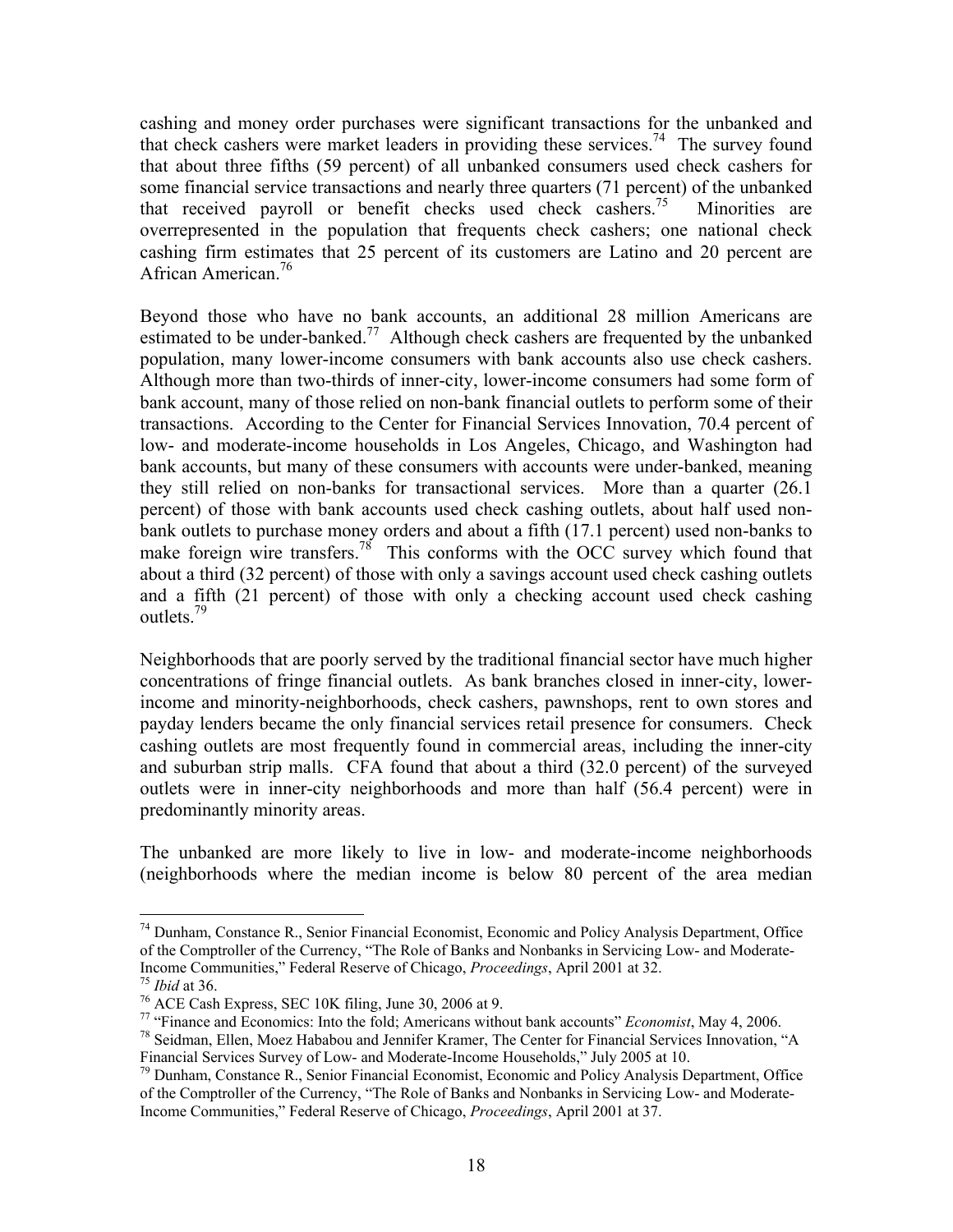income).80 A California Reinvestment Coalition study examined three pairs of nearby cities with large income gaps and found that the more affluent cities had 3 check cashing outlets and 55 bank branches and the lower-income cities had 7 bank branches and 24 check cashing outlets.<sup>81</sup> A study of check cashing outlets in Connecticut found that the greatest concentration of check cashers is found in neighborhoods where the poverty rate exceeds 20 percent and that almost no check cashers are found where the child poverty rate is below 5 percent.<sup>82</sup>

#### **IV. State Regulation of Check Cashers**

 $\overline{a}$ 

Check cashers are subject to federal financial privacy, money-laundering and security laws, but the primary regulations governing consumer transactions at check cashing outlets are state laws regulating check cashing and payday lending in the majority of states. $83$  Check cashers are part of the money services business category, typically regulated at the state level by banking or financial services departments. Thirty-two states and the District of Columbia have laws that apply specifically to the business of check cashing. Two states (Arkansas and California) issue permits while Florida, Maine, Utah and Virginia only require check cashers to register with the state agency. Twentyfour states and the District of Columbia license check cashing outlets. Two states with check cashing statutes (Arizona and Hawaii) have no designated regulator for check cashers. The remaining eighteen states have no specific consumer protection or regulatory requirements for money services businesses that cash checks for a fee.

State check cashing laws typically exclude entities that cash checks for free; banks and credit unions; as well as retailers who cash checks for a modest fee, as long as this is incidental to their retail business such as supermarkets. $84$  Most states that regulate check

<sup>&</sup>lt;sup>80</sup> Rhine, Sherrie L.W, William H. Greene and Maude Toussaint-Comeau, "The Importance of Check-Cashing Businesses to the Unbanked: Racial/Ethnic Differences" *The Review of Economics and Statistics*, Vol. 88, No. 1, March 28, 2006 at 146-157.

<sup>&</sup>lt;sup>81</sup> Fisher, Alan, California Reinvestment Coalition, "The Financial Divide: An Uneven Playing Field: Bank Financing of Check Cashers and Payday Lenders in California Communities," March 2005.

<sup>&</sup>lt;sup>82</sup> Hall, Douglas, "Check Cashing Services and Child Poverty in Connecticut," Connecticut Voices for Children (using data from CT Dept of Banking, 2006 and US Census Bureau, Census 2000, SF3 data) on file with author.

<sup>&</sup>lt;sup>83</sup> Check cashers are "financial institutions significantly engaged in financial activities" that are subject to the privacy rules of the Gramm-Leach-Bliley Act and regulations adopted for non-bank entities by the Federal Trade Commission. Federal law requires financial institutions, including check cashers, to ensure the security and confidentiality of personal information collected from their customers, including names, addresses, and phone numbers; income and credit histories, and Social Security numbers. The FTC's Safeguards Rule applies to check cashers and payday lenders and to their affiliates and service providers with which they do business. As Money Services Businesses, check cashers are required under the Bank Secrecy Act to register with the Department of the Treasury and are subject to periodic IRS examination for compliance. Check cashers are subject to reporting requirements and mandated identity verification under the USA Patriot Act.

<sup>&</sup>lt;sup>84</sup> New York does not exempt grocery stores and other retailers from state rate caps. An investigative report in The Buffalo News revealed that many corner stores illegally cashed checks without a license and at fees that exceeded the ninety-nine cent state cap for unlicensed check cashers. See Epstein, Jonathan D., "Spitzer Urges More Consumer Protections," *The Buffalo News*, July 1, 2006 and Rod Watson, "Check-Cashing Charges Exceed Legal Rate," *The Buffalo News*, June 18, 2006.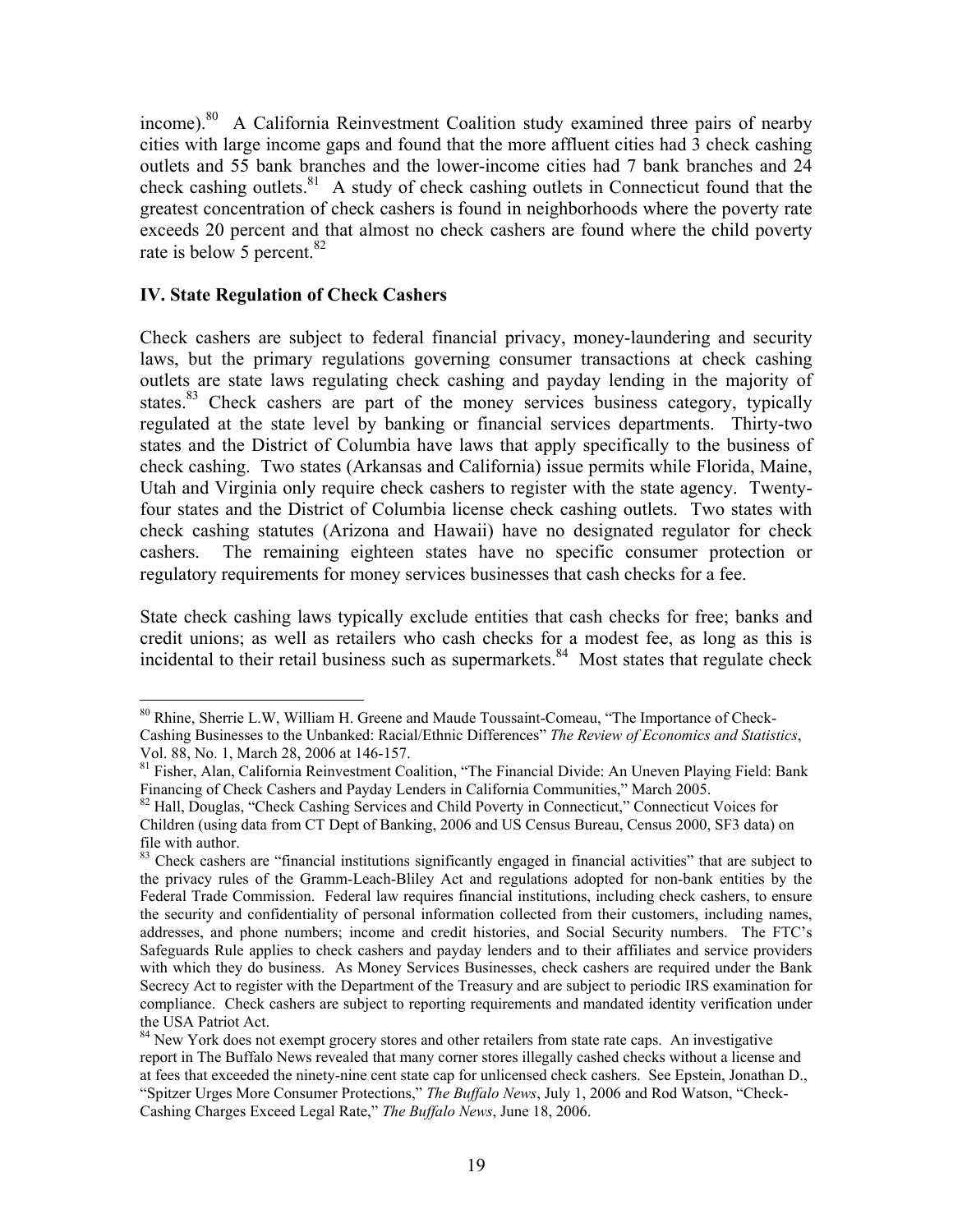cashers require outlets to post their fees, and nearly as many require that licenses or permits be posted. Only Hawaii, Nevada, and Virginia required entities to post information on where to file complaints with regulators. A few state laws include requirements for itemized customer receipts. Laws also include varying licensing and reporting requirements and prohibited practices.

Half of all states cap fees that check cashers can charge for cashing some or all types of checks. Fee caps are usually based on the type of check being cashed. The lowest rate caps are set by Illinois (1.4 percent plus ninety cents for checks up to \$500 and 1.85 percent of checks over \$500), New York (1.64 percent set by regulation) and New Jersey (1 percent or ninety cents for Aid to Families With Dependent Children and 1.5 percent or ninety cents for Social Security or SSI checks, or 2 percent or ninety cents for all other checks.) Most state rate caps do not restrain rates below our survey findings. Nine states cap rates for at least one category of check at or below 2 percent of the face value of the check (less than the average fees found in this survey).<sup>85</sup> In other words, most state rate caps do not restrain check cashing fees, with Indiana's ten percent cap the least restrictive.

State check cashing laws also restrict whether these entities may extend credit by cashing post-dated checks or making loans. The Delaware, Georgia, Indiana, Maine, Maryland, New York, North Carolina, Pennsylvania, South Carolina, Tennessee, Vermont, Virginia and West Virginia check cashing laws prohibit these companies from making payday loans or extending credit. In some of these states (Delaware, Maine, South Carolina, Tennessee and Virginia) payday lending is legal for licensed lenders under separate credit codes or payday loan safe harbor laws.

Payday lending is authorized by state laws or regulations in 37 states and the District of Columbia. Payday lending is permitted for licensed lenders without substantive protections in two additional states (Wisconsin and New Mexico). Eleven states and two territories retain usury or small loan rate caps and have not enacted payday loan authorizing legislation. In Maine supervised lenders can opt for a fee structure that permits limited payday lending, although Maine has not enacted industry legislation.<sup>86</sup>

### **VI. Policy Issues/Recommendations**

### **1) States Should Adopt Effective Consumer Safeguards for Check Cashing Industry**

States should enact the AARP Model Check Cashing Law to provide for effective regulation and to cap fees for cashing checks. In 1999, AARP issued a model state check cashing statute which combined the best features of state laws to target high checkcashing fees and deceptive practices. The AARP model grants consumers an explicit private right of action against a check cashing operation and allows recovery of damages, fees, and costs. AARP's model caps fees at one percent of the face amount of the check

<sup>1</sup> <sup>85</sup> Connecticut, Delaware, Illinois, Louisiana, Maryland, New Jersey, New York, South Carolina and West Virginia. *See* Appendix E.

<sup>&</sup>lt;sup>86</sup> See, Legal Status, www.paydayloaninfo.org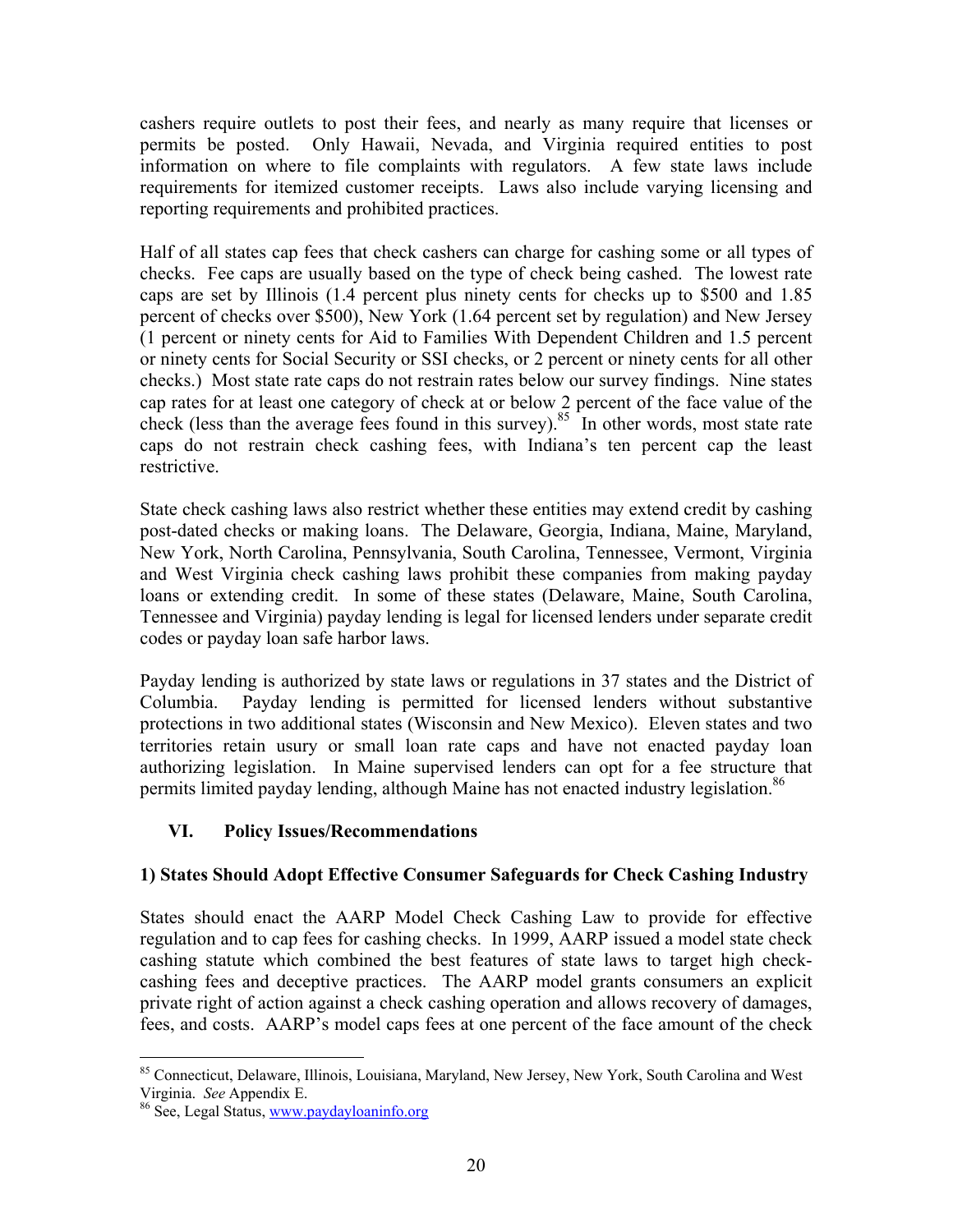or \$5 whichever is less for payroll or government checks and two percent or \$5, whichever is less, for all other types of checks.<sup>87</sup> Check cashing regulation is starting to get more attention. The Governor of Oregon has announced support for 2007 legislation to license and supervise check cashers and to cap fees for check-cashing to three percent or \$5, whichever is greater. $88$ 

Check cashers should be prohibited from lending money unless separately licensed and supervised as small loan companies. States should repeal payday loan laws that carve payday lending out of state usury and small loan rate caps and legalize loans based on unfunded personal checks or debits at triple-digit interest rates. The AARP model check cashing law prohibits check cashers from making loans unless separately licensed under state small loan laws.

### **2) Government Beneficiaries Should Receive Greater Protections at Check Cashing Outlets**

The United States Treasury Department should adopt third-party EFT rules to regulate the pseudo bank accounts developed to deliver direct deposit of federal benefits to unbanked recipients through check cashers and other non-bank entities. The Direct Deposit accounts currently marketed by check cashers are not mainstream bank accounts that consumers can access at any ATM. Federal benefit recipients may not be protected by federal deposit insurance once their funds are in the check casher's pooled account. In 1999, CFA and the National Consumer Law Center joined with national and state advocates to call for regulation of access to federal benefits through payment service providers. Despite extensive justification submitted in response to publication of an Advance Notice of Proposed Rulemaking, Treasury has failed to complete its job to protect unbanked federal benefit recipients.<sup>89</sup>

### **3) Check Holding Periods Should be Shortened**

 $\overline{a}$ 

Lower-income consumers often cannot cash checks at their own banks even when they have an account because of low balances. The alternative is to deposit the check and wait for it to clear before the consumer can write checks against the account. Bank check hold periods are set by federal law and Federal Reserve Board regulation. For example, banks can hold cash deposited over the counter for twenty-four hours before making it available to accountholders. Congress should enact legislation sponsored by Representative Carolyn Maloney to shorten the check hold period for deposits to consumers' bank accounts. The Federal Reserve Board should also update check hold periods next year, following its report to Congress required by the Check 21 law.<sup>90</sup> With faster processing

<sup>&</sup>lt;sup>87</sup> Eskin, Sandra B., "Check Cashing: A Model State Statute," AARP Public Policy Institute, March 1999.<br>Available at http://www.aarp.org/research/frauds-scams/fraud/aresearch-import-146-D16910.html

<sup>&</sup>lt;sup>88</sup> Graves, Bill, "Governor Wants Check-Cashing Cap," The Oregonian, April 12, 2006.<br><sup>89</sup> National Consumer Law Center, CFA, et al., Comments to the Treasury on ANPRM, 31 C.F.R. Chapter II, RIN 15055-AA74, "Possible Regulation Regarding Access to Accounts at Financial Institutions Through Payment Service Providers," April 1999.

<sup>&</sup>lt;sup>90</sup> See CFA letter to Chairman, Federal Reserve, Re: Check Hold Study, October 31, 2006, posted at www.consumersunion.org/pdf/checkholdFRB.pdf.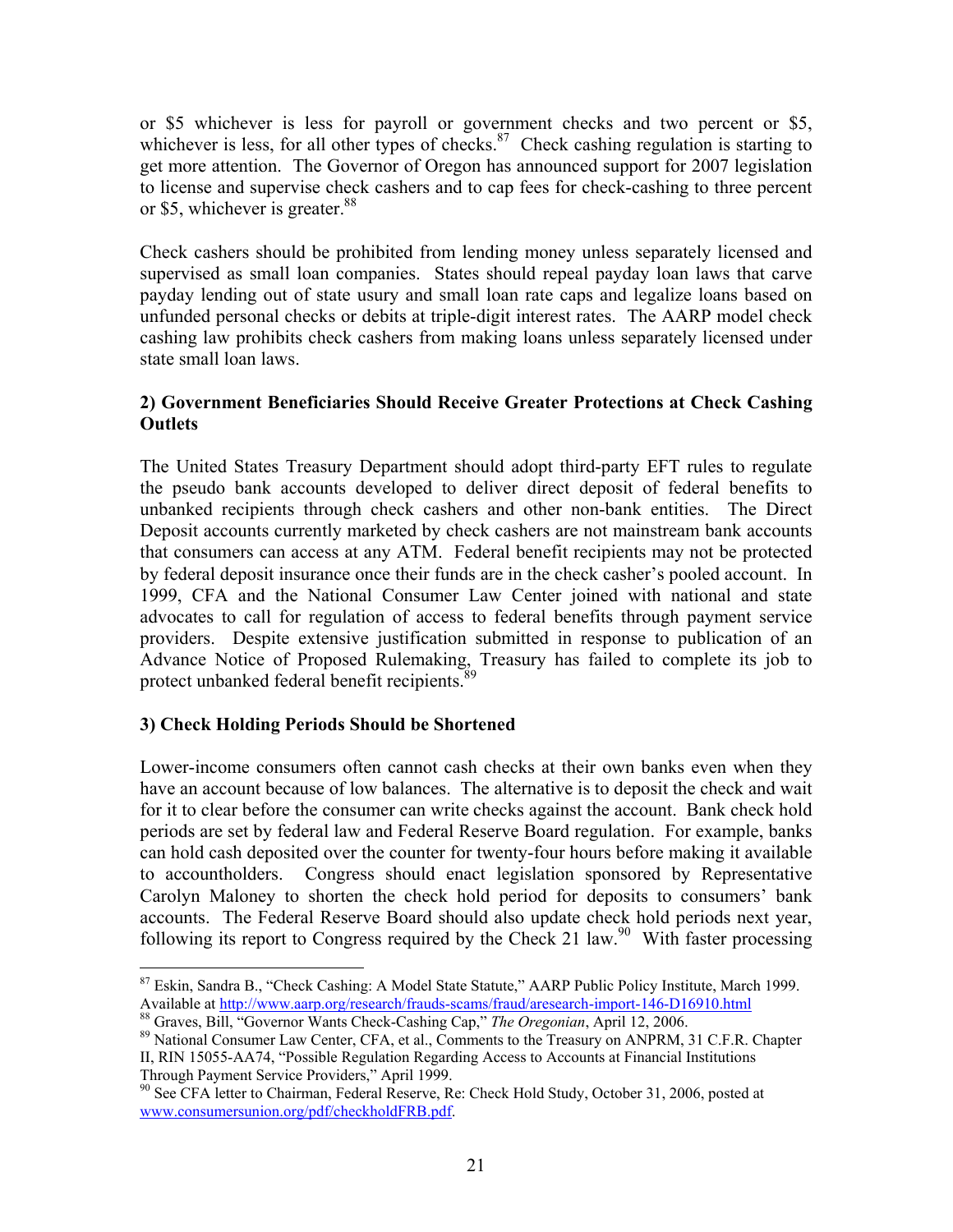of deposits, banked check cashing customers could avoid paying to cash checks instead of depositing them into their accounts.

#### **4) Stored Value Card Consumer Protections Should Parallel Credit and Debit Cards**

Congress should enact a federal stored value card law to provide parallel protections that consumers have for credit and debit cards. The Federal Reserve has extended the protections of the Electronic Funds Transfer Act to payroll cards, but not to prepaid debit cards that function as a bank account on a card. Pre-paid debit cards are increasingly marketed by check cashers and other entities to unbanked consumers as a substitute for a bank account but come with no federal protections.

#### **5) Banks Should Provide Bank Accounts that are Safe and Convenient**

Congress should enact legislation to rein in bank overdraft loans and insufficient funds penalty fees to make bank account ownership lower risk for low-balance consumers. Banks and credit unions should design accounts that are affordable to low-balance customers, safe to use, and that cannot be overdrawn. One example is the Essential Bank Account designed by the California Reinvestment Coalition and adopted by Washington Mutual. The account costs \$5 per month, cannot be overdrawn, and includes five free money orders per month, a debit or ATM card, free online banking with a bill pay service.<sup>91</sup> State and local officials are promoting low-fee bank accounts for unbanked citizens to discourage consumers from using check cashers. New York City's "Bank on New York" campaign encourages the unbanked to avoid check cashers.<sup>92</sup> With the stated goal to rid the city of check cashers and payday lenders, San Francisco's Mayor and Treasurer launched "Bank on San Francisco" with mainstream banks and credit unions to promote no-fee and minimum balance "second chance" accounts with a goal to "bank" 10,000 unbanked city residents.<sup>93</sup>

#### **VII. Advice to Consumers**

 $\overline{a}$ 

Consumers need to shepherd their resources and seek out the most affordable avenues to cash their checks. Some possible techniques include:

• **Take Advantage of Direct Deposit:** If your paycheck or benefit check can be direct deposited, arrange for direct deposit into your account at your bank or credit union. Your funds will be available on the next business day without payment of a check cashing fee to get fast access to your pay or benefit. Some banks offer free or low cost accounts if direct deposit is included.

<sup>&</sup>lt;sup>91</sup> Brevetti, Francine, "WaMu eyes 'unbanked' customers," Inside Bay Area, July 18, 2006. Washington Mutual flyer, "Easy Access to Your Money," on file with author.<br><sup>92</sup> Lindenmayer, Isabelle, "N.Y. Banking Dept. Targets the Unbanked," *American Banker*, January 7, 2005.<br><sup>93</sup> Syzmanski, Zak, "Bank Account Program Launched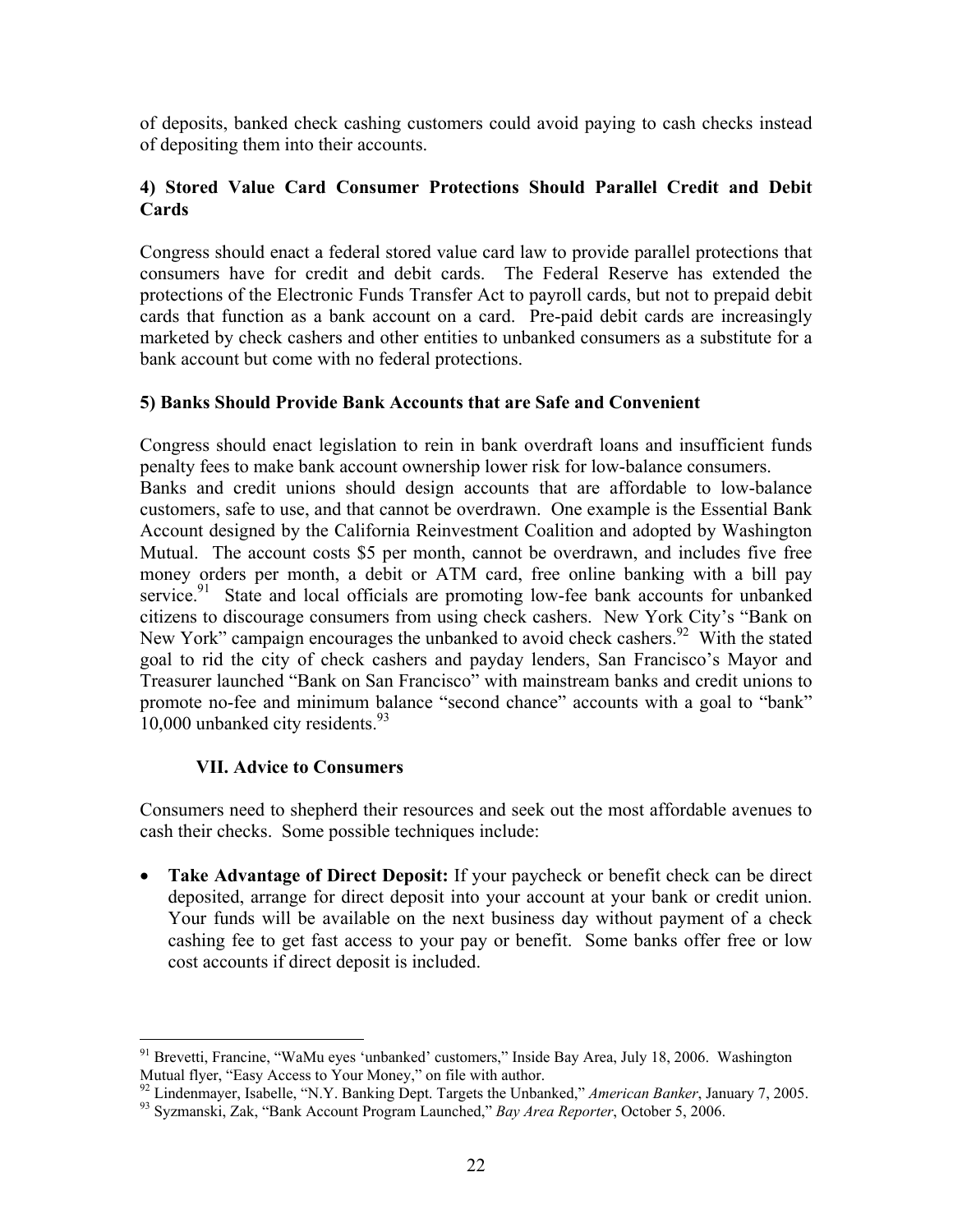- **Cash Checks at Issuing Banks:** Cash checks drawn on local banks at the bank that issued them. Check the bank's fee for cashing checks for non-customers and take your identification to the bank.
- **Shop Around and Consider Cashing Checks at Retailers Instead of Check Cashers:** Compare the check cashing fees at retailers as well as check cashing outlets to get the lowest cost deal. Compare check casher fees with Wal-Mart or your grocery store's fees.
- **Establish a Basic Banking Account:** Open a low-cost checking or savings account that includes a debit card and that cannot be overdrawn instead of buying a pre-paid debit card. You can avoid high fees and get federal consumer protections for a debit card, including liability limits and protection against lost or stolen cards. Ask the bank about check hold times for your deposits. Accumulating savings or a balance in your checking account over the long-term allows consumers to more easily cash checks. Ask banks or credit unions in your neighborhood about starter bank accounts designed for unbanked consumers or "second chance" accounts for consumers who have had past problems.
- **Avoid Payday Lenders:** Do not borrow money by writing unfunded checks as security for the loan at check cashers that provide payday loans. These loans cost ten times as much as credit card cash advances and trap many borrowers in repeat borrowing to keep the check used to get the loan from bouncing. Payday lenders charge bounced check fees if you are unable to cover the check written to get the loan. For more information on payday loans, visit CFA's mini-website for consumers www.paydayloaninfo.org.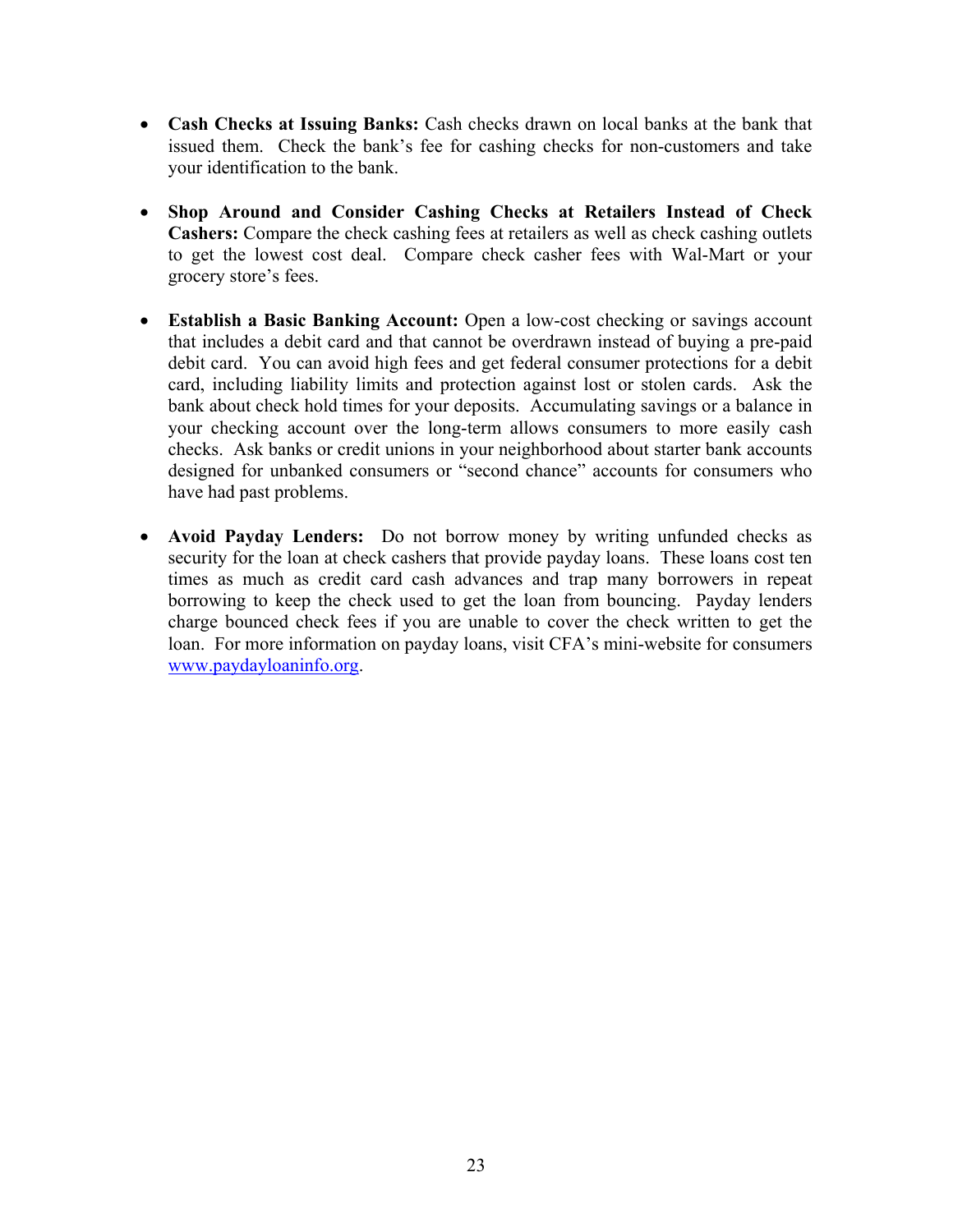#### **Appendix A: Check Cashing Survey**

The following groups conducted the CFA survey of check cashing outlets during June and July, 2006:

Consumer Federation of America Arizona Consumers Council Southwest Center for Economic Integrity, Arizona Better Business Bureau of Arkansas California Reinvestment Coalition Florida PIRG Georgia Watch MACED, Kentucky Kentucky Legal Aid Northern Kentucky Legal Aid Society, Inc. Woodstock Institute, Illinois Iowa State University Massachusetts Consumers' Council Michigan Poverty Law Program Clark County Legal Services, Nevada Neighborhood Economic Development Advocacy Project, New York Children's Alliance, New Hampshire Center for Responsible Lending, North Carolina Housing Research & Advocacy Center, Ohio Towards Employment, Inc. Legal Services, Ohio Our Oregon Coalition of Religious Communities, Utah Virginia Legal Aid Society, Inc. Virginia Interfaith Center for Public Policy Statewide Poverty Action Network, Washington Consumer Law Litigation Clinic, Wisconsin

Survey Protocol: Participants were provided a survey instrument and instructions for collecting information from check cashing outlets. Information was collected from Yellow Pages ads, phone calls to outlets, information posted or available to customers at check cashing outlets, and from store personnel. Some store clerks cheerfully answered all their questions while other stores turned participants away. Surveyors did not cash checks.

How to Read the Charts: Appendix B describes the fees to cash various types of checks. The columns show which outlets were willing to cash government benefit checks and the fees, which cashed other government checks such as tax refunds and the fees, which cashed computer generated paychecks and the fees, which cashed hand-written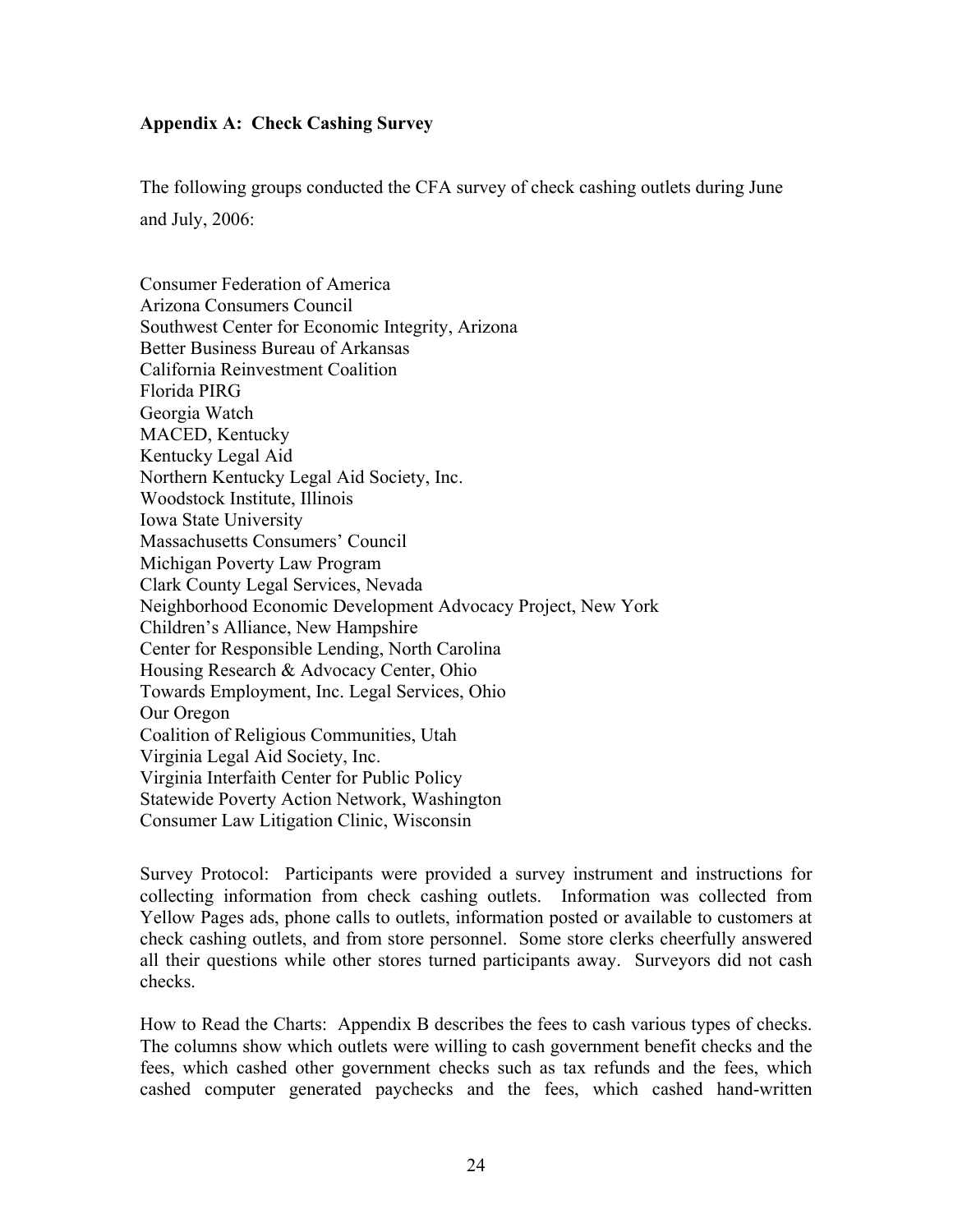paychecks and the fees and which cashed personal checks and the fees. Appendix C describes other services and fees, the cost to purchase a \$100 money order, the cost to wire \$200 to Mexico, the cost for electronic bill payment, the availability of pre-paid debit cards and the cost to load money onto the card and per-transaction fee. Appendix D describes the availability and cost of payday loans, the maximum loan size, the cost when clerks were asked the cost in either a dollar value for the loan size, the dollar value per \$100 of the loan, an interest rate or whether they refused to offer a cost. The same was determined for the posted cost of the payday loan: whether it was posted in a total dollar cost, a dollar cost per \$100 loan, an interest rate or whether there was no posting at all. Appendix E describes the state laws and regulations governing check cashing outlets including the regulation and law citation, the exemptions to the law, the regulating institution, the required postings, whether there are caps to the fees check cashing outlets can charge, whether payday lending is prohibited at check cashing outlets and the penalties for violating the laws.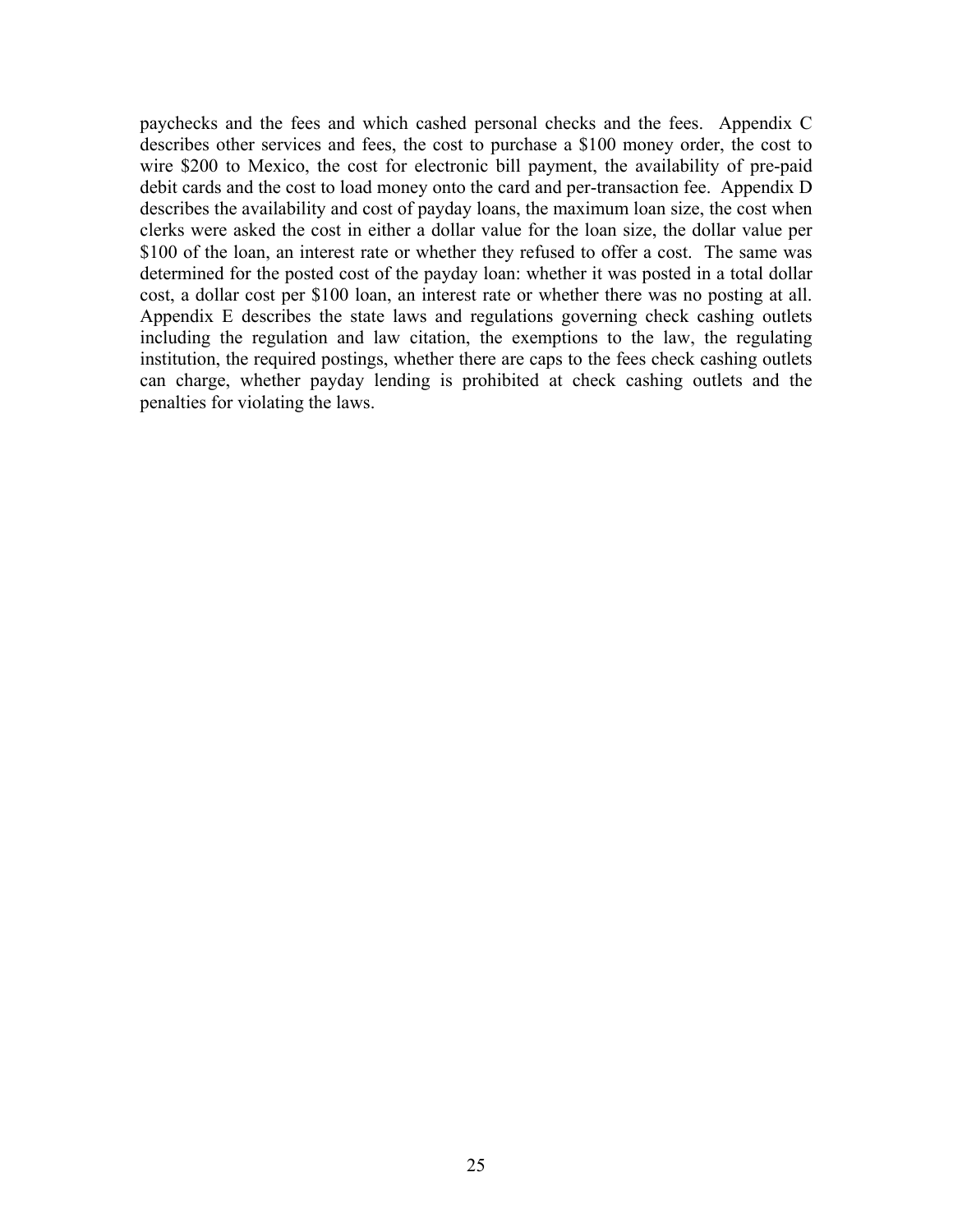|          | Company                                     |             |                   |                               |                   |                   | Check Cashing Services, Fees and Ancilary Fees |                   |                   |                                    |        |            |                                    |                   |                  |
|----------|---------------------------------------------|-------------|-------------------|-------------------------------|-------------------|-------------------|------------------------------------------------|-------------------|-------------------|------------------------------------|--------|------------|------------------------------------|-------------------|------------------|
|          |                                             |             |                   |                               |                   |                   |                                                |                   |                   |                                    |        |            |                                    |                   |                  |
|          |                                             |             |                   |                               |                   |                   |                                                |                   | P                 |                                    |        |            |                                    |                   |                  |
|          |                                             |             |                   |                               |                   |                   |                                                |                   | a<br>y            |                                    |        |            |                                    |                   |                  |
|          |                                             |             |                   |                               |                   |                   |                                                |                   | c                 |                                    |        |            |                                    |                   |                  |
|          |                                             |             |                   |                               |                   |                   |                                                | P<br>a            | h<br>e            |                                    |        | н<br>a     |                                    |                   |                  |
|          |                                             |             |                   |                               |                   | G                 |                                                | у                 | с                 |                                    |        | n          |                                    |                   |                  |
|          |                                             |             |                   |                               |                   | o<br>$\mathsf{v}$ |                                                | с<br>h            | k                 |                                    | н      | d          |                                    | P<br>е            | n                |
|          |                                             | G           |                   |                               |                   |                   |                                                | е                 | C                 |                                    | а      | P          |                                    | r                 | a                |
|          |                                             | $\vee$<br>t | В<br>e            |                               | G<br>$\mathsf{o}$ |                   |                                                | c<br>k            | $\mathsf{o}$<br>m |                                    | n<br>d | a<br>у     |                                    | s<br>$\circ$      |                  |
|          |                                             |             | n                 |                               | $\mathsf{v}$      | O                 |                                                |                   | p                 |                                    |        | с          |                                    | n                 | С                |
|          |                                             | В           | е<br>f            |                               | t                 | t<br>h            |                                                | C<br>$\mathsf{o}$ | u<br>t            |                                    | P<br>a | h<br>е     |                                    | a<br>$\mathbf{I}$ | h<br>е           |
|          |                                             | e           |                   |                               |                   | e                 |                                                | m                 | e                 |                                    | у      | с          |                                    |                   |                  |
|          |                                             | n<br>е      | t                 |                               | O<br>t            |                   |                                                | p<br>u            | $\mathsf{r}$      |                                    | c<br>h | k          |                                    | C<br>h            |                  |
|          |                                             |             | F                 |                               | h                 | F                 |                                                | t                 | F                 |                                    | e      | F          |                                    | e                 |                  |
| State    | Outlet Surveyed                             |             | e<br>e            |                               | e<br>r            | е<br>е            |                                                | e<br>$\mathsf{r}$ | e<br>e            |                                    | c<br>k | e<br>e     |                                    | с<br>k            | e<br>e           |
|          | Median                                      | 98.3%       | 2.50%             |                               | 94.2%             | 3.00%             |                                                | 93.0%             | 2.50%             |                                    | 62.8%  | 3.00%      |                                    | 50.0%             | 10.00%           |
|          | Count or Average                            | 169         | 2.44%             |                               | 162               | 2.78%             |                                                | 160               | 2.52%             |                                    | 108    | 4.11%      |                                    | 86                | 8.77%            |
|          |                                             |             |                   |                               |                   |                   |                                                |                   |                   |                                    |        |            |                                    |                   |                  |
| AR       | American Check Cashers                      |             | 5.00%             |                               |                   | 5.00%             |                                                |                   |                   | but 5% for the<br>1.00% first time | Y      | 1.00% time | but 5% the first                   | Y                 | 10.00%           |
| AR       | <b>ACE Cash Express</b>                     |             | 2.00%             |                               | Y                 | 2.00%             |                                                | Y                 | 2.00%             |                                    | Y      | 3.00%      |                                    | Y                 | 10.00%           |
|          |                                             |             |                   |                               |                   |                   |                                                |                   |                   |                                    |        |            |                                    |                   |                  |
|          | Cash Advance of Little                      |             |                   |                               |                   |                   | but 6% for the                                 |                   |                   | but 6% for the                     |        |            | but 6% for the                     |                   |                  |
| AR       | Rock                                        | Y           |                   | 3.00% 6% for first time       | Y                 |                   | 3.00% first time                               | Y                 |                   | 3.00% first time                   | Y      |            | 3.00% first time                   | Y                 | 10.00%           |
|          |                                             |             |                   |                               |                   |                   |                                                |                   |                   |                                    |        |            |                                    |                   |                  |
| AR       | Cash Advance of North<br><b>Little Rock</b> | Y           |                   | 3.00% but 6% for the first    | ΙY                | 3.00%             |                                                | Y                 |                   | but 6% for the<br>3.00% first time | Y      |            | but 6% for the<br>3.00% first time | Y                 | 10.00%           |
|          |                                             |             |                   |                               |                   |                   |                                                |                   |                   |                                    |        |            | but 6% for the                     |                   |                  |
|          |                                             |             |                   |                               |                   |                   |                                                |                   |                   |                                    |        |            | first time; The<br>clerk hesitated |                   |                  |
|          |                                             |             |                   |                               |                   |                   |                                                |                   |                   |                                    |        |            | and stressed she                   |                   |                  |
|          |                                             |             |                   |                               |                   |                   |                                                |                   |                   |                                    |        |            | would first have<br>to look at the |                   |                  |
|          | Cash Advance of Little                      | Y           |                   |                               |                   |                   | but 6% for the                                 | IY                |                   | but 6% for the                     | Y      |            | check and verify                   | Y                 |                  |
| AR       | Rock 2                                      |             |                   | 3.00% but 6% for the first    | IY                |                   | 3.00% first time                               |                   |                   | 3.00% first time<br>start at 3%,   |        | 3.00% it   |                                    |                   | 3.00%            |
| AR       | ACE Cash Express #2102 Y                    |             | 2.00%             |                               | Y                 | 2.00%             |                                                | Υ                 |                   | 2.00% posted as 2%                 | Y      | 3.00%      |                                    | Y                 | 10.00%           |
|          |                                             |             |                   | but 5% for the first          |                   |                   | but 5% for the                                 |                   |                   | but 5% for the                     |        |            |                                    |                   |                  |
| AR       | American Check Cashers Y                    |             | 3.00% visit       |                               |                   |                   | 3.00% first visit                              | Y                 |                   | 3.00% first visit                  |        |            |                                    |                   |                  |
| AZ       | Money Mart                                  | l Y         |                   | 2.25% if ID, if no ID - 3%    |                   |                   | 2.25% if ID, if no ID - 3% Y                   |                   | 3.00% 6%          |                                    | lY.    | 6.00%      |                                    | Y                 | 10.00%           |
| AZ       | Cash \$mart                                 | Y           | 2.00%             |                               | Y                 | 2.00%             |                                                | Y                 | 3.00% start       |                                    | Y      | 3.00%      |                                    |                   |                  |
| ΑZ       | Southwest Check Cashers                     | Y           | 3.00%             |                               | Y                 | 3.00%             |                                                | Y                 | 2.90%             |                                    | Y      | 10.00%     |                                    | Y                 | 10.00%           |
| AZ       | PLS Check Cashers                           | Y           | 3.00%             |                               |                   |                   |                                                |                   |                   |                                    |        |            |                                    | Y                 | 10.00%           |
| AZ       | One Stop Check Cashing<br>PayDay            | Y           | 2.90%             |                               | Y                 | 4.90%             |                                                | Y                 | 2.90%             |                                    | Y      | 5.90%      |                                    | Y                 | 9.90%            |
| AZ       | Mo Better Check Cashing                     | Y           |                   | 3.00% first visit 6%          | Y                 |                   | 3.00% first visit 6%                           | Y                 |                   | 3.00% first visit 6%               | N      |            |                                    | N                 |                  |
| AZ       | In-N-Out Check Cashing                      | Y           | 2.25%             |                               | Y                 | 2.25%             |                                                | Υ                 | 3.00%             |                                    | Y      | 6.00%      |                                    | Y                 | 10.00%           |
| AZ       | 1 Stop Check Cashing                        | Y           | 2.25%             |                               | Y                 | 2.25%             |                                                | Y                 | 3.00%             |                                    | Y      | 10.00%     |                                    | Y                 | 6.00%            |
| AZ       | Money Now Check<br>Cashing                  | Y           | 2.25%             |                               | Y                 | 2.25%             |                                                | Y                 | 3.00%             |                                    | Y      | 10.00%     |                                    | Y                 | 6.00%            |
| AZ       | La Casita Check Cashing                     | Y           |                   | Surveyor did not<br>note fee  | Y                 |                   | Surveyor did not<br>note fee                   | Y                 |                   | Surveyor did<br>not note fee       | Y      |            | Surveyor did not<br>note fee       |                   |                  |
|          |                                             |             |                   | with ID; without ID -         |                   |                   | with ID; without                               |                   |                   | with ID; without                   |        |            |                                    |                   |                  |
| AZ<br>AZ | Money Mart<br>Quick Cash                    | Y<br>Y      | 2.25% 3%<br>3.00% |                               | Y<br>Y            | 3.00%             | 2.25% ID - 3%                                  | Y<br>Y            | 3.00%             | 3.00% ID - 6%                      | Y<br>Y | 4.00%      | 6.00% with or without ID Y         | Y                 | 10.00%<br>15.00% |
| AZ       | <b>ACE Cash Express</b>                     | Y           |                   | 2.00% no more than 3%         | Y                 |                   | 2.00% no more than 3% Y                        |                   | 2.00%             |                                    | Y      | 3.00%      |                                    | Y                 | 10.00%           |
|          |                                             |             |                   | up to \$2000, then            |                   |                   | up to \$2000, then                             |                   |                   |                                    |        |            |                                    |                   |                  |
| ΑZ       | <b>Check Center</b>                         | Y           |                   | 3.00% 3.5%                    | Y                 | 3.00% 3.5%        | but not less than                              | Y                 | 2.00%             | but not less                       | Y      | 2.00%      |                                    | Y                 | 3.00%            |
| CA       | United Cash A Check                         | Y           |                   | 3.00% but not less than \$3 Y |                   | 5.00% \$5         |                                                | Y                 |                   | 3.00% than \$3                     | N      |            |                                    | N                 |                  |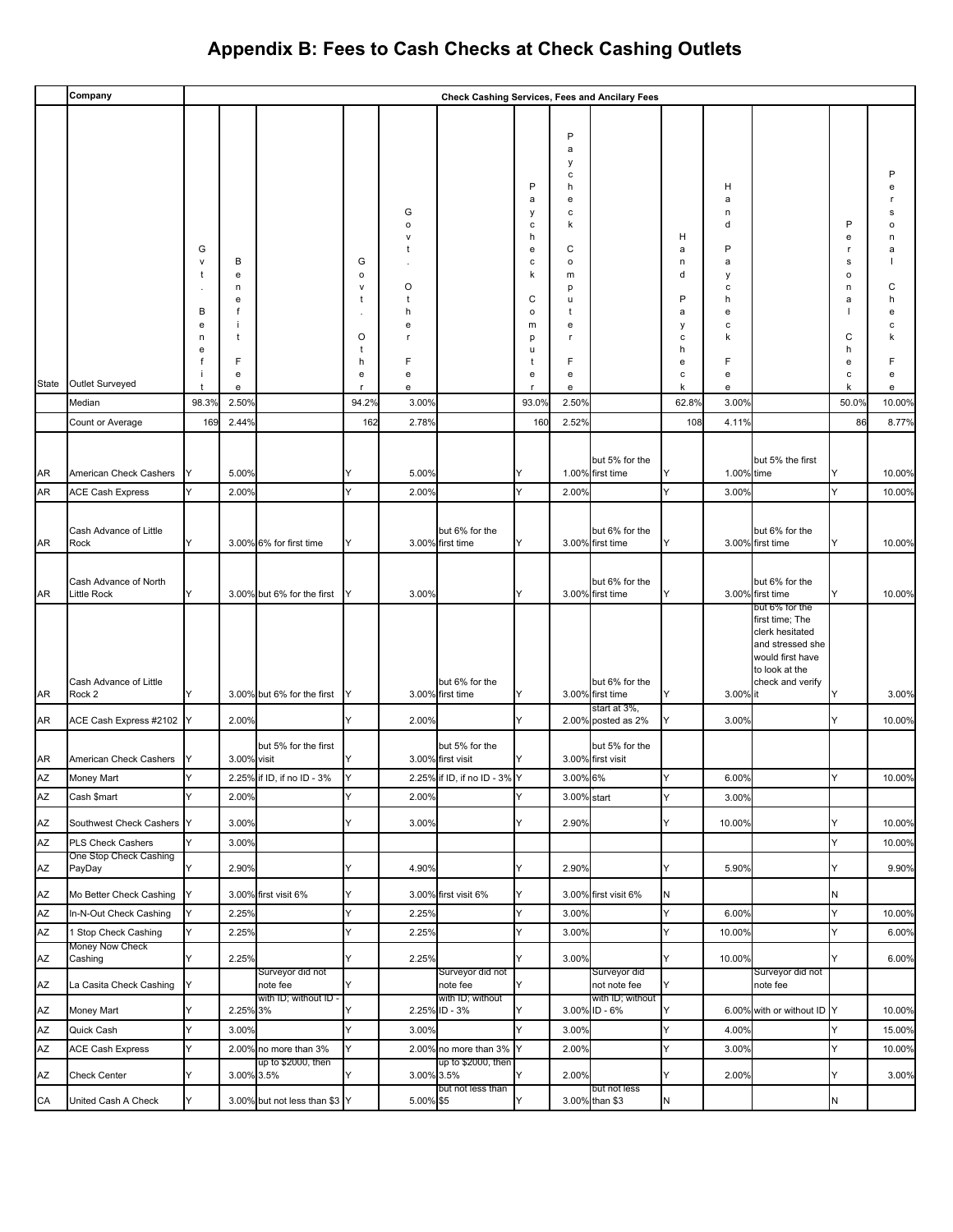|           | Company                                     |                                  |                                    |                                                                                                                                                                            |                                        |                                                                                 | Check Cashing Services, Fees and Ancilary Fees         |                                                      |                                                                  |                                                                                                                                                             |                                 |                                           |                                                |                                            |                                 |
|-----------|---------------------------------------------|----------------------------------|------------------------------------|----------------------------------------------------------------------------------------------------------------------------------------------------------------------------|----------------------------------------|---------------------------------------------------------------------------------|--------------------------------------------------------|------------------------------------------------------|------------------------------------------------------------------|-------------------------------------------------------------------------------------------------------------------------------------------------------------|---------------------------------|-------------------------------------------|------------------------------------------------|--------------------------------------------|---------------------------------|
|           |                                             |                                  |                                    |                                                                                                                                                                            |                                        |                                                                                 |                                                        | P<br>a                                               | $\mathsf{P}$<br>a<br>у<br>$\mathbf c$<br>h<br>${\bf e}$          |                                                                                                                                                             |                                 | н<br>a                                    |                                                |                                            |                                 |
|           |                                             | G<br>v<br>t<br>$\cdot$<br>В<br>е | B<br>${\bf e}$<br>n<br>e<br>f<br>÷ |                                                                                                                                                                            | G<br>$\mathsf{o}$<br>$\mathsf{V}$<br>t | G<br>$\mathsf{o}\,$<br>$\mathsf{v}$<br>t<br>O<br>$\ddot{\phantom{1}}$<br>h<br>е |                                                        | у<br>с<br>h<br>e<br>c<br>k<br>C<br>$\mathsf{o}$<br>m | $\mathbf c$<br>k<br>C<br>$\mathsf{o}\,$<br>m<br>р<br>u<br>t<br>e |                                                                                                                                                             | н<br>a<br>n<br>d<br>P<br>a<br>у | n<br>d<br>P<br>a<br>у<br>с<br>h<br>e<br>с |                                                | P<br>e<br>г<br>s<br>$\circ$<br>n<br>a<br>1 | s<br>n<br>a<br>С<br>h<br>е<br>c |
| State     | Outlet Surveyed                             | n<br>е<br>f<br>÷<br>t            | t<br>F<br>${\bf e}$<br>e           |                                                                                                                                                                            | O<br>t<br>h<br>e<br>$\mathbf{r}$       | r.<br>F<br>e<br>e                                                               |                                                        | p<br>u<br>t<br>e<br>$\mathbf{r}$                     | r.<br>F<br>${\bf e}$<br>${\bf e}$                                |                                                                                                                                                             | с<br>h<br>e<br>c<br>k           | k<br>F<br>${\bf e}$<br>e                  |                                                | $\mathsf{C}$<br>h<br>e<br>с<br>k           | e<br>e                          |
| CA        | California Check Cashing                    | Y                                | 2.25%                              |                                                                                                                                                                            | Y                                      | 2.25%                                                                           |                                                        | Y                                                    | 2.25%                                                            |                                                                                                                                                             | N                               |                                           |                                                | Y                                          | 6.00%                           |
| CA        | Money Mart                                  | Y                                |                                    | 2.35% without ID, 3.5%                                                                                                                                                     | Y                                      |                                                                                 | 3.00% without ID, 3.5%                                 | Y                                                    |                                                                  | 3.00% without ID, 3.5% Y                                                                                                                                    |                                 |                                           | 3.00% 3.5% w/o ID                              | Y                                          | 10.00%                          |
| CA        | Mission Check Cashers                       | Y                                |                                    | 2.00% or \$2 minimum                                                                                                                                                       | Y                                      |                                                                                 | 3.00% or \$5 minimum                                   | Y                                                    |                                                                  | 2.00% or \$2 minimum                                                                                                                                        |                                 |                                           |                                                | N                                          |                                 |
| CA        | Money Mart                                  | Y                                |                                    | 2.35% without ID, 3.5%                                                                                                                                                     | Y                                      |                                                                                 | 3.00% without ID, 3.5%                                 | Y                                                    |                                                                  | 3.00% without ID, 3.5% Y                                                                                                                                    |                                 |                                           | 3.00% 3.5% w/o ID                              | Y                                          | 10.00%                          |
| CA        | Mission Jewelry & Loan                      | Y                                |                                    | $1.00\%$ (1% + \$1)                                                                                                                                                        | Y                                      | 1.00%                                                                           | $(1\% + $1)$                                           | Y                                                    |                                                                  | $1.00\%$ (1% + \$1)                                                                                                                                         |                                 |                                           |                                                | N                                          |                                 |
| DC        | Kash King                                   | Y                                |                                    | refused to quote fee<br>unless saw the<br>actual check                                                                                                                     | Y                                      |                                                                                 | refused to quote<br>fee unless saw<br>the actual check | ΙY                                                   | 2.50%                                                            |                                                                                                                                                             | Y                               |                                           | No fee quote<br>without seeing<br>actual check | N                                          |                                 |
| DC        | Check Cash One                              | Y                                |                                    | sliding scale of<br>fees: 0-\$100: \$2 +<br>change, \$100 -<br>\$200: \$3 + change,<br>\$200 - \$300:\$4 +<br>change, up by \$2<br>for each \$100<br>2.00% increment until | Y                                      |                                                                                 | checks over<br>4.00% \$2,000                           | Y                                                    |                                                                  | 2.00% sliding scale                                                                                                                                         | Y                               |                                           |                                                |                                            |                                 |
| <b>DC</b> | <b>ACE Cash Express</b>                     | Y                                | 2.50%                              |                                                                                                                                                                            | Y                                      | 3.00%                                                                           |                                                        | Y                                                    | 2.50%                                                            |                                                                                                                                                             | Y                               | 3.50%                                     |                                                | Y                                          | 10.00%                          |
| DС        | Check Cash Best                             | Y                                | 4.00%                              |                                                                                                                                                                            | IY                                     | 4.00%                                                                           |                                                        | Y                                                    |                                                                  | tees: minimum<br>amount: $$2 +$<br>change, \$100 -<br>$$200: $3 +$<br>change, up by<br>\$1 for each<br>\$100 increment<br>until \$500 -<br>$$1500: 1.5\% +$ | IY.                             |                                           |                                                | IΝ                                         |                                 |
|           |                                             |                                  |                                    | sliding scale of<br>fees: under \$100:<br>\$2, \$100 - \$1000:<br>1.5%, \$1000 -<br>\$1500: 2%, \$1500 -<br>\$2500: 2.5%, \$2500<br>\$4000: 3%, \$4000                     |                                        |                                                                                 |                                                        |                                                      |                                                                  |                                                                                                                                                             |                                 |                                           |                                                |                                            |                                 |
| DC        | Power Check Cashing                         | Y                                |                                    | \$5000:4%                                                                                                                                                                  | Y                                      |                                                                                 |                                                        | Y                                                    |                                                                  |                                                                                                                                                             |                                 |                                           |                                                | N                                          |                                 |
| DC<br>DC  | A One Cash Inc.<br>Checks Cashed            | Y<br>Y                           | 2.00%<br>1.50%                     |                                                                                                                                                                            | Y<br>Y                                 | 2.00%<br>1.50%                                                                  |                                                        | Y<br>Y                                               | 1.00%<br>1.50%                                                   |                                                                                                                                                             | Y<br>Y                          | 1.00%<br>1.50%                            |                                                | N<br>N                                     |                                 |
|           |                                             | Y                                |                                    | Sliding scale of<br>fees: up to \$100:<br>\$1.50, \$100 -<br>\$1000: 1.5%, \$1000<br>\$2000: 2%, \$2000<br>\$3000: 2.5% for all                                            |                                        |                                                                                 |                                                        |                                                      |                                                                  |                                                                                                                                                             |                                 |                                           |                                                |                                            |                                 |
| DC        | Check Cash Depot                            |                                  |                                    | 1.50% checks cashed<br>5% maximum - clerk                                                                                                                                  | Y                                      |                                                                                 |                                                        | Y                                                    |                                                                  |                                                                                                                                                             | Y                               |                                           |                                                | N                                          |                                 |
| DC        | Barmy Wine and Liquor<br>Ace America's Cash | Y                                |                                    | 5.00% said between 3-5% Y                                                                                                                                                  |                                        |                                                                                 | 5.00% maximum                                          | Y                                                    |                                                                  | 5.00% maximum                                                                                                                                               | Y                               | 5.00%                                     |                                                | Y                                          | 10.00%                          |
| DC        | Express                                     | Y                                | 2.50%                              |                                                                                                                                                                            | Y                                      | 4.00%                                                                           |                                                        | Y                                                    | 2.50%                                                            |                                                                                                                                                             | Y                               | 3.50%                                     |                                                | Y                                          | 10.00%                          |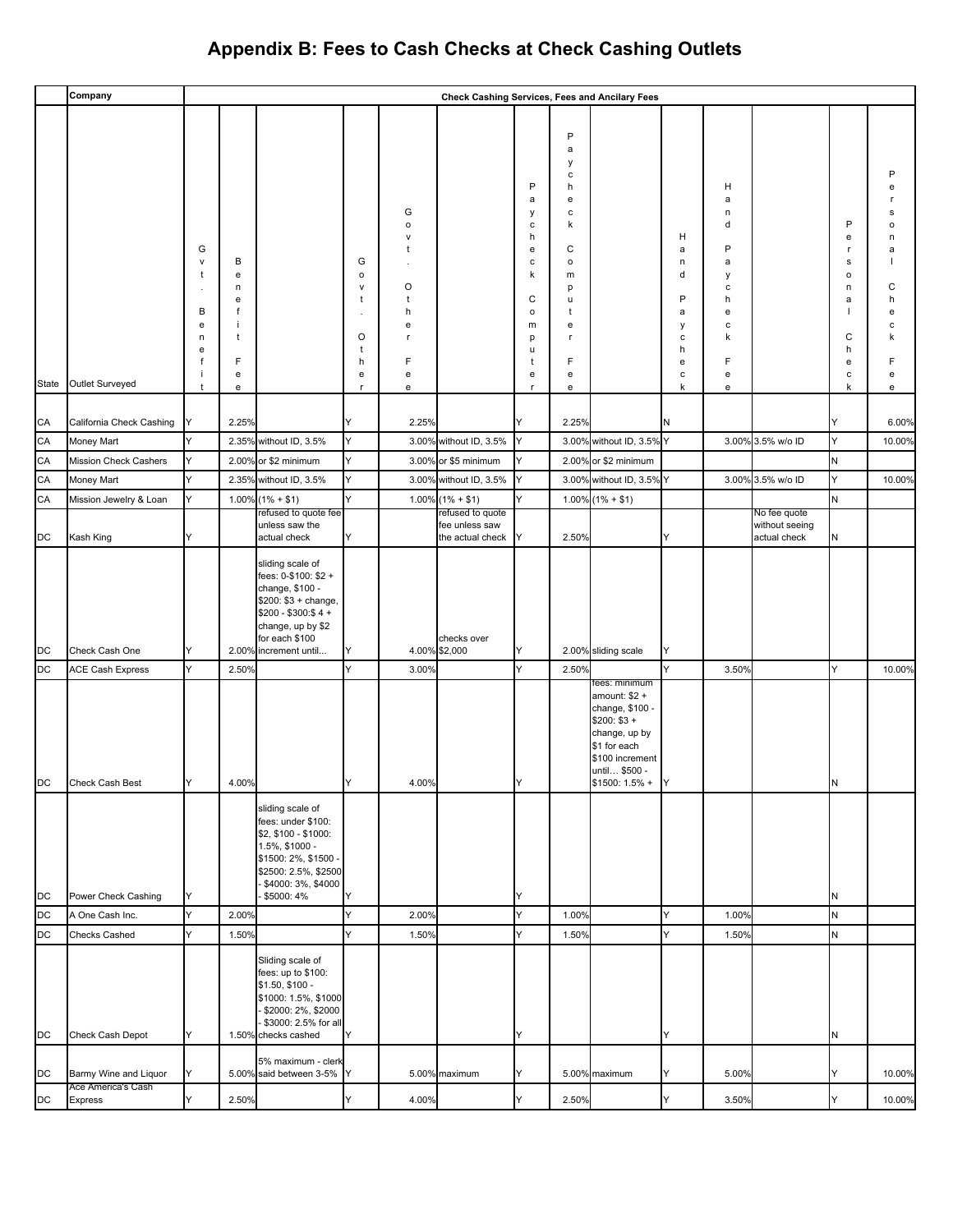|          | Company                                      |                                  |                       |                                                                                                                                      |                                         |                       | <b>Check Cashing Services, Fees and Ancilary Fees</b>                        |                                                                          |                                                                         |                                                         |                                           |                                                          |                                            |             |
|----------|----------------------------------------------|----------------------------------|-----------------------|--------------------------------------------------------------------------------------------------------------------------------------|-----------------------------------------|-----------------------|------------------------------------------------------------------------------|--------------------------------------------------------------------------|-------------------------------------------------------------------------|---------------------------------------------------------|-------------------------------------------|----------------------------------------------------------|--------------------------------------------|-------------|
|          |                                              | G<br>v<br>-1<br>в<br>e<br>n<br>e | в<br>e<br>n<br>е<br>t |                                                                                                                                      | G<br>$\mathsf{o}\,$<br>v<br>t<br>O<br>t | G<br>o<br>O<br>h<br>e |                                                                              | P<br>а<br>у<br>с<br>h<br>e<br>с<br>k<br>C<br>$\mathsf{o}$<br>m<br>p<br>u | P<br>a<br>у<br>c<br>h<br>е<br>с<br>k<br>С<br>o<br>m<br>p<br>u<br>t<br>е |                                                         | н<br>а<br>n<br>d<br>P<br>a<br>у<br>c<br>h | н<br>a<br>n<br>d<br>P<br>а<br>у<br>с<br>h<br>e<br>с<br>k | P<br>е<br>s<br>$\circ$<br>n<br>a<br>C<br>h | a<br>С<br>e |
|          |                                              |                                  | F<br>e                |                                                                                                                                      | h<br>e                                  | F<br>e                |                                                                              | Ť<br>e                                                                   | F<br>e                                                                  |                                                         | e<br>c                                    | F<br>e                                                   | е<br>с                                     | е           |
| State    | Outlet Surveyed                              | $\ddot{\phantom{1}}$             | e                     |                                                                                                                                      | <b>r</b>                                | e                     |                                                                              |                                                                          | e                                                                       |                                                         | k                                         | е                                                        | k                                          | e           |
| FL.      | Mike's Qwik Cash                             | Y                                | 3.00%                 |                                                                                                                                      |                                         | 3.00%                 |                                                                              | Y                                                                        | 3.00%                                                                   |                                                         |                                           | 3.00%                                                    | Y                                          | 3.00%       |
| FL.      | Cash Stop<br>ACE American Cash               | Y                                | 1.50%                 |                                                                                                                                      | Y                                       | 2.50%                 |                                                                              |                                                                          | 1.50%                                                                   |                                                         | Y                                         | 1.50%                                                    | N                                          |             |
| FL.      | <b>Express</b>                               | Y                                | 3.00%                 |                                                                                                                                      | Y                                       | 4.00%                 |                                                                              | Y                                                                        | 3.00%                                                                   | 3% to 10%,                                              | Y                                         | 3.00%                                                    | Y                                          | 10.00%      |
| FL.      | SRC of North Florida, Inc.                   |                                  | 2.00%                 |                                                                                                                                      | Y                                       | $.01 - .015$          |                                                                              |                                                                          |                                                                         | 3.00% depending                                         | Y                                         | 3.00%                                                    | Y                                          | 10.00%      |
| FL.      | D+F Check Cashing                            | Y                                | 3.00%                 |                                                                                                                                      | Y                                       | 3.00%                 |                                                                              | Y                                                                        | 3.00%                                                                   |                                                         | Y                                         | 3.00%                                                    | Y                                          | 10.00%      |
| GA       | Citgo Food Mart                              | Y                                |                       | \$2 flat fee                                                                                                                         |                                         |                       |                                                                              | Y                                                                        |                                                                         | \$1 flat fee                                            |                                           |                                                          |                                            |             |
| GA       | All Checks Cashed Store<br>01                |                                  | 1.00%                 |                                                                                                                                      | Y                                       | 1.00%                 |                                                                              |                                                                          | 1.00%                                                                   |                                                         |                                           |                                                          |                                            |             |
| GA       | PJ Cash                                      | Y                                | 3.00%                 |                                                                                                                                      |                                         |                       |                                                                              | Υ                                                                        | 3.00%                                                                   |                                                         |                                           |                                                          |                                            |             |
| GA       | Mr. Cash Pawn Shop                           | Y                                |                       |                                                                                                                                      |                                         |                       |                                                                              | Υ                                                                        | 2.00%                                                                   |                                                         |                                           |                                                          |                                            |             |
| GA       | Atlanta Check Cashers,<br>Inc.               |                                  | 3.00%                 |                                                                                                                                      |                                         | 5.00%                 |                                                                              |                                                                          | 3.00%                                                                   |                                                         |                                           | 10.00%                                                   | Y                                          | 10.00%      |
| GA       | Lee Discount Loan Co.                        | Y                                | 2.00%                 |                                                                                                                                      | Y                                       | 2.00%                 |                                                                              | Υ                                                                        | 2.00%                                                                   |                                                         | Y                                         | 2.00%                                                    |                                            |             |
| GA       | Ace Cash Express                             | Y                                | 3.00%                 |                                                                                                                                      | Y                                       | 3.00%                 |                                                                              |                                                                          | 3.00%                                                                   |                                                         | Y                                         | 10.00%                                                   | Y                                          | 10.00%      |
| GA       | Mr. Payroll                                  | Y                                | 2.75%                 |                                                                                                                                      | Y                                       | 4.50%                 |                                                                              | Y                                                                        | 2.75%                                                                   |                                                         | Y                                         | 3.00%                                                    |                                            |             |
|          |                                              |                                  |                       | \$1/\$100                                                                                                                            | Y                                       |                       |                                                                              | Y                                                                        |                                                                         |                                                         |                                           |                                                          |                                            |             |
| GA<br>IA | Sportsman Package Store Y<br>EZ Money        |                                  |                       | up to 0.06,<br>depending on check<br>3.00% amount                                                                                    |                                         |                       | up to 0.06,<br>depending on<br>3.00% check amount                            | Y                                                                        |                                                                         | up to 0.06,<br>depending on<br>3.00% check amount       |                                           |                                                          |                                            |             |
| IA       | Hometown Cash Advance                        |                                  | 2.00%                 |                                                                                                                                      | Y                                       |                       | 3.00% up to 0.05                                                             | Y                                                                        |                                                                         | 1.75% up to 0.05                                        |                                           |                                                          |                                            |             |
| IA       | Mister Money USA                             | Y                                | 1.00%                 |                                                                                                                                      | Y                                       | 3.00%                 |                                                                              | Y                                                                        | 3.00%                                                                   |                                                         |                                           |                                                          |                                            |             |
| IA       | Phone Card Connection                        | Y                                |                       | Depends on the<br>amount (a \$300<br>check would have a<br>fee of \$4)                                                               | Y                                       |                       | Depends on the<br>amount (a \$300<br>check would have<br>1.33% a fee of \$4) | Y                                                                        |                                                                         | amount (a \$300<br>check would<br>have a fee of<br>\$4) |                                           |                                                          |                                            |             |
| IA       | Hyvee Food Store                             | Y                                |                       | Sliding scale of<br>fees: up to \$99: \$2,<br>\$100-\$109: \$4,<br>\$200-\$299: \$6,<br>\$300-\$309: \$8,<br>2.00% \$400-\$500: \$10 | Y                                       |                       | See chart                                                                    | Y                                                                        |                                                                         | See chart                                               |                                           |                                                          |                                            |             |
| IL.      | Har-Mil Currency<br>Exchange Inc.            | Y                                |                       |                                                                                                                                      | Y                                       |                       | Refused to quote<br>cost                                                     |                                                                          |                                                                         |                                                         | Y.                                        |                                                          | N                                          |             |
|          |                                              |                                  |                       |                                                                                                                                      |                                         |                       |                                                                              |                                                                          |                                                                         |                                                         |                                           |                                                          |                                            |             |
| IL       | New Grand Ashland<br>Lawn Manor Currency     | Y                                |                       | 1.40% 1.4% plus \$.90                                                                                                                | Y                                       | \$5.10/\$300<br>check |                                                                              | Υ                                                                        |                                                                         | 1.40% 1.4% plus \$.90<br>\$5.10/\$300                   | IY.                                       | 0.014 plus<br>\$.90 fee                                  | N                                          |             |
| IL.      | Exchange                                     | Y                                |                       | 1.70% \$5.10/\$300 check                                                                                                             | Y                                       | \$5.10/\$300          |                                                                              | Y                                                                        |                                                                         | 1.70% check                                             | N                                         |                                                          | N                                          |             |
| IL.      | PL\$ Check Cashers                           | Y                                |                       | 1.40% 1.4% plus \$.90                                                                                                                | Y                                       | \$5.10/\$300<br>check |                                                                              | $\sf N$                                                                  |                                                                         |                                                         | N                                         |                                                          | N                                          |             |
| IL.      | Harlem/Roosevelt<br><b>Currency Exchange</b> | Υ                                |                       | 1.40% 1.4% plus \$.90                                                                                                                | Y                                       | \$5.10/\$300<br>check |                                                                              | Y                                                                        |                                                                         | 1.40% 1.4% plus \$.90                                   | IY.                                       | 0.014 plus<br>\$.90 fee                                  | N                                          |             |
| KY       | Check Exchange                               | Y                                | 3.00%                 |                                                                                                                                      | Y                                       | 3.00%                 |                                                                              | Υ                                                                        | 2.90%                                                                   |                                                         |                                           |                                                          | Y                                          | 9.00%       |
| KY       | Cash Express                                 | Y                                | 3.00% or \$2          |                                                                                                                                      | Y                                       | 3.00% or \$5          |                                                                              | Y                                                                        | 5.00% or \$5                                                            |                                                         |                                           |                                                          | Y                                          | 10.00%      |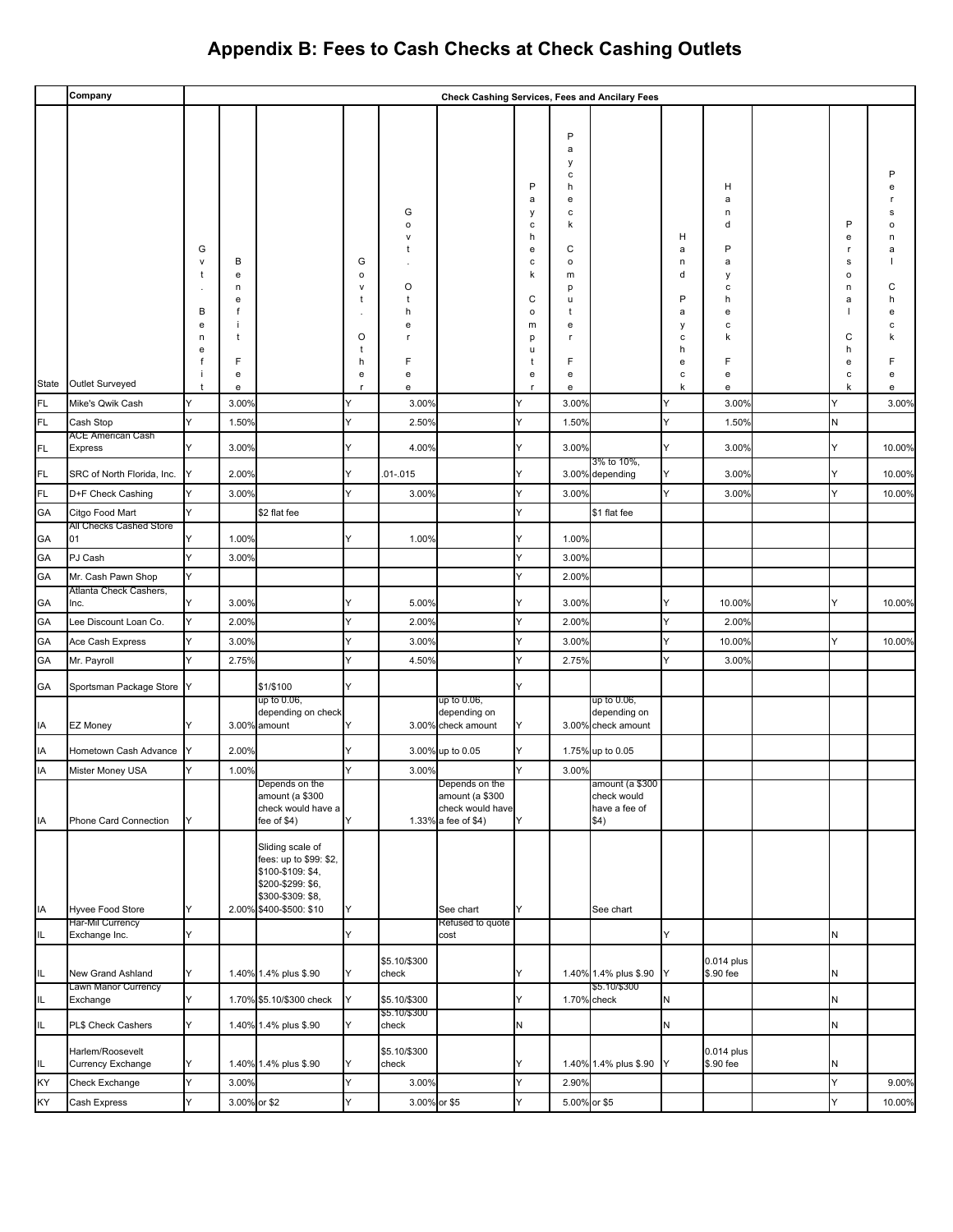|           | Company                               |                                                      |                                                      |                                                                           |                                                       |                                                               |                                                |                                                                               |                                                                                                                       | Check Cashing Services, Fees and Ancilary Fees                                                                  |                                                     |                                                                            |                   |                                                                |                            |
|-----------|---------------------------------------|------------------------------------------------------|------------------------------------------------------|---------------------------------------------------------------------------|-------------------------------------------------------|---------------------------------------------------------------|------------------------------------------------|-------------------------------------------------------------------------------|-----------------------------------------------------------------------------------------------------------------------|-----------------------------------------------------------------------------------------------------------------|-----------------------------------------------------|----------------------------------------------------------------------------|-------------------|----------------------------------------------------------------|----------------------------|
|           |                                       | G<br>v<br>t<br>$\cdot$<br>В<br>е<br>n<br>е<br>f<br>j | В<br>${\bf e}$<br>n<br>e<br>f<br>t<br>F<br>${\bf e}$ |                                                                           | G<br>$\circ$<br>$\mathsf{v}$<br>t<br>O<br>t<br>h<br>e | G<br>o<br>O<br>$\ddot{\phantom{1}}$<br>h<br>e<br>.r<br>F<br>e |                                                | P<br>a<br>у<br>с<br>h<br>e<br>c<br>k<br>C<br>$\mathsf{o}$<br>m<br>p<br>u<br>e | $\mathsf{P}$<br>a<br>у<br>c<br>h<br>e<br>c<br>k<br>C<br>$\mathsf{o}$<br>m<br>р<br>u<br>t<br>e<br>r.<br>F<br>${\bf e}$ |                                                                                                                 | н<br>а<br>n<br>d<br>P<br>a<br>у<br>c<br>h<br>е<br>c | н<br>a<br>n<br>d<br>P<br>a<br>у<br>с<br>h<br>e<br>с<br>k<br>F<br>${\bf e}$ |                   | P<br>е<br>r<br>s<br>$\mathsf{o}$<br>n<br>a<br>C<br>h<br>е<br>с | n<br>a<br>С<br>h<br>e<br>e |
| State     | Outlet Surveyed                       | $\ddagger$                                           | e                                                    |                                                                           | $\mathsf{r}$                                          | e                                                             |                                                | $\mathsf{r}$                                                                  | e                                                                                                                     |                                                                                                                 | k                                                   | e                                                                          |                   | k                                                              | e                          |
| KY<br>KY  | Ky Cash Advance<br>Cash Express       | Y<br>Y                                               | 3.00%                                                | Outlet claimed they<br>could not quote<br>fees                            | Y<br>Y                                                | 3.00%                                                         | Outlet claimed<br>they could not<br>quote fees | Y<br>Y                                                                        | 3.00%                                                                                                                 | Outlet claimed<br>they could not<br>quote fees                                                                  |                                                     |                                                                            |                   |                                                                |                            |
| KY        | Ky Cash Advance                       | Y                                                    | 3.00%                                                |                                                                           | Y                                                     | 3.00%                                                         |                                                | Y                                                                             | 3.00%                                                                                                                 |                                                                                                                 |                                                     |                                                                            |                   |                                                                |                            |
| KY        | Cashland                              | Y                                                    |                                                      | There is a rate<br>schedule (but it was<br>not copied by the<br>surveyor) | Y                                                     |                                                               |                                                | IY                                                                            |                                                                                                                       |                                                                                                                 | N                                                   |                                                                            |                   | N                                                              |                            |
| KY        | Check Smart                           | Y                                                    | 3.00%                                                |                                                                           | Y                                                     | 5.90%                                                         |                                                | Y                                                                             | 2.90%                                                                                                                 |                                                                                                                 | Y                                                   | 5.90%                                                                      |                   | Y                                                              | 10.00%                     |
| KY        | AAA Checks Cashed                     | Y                                                    |                                                      | 3.00% 6% w/o ID                                                           | Y                                                     |                                                               | 3.00% 6% w/o ID                                | Y                                                                             | 5.00%                                                                                                                 | 6% w/o ID                                                                                                       | Y                                                   |                                                                            | 10.00% 15% w/o ID | Y                                                              | 10.00%                     |
| KY        | Notes:                                | Y                                                    | 3.00%                                                |                                                                           | Y                                                     | 3.00%                                                         |                                                | Y                                                                             | 2.90%                                                                                                                 |                                                                                                                 | Y                                                   |                                                                            |                   | Y                                                              | 5.90%                      |
| KY        | Check-n-Go                            | Υ                                                    |                                                      | There is a rate<br>schedule (but it was<br>not copied by the<br>surveyor) | Y                                                     |                                                               |                                                | Y                                                                             |                                                                                                                       |                                                                                                                 | N                                                   |                                                                            |                   | N                                                              |                            |
| MA        | <b>Boston Check Cashers</b><br>#10    | Y                                                    |                                                      | Didn't quote                                                              | Y                                                     |                                                               | Didn't quote                                   |                                                                               |                                                                                                                       |                                                                                                                 |                                                     |                                                                            |                   |                                                                |                            |
| МA        | Ferro's Foodtown                      |                                                      |                                                      |                                                                           |                                                       |                                                               |                                                | Y                                                                             |                                                                                                                       | how much the<br>check is; They<br>only cash<br>payroll checks<br>for businesses<br>they have an<br>account with | N                                                   |                                                                            |                   | N                                                              |                            |
| MA        | Shaws Supermarket #567                | Y                                                    |                                                      | flat \$3 fee                                                              |                                                       |                                                               | clerk when                                     |                                                                               |                                                                                                                       |                                                                                                                 |                                                     |                                                                            |                   |                                                                |                            |
| MD        | Cash & Go                             | Y                                                    | 2.00%                                                |                                                                           | Y                                                     |                                                               | surveyor called<br>2.00% back to double-       | Y                                                                             | 4.00%                                                                                                                 | maximum -                                                                                                       | Y                                                   | 4.00%                                                                      |                   | Y                                                              | 10.00%                     |
| MD        | America's Cash Express                | Y                                                    | 2.00%                                                |                                                                           | Y                                                     | 4.00%                                                         |                                                | Y                                                                             |                                                                                                                       | 2.00% between 2-4%                                                                                              | Y                                                   | 3.00%                                                                      |                   | N                                                              |                            |
| <b>MD</b> | Rockville Checks Cashed               | Y                                                    | 3.00%                                                |                                                                           | Y                                                     | 3.00%                                                         |                                                | Y                                                                             | 2.00%                                                                                                                 |                                                                                                                 |                                                     |                                                                            |                   | Y                                                              | 10.00%                     |
| MD        | E Z Check Cashing<br>Germantown Check | Y                                                    | 2.00%                                                | minimum of \$2                                                            | Y                                                     | 2.00%                                                         | minimum of \$2                                 | Y                                                                             | 3.00%                                                                                                                 | minimum of \$2                                                                                                  |                                                     |                                                                            |                   | N                                                              |                            |
| MD        | Cashing                               | Y                                                    |                                                      | 2.00% charged                                                             | Y                                                     |                                                               | 2.00% charged                                  | Y                                                                             |                                                                                                                       | 2.00% charged                                                                                                   |                                                     |                                                                            |                   | N                                                              |                            |
| MI        | Cashland                              | Y                                                    |                                                      | If use \$5.80 quoted<br>for \$200 SS ck,<br>charges 2.9%                  |                                                       |                                                               |                                                |                                                                               |                                                                                                                       |                                                                                                                 |                                                     |                                                                            |                   |                                                                |                            |
| MI        | Cash Now                              | Y                                                    |                                                      | 3.00% \$3 per \$100                                                       | Y                                                     |                                                               | 3.00% per \$100                                |                                                                               |                                                                                                                       |                                                                                                                 | N                                                   |                                                                            |                   | N                                                              |                            |
| MI        | M. Payroll                            | Y                                                    | 2.00%                                                |                                                                           | Y                                                     |                                                               |                                                |                                                                               |                                                                                                                       |                                                                                                                 | N                                                   |                                                                            |                   |                                                                |                            |
| MI        | Cash Rite Now                         | Y                                                    | 3.00%                                                | to 0.06, have to see                                                      |                                                       |                                                               |                                                | Y                                                                             | 3.00%                                                                                                                 |                                                                                                                 | Y                                                   | 3.00%                                                                      |                   | Y                                                              | 3.00%                      |
| MI        | Cash Connection                       | Y                                                    |                                                      | 2.00% check                                                               | Y                                                     |                                                               |                                                | Υ                                                                             |                                                                                                                       |                                                                                                                 | Y                                                   |                                                                            |                   | Y                                                              |                            |
| NC        | Raleigh Service, Inc.                 | Y                                                    | 3.00%                                                |                                                                           | Y                                                     | 3.00%                                                         |                                                | Y                                                                             | 5.00%                                                                                                                 |                                                                                                                 | Y                                                   | 10.00%                                                                     |                   | Y                                                              | 10.00%                     |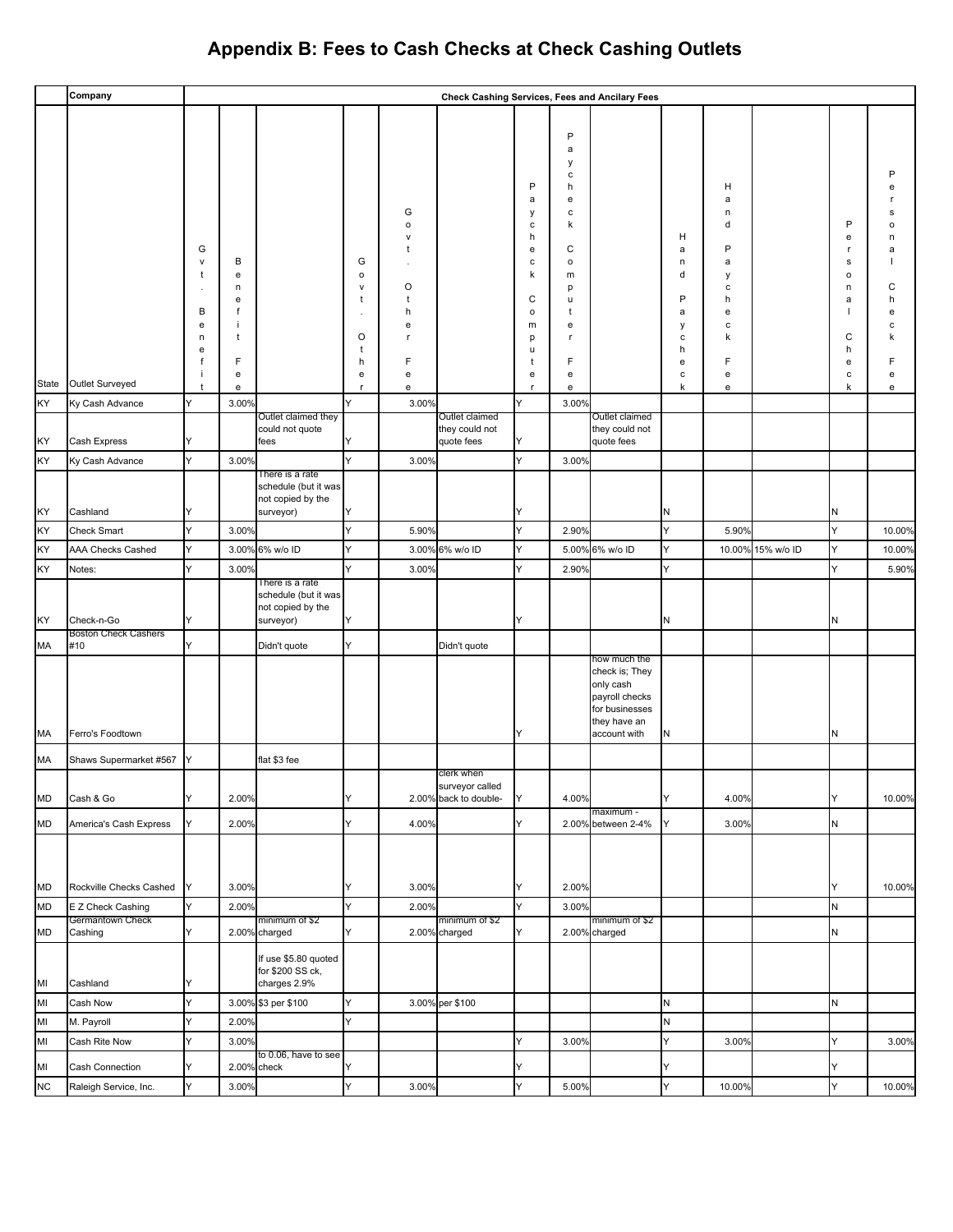|           | Company                                     |                                                      |                                      |                                                                        |                                            |                                                        | Check Cashing Services, Fees and Ancilary Fees |                                                                               |                                                                                                |                                                                                       |                                                |                                                               |                                                                                        |                                                                      |                                 |
|-----------|---------------------------------------------|------------------------------------------------------|--------------------------------------|------------------------------------------------------------------------|--------------------------------------------|--------------------------------------------------------|------------------------------------------------|-------------------------------------------------------------------------------|------------------------------------------------------------------------------------------------|---------------------------------------------------------------------------------------|------------------------------------------------|---------------------------------------------------------------|----------------------------------------------------------------------------------------|----------------------------------------------------------------------|---------------------------------|
|           |                                             | G<br>${\sf V}$<br>t<br>В<br>${\bf e}$<br>n<br>e<br>f | В<br>e<br>n<br>e<br>f<br>÷<br>t<br>F |                                                                        | G<br>o<br>$\mathsf{v}$<br>t<br>O<br>t<br>h | G<br>$\mathsf{o}\,$<br>v<br>1<br>O<br>t<br>h<br>e<br>F |                                                | P<br>a<br>у<br>c<br>h<br>e<br>c<br>k<br>C<br>$\mathsf{o}$<br>m<br>p<br>u<br>t | P<br>a<br>у<br>с<br>h<br>е<br>с<br>k<br>C<br>$\mathsf{o}\,$<br>m<br>p<br>u<br>t<br>е<br>r<br>F |                                                                                       | н<br>a<br>n<br>d<br>P<br>a<br>у<br>с<br>h<br>e | н<br>a<br>n<br>d<br>P<br>а<br>у<br>c<br>h<br>e<br>c<br>k<br>F |                                                                                        | P<br>e<br>-r<br>$\mathbf s$<br>$\mathsf{o}$<br>n<br>a<br>C<br>h<br>e | e<br>Ω<br>a<br>C<br>h<br>е<br>c |
|           |                                             | İ                                                    | e                                    |                                                                        | е                                          | e                                                      |                                                | e                                                                             | e                                                                                              |                                                                                       | с                                              | e                                                             |                                                                                        | c                                                                    | е                               |
| State     | Outlet Surveyed<br>Raleigh Durham Check     | t                                                    | e                                    |                                                                        | r                                          | e                                                      |                                                | r                                                                             | e                                                                                              |                                                                                       | k                                              | e                                                             |                                                                                        | k                                                                    | e                               |
| <b>NC</b> | Cashers<br>Raleigh Durham Check             | Υ                                                    | 3.00%                                |                                                                        | Y                                          | 3.00%                                                  |                                                | Y                                                                             | 3.00%                                                                                          |                                                                                       | Y                                              | 10.00%                                                        |                                                                                        | Y                                                                    | 10.00%                          |
| <b>NC</b> | Cashers                                     | Y                                                    | 3.00%                                |                                                                        | Y                                          | 3.00%                                                  |                                                | Y                                                                             | 3.00%                                                                                          |                                                                                       | Y                                              | 10.00%                                                        |                                                                                        | Υ                                                                    | 10.00%                          |
| <b>NC</b> | Checks Cashed                               | Y                                                    | 3.00%                                | Sliding scale of                                                       | Y                                          | 3.00%                                                  |                                                | Y                                                                             | 3.00%                                                                                          |                                                                                       | Y                                              | 10.00%                                                        |                                                                                        | Y                                                                    | 10.00%                          |
| <b>NC</b> | National Jewelry & Pawn<br>Checks Cashed of | Y                                                    |                                      | fees: \$1-\$100: \$2,<br>\$101-\$200: \$4,<br>1.00% \$201 and up: 1.5% | Y                                          |                                                        | 1.00% See chart                                |                                                                               |                                                                                                |                                                                                       | Y                                              | 2.00% fee                                                     | \$1 to \$100, \$2                                                                      |                                                                      |                                 |
| <b>NH</b> | Manchester                                  | Y                                                    | 1.50%                                |                                                                        | Y                                          | 1.50%                                                  |                                                | Y                                                                             | 1.50%                                                                                          |                                                                                       | Y                                              | 1.50%                                                         |                                                                                        |                                                                      |                                 |
| <b>NH</b> | Amherst Check Cashing<br>Inc.               | Y                                                    | 3.00%                                |                                                                        | Υ                                          | 3.00%                                                  |                                                | Y                                                                             | 3.00%                                                                                          |                                                                                       | Υ                                              | 3.00%                                                         |                                                                                        | Y                                                                    |                                 |
| <b>NV</b> | Check City                                  | Y                                                    | 1.99%                                |                                                                        | Y                                          | 2.99%                                                  |                                                | Y                                                                             | 1.99%                                                                                          |                                                                                       |                                                |                                                               |                                                                                        | Y                                                                    | 2.58%                           |
| <b>NV</b> | Money Tree                                  | Y                                                    |                                      | 2.90% plus a \$0.99 fee                                                | Y                                          |                                                        | 2.90% plus a \$.099 fee                        | Y                                                                             |                                                                                                | 2.90% plus a \$0.99 fee Y                                                             |                                                |                                                               | 5.90% plus a \$0.99 fee                                                                | Y                                                                    | 5.90%                           |
| <b>NV</b> | Main Street Station Casino                  |                                                      |                                      |                                                                        | Y                                          |                                                        | no fee up to \$500 Y                           |                                                                               |                                                                                                | no fee                                                                                |                                                |                                                               |                                                                                        |                                                                      |                                 |
| <b>NV</b> | Smith's Food and Drug<br>Center             | Υ                                                    |                                      | \$2 if less than \$200<br>check                                        | Y                                          |                                                        | if less than \$200                             | Y                                                                             |                                                                                                | if less than<br>\$500, and<br>depending on<br>how much<br>money is in the<br>register | Y                                              |                                                               | \$2 if less than<br>\$500, and<br>depending on<br>how much money<br>is in the register |                                                                      |                                 |
| <b>NV</b> | <b>ACE Cash Express</b>                     | Y                                                    | 3.00%                                |                                                                        | Y                                          | 3.00%                                                  |                                                | Y                                                                             | 3.00%                                                                                          |                                                                                       | Y                                              |                                                               | in state; Out of<br>4.00% state: 7%                                                    | Y                                                                    | 10.00%                          |
| <b>NY</b> | East Broadway Check<br>Cashing              | Y                                                    | 1.64%                                |                                                                        | Υ                                          | 1.64%                                                  |                                                | Y                                                                             | 1.64%                                                                                          |                                                                                       |                                                |                                                               |                                                                                        |                                                                      |                                 |
| NY        | Uneeda Check Cashing<br>Corporation         | Υ                                                    | 1.64%                                |                                                                        | Y                                          | 1.64%                                                  |                                                | Υ                                                                             | 1.64%                                                                                          |                                                                                       |                                                |                                                               |                                                                                        |                                                                      |                                 |
| <b>NY</b> | Joco Check Cashing Corp.                    | Υ                                                    | 1.64%                                |                                                                        | Y                                          | 1.64%                                                  |                                                | Y                                                                             | 1.64%                                                                                          |                                                                                       |                                                |                                                               |                                                                                        |                                                                      |                                 |
| NY        | Whitestone Check<br>Cashing                 | Y                                                    | 1.64%                                |                                                                        | Υ                                          | 1.64%                                                  |                                                | Y                                                                             | 1.64%                                                                                          |                                                                                       |                                                |                                                               |                                                                                        |                                                                      |                                 |
| NY        | Ikan Enterprises                            | Y                                                    | 1.64%                                |                                                                        | Y                                          | 1.64%                                                  |                                                | Υ                                                                             | 1.64%                                                                                          |                                                                                       |                                                |                                                               |                                                                                        |                                                                      |                                 |
| NY        | Pay-O-Matic                                 | Y                                                    | 1.64%                                |                                                                        | Y                                          | 1.64%                                                  |                                                | Y                                                                             | 1.64%                                                                                          |                                                                                       |                                                |                                                               |                                                                                        |                                                                      |                                 |
| <b>NY</b> | <b>Check Cashing Store</b>                  | Y                                                    | 1.58%                                |                                                                        | Y                                          | 1.58%                                                  |                                                | Y                                                                             | 1.58%                                                                                          |                                                                                       | Υ                                              | 1.58%                                                         |                                                                                        |                                                                      |                                 |
| <b>NY</b> | Pay O Matic<br>Regina Check Cashing         | Y                                                    | 1.64%                                |                                                                        | Y                                          | 1.64%                                                  |                                                | Y                                                                             | 1.64%                                                                                          |                                                                                       | Y                                              | 1.64%                                                         |                                                                                        |                                                                      |                                 |
| NY        | Corporation                                 | Y                                                    | 1.64%                                |                                                                        | Υ                                          | 1.64%                                                  |                                                | Υ                                                                             | 1.64%                                                                                          |                                                                                       | Υ                                              | 1.64%                                                         |                                                                                        |                                                                      |                                 |
| NY        | Lazer Check Cashing                         | Y                                                    | 1.64%                                |                                                                        | Y                                          | 1.64%                                                  |                                                | Y                                                                             | 1.64%                                                                                          |                                                                                       |                                                |                                                               |                                                                                        |                                                                      |                                 |
| <b>NY</b> | Continental Check<br>Cashers                | Y                                                    | 1.64%                                |                                                                        | Y                                          | 1.64%                                                  |                                                | Y                                                                             | 1.64%                                                                                          |                                                                                       | Y                                              | 1.64%                                                         |                                                                                        |                                                                      |                                 |
| <b>NY</b> | Galaxia Check Cashing                       | Y                                                    | 1.64%                                |                                                                        | Y                                          | 1.64%                                                  |                                                | Y                                                                             | 1.64%                                                                                          |                                                                                       |                                                |                                                               |                                                                                        |                                                                      |                                 |
| <b>NY</b> | Uneeda Check Cashing<br>Incorporated        | Y                                                    | 1.64%                                |                                                                        | Υ                                          | 1.64%                                                  |                                                | Y                                                                             | 1.64%                                                                                          |                                                                                       |                                                |                                                               |                                                                                        |                                                                      |                                 |
| <b>NY</b> | Rite Check Cashing<br>Incorporated          | Y                                                    | 1.64%                                |                                                                        | Υ                                          | 1.64%                                                  |                                                | Y                                                                             | 1.64%                                                                                          |                                                                                       |                                                |                                                               | It depends                                                                             |                                                                      |                                 |
| <b>NY</b> | Uneeda Check Cashing<br>Incorporated        | Υ                                                    | 1.64%                                |                                                                        | Y                                          | 1.64%                                                  |                                                | Υ                                                                             | 1.64%                                                                                          |                                                                                       |                                                |                                                               |                                                                                        |                                                                      |                                 |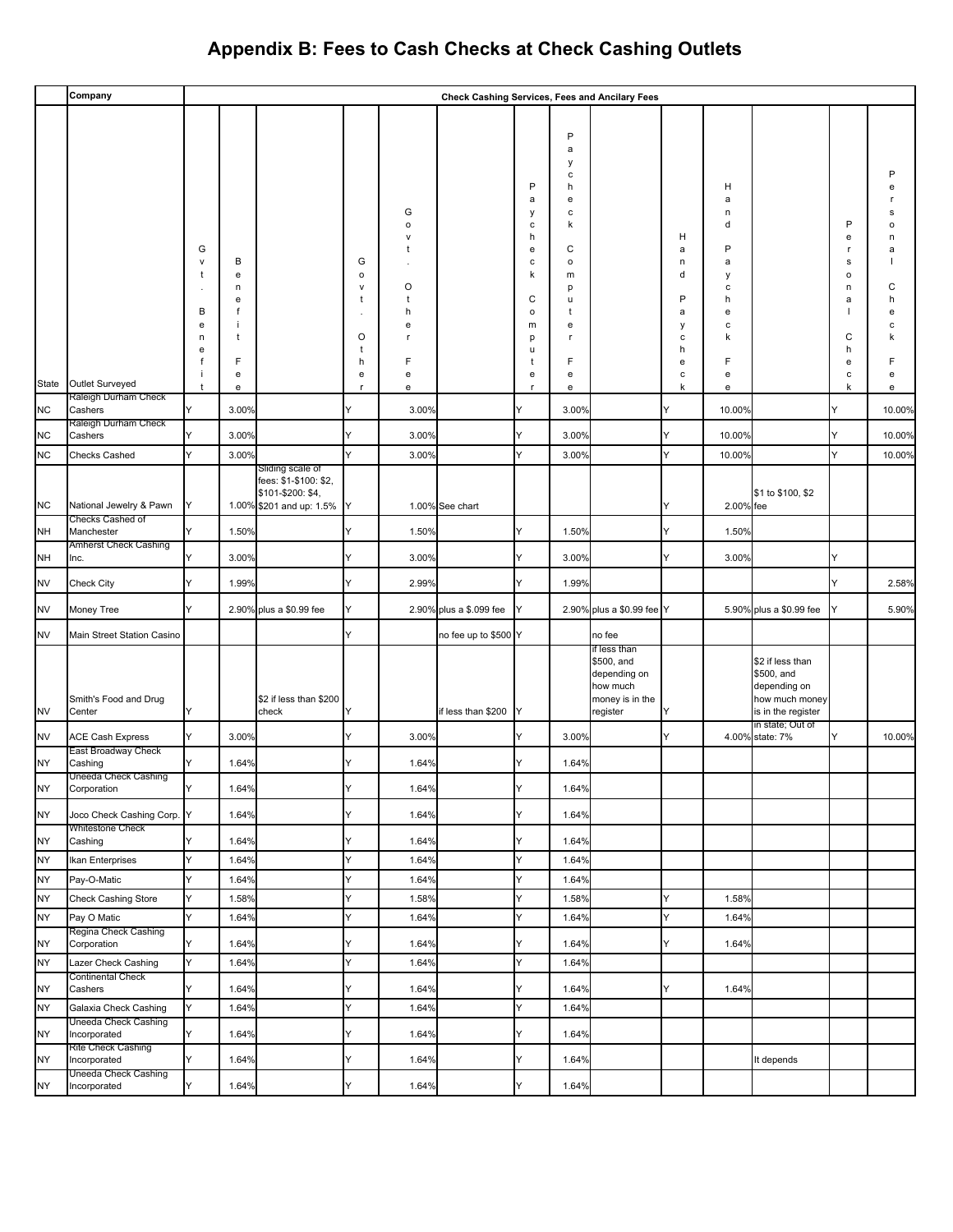|           | Company                                            |                                      |                                                      |                                                                                      |                                                            |                                                                      |                                 |                                                                         |                                                                                              | <b>Check Cashing Services, Fees and Ancilary Fees</b>                                                              |                                                     |                                                                    |                                                               |                                                           |                                                                 |
|-----------|----------------------------------------------------|--------------------------------------|------------------------------------------------------|--------------------------------------------------------------------------------------|------------------------------------------------------------|----------------------------------------------------------------------|---------------------------------|-------------------------------------------------------------------------|----------------------------------------------------------------------------------------------|--------------------------------------------------------------------------------------------------------------------|-----------------------------------------------------|--------------------------------------------------------------------|---------------------------------------------------------------|-----------------------------------------------------------|-----------------------------------------------------------------|
| State     | Outlet Surveyed                                    | G<br>v<br>в<br>е<br>n<br>е<br>f<br>÷ | В<br>${\bf e}$<br>n<br>e<br>f<br>t<br>F<br>${\bf e}$ |                                                                                      | G<br>$\mathsf{o}$<br>$\mathsf{v}$<br>t<br>O<br>t<br>h<br>e | G<br>$\mathsf{o}$<br>$\mathsf{v}$<br>τ<br>O<br>t<br>h<br>e<br>F<br>e |                                 | P<br>a<br>у<br>c<br>h<br>e<br>c<br>k<br>C<br>o<br>m<br>p<br>u<br>t<br>e | P<br>a<br>у<br>с<br>h<br>e<br>с<br>k<br>C<br>$\circ$<br>m<br>p<br>u<br>t<br>e<br>r<br>F<br>e |                                                                                                                    | н<br>a<br>n<br>d<br>P<br>а<br>у<br>с<br>h<br>e<br>c | H<br>а<br>n<br>d<br>P<br>а<br>у<br>с<br>h<br>е<br>с<br>k<br>F<br>е |                                                               | P<br>е<br>г.<br>s<br>о<br>n<br>а<br>C<br>h<br>е<br>с<br>k | e<br>s<br>$\Omega$<br>n<br>a<br>С<br>h<br>e<br>c<br>k<br>F<br>e |
|           |                                                    | -1                                   | e                                                    |                                                                                      | r.                                                         | e                                                                    |                                 | r.                                                                      | e                                                                                            |                                                                                                                    | k<br>'must<br>verify                                | e                                                                  |                                                               | *must<br>verify                                           | e                                                               |
| NY        | <b>Rite Check</b>                                  | Y                                    | 1.64%                                                |                                                                                      | Y                                                          | 1.64%                                                                |                                 | Y                                                                       | 1.64%                                                                                        |                                                                                                                    | with<br>bank                                        |                                                                    |                                                               | with<br>bank                                              |                                                                 |
|           | A and A Check Cashing                              |                                      |                                                      |                                                                                      | Y                                                          |                                                                      |                                 | Y                                                                       |                                                                                              |                                                                                                                    |                                                     |                                                                    |                                                               |                                                           |                                                                 |
| <b>NY</b> | Corporation<br>Ridge Check Cashing                 | Y                                    | 1.64%                                                |                                                                                      |                                                            | 1.64%                                                                |                                 |                                                                         | 1.64%                                                                                        |                                                                                                                    |                                                     |                                                                    |                                                               |                                                           |                                                                 |
| NY<br>NY  | Corporation<br>Alivad Associates                   | Y<br>Y                               | 1.64%<br>1.64%                                       |                                                                                      | Y<br>Y                                                     | 1.64%<br>1.64%                                                       |                                 | Y<br>Y                                                                  | 1.64%<br>1.64%                                                                               |                                                                                                                    | Y                                                   | 1.64%                                                              |                                                               |                                                           |                                                                 |
| NY        | Vale Chekcing NY Inc.                              | Y                                    | 1.64%                                                |                                                                                      | Y                                                          | 1.64%                                                                |                                 | Y                                                                       | 1.64%                                                                                        |                                                                                                                    |                                                     |                                                                    |                                                               |                                                           |                                                                 |
| NY        | <b>ABRS Check Cashing</b><br>Corporation           | Y                                    | 1.64%                                                |                                                                                      | ΙY                                                         | 1.64%                                                                |                                 | Υ                                                                       | 1.64%                                                                                        |                                                                                                                    |                                                     |                                                                    |                                                               |                                                           |                                                                 |
|           |                                                    |                                      |                                                      |                                                                                      |                                                            |                                                                      |                                 |                                                                         |                                                                                              | fees: up to<br>\$62.81: \$1,<br>\$62.81-<br>\$699.99: 1.67%<br>\$700 - \$999.99:<br>1.99%, \$1000<br>and up: 2.4%, |                                                     |                                                                    |                                                               |                                                           |                                                                 |
| OH        | H&E Money Exchange                                 | Y                                    | 3.00%                                                |                                                                                      |                                                            | 3.00%                                                                |                                 |                                                                         |                                                                                              | 1.67% government                                                                                                   | N                                                   |                                                                    |                                                               |                                                           |                                                                 |
| OH        | Money Mart                                         | Y                                    | 3.00%                                                |                                                                                      | Y                                                          | 3.00%                                                                |                                 | Y                                                                       | 3.00%                                                                                        |                                                                                                                    | Y                                                   | 3.00%                                                              |                                                               | Υ                                                         | 10.00%                                                          |
| OН        | Money Mart                                         | Y                                    | 3.00%                                                | f over \$146; 3% if                                                                  | Y                                                          | 3.00%                                                                |                                 | Y                                                                       | 3.00%                                                                                        |                                                                                                                    | Y                                                   | 3.00%                                                              |                                                               | Y                                                         | 10.00%                                                          |
| OH        | Cash Stop                                          |                                      |                                                      | 2.25% under                                                                          |                                                            | 2.25%                                                                |                                 |                                                                         | 2.25%                                                                                        |                                                                                                                    |                                                     | 2.25%                                                              |                                                               |                                                           | 8.00%                                                           |
| OH<br>OH  | <b>ACE Cash Express</b><br><b>ACE Cash Express</b> | Y<br>Y                               | 3.00%<br>3.00%                                       |                                                                                      | Y                                                          | 3.00%<br>3.00%                                                       |                                 | Y<br>Υ                                                                  | 2.50%<br>2.50%                                                                               |                                                                                                                    | Y<br>Y                                              | 3.00%<br>3.00%                                                     |                                                               | Y<br>Y                                                    | 10.00%<br>10.00%                                                |
| OH        | <b>ACE Cash Express</b>                            | Y                                    | 3.00%                                                |                                                                                      | Y                                                          | 3.00%                                                                |                                 | Y                                                                       | 2.50%                                                                                        |                                                                                                                    | Y                                                   | 3.00%                                                              |                                                               | Y                                                         | 10.00%                                                          |
| OH        | Money Mart                                         | Y                                    | 3.00%                                                |                                                                                      | Y                                                          | 3.00%                                                                |                                 | Υ                                                                       | 3.00%                                                                                        |                                                                                                                    | Y                                                   | 3.00%                                                              |                                                               | Υ                                                         | 10.00%                                                          |
| OH        | <b>ACE Cash Express</b>                            | Y                                    | 3.00%                                                |                                                                                      | Y                                                          | 3.00%                                                                |                                 | Υ                                                                       | 2.50%                                                                                        |                                                                                                                    | Y                                                   | 3.00%                                                              |                                                               | Y                                                         | 10.00%                                                          |
| OH        | Money Mart                                         | Y                                    | 3.00%                                                |                                                                                      | Y                                                          | 3.00%                                                                |                                 | Υ                                                                       | 3.00%                                                                                        |                                                                                                                    | Y                                                   | 3.00%                                                              |                                                               | Y                                                         | 10.00%                                                          |
| OH<br>OH  | Check Smart<br>Check Cashing & Pay Day Y           | Y                                    | 3.00%<br>2.50%                                       |                                                                                      | Y<br>ΙY                                                    | 3.00%<br>2.50%                                                       |                                 | Y<br>Y                                                                  | 2.40%                                                                                        | fees: \$0-\$100:<br>\$2, \$101-\$200:<br>2%, \$201-\$300:<br>1.89%, \$301<br>2.00% and up: 1.59%                   | Y                                                   | 2.40%                                                              |                                                               | Y                                                         | 10.00%                                                          |
| OH        | <b>Tops Markets</b>                                | Y                                    |                                                      | Sliding scale of<br>fees: \$0-\$20: no<br>fee, \$20-\$401: \$4,<br>\$400-\$1500, \$6 | Y                                                          |                                                                      | See chart                       | Y                                                                       |                                                                                              | See chart                                                                                                          |                                                     |                                                                    |                                                               |                                                           |                                                                 |
| OH        | American Payroll Advance Y                         |                                      |                                                      | Only social security<br>3.00% checks                                                 |                                                            |                                                                      | Only tax refund<br>5.00% checks |                                                                         |                                                                                              |                                                                                                                    |                                                     |                                                                    |                                                               |                                                           |                                                                 |
| OH        | Cashland                                           | Y                                    |                                                      | to 0.03, depending<br>1.50% on amount                                                | Y                                                          |                                                                      | 2.75% for tax refund            | Y                                                                       |                                                                                              | 3.00% (up to 3%)                                                                                                   | ΙY                                                  |                                                                    | Depends on<br>stock of check<br>(e.g. company vs.<br>2 party) |                                                           | 9.50%                                                           |
| OH        | VRS Cash Advance                                   | Y                                    | 2.99%                                                |                                                                                      | Y                                                          | 2.99%                                                                |                                 | Y                                                                       | 2.99%                                                                                        |                                                                                                                    |                                                     |                                                                    |                                                               |                                                           |                                                                 |
| OH        | Money Mart                                         | Y<br>Y                               | 3.00%                                                |                                                                                      |                                                            | 3.00%                                                                |                                 | Y<br>Y                                                                  | 3.00%                                                                                        |                                                                                                                    | Y                                                   | 3.00%                                                              |                                                               | Ý<br>Y                                                    | 10.00%                                                          |
| OH        | <b>ACE Cash Express</b>                            |                                      | 3.00%                                                |                                                                                      |                                                            | 3.90%                                                                |                                 |                                                                         | 2.50%                                                                                        |                                                                                                                    |                                                     | 3.00%                                                              |                                                               |                                                           | 10.00%                                                          |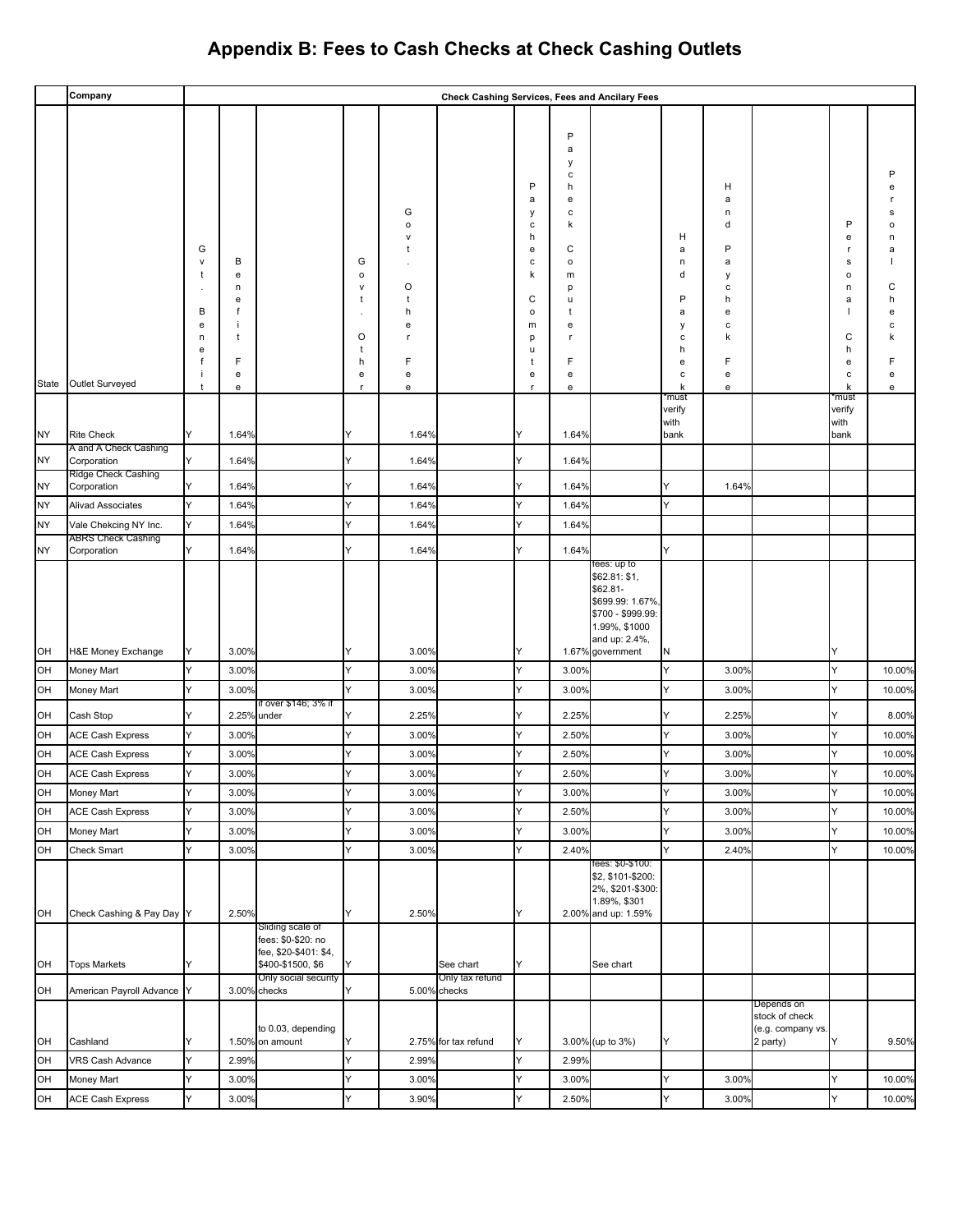|                        | Company                                    |                            |                            |                                                                  |                  |                                       | <b>Check Cashing Services, Fees and Ancilary Fees</b> |                                                          |                                                                                         |                                         |                                      |                                                          |                                            |                                            |                  |
|------------------------|--------------------------------------------|----------------------------|----------------------------|------------------------------------------------------------------|------------------|---------------------------------------|-------------------------------------------------------|----------------------------------------------------------|-----------------------------------------------------------------------------------------|-----------------------------------------|--------------------------------------|----------------------------------------------------------|--------------------------------------------|--------------------------------------------|------------------|
|                        |                                            | G<br>v<br>t<br>В<br>e<br>n | В<br>e<br>n<br>e<br>f<br>t |                                                                  | G<br>o<br>v<br>O | G<br>$\mathsf{o}$<br>O<br>t<br>h<br>e |                                                       | P<br>a<br>у<br>с<br>h<br>e<br>с<br>k<br>C<br>o<br>m<br>р | P<br>a<br>у<br>с<br>h<br>e<br>с<br>k<br>С<br>$\mathsf{o}$<br>m<br>p<br>u<br>t<br>е<br>r |                                         | н<br>а<br>n<br>d<br>Ρ<br>a<br>у<br>с | н<br>a<br>n<br>d<br>P<br>а<br>у<br>с<br>h<br>е<br>с<br>k |                                            | P<br>е<br>r<br>s<br>$\circ$<br>n<br>a<br>С | a<br>С<br>e<br>c |
|                        |                                            | e                          |                            |                                                                  | t                |                                       |                                                       | u                                                        |                                                                                         |                                         | h                                    |                                                          |                                            | h                                          |                  |
|                        |                                            | f                          | F<br>e                     |                                                                  | h<br>е           | F<br>e                                |                                                       | t<br>e                                                   | F<br>e                                                                                  |                                         | е<br>c                               | F<br>e                                                   |                                            | e<br>c                                     | e                |
| State                  | Outlet Surveyed                            | $\ddot{\phantom{1}}$       | e                          |                                                                  | r.               | e                                     |                                                       | $\mathsf{r}$                                             | e                                                                                       |                                         | k                                    | e                                                        |                                            | k                                          | e                |
| OH                     | <b>ACE Cash Express</b>                    | Y                          | 3.00%                      |                                                                  |                  | 3.90%                                 |                                                       | Y                                                        | 2.50%                                                                                   |                                         |                                      | 3.00%                                                    |                                            | Y                                          | 10.00%           |
| OH                     | <b>ACE Cash Express</b>                    | Υ                          | 3.00%                      |                                                                  | Y                | 3.90%                                 |                                                       | Y                                                        | 2.50%                                                                                   |                                         | Y                                    | 3.00%                                                    |                                            | Y                                          | 10.00%           |
| OH                     | Money Mart                                 | Y                          |                            | it depends                                                       | Y                |                                       | it depends                                            | Υ                                                        |                                                                                         | it depends                              |                                      |                                                          |                                            |                                            |                  |
| <b>OR</b>              | <b>Check Mart</b>                          | Y                          | 3.90%                      |                                                                  | Y                | 3.90%                                 |                                                       | Y                                                        |                                                                                         | 3.90% Up to 10%                         | Y                                    | 10.00%                                                   |                                            | Y                                          | 10.00%           |
| <b>OR</b>              | ACE American Cash<br>Express               | Y                          |                            | ? On fee                                                         | Y                |                                       | ? On fee                                              | Y                                                        |                                                                                         | 2.90% up to 4%                          | Y                                    |                                                          | ? On fee                                   | Y                                          | 8.00%            |
|                        |                                            |                            |                            |                                                                  |                  |                                       | with ID; without                                      |                                                          |                                                                                         | with ID; without                        |                                      |                                                          |                                            |                                            |                  |
| UT                     | Cash Advance                               | Y                          | 4.00%                      |                                                                  | Y                |                                       | 3.50% ID - 5.5%                                       | Y                                                        |                                                                                         | 3.50% ID - 5.5%                         |                                      |                                                          |                                            |                                            |                  |
| UT                     | U.S.A Cash Services                        |                            |                            |                                                                  |                  |                                       |                                                       |                                                          |                                                                                         |                                         |                                      |                                                          |                                            |                                            |                  |
| UT<br>UT               | <b>Check City</b>                          | Y<br>Y                     | 1.99%                      |                                                                  | Y<br>Y           | 1.99%                                 |                                                       | Υ<br>Y                                                   | 1.99%                                                                                   |                                         | Y<br>Y                               | 2.50%                                                    |                                            | Y<br>Y                                     | 5.00%            |
| UT                     | Rent A Center<br>Money Mart                | Y                          | 1.00%<br>4.50%             |                                                                  | Y                | 3.00%<br>4.50%                        |                                                       | Υ                                                        | 1.00%<br>4.50%                                                                          |                                         |                                      | 2.00%                                                    |                                            | Y                                          | 9.00%            |
| UT                     | Access 2 Cash                              | Y                          | 2.50%                      |                                                                  | Y                | 1.50%                                 |                                                       | Υ                                                        | 2.50%                                                                                   |                                         |                                      | 3.00%                                                    |                                            | Y                                          | 10.00%           |
| UT                     | Easy Money                                 | Y                          |                            | 3.50% every 10th ck free                                         | Y                | 3.50%                                 |                                                       | Y                                                        | 3.50%                                                                                   |                                         | Y                                    | 3.50%                                                    |                                            | Y                                          | 10.00%           |
| UT                     | Easy Money                                 | Y                          | 2.50%                      |                                                                  | Y                | 2.50%                                 |                                                       | Y                                                        | 2.50%                                                                                   |                                         | Y                                    | 2.50%                                                    |                                            | Y                                          | 5.00%            |
| VA                     | Cash and Carry                             | Y                          | 3.00%                      |                                                                  | Y                | 3.00%                                 |                                                       | Y                                                        | 3.00%                                                                                   |                                         | Y                                    | 3.00%                                                    |                                            | Y                                          | 3.00%            |
| VA                     | Ace Check Cashing                          | Y                          | 2.50%                      |                                                                  | Y                | 4.00%                                 |                                                       | Y                                                        |                                                                                         | 2.50% up to 4%                          | Y                                    | 4.50%                                                    |                                            | Y                                          | 5.00%            |
|                        |                                            |                            |                            |                                                                  |                  |                                       |                                                       |                                                          |                                                                                         |                                         |                                      |                                                          |                                            |                                            |                  |
| VA                     | <b>Check City</b>                          | Y                          | 1.99%                      |                                                                  | Y                |                                       | 5.00% Tax 3% if theirs                                | Υ                                                        | 1.99%                                                                                   |                                         | Y                                    | 10.00%                                                   |                                            | Y                                          | 2.00%            |
| VA                     | Cashstore Pawn Shop                        | Y                          | 2.50% time)                | (5% for the first                                                | Y                | 2.50% time)                           | (5% for the first                                     | Y                                                        | 3.00%                                                                                   |                                         | Y                                    |                                                          | must be verified<br>3.00% business account |                                            |                  |
| VA                     | Checksmart                                 | Y                          | 3.00%                      |                                                                  | Y                | 3.00%                                 |                                                       | Y                                                        | 2.90%                                                                                   | up to 5.9%                              |                                      |                                                          |                                            | Y                                          | 10.00%           |
| VA                     | <b>ACE American Cash</b><br><b>Express</b> | Y                          | 2.50%                      |                                                                  | Y                | 4.00%                                 |                                                       | Υ                                                        | 2.50%                                                                                   |                                         | Y                                    | 3.50%                                                    |                                            | Y                                          | 10.00%           |
| VA                     | Metro Check Casher Plus                    | Y                          |                            | 3.00% 2-3% range                                                 | Y                | 3.00%                                 |                                                       | Y                                                        | 2.50%                                                                                   |                                         | Y                                    | 2.50%                                                    |                                            | Y                                          | 6.00%            |
| VA                     | Cashstore PawnShop                         | Y                          | 2.50%                      |                                                                  | Y                | 2.50%                                 |                                                       | Y                                                        | 2.50%                                                                                   |                                         | Y                                    |                                                          |                                            |                                            |                  |
| <b>WA</b>              | MoneyTree                                  | Y                          |                            | plus \$0.99 fee cks<br>2.90% over \$20                           | Y                |                                       | plus \$0.99 fee<br>2.90% cks over \$20                | Υ                                                        |                                                                                         | plus \$0.99 fee<br>2.90% cks over \$20  | Y                                    |                                                          | plus \$0.99 fee<br>2.90% cks over \$20     | Y                                          | 5.90%            |
| <b>WA</b>              | <b>Check Masters</b>                       | Υ                          | 2.90%                      |                                                                  |                  |                                       |                                                       |                                                          |                                                                                         |                                         |                                      |                                                          |                                            |                                            |                  |
| <b>WA</b>              | MoneyMart                                  | Υ                          | 2.50%                      |                                                                  | Y                |                                       |                                                       | Y                                                        |                                                                                         |                                         | Y                                    |                                                          |                                            | Y                                          |                  |
| <b>WA</b>              | Cash 1                                     | Y                          | 2.00%                      |                                                                  | Y                | 1.00%                                 |                                                       | Y                                                        | 3.00%                                                                                   |                                         | Y                                    | 3.00%                                                    |                                            | Y                                          | 10.00%           |
| <b>WA</b><br><b>WA</b> | Checkmate<br>Money Tree Incorporated       | Y<br>Y                     |                            | plus a \$.99<br>transaction fee for<br>2.90% each check cashed   | Y<br>IY          |                                       | plus the \$.99<br>2.90% transaction fee               | Υ<br>Y                                                   |                                                                                         | plus the \$.99<br>2.90% transaction fee | Y<br>Y                               |                                                          | to plus the \$.99<br>2.90% transaction fee | Y                                          | 5.90%            |
| WA                     | <b>Check Masters</b>                       | Y                          |                            | plus a \$.99<br>transaction fee for<br>2.90% each check cashed Y |                  |                                       | plus the \$.99<br>2.90% transaction fee               | Y                                                        |                                                                                         | plus the \$.99<br>2.90% transaction fee |                                      |                                                          | plus the \$.99<br>2.90% transaction fee    | Y                                          | 10.00%           |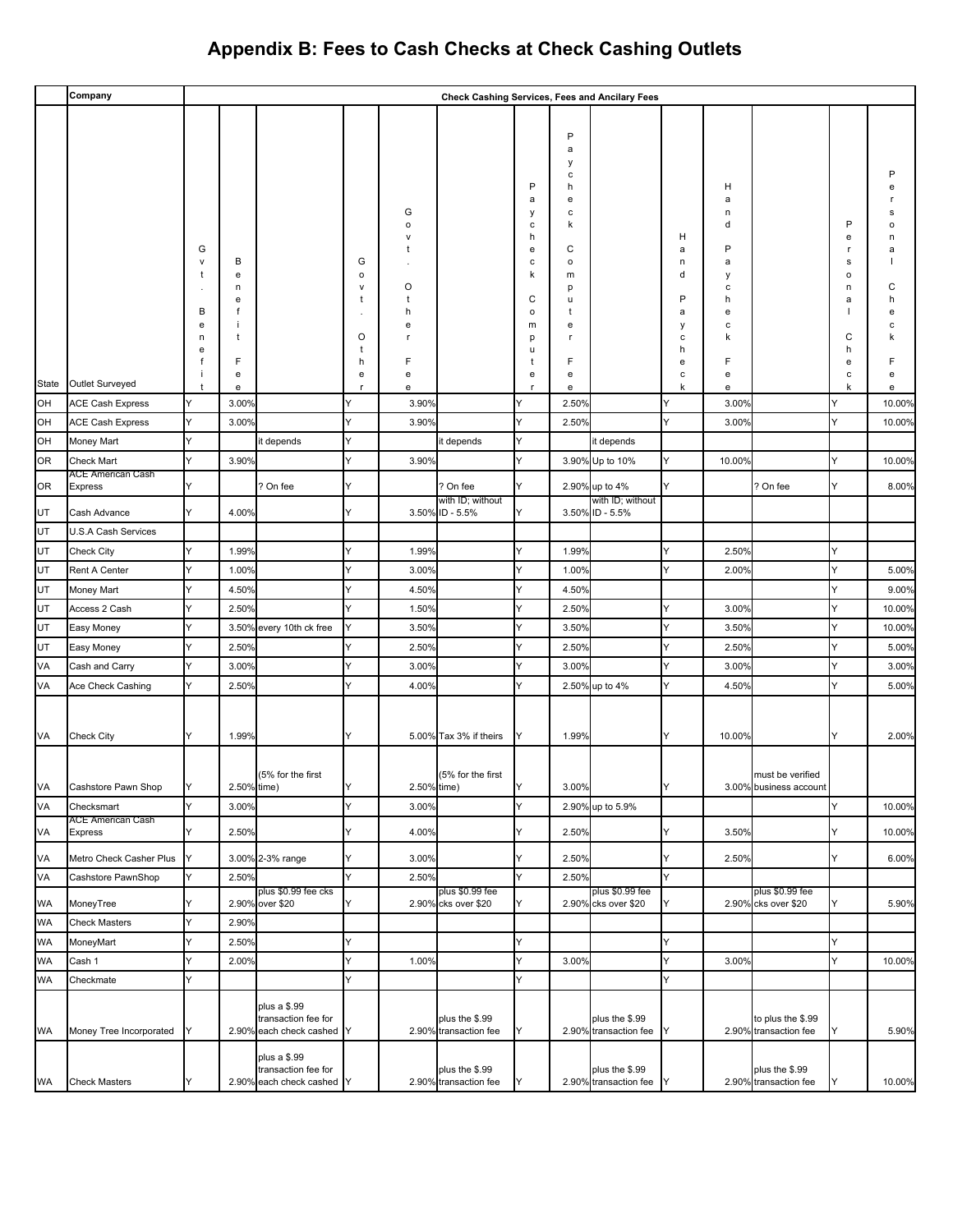|          | Company                                  |                                                           |                                                                                               |                                                                                                                                                                                                                                                                       |                                                      |                                                          | Check Cashing Services, Fees and Ancilary Fees                                                                                                                                                                                                                                                                 |                                                                                           |                                                                                             |                                                                                                                                                                                                                                                                            |                                                          |                                                                         |                                                                                                              |                                                                      |                                                               |
|----------|------------------------------------------|-----------------------------------------------------------|-----------------------------------------------------------------------------------------------|-----------------------------------------------------------------------------------------------------------------------------------------------------------------------------------------------------------------------------------------------------------------------|------------------------------------------------------|----------------------------------------------------------|----------------------------------------------------------------------------------------------------------------------------------------------------------------------------------------------------------------------------------------------------------------------------------------------------------------|-------------------------------------------------------------------------------------------|---------------------------------------------------------------------------------------------|----------------------------------------------------------------------------------------------------------------------------------------------------------------------------------------------------------------------------------------------------------------------------|----------------------------------------------------------|-------------------------------------------------------------------------|--------------------------------------------------------------------------------------------------------------|----------------------------------------------------------------------|---------------------------------------------------------------|
| State    | Outlet Surveyed                          | G<br>v<br>t<br>$\cdot$<br>В<br>е<br>n<br>е<br>f<br>÷<br>t | В<br>e<br>n<br>e<br>f<br>÷<br>t<br>F<br>$\mathbf{e}% _{t}\left  \mathbf{1}\right\rangle$<br>e |                                                                                                                                                                                                                                                                       | G<br>$\mathsf{o}$<br>v<br>ŧ<br>O<br>t<br>h<br>e<br>r | G<br>o<br>v<br>ŧ<br>O<br>t<br>h<br>е<br>r<br>F<br>e<br>е |                                                                                                                                                                                                                                                                                                                | P<br>a<br>у<br>с<br>h<br>e<br>c<br>k<br>C<br>$\mathsf{o}\,$<br>m<br>p<br>u<br>t<br>e<br>r | P<br>a<br>у<br>С<br>h<br>e<br>с<br>k<br>C<br>o<br>m<br>p<br>u<br>t<br>е<br>r<br>F<br>e<br>e |                                                                                                                                                                                                                                                                            | н<br>a<br>n<br>d<br>P<br>a<br>у<br>с<br>h<br>е<br>с<br>k | н<br>a<br>n<br>d<br>P<br>a<br>y<br>с<br>h<br>e<br>с<br>k<br>F<br>e<br>e |                                                                                                              | P<br>e<br>r.<br>s<br>$\mathsf{o}$<br>n<br>a<br>C<br>h<br>e<br>c<br>k | P<br>e<br>s<br>o<br>n<br>a<br>C<br>h<br>е<br>c<br>F<br>e<br>e |
| WI       | <b>Beloit Check Cashing</b><br>Store     | Y                                                         |                                                                                               | Sliding scale of<br>fees: \$0-\$4.99:<br>\$.50, \$5-\$9.99:<br>\$.75, \$10-\$19.99:<br>\$1.05, \$50-\$59.99:<br>\$1.60, \$100-<br>\$109.99: \$2.20                                                                                                                    |                                                      |                                                          | \$200-\$209.99:<br>\$3.50, \$300-<br>\$309.99: \$4.85,<br>\$400-\$409.99:<br>\$6.05, over \$500:<br>1.7%, over \$750:<br>1.85% note: not<br>all the \$10<br>increments were<br>recorded by the<br>surveyor, but it's<br>astounding how<br>complicated the<br>fee schedule gets<br>with a new price<br>for each | Y                                                                                         |                                                                                             | The fees for<br>cashing checks<br>over \$100 are<br>under 2%<br>except for some<br>income tax<br>return checks<br>which require<br>an additional<br>\$0.90 fee; The<br>percentages for<br>checks under<br>\$100 are<br>considerably<br>higher, but are<br>still well below | Υ                                                        |                                                                         | See chart after<br>verification                                                                              |                                                                      |                                                               |
| WI       | Cash Mart                                | Y                                                         | 2.00%                                                                                         |                                                                                                                                                                                                                                                                       | Y                                                    | 3.00%                                                    |                                                                                                                                                                                                                                                                                                                |                                                                                           | 2.00%                                                                                       |                                                                                                                                                                                                                                                                            | Υ                                                        |                                                                         | 2.00% after verification                                                                                     |                                                                      |                                                               |
| WI       | Check & Cash, LLC                        | Y                                                         | 1.75%                                                                                         |                                                                                                                                                                                                                                                                       | Y                                                    | 1.75%                                                    |                                                                                                                                                                                                                                                                                                                | Y                                                                                         | 3.00%                                                                                       |                                                                                                                                                                                                                                                                            |                                                          |                                                                         |                                                                                                              |                                                                      |                                                               |
| WI       | State Street Cash Mart                   | Y<br>Y                                                    | 1.75%<br>1.75%                                                                                |                                                                                                                                                                                                                                                                       | Y<br>Y                                               | 3.00%<br>5.00%                                           |                                                                                                                                                                                                                                                                                                                | Y                                                                                         | 3.00%                                                                                       | if check from<br>Wisconsin; 5%<br>3.00% for other states                                                                                                                                                                                                                   | Y                                                        |                                                                         | if check from<br>Wisconsin; 8%<br>5.00% for other states                                                     | Y<br>Y                                                               | 10.00%                                                        |
| WI<br>WI | PLS Check Cashers<br>Check Cashing Corp. | Y                                                         |                                                                                               | Sliding scale of fees<br>for govt. benefit and<br>payroll checks: \$0-<br>\$1: \$.35, \$1-\$5:<br>\$.85, \$5.01-\$20:<br>\$1.20, \$80.01-\$100:<br>\$1.95, \$100.01-<br>\$120: \$2.25,<br>\$180.01-\$200:<br>\$3.85, \$2.80.01-<br>\$300: \$4.95<br>3% for all checks | Y                                                    |                                                          |                                                                                                                                                                                                                                                                                                                | Y                                                                                         |                                                                                             | tees tor<br>tax/insurance<br>checks: under<br>\$1500: 2.5%,<br>over \$1500:<br>2.8%, over<br>\$1600: 2.9%,<br>over \$1700:<br>3.1%, over<br>\$1800: 3.2%,<br>over \$2000:<br>3.6%, over<br>\$3000: 4.8%,<br>\$200-<br>\$209.99: \$4.20,                                    | Y                                                        | 5.00%                                                                   | Over \$300:<br>1.7%, over \$400:<br>1.85%, over<br>\$500: 1.9%, over<br>\$1000: 2.4%,<br>over \$1500: 2.5% Y |                                                                      | 10.00%<br>10.00%                                              |
| WI       | <b>Big Deal Check Cashers</b>            | Y                                                         |                                                                                               | written 6-30 days<br>ago, 10% for those<br>written more than<br>30 days ago;<br>Sliding scale of fees<br>for govt. benefit and<br>typed payroll<br>checks: \$0-\$9.99:<br>\$1, \$10-\$14.99:<br>\$1.55, \$50-\$59.99:<br>\$2.16, \$100-<br>\$109.99: \$2.80           |                                                      | 3.00%                                                    |                                                                                                                                                                                                                                                                                                                | Y                                                                                         |                                                                                             | \$300-\$309.99:<br>\$5.30, \$400-<br>\$409.99: \$6.40,<br>\$500-\$509.99:<br>\$7.80, \$600-<br>\$609.99: \$9.80,<br>\$700-\$709.99:<br>\$11.80, \$800-<br>\$809.99:<br>\$13.90, \$900-<br>\$909.99: \$16,<br>\$1000: \$18                                                  | Y                                                        |                                                                         | 10.00% \$5 minimum feee Y                                                                                    |                                                                      | 10.00%                                                        |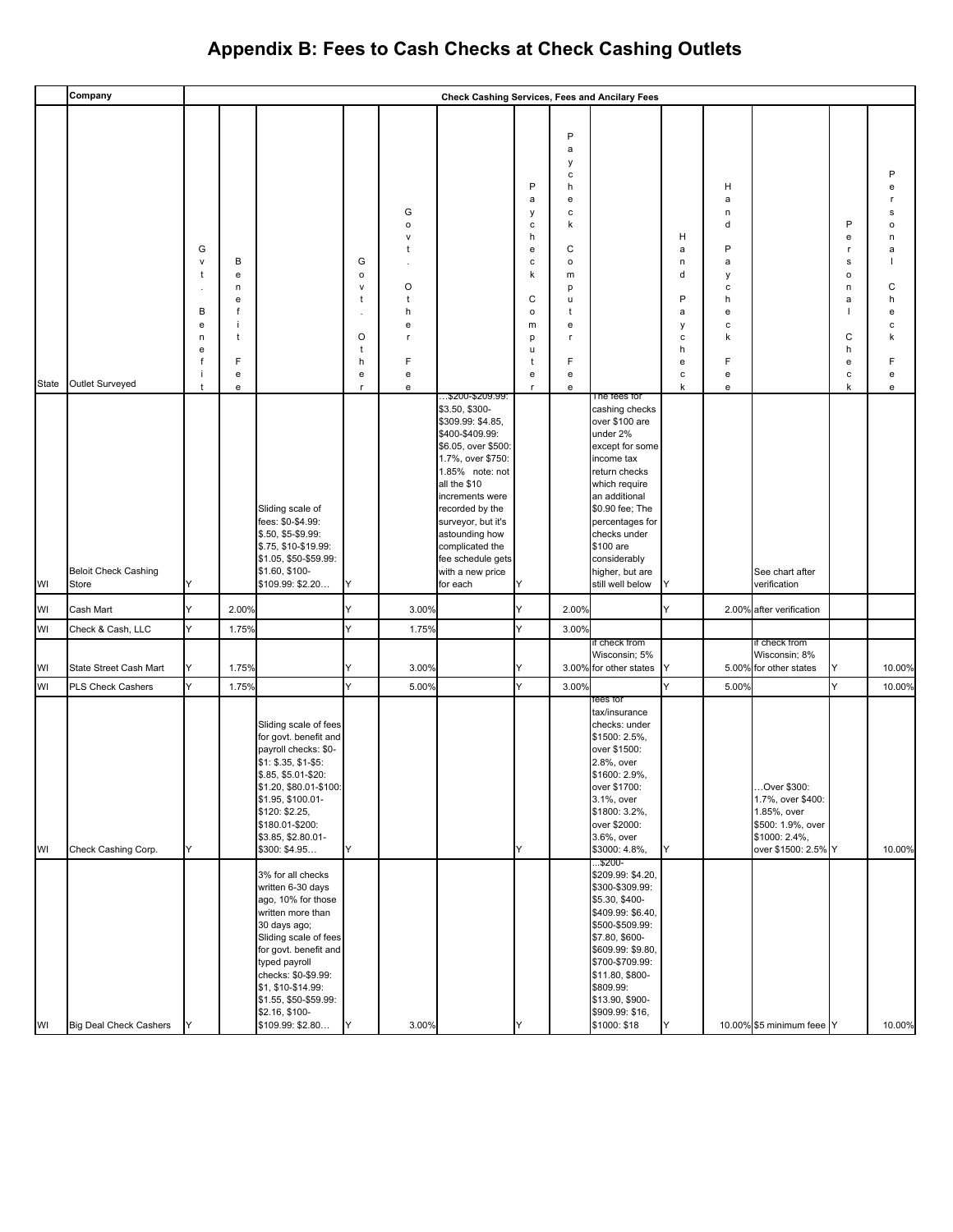|             | Company                                       |                                                                                    |                                                 |                                                                                                                                                                                                           |                                                                                   |                                                                                                                        | Check Cashing Services, Fees and Ancilary Fees                                                                                                                                       |                                                                                                |                                                                                                                                  |                                                                                                                                                                                                               |                                                                                        |                                                                         |                          |                                                                                          |                                                                                                    |
|-------------|-----------------------------------------------|------------------------------------------------------------------------------------|-------------------------------------------------|-----------------------------------------------------------------------------------------------------------------------------------------------------------------------------------------------------------|-----------------------------------------------------------------------------------|------------------------------------------------------------------------------------------------------------------------|--------------------------------------------------------------------------------------------------------------------------------------------------------------------------------------|------------------------------------------------------------------------------------------------|----------------------------------------------------------------------------------------------------------------------------------|---------------------------------------------------------------------------------------------------------------------------------------------------------------------------------------------------------------|----------------------------------------------------------------------------------------|-------------------------------------------------------------------------|--------------------------|------------------------------------------------------------------------------------------|----------------------------------------------------------------------------------------------------|
| State<br>WI | Outlet Surveyed<br><b>Community Financial</b> | G<br>$\mathsf{v}$<br>t<br>$\cdot$<br>В<br>e<br>n<br>e<br>f<br>÷<br>$\ddagger$<br>Y | В<br>e<br>n<br>e<br>f<br>j.<br>t<br>F<br>e<br>e | Sliding scale of fees<br>for govt. benefit and<br>typed payroll<br>checks: \$0-\$4.99:<br>\$.95, \$5-\$9.99:<br>\$1.10, \$100-<br>\$109.99: \$3.30,<br>\$200-\$209.99:<br>\$4.65, \$300-<br>\$309.99: \$6 | G<br>$\mathsf{o}\,$<br>$\mathsf{v}$<br>$\mathbf{t}$<br>O<br>t<br>h<br>e<br>r<br>Y | G<br>$\mathsf{o}\xspace$<br>$\mathsf{v}$<br>$\ddagger$<br>$\circ$<br>$\ddagger$<br>h<br>e<br>r<br>F<br>e<br>e<br>3.00% |                                                                                                                                                                                      | P<br>a<br>у<br>с<br>h<br>e<br>с<br>k<br>C<br>$\mathsf{o}\,$<br>m<br>p<br>u<br>t<br>e<br>r<br>Y | P<br>a<br>у<br>$\mathbf c$<br>h<br>e<br>$\mathbf c$<br>k<br>C<br>$\circ$<br>m<br>p<br>u<br>t<br>e<br>$\mathbf{r}$<br>F<br>e<br>e | \$409.99: \$7.35,<br>\$500-\$509.99:<br>\$8.70, \$600-<br>\$609.99:<br>\$10.25, \$700-<br>\$709.99:<br>\$12.07, \$800-<br>\$809.99:<br>\$14.09, \$900-<br>\$1250: 2%,<br>\$1250-\$2000:<br>3%, over \$2000: Y | н<br>a<br>n<br>d<br>P<br>a<br>у<br>$\mathbf c$<br>h<br>$\mathbf e$<br>$\mathbf c$<br>k | н<br>a<br>n<br>d<br>P<br>a<br>у<br>c<br>h<br>e<br>c<br>k<br>F<br>e<br>e | 3.00% after verification | P<br>e<br>r.<br>s<br>$\mathsf{o}\,$<br>n<br>a<br>$\mathsf{C}$<br>h<br>e<br>с<br>k<br>IY. | ₽<br>$\epsilon$<br>s<br>$\Omega$<br>n<br>a<br>C<br>h<br>e<br>$\mathsf{C}$<br>k<br>e<br>e<br>10.00% |
| WI          | Milwaulkee Checkcashers,<br>Inc.              | Y                                                                                  |                                                 | Sliding scale of fees<br>for govt. checks: \$0-<br>\$4.99: \$.95, \$5-<br>\$9.99: \$1.10, \$100-<br>\$109.99: \$3.30,<br>\$200-\$209.99:<br>\$4.65, \$300-<br>\$309.99: \$6, \$400-<br>\$409.99: \$7.35   | Y                                                                                 |                                                                                                                        | .\$500-\$509.99:<br>\$8.70, \$600-<br>\$609.99: \$10.25,<br>\$700-\$709.99:<br>\$12.07, \$800-<br>\$80999: \$14.09,<br>\$900-\$909.99:<br>\$16.20, \$1000:<br>2%, over \$1500:<br>3% | Y                                                                                              | 3.00%                                                                                                                            |                                                                                                                                                                                                               | Y                                                                                      | 3.00%                                                                   |                          |                                                                                          |                                                                                                    |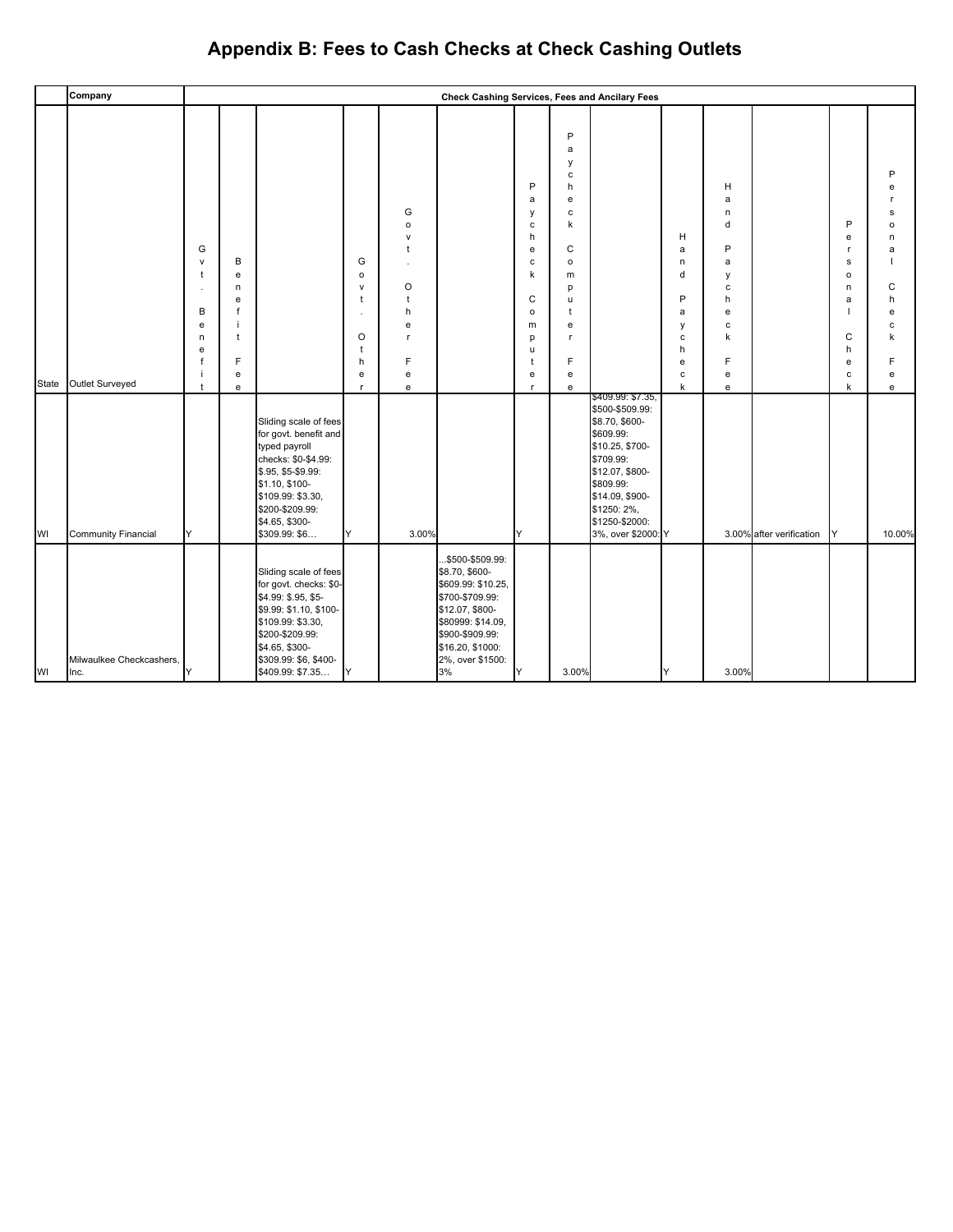|              |                                         |                |                  |                                    |         | <b>Other Fees</b>     |                                         |               |                  |                                           |      | <b>Pre-Paid Debit Cards</b>          |                 |                   |         |
|--------------|-----------------------------------------|----------------|------------------|------------------------------------|---------|-----------------------|-----------------------------------------|---------------|------------------|-------------------------------------------|------|--------------------------------------|-----------------|-------------------|---------|
| <b>State</b> | <b>Outlet Surveyed</b>                  |                | Fee for<br>\$100 |                                    |         | Fee for<br>\$200 wire |                                         | Fee for e-    |                  | Cards Available<br>(V=Visa,               |      |                                      | Cost to<br>Load |                   |         |
|              |                                         |                | Money            |                                    |         | transfer to           |                                         | payment of    |                  | MC=MasterCard,                            | Card |                                      | money           |                   | Fee per |
|              |                                         |                | Order            |                                    |         | Mexico                |                                         | electric bill |                  | other)                                    | Cost |                                      | on card         |                   | use     |
|              | Median                                  | \$             | 0.69             |                                    | \$      | 10.00                 |                                         | \$            | 1.00             |                                           |      |                                      |                 |                   |         |
|              | Sum or Average                          |                | \$0.94           |                                    | \$      | 11.69                 |                                         | \$            | 1.30             |                                           |      |                                      |                 |                   |         |
|              |                                         |                |                  |                                    |         |                       |                                         |               |                  |                                           |      | Refused to say over<br>the phone and |                 |                   |         |
|              |                                         |                |                  |                                    |         |                       |                                         |               |                  |                                           |      | requested the                        |                 |                   |         |
| AR           | American Check Cashers                  | $\mathbf{s}$   | 0.50             |                                    |         |                       | Refused to answer<br>over the phone     |               |                  | МC                                        |      | surveyor come into<br>the store      |                 |                   |         |
|              |                                         |                |                  |                                    |         |                       |                                         |               |                  |                                           |      |                                      |                 |                   |         |
|              |                                         |                |                  |                                    |         |                       | but depends on<br>where it is going in  |               |                  | ACE Cash                                  |      |                                      |                 |                   |         |
| AR           | <b>ACE Cash Express</b>                 |                |                  |                                    | \$      | 9.99                  | Mexico                                  |               |                  | Express Visa                              |      |                                      |                 |                   | $1 - 2$ |
|              |                                         |                |                  |                                    |         |                       |                                         |               |                  |                                           |      |                                      |                 | \$4.95 at the end |         |
|              | Cash Advance of Little                  |                |                  |                                    |         |                       |                                         |               |                  |                                           |      |                                      |                 | of the month or   |         |
| AR           | Rock                                    | \$             | 0.50             |                                    |         |                       | Not quoted<br>Depends on how            |               |                  | МC                                        |      | 14.95 Minimum load of \$100          |                 | 4.95 to re-load   |         |
|              | Cash Advance of North                   |                |                  |                                    |         |                       | sent and where sent                     |               |                  |                                           |      |                                      |                 |                   |         |
| AR           | <b>Little Rock</b>                      | \$             | 0.50             |                                    |         |                       | to<br>Clerk didn't know                 |               |                  |                                           |      |                                      |                 |                   |         |
|              |                                         |                |                  |                                    |         |                       | said would have to                      |               |                  |                                           |      |                                      |                 |                   |         |
|              | Cash Advance of Little<br>Rock 2        | \$             |                  |                                    |         |                       | input into the                          |               |                  |                                           |      |                                      |                 |                   |         |
| AR           | <b>ACE Cash Express</b>                 |                | 0.50             |                                    |         |                       | computer                                |               |                  |                                           |      |                                      |                 |                   |         |
| AR           | #2102                                   | \$             | 0.79             |                                    | \$      | 9.99                  |                                         |               |                  |                                           |      |                                      |                 |                   |         |
|              |                                         |                |                  |                                    |         |                       | for next day, \$14.99                   |               |                  |                                           |      |                                      |                 | \$2600 limit on   |         |
| AR           | American Check Cashers                  | \$             | 0.50             |                                    | \$      | 7.99                  | for minutes                             |               |                  | МC                                        | 9.95 |                                      |                 | 4.95 card         |         |
| AΖ           | <b>Money Mart</b>                       | \$             | 1.29             |                                    | \$      | 14.99                 |                                         |               |                  |                                           | 6.99 |                                      |                 |                   |         |
| AZ           | Cash \$mart                             | \$             | ä,               |                                    |         |                       | it varies                               |               |                  |                                           |      |                                      |                 |                   |         |
|              | Southwest Check                         |                |                  |                                    |         |                       |                                         |               |                  |                                           |      |                                      |                 |                   |         |
| AZ           | Cashers                                 | \$             |                  | free up to \$100                   | \$      |                       | 19.98 9.99 per \$100                    |               |                  | V, MC                                     | 9.95 |                                      | 9.95            |                   |         |
|              |                                         |                |                  |                                    |         |                       |                                         |               |                  | Surveyor did not                          |      |                                      |                 |                   |         |
| ΑZ           | <b>PLS Check Cashers</b>                | \$             |                  |                                    | \$      | 9.00                  |                                         | $.01 - .02$   |                  | give the name of<br>the card              | 10   |                                      | 10              |                   |         |
|              | One Stop Check Cashing                  |                |                  |                                    |         |                       | Next day rate, for                      |               |                  |                                           |      |                                      |                 |                   |         |
| AΖ           | PayDay                                  | \$             | 0.59             |                                    | \$      | 9.99                  | quick, \$14.99                          | \$            | $1.00\ \text{V}$ |                                           | 9.95 |                                      |                 |                   |         |
| AΖ           | Mo Better Check Cashing                 |                |                  |                                    |         |                       |                                         |               |                  |                                           |      |                                      |                 |                   |         |
| ΑZ           | In-N-Out Check Cashing                  | 9.99-<br>14.99 |                  |                                    |         | 9.99-14.99            |                                         |               |                  |                                           |      |                                      |                 |                   |         |
|              |                                         |                |                  |                                    | 17.99-  |                       |                                         |               |                  |                                           |      |                                      |                 |                   |         |
| ΑZ           | 1 Stop Check Cashing<br>Money Now Check |                |                  |                                    | 23.99   |                       |                                         |               |                  |                                           |      |                                      |                 |                   |         |
| ΑZ           | Cashing                                 |                |                  |                                    |         | 9.99-14.99            |                                         |               |                  |                                           |      |                                      |                 |                   |         |
| AZ           | La Casita Check Cashing \$              |                | 9.99             |                                    |         | 9.99-14.99            |                                         |               |                  |                                           |      |                                      |                 |                   |         |
| AZ           |                                         | \$             |                  | but free if you<br>have a VIP card |         |                       |                                         |               |                  |                                           |      |                                      |                 |                   |         |
|              | Money Mart                              |                | 0.79             |                                    | $10-15$ |                       | Clerk said to call                      |               |                  |                                           |      |                                      |                 |                   |         |
| AZ           | Quick Cash                              | \$             | 0.49             |                                    |         |                       | Western Union                           | \$            | 1.50             |                                           |      |                                      |                 |                   |         |
| AZ           | <b>ACE Cash Express</b>                 | \$             | 0.79             |                                    | \$      |                       | For any transfer up<br>9.99 to \$1,000  | $0 - 2$       |                  | V, MC                                     | 9.95 |                                      | 3               |                   | $1 - 2$ |
|              |                                         |                |                  |                                    |         |                       |                                         |               |                  |                                           |      |                                      |                 |                   |         |
|              |                                         |                |                  | depends on<br>Western Union        |         |                       |                                         |               |                  |                                           |      |                                      |                 |                   |         |
| AZ           | <b>Check Center</b>                     |                |                  | rates for distance                 | \$      |                       | 9.99 for next day                       | \$            |                  | 1.00 V, MC                                | 9.95 |                                      | 10              |                   | 1.50    |
| CA           | United Cash A Check                     | \$             | 1.00             |                                    | \$      | 10.00                 |                                         |               |                  |                                           |      |                                      |                 |                   |         |
|              |                                         |                |                  |                                    |         |                       |                                         |               |                  |                                           |      |                                      |                 |                   |         |
| CA           | California Check Cashing                | $\mathbb S$    | 0.85             |                                    | \$      | 9.99                  |                                         | \$            |                  | Surveyor did not<br>1.00 acquire the name | 9.95 |                                      | 2               |                   |         |
| CA           | Money Mart                              | \$             | 1.29             |                                    | \$      | 6.99                  | for up to \$200                         |               |                  |                                           |      |                                      |                 |                   |         |
| CA           | Mission Check Cashers                   | \$             | 1.00             |                                    | \$      | 10.00                 |                                         | \$            | 1.00             |                                           |      |                                      |                 |                   |         |
| CA           | Money Mart                              | \$             | 1.29             |                                    | \$      | 6.99                  | for up to \$200                         |               |                  |                                           |      |                                      |                 |                   |         |
| CA           | Mission Jewelry & Loan                  |                |                  |                                    |         |                       |                                         |               |                  |                                           |      |                                      |                 |                   |         |
| DC           | Kash King                               | \$             | 0.25             |                                    |         |                       |                                         | \$            | 1.00             |                                           |      |                                      |                 |                   |         |
|              |                                         |                |                  |                                    |         |                       | *clerk didn't know:                     |               |                  |                                           |      |                                      |                 |                   |         |
|              |                                         |                |                  |                                    |         |                       | said call Western<br>Union if need more |               |                  |                                           |      |                                      |                 |                   |         |
| DC           | Check Cash One                          | \$             | 0.50             |                                    |         |                       | information                             | \$            | 1.25             |                                           |      |                                      |                 |                   |         |
| DC           | <b>ACE Cash Express</b>                 | \$             | 0.79             |                                    |         |                       |                                         | \$            | 1.25 MC          |                                           | 9.95 |                                      | 3               |                   |         |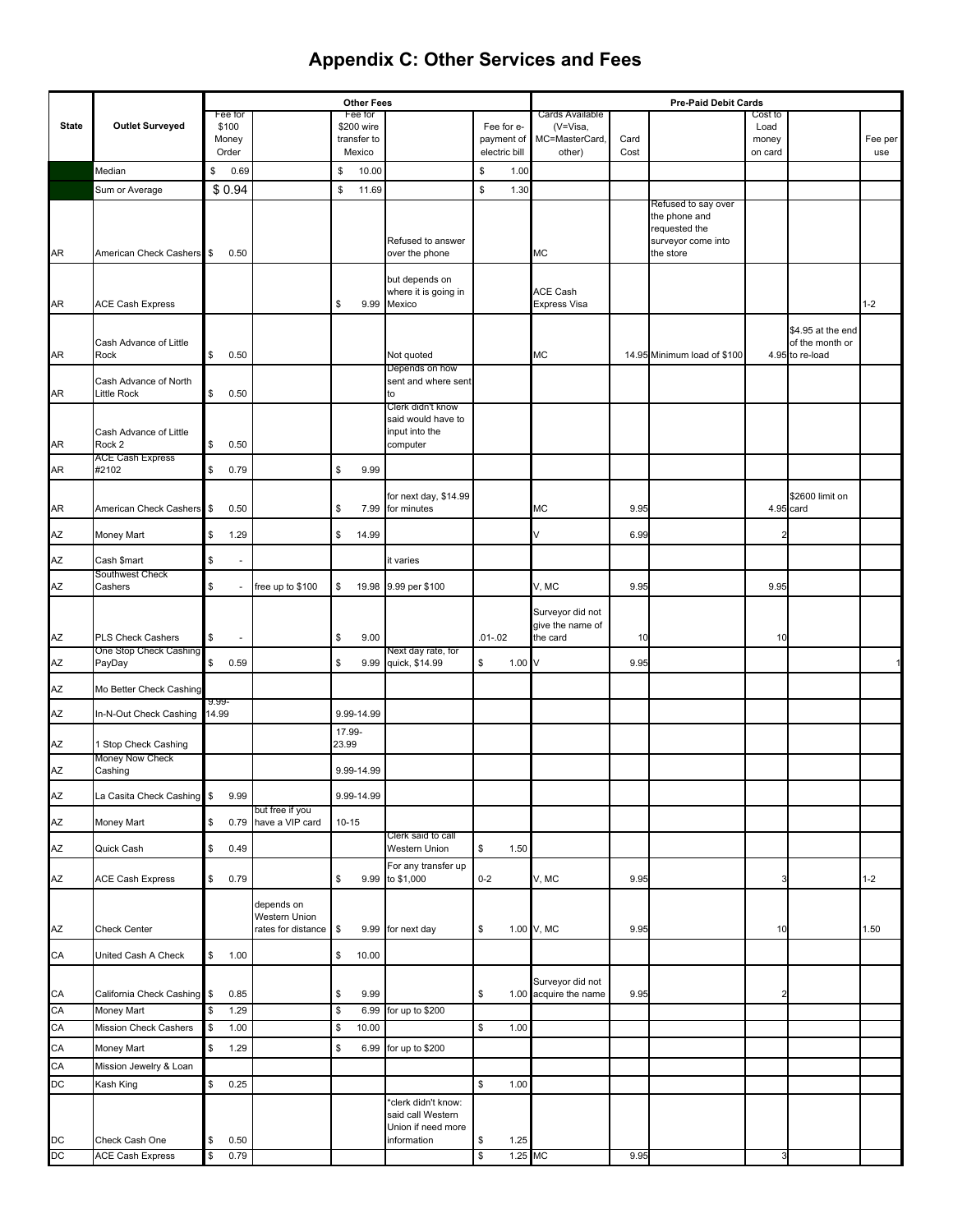|              |                                     |                                |                         |           | <b>Other Fees</b>     |                                             |            |                   |                             |         | <b>Pre-Paid Debit Cards</b>                   |                 |                          |         |
|--------------|-------------------------------------|--------------------------------|-------------------------|-----------|-----------------------|---------------------------------------------|------------|-------------------|-----------------------------|---------|-----------------------------------------------|-----------------|--------------------------|---------|
| <b>State</b> | <b>Outlet Surveyed</b>              | Fee for<br>\$100               |                         |           | Fee for<br>\$200 wire |                                             |            | Fee for e-        | Cards Available<br>(V=Visa, |         |                                               | Cost to<br>Load |                          |         |
|              |                                     | Money                          |                         |           | transfer to           |                                             |            | payment of        | MC=MasterCard,              | Card    |                                               | money           |                          | Fee per |
|              |                                     | Order                          |                         |           | Mexico                | clerk said didn't                           |            | electric bill     | other)                      | Cost    |                                               | on card         |                          | use     |
|              |                                     |                                |                         |           |                       | know at first but                           |            |                   |                             |         |                                               |                 |                          |         |
| DC           | <b>Check Cash Best</b>              | \$<br>0.35                     |                         | \$        | 15.00                 | then quoted \$15                            | \$         | 1.00              |                             |         |                                               |                 |                          |         |
| DC           | Power Check Cashing                 | \$<br>0.25                     |                         |           |                       | depending on where                          |            |                   |                             |         |                                               |                 |                          |         |
| DC           | A One Cash Inc.                     | \$<br>$\overline{\phantom{a}}$ | Free                    | $10 - 15$ |                       | in Mexico                                   | \$         | 1.00              |                             |         |                                               |                 |                          |         |
|              |                                     |                                |                         |           |                       | Clerk said to double-<br>check with Western |            |                   |                             |         |                                               |                 |                          |         |
| DC           | <b>Checks Cashed</b>                | \$<br>0.50                     |                         | \$        | 14.90                 | Union                                       |            |                   |                             |         |                                               |                 |                          |         |
| DC           | Check Cash Depot                    | \$                             | free                    | \$        | 10.00                 |                                             | \$         | 1.00              | <b>Western Union</b>        | 14.95   |                                               |                 |                          |         |
| DC           | Barmy Wine and Liquor               | \$<br>1.00                     | for up to \$500         | \$        |                       | But clerk wasn't<br>15.00 entirely sure     | \$         | 1.25              |                             |         |                                               |                 |                          |         |
|              | Ace America's Cash                  |                                |                         |           |                       | Clerk refused to                            |            |                   |                             |         |                                               |                 |                          |         |
| DC           | <b>Express</b>                      | \$<br>0.79                     |                         | $9 - 10$  |                       | quote an exact price \$                     |            | 1.25              | ν                           |         | 9.95 Netspend card<br>per month for the       |                 |                          |         |
|              |                                     |                                |                         |           |                       | Depends on to                               |            |                   |                             |         | Gold card or for the<br>Black card, \$1 and a |                 |                          |         |
|              |                                     |                                |                         |           |                       | where and how                               |            |                   |                             |         | \$1 fee everytime it's                        |                 |                          |         |
| FL.          | Mike's Qwik Cash                    | \$<br>0.89                     |                         |           |                       | much<br>up to \$150, then                   | \$         | 5.00 MC           |                             |         | 6.95 used                                     |                 |                          |         |
|              |                                     |                                |                         |           |                       | MoneyGram uses a                            |            |                   |                             |         |                                               |                 |                          |         |
| FL.          | Cash Stop                           | \$<br>0.50                     |                         | \$        | 12.00                 | graduated scale                             | $0 - 8.95$ |                   | MoneyGram                   |         |                                               | 2.95            |                          |         |
| FL.          | <b>ACE American Cash</b><br>Express | \$<br>0.29                     |                         | \$        | 9.99                  | from \$.01-\$1000                           |            |                   | Netspend                    | 9.95    |                                               |                 |                          |         |
| FL.          | SRC of North Florida,<br>Inc.       | \$<br>0.39                     |                         | \$        |                       | 24.00 approximately                         |            |                   |                             |         |                                               |                 |                          |         |
|              |                                     |                                | 10% or \$5,             |           |                       |                                             |            |                   |                             |         |                                               |                 |                          |         |
| FL           | D+F Check Cashing                   | \$<br>10.00                    | whichever is<br>greater |           |                       |                                             |            |                   |                             |         |                                               |                 |                          |         |
| GA           | Citgo Food Mart                     | \$<br>0.50                     |                         |           |                       |                                             |            |                   |                             |         |                                               |                 |                          |         |
|              | All Checks Cashed Store             |                                |                         |           |                       |                                             |            |                   |                             |         | All-Access Visa                               |                 |                          |         |
| GА           | 01                                  | \$<br>0.29                     |                         |           |                       |                                             | \$         | 1.00 <sub>V</sub> |                             |         | Prepaid Card by<br>NetSpend                   |                 |                          |         |
| GА           | PJ Cash                             | \$<br>0.69                     |                         | \$        | 12.99                 |                                             |            |                   |                             |         |                                               |                 |                          |         |
| GА           | Mr. Cash Pawn Shop                  |                                |                         |           |                       |                                             |            |                   |                             |         |                                               |                 |                          |         |
| GА           | Atlanta Check Cashers,<br>Inc.      | \$<br>0.50                     |                         |           |                       |                                             | \$         | 1.00              |                             |         |                                               |                 |                          |         |
| GА           | Lee Discount Loan Co.               |                                |                         |           |                       |                                             |            |                   |                             |         |                                               |                 |                          |         |
| GА           | Ace Cash Express                    |                                |                         |           |                       |                                             |            |                   |                             |         |                                               |                 |                          |         |
| GА           | Mr. Payroll                         | \$<br>5.00                     | 5% quoted               |           |                       |                                             |            |                   |                             |         |                                               |                 |                          |         |
|              | Sportsman Package                   |                                |                         |           |                       |                                             |            |                   |                             |         |                                               |                 |                          |         |
| GА           | Store                               |                                |                         |           |                       |                                             |            |                   |                             |         |                                               |                 | No fee to load           |         |
|              |                                     |                                |                         |           |                       |                                             |            |                   |                             |         |                                               |                 | but must have at         |         |
| IA           | EZ Money                            | \$<br>1.00                     |                         | \$        | 16.00                 |                                             |            |                   | MC                          |         | Western Union<br>14.95 Prepaid Master Card    |                 | least \$5 on the<br>card |         |
|              | Hometown Cash                       |                                |                         |           |                       |                                             |            |                   |                             |         |                                               |                 |                          |         |
| IA<br>ΙA     | Advance<br>Mister Money USA         | \$<br>0.59                     |                         | \$        | 14.00                 |                                             |            |                   |                             |         |                                               |                 |                          |         |
|              |                                     |                                |                         |           |                       |                                             |            |                   |                             |         | pay per minute of                             |                 |                          |         |
| IA           | Phone Card Connection               | \$<br>1.00                     |                         | \$        | 16.00                 |                                             |            |                   | Phone cards                 |         | phone use                                     |                 |                          |         |
| ΙA           | Hyvee Food Store                    | \$<br>1.00                     |                         | \$        | 15.00                 |                                             |            |                   |                             |         |                                               |                 |                          |         |
| IL           | Har-Mil Currency<br>Exchange Inc.   | \$<br>0.75                     |                         | \$        |                       | 14.99 Next day \$9.99                       | \$         |                   | 0.95 V, MC, gift            | 9.95 MC |                                               | 2               |                          |         |
| IL.          | New Grand Ashland                   | \$<br>0.95                     |                         | \$        | 14.99                 | \$9.99 Next Day                             | \$         |                   | 1.00 V gift card            |         | $<$ \$100, \$7 $>$ \$1,00                     | N/A             |                          |         |
| IL.          | Lawn Manor Currency<br>Exchange     | \$0.75                         |                         |           | \$9.99                |                                             |            |                   | \$1.00 MC, V gift card      |         | \$9.95 Netspend card                          |                 | \$2.00 Netspend card     | \$1.00  |
| IL           | <b>PL\$ Check Cashers</b>           | \$<br>0.94                     |                         | \$        | 27.00                 |                                             | \$         | 1.00              | V                           |         | 9.95 \$10 min. deposit                        |                 |                          |         |
|              | Harlem/Roosevelt                    |                                | If blank, \$1.00 to     |           |                       |                                             |            |                   |                             |         |                                               |                 |                          |         |
| IL.          | <b>Currency Exchange</b>            |                                | \$0.75 fill out         |           |                       | \$14.00 \$9.99 Next Day<br>Clerk checked    |            | \$1.00 V          |                             |         | \$9.95 AllAccess Visa                         | \$2             |                          |         |
| ΚY           | Check Exchange                      | \$<br>0.69                     |                         |           |                       | computer                                    |            |                   |                             |         |                                               |                 |                          |         |
| ΚY           | Cash Express                        |                                |                         |           |                       |                                             |            |                   |                             |         |                                               |                 |                          |         |
| ΚY           | Ky Cash Advance                     |                                |                         |           |                       |                                             |            |                   |                             |         |                                               |                 |                          |         |
| ΚY           | Cash Express                        |                                |                         |           |                       |                                             |            |                   |                             |         |                                               |                 |                          |         |
| ΚY           | Ky Cash Advance                     |                                |                         |           |                       |                                             |            |                   |                             |         |                                               |                 |                          |         |
| KY           | Cashland                            | \$<br>0.59                     |                         | \$        | 12.95                 |                                             |            |                   |                             |         |                                               |                 |                          |         |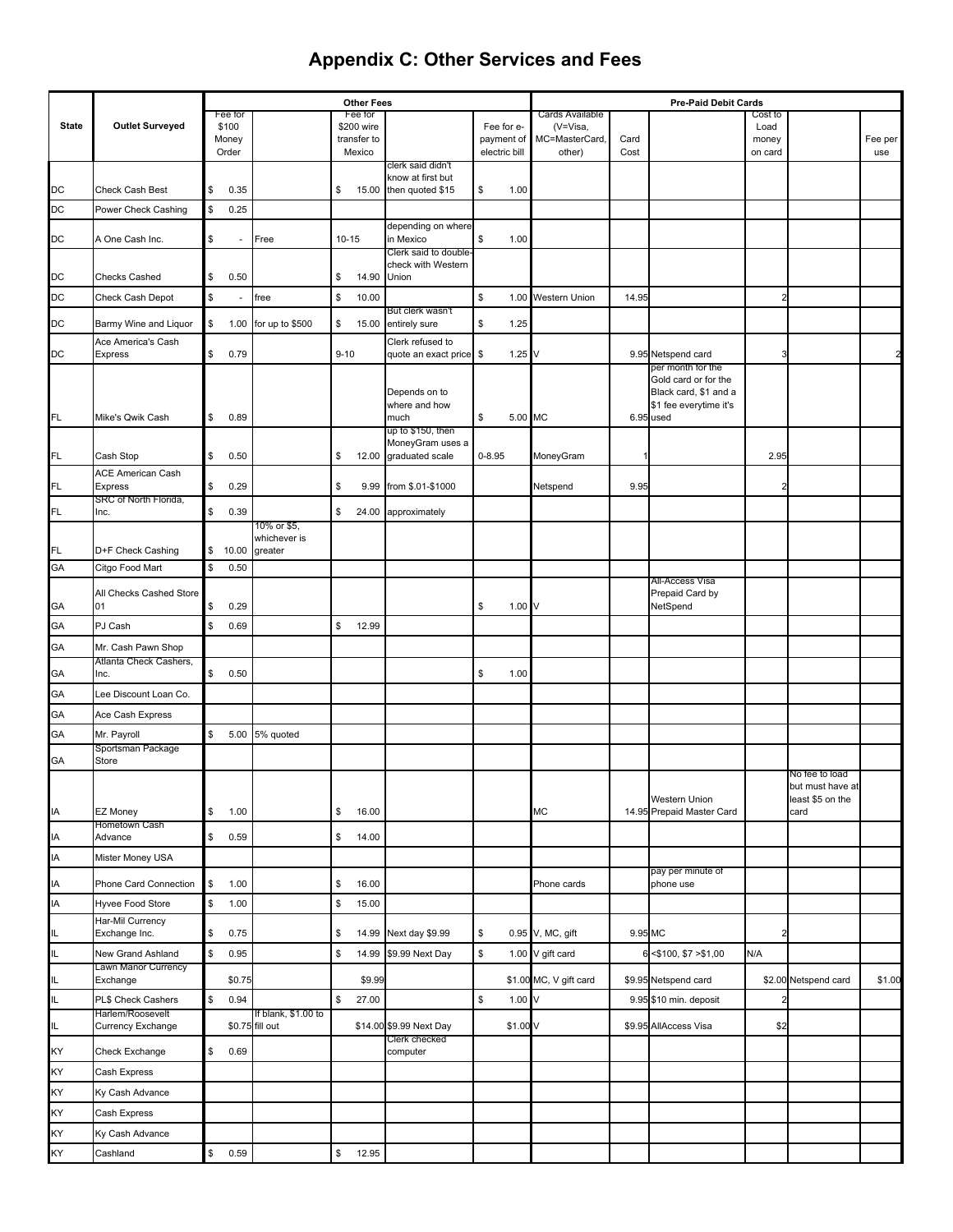|              |                                      |               |                  |                                      |             | <b>Other Fees</b>     |                                             |         |               |                             |           | <b>Pre-Paid Debit Cards</b>                     |                 |                       |                |
|--------------|--------------------------------------|---------------|------------------|--------------------------------------|-------------|-----------------------|---------------------------------------------|---------|---------------|-----------------------------|-----------|-------------------------------------------------|-----------------|-----------------------|----------------|
| <b>State</b> | <b>Outlet Surveyed</b>               |               | Fee for<br>\$100 |                                      |             | Fee for<br>\$200 wire |                                             |         | Fee for e-    | Cards Available<br>(V=Visa, |           |                                                 | Cost to<br>Load |                       |                |
|              |                                      |               | Money            |                                      |             | transfer to           |                                             |         | payment of    | MC=MasterCard,              | Card      |                                                 | money           |                       | Fee per        |
|              |                                      |               | Order            |                                      |             | Mexico                |                                             |         | electric bill | other)                      | Cost      |                                                 | on card         |                       | use            |
| KY           | <b>Check Smart</b>                   | S.            | 0.69             |                                      |             |                       | Computer tells                              |         |               |                             |           |                                                 |                 |                       |                |
| KY           | <b>AAA Checks Cashed</b>             | \$            | 1.00             |                                      | \$          | 18.00                 |                                             | N/A     |               |                             |           |                                                 |                 |                       |                |
| KY           | Check Exchange                       | \$            | 0.69             |                                      | \$          | 15.00                 |                                             |         |               |                             |           |                                                 |                 |                       |                |
| KY           | Check-n-Go                           |               |                  |                                      |             |                       |                                             |         |               |                             |           |                                                 |                 |                       |                |
| MA           | <b>Boston Check Cashers</b><br>#10   | \$            | 0.79             |                                      | \$          | 8.15                  |                                             | \$      | 1.00          |                             |           |                                                 |                 |                       |                |
| MA           | Ferro's Foodtown                     |               |                  |                                      |             |                       |                                             |         |               |                             |           |                                                 |                 |                       |                |
| MA           | Shaws Supermarket #567               | $\sqrt{3}$    | 0.99             |                                      |             |                       | Depends                                     |         |               |                             |           |                                                 |                 |                       |                |
| <b>MD</b>    | Cash & Go                            |               |                  |                                      |             |                       |                                             |         |               |                             |           |                                                 |                 |                       |                |
| MD           | America's Cash Express               | $\mathfrak s$ | 0.79             |                                      | \$          | 9.99                  |                                             |         |               |                             | 9.95      |                                                 |                 |                       |                |
| MD           | Rockville Checks Cashed              | $\frac{1}{2}$ |                  | Free                                 | \$          | 9.99                  |                                             |         |               |                             |           |                                                 |                 |                       |                |
| MD           | E Z Check Cashing                    | S             |                  | free with check<br>cashing           | \$          | 9.99                  | for next day; \$14.95<br>for minutes        | \$      |               | 1.25 Western Union          | 14.95 fee | plus a \$4.95 monthly                           | 3.95            |                       |                |
| <b>MD</b>    | Germantown Check<br>Cashing          | \$            | 0.25             | up to \$500                          | \$          | 10.00                 |                                             | \$      | 1.00          |                             |           |                                                 |                 |                       |                |
| MI           | Cashland                             | S.            | 0.49             |                                      |             |                       |                                             |         |               |                             |           |                                                 |                 |                       |                |
| MI           | Cash Now                             |               |                  |                                      |             |                       |                                             |         |               |                             |           |                                                 |                 |                       |                |
|              |                                      |               |                  | but one free with                    |             |                       |                                             |         |               |                             |           |                                                 |                 |                       |                |
| MI           | M. Payroll                           | \$            | 0.75             | check cashing                        |             |                       |                                             |         |               |                             |           |                                                 |                 |                       |                |
| MI           | Cash Rite Now                        |               |                  |                                      |             |                       |                                             |         |               |                             |           |                                                 |                 |                       |                |
| MI           | Cash Connection                      |               |                  |                                      |             |                       |                                             |         |               |                             |           |                                                 |                 |                       |                |
|              |                                      |               |                  | depends on the                       |             |                       |                                             |         |               |                             |           | Clerk refused to quote                          |                 |                       |                |
|              |                                      |               |                  | state you're                         |             | 11.00                 |                                             |         |               |                             |           | fees, brochure two<br>\$14.95 cards for \$14.95 | \$5             |                       |                |
| <b>NC</b>    | Raleigh Service, Inc.                |               |                  | sending money to \$<br>for immediate |             |                       | for overnight,                              |         |               |                             |           |                                                 |                 |                       |                |
| <b>NC</b>    | Raleigh Durham Check<br>Cashers      |               |                  | transfer or \$9.99<br>overnight      | \$          | 9.99                  | \$15.99 for<br>immediate                    | \$      | 2.00          |                             |           | All Access card<br>9.95 NetSpend                |                 |                       |                |
|              | Raleigh Durham Check                 |               |                  |                                      |             |                       | for overnight,<br>\$15.99 for               |         |               |                             |           | All Access card                                 |                 |                       |                |
| <b>NC</b>    | Cashers                              |               |                  |                                      | \$          | 9.99                  | immediate                                   |         |               |                             |           | 9.95 NetSpend                                   |                 |                       |                |
| <b>NC</b>    | <b>Checks Cashed</b>                 |               |                  |                                      | \$          | 9.00                  | next day, \$15.99 for<br>immediate transfer | \$      | 2.00V         |                             | 9.95      |                                                 |                 |                       |                |
| <b>NC</b>    | National Jewelry & Pawn              | $\sqrt{3}$    | 0.05             | 5% of the amount                     | $\sqrt{3}$  | 0.05                  | 5% of the amount                            |         |               |                             |           |                                                 |                 |                       |                |
| <b>NH</b>    | Checks Cashed of<br>Manchester       |               |                  |                                      |             |                       |                                             |         |               |                             |           |                                                 |                 |                       |                |
|              | <b>Amherst Check Cashing</b><br>Inc. |               |                  |                                      |             |                       |                                             |         |               |                             |           |                                                 |                 |                       |                |
| NH<br>NV     | Check City                           | \$            |                  | no fee                               | $\mathbb S$ | 14.00                 | approximately                               |         |               |                             |           |                                                 |                 |                       |                |
|              |                                      |               |                  | up to \$1000 but                     |             |                       |                                             |         |               |                             |           |                                                 |                 |                       |                |
|              |                                      |               |                  | free with a check                    |             |                       |                                             |         |               |                             |           |                                                 |                 |                       |                |
| <b>NV</b>    | Money Tree                           | \$            |                  | cashing or loan<br>0.50 transaction  | \$          | 9.95                  | for next day;<br>otherwise \$14.99          |         |               | МC                          |           | with a \$1.25 weekly<br>9.95 service fee        | 0               |                       | 1.75           |
| <b>NV</b>    | Main Street Station<br>Casino        |               |                  |                                      |             |                       |                                             |         |               |                             |           |                                                 |                 |                       |                |
|              | Smith's Food and Drug                |               |                  |                                      |             |                       |                                             |         |               |                             |           |                                                 |                 |                       |                |
| <b>NV</b>    | Center                               | $\mathfrak s$ |                  | free                                 | \$          | 24.00                 |                                             | \$      |               |                             |           | with a \$9.95 per                               |                 |                       |                |
| <b>NV</b>    | ACE Cash Express                     | \$            | 0.79             |                                      | \$          | 24.00                 |                                             | $2 - 5$ |               |                             | 9.95 fee  | month maintenance                               | 2               |                       |                |
| NY           | East Broadway Check<br>Cashing       | $\mathfrak s$ | 0.59             |                                      | \$          | 10.00                 |                                             | \$      |               | 1.00 V, MC                  |           | All Access card<br>9.95 NetSpend                | $\overline{2}$  |                       |                |
| <b>NY</b>    | Uneeda Check Cashing<br>Corporation  | \$            | 0.49             |                                      | \$          | 10.00                 |                                             | \$      | 1.25          |                             |           |                                                 |                 |                       |                |
| NY           | Joco Check Cashing<br>Corp.          | \$            | 1.25             |                                      | \$          | 10.00                 | to Jalisco                                  | \$      | 1.00V         |                             |           | 9.95 Netspend                                   | $\overline{2}$  |                       |                |
| NY           | <b>Whitestone Check</b><br>Cashing   | \$            | 0.29             |                                      | \$          |                       | 10.00 to Jalisco                            | \$      | 0.50          | Western Union<br>Debit Card | 14.95     |                                                 | 3.95            |                       |                |
| <b>NY</b>    | Ikan Enterprises                     | \$            | 1.25             |                                      | \$          | 10.00                 | to Jalisco                                  | \$      | 1.00 MC       |                             |           | Priva MC, \$25 to get<br>25 \$500 card          |                 | 4.95 for \$25 on card | 4.95 -<br>8.95 |
| NY           | Pay-O-Matic                          | $\mathbb{S}$  | 1.00             |                                      | \$          |                       | 10.00 to Jalisco                            | \$      |               | 1.25 V, MC                  | 30        |                                                 | 1.5             |                       | $\overline{c}$ |
|              |                                      |               |                  |                                      |             |                       |                                             |         |               |                             |           |                                                 |                 |                       |                |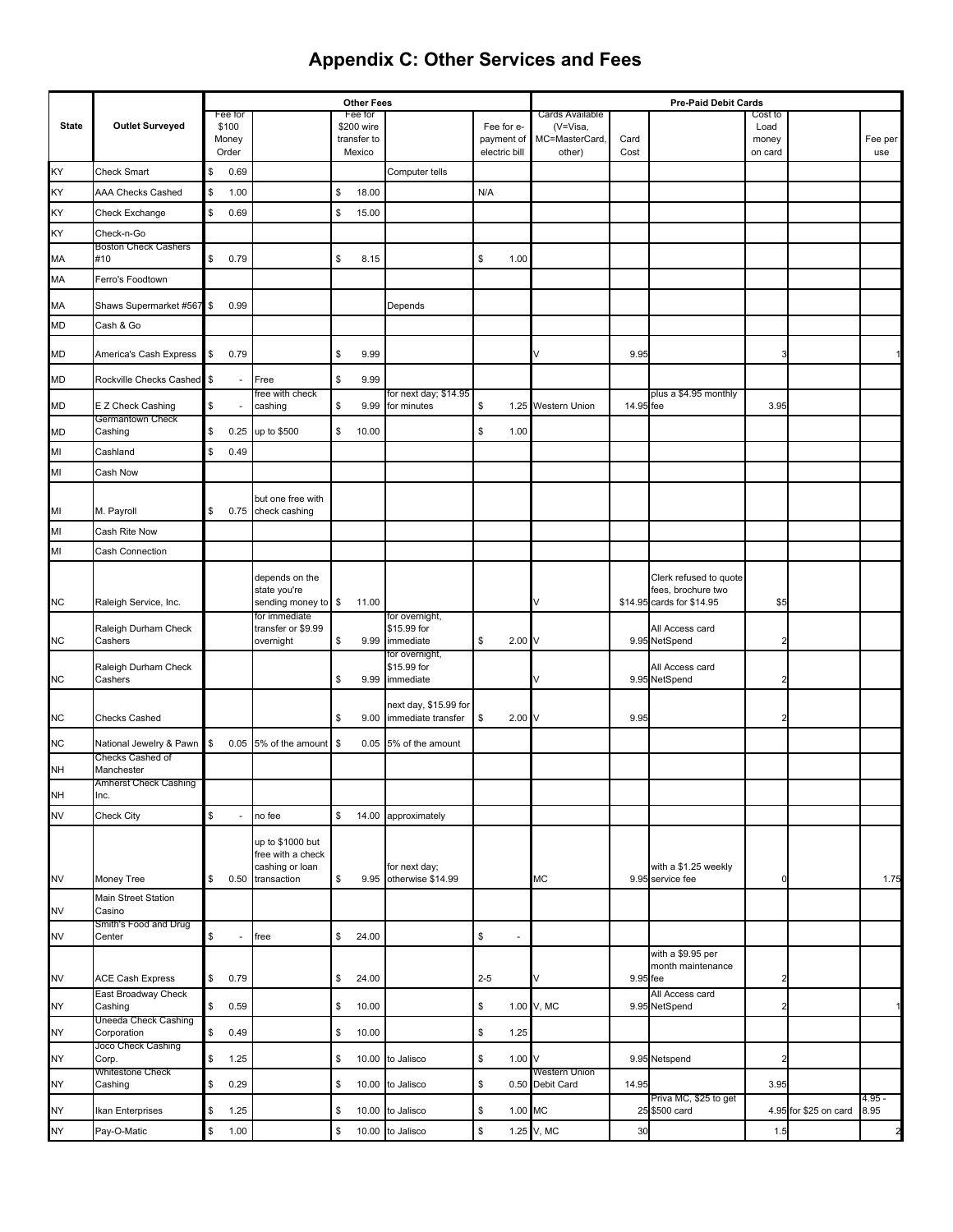|                 |                                               |          |                  |                                        |           | <b>Other Fees</b>     |                              |               |                          |                             |       | <b>Pre-Paid Debit Cards</b>            |                 |                                        |               |
|-----------------|-----------------------------------------------|----------|------------------|----------------------------------------|-----------|-----------------------|------------------------------|---------------|--------------------------|-----------------------------|-------|----------------------------------------|-----------------|----------------------------------------|---------------|
| <b>State</b>    | <b>Outlet Surveyed</b>                        |          | Fee for<br>\$100 |                                        |           | Fee for<br>\$200 wire |                              | Fee for e-    |                          | Cards Available<br>(V=Visa, |       |                                        | Cost to<br>Load |                                        |               |
|                 |                                               |          | Money            |                                        |           | transfer to           |                              | payment of    |                          | MC=MasterCard,              | Card  |                                        | money           |                                        | Fee per       |
|                 |                                               |          | Order            |                                        |           | Mexico                |                              | electric bill |                          | other)                      | Cost  |                                        | on card         |                                        | use           |
|                 |                                               |          |                  |                                        |           |                       |                              |               |                          |                             |       |                                        |                 | \$1.50 for                             |               |
| <b>NY</b>       | <b>Check Cashing Store</b>                    | \$       | 1.00             |                                        | \$        | 8.00                  | to Jalisco                   | $1 - 1.25$    |                          | V, MC                       | 9.95  |                                        |                 | Netspend, \$3.25<br>1.5 for All Access |               |
| NY              | Pay O Matic                                   | \$       | 0.99             |                                        | \$        | 10.00                 | to Jalisco                   |               |                          | V, MC                       | 10    |                                        | 1.5             |                                        |               |
|                 | Regina Check Cashing                          |          |                  |                                        |           |                       |                              |               |                          |                             |       |                                        |                 |                                        |               |
| NY<br><b>NY</b> | Corporation                                   | \$<br>\$ | 0.89<br>0.69     |                                        | \$<br>\$  | 10.00<br>9.99         |                              |               |                          | Western Union               | 14.95 |                                        | 3.95            |                                        |               |
|                 | Lazer Check Cashing<br>Continental Check      |          |                  |                                        |           |                       | to Jalisco                   |               |                          |                             |       |                                        |                 |                                        |               |
| <b>NY</b>       | Cashers                                       | \$       | 1.00             |                                        | \$        | 10.00                 | to Jalisco                   | \$            | 1.00                     |                             |       |                                        |                 |                                        |               |
| <b>NY</b>       | Galaxia Check Cashing<br>Uneeda Check Cashing | \$       | 0.59             |                                        | \$        | 9.99                  |                              |               |                          |                             |       |                                        |                 |                                        |               |
| <b>NY</b>       | Incorporated                                  | \$       | 0.75             |                                        | \$        |                       | 3.00 up to \$5               | \$            | 1.00                     |                             | 9.95  | All Access                             | 1.5             |                                        | 1.5           |
| <b>NY</b>       | Rite Check Cashing<br>Incorporated            | \$       | 0.69             |                                        | \$        | 10.00                 |                              | \$            | 1.00                     |                             |       | 9.95 Access                            | 1.5             |                                        | 1.5           |
| <b>NY</b>       | Uneeda Check Cashing<br>Incorporated          | \$       | 0.75             |                                        | \$        | 10.00                 |                              | \$            | 1.25                     |                             | 9.95  | Acess                                  | 1.5             |                                        | 1.5           |
| <b>NY</b>       | <b>Rite Check</b>                             | \$       | 0.69             |                                        | \$        | 10.00                 |                              | \$            | 1.00                     |                             |       | 9.95 All Access                        | 1.5             |                                        | 1.5           |
|                 | A and A Check Cashing                         |          |                  |                                        |           |                       |                              |               |                          | Western Union               |       |                                        |                 |                                        |               |
| NY              | Corporation                                   | \$       | 1.00             |                                        | \$        | 10.00                 |                              |               |                          | <b>MC</b>                   | 14.95 |                                        | 3.95            |                                        |               |
| <b>NY</b>       | Ridge Check Cashing<br>Corporation            | \$       | 0.99             |                                        | \$        | 10.00                 |                              | \$            | 1.00                     |                             |       |                                        |                 |                                        |               |
| <b>NY</b>       | <b>Alivad Associates</b>                      | \$       | 0.75             |                                        | \$        | 4.00                  |                              | \$            | 1.25                     | <b>MC</b>                   |       | All Access                             |                 |                                        |               |
| NY              | Vale Chekcing NY Inc.                         | \$       | 0.89             |                                        | \$        | 10.00                 |                              | \$            | 1.00                     |                             |       |                                        |                 |                                        |               |
| <b>NY</b>       | <b>ABRS Check Cashing</b><br>Corporation      | \$       | 0.49             |                                        | \$        | 9.99                  |                              | \$            | 1.00 <sub>V</sub>        |                             |       | 9.99 All Access                        |                 |                                        |               |
| OH              | H&E Money Exchange                            | \$       | 0.65             |                                        | \$        | 9.99                  | for next day                 |               |                          |                             |       |                                        |                 |                                        |               |
|                 |                                               |          |                  |                                        |           |                       |                              |               |                          |                             |       | or \$6.99; have to load                |                 |                                        |               |
| OH              | Money Mart                                    | \$       | 1.29             |                                        | \$        | 15.00                 |                              |               |                          |                             |       | 9.99 \$40 or more                      |                 |                                        |               |
| OH              | Money Mart                                    | \$       | 1.29             |                                        | \$        | 9.99                  | for \$101-\$200, for         |               |                          | V                           |       | 9.99 or \$6.99                         |                 |                                        |               |
| OН              | Cash Stop                                     | \$       | 0.10             | free with check<br>cashing             | \$        | 30.00                 | \$1-\$100 the fee is<br>\$15 | $0.78 - 1$    |                          | МC                          | 14.95 |                                        |                 |                                        |               |
|                 |                                               |          |                  |                                        |           |                       |                              |               |                          |                             |       | ACE Visa Prepaid                       |                 | Must load \$10                         |               |
| OН              | <b>ACE Cash Express</b>                       | \$       | 0.79             |                                        | \$        | 9.99                  |                              |               |                          |                             |       | 9.99 Card                              |                 | or more                                |               |
| OH              | <b>ACE Cash Express</b>                       | \$       | 0.79             |                                        | \$        | 9.99                  |                              |               |                          |                             | 9.99  |                                        |                 | or more                                |               |
| OН              | <b>ACE Cash Express</b>                       | \$       | 0.79             |                                        | \$        | 9.99                  |                              |               |                          |                             | 9.95  | \$7.99 for a                           |                 | Must load \$10                         |               |
| OН              | Money Mart                                    | \$       | 1.29             |                                        | \$        | 15.00                 |                              |               |                          |                             |       | 6.99 personalized card                 |                 | or more                                |               |
| OH              | <b>ACE Cash Express</b>                       | \$       |                  | \$500-\$1000 the<br>0.79 fee is \$1.79 | \$        | 9.99                  |                              |               |                          | МC                          | 9.99  |                                        |                 | Must load \$10<br>3 or more            |               |
| OH              | Money Mart                                    | \$       | 1.29             |                                        | \$        | 9.99                  |                              | \$            | 1.00V                    |                             |       | \$9.99 for a<br>6.99 personalized card |                 | Must load \$10<br>or more              |               |
|                 |                                               |          |                  | 5.9% or free with                      |           |                       |                              |               |                          |                             |       |                                        |                 |                                        |               |
|                 |                                               |          |                  | check cashing or                       |           |                       |                              |               |                          |                             |       |                                        |                 |                                        |               |
|                 |                                               |          |                  | with a deferred<br>presentment         |           |                       | plus a \$12 service          |               |                          |                             |       | but fee waived if you                  |                 |                                        | Depends<br>on |
| OH              | Check Smart                                   | \$       | 0.06             | transaction                            | \$        | 15.00                 | fee                          | \$            | $0.78$ V                 |                             |       | 9.95 load at least \$100               |                 |                                        | service       |
| OH              | Check Cashing & Pay<br>Day                    | \$       | 0.49             |                                        | $10 - 20$ |                       |                              | \$            | $\overline{\phantom{a}}$ |                             |       |                                        |                 |                                        |               |
| OH              | <b>Tops Markets</b>                           | \$       | 0.69             |                                        |           |                       |                              |               |                          |                             |       |                                        |                 |                                        |               |
|                 | American Payroll                              |          |                  |                                        |           |                       |                              |               |                          |                             |       |                                        |                 |                                        |               |
| OH              | Advance                                       |          |                  |                                        |           |                       | must enter info in           |               |                          |                             |       |                                        |                 |                                        |               |
| OH              | Cashland                                      | \$       | 0.59             |                                        | 9.99-15   |                       | system                       |               |                          |                             | 9.95  |                                        |                 |                                        |               |
| OH              | <b>VRS Cash Advance</b>                       |          |                  |                                        |           |                       |                              |               |                          | Phone cards                 |       |                                        |                 | but first load is                      |               |
| OH              | Money Mart                                    | \$       | 1.29             |                                        | \$        | 9.99                  |                              | \$            | $0.69$ V                 |                             | 6.99  |                                        |                 | 2 free                                 | 0.5           |
| OH              | <b>ACE Cash Express</b>                       | \$       | 0.79             |                                        |           |                       |                              |               |                          | V, MC                       |       | wouldn't say                           |                 | wouldn't say                           |               |
| OH              | <b>ACE Cash Express</b>                       | \$       | 0.79             |                                        | \$        | 9.99                  |                              | \$            |                          | 1.00 V, MC                  | 9.95  |                                        |                 |                                        | $1 - 2$       |
| OH              | <b>ACE Cash Express</b>                       | \$       | 0.79             |                                        | \$        | 9.99                  |                              |               |                          |                             | 9.95  |                                        |                 |                                        |               |
| OH              | Money Mart                                    |          |                  |                                        |           |                       |                              |               |                          |                             |       |                                        |                 |                                        |               |
| OR              | Check Mart<br><b>ACE American Cash</b>        | \$       | 0.75             |                                        | \$        | 9.99                  | up to \$14.99                | \$            | 1.00                     |                             |       |                                        |                 |                                        |               |
| 0R              | Express                                       |          | 10%              |                                        |           |                       |                              |               |                          |                             |       |                                        |                 |                                        |               |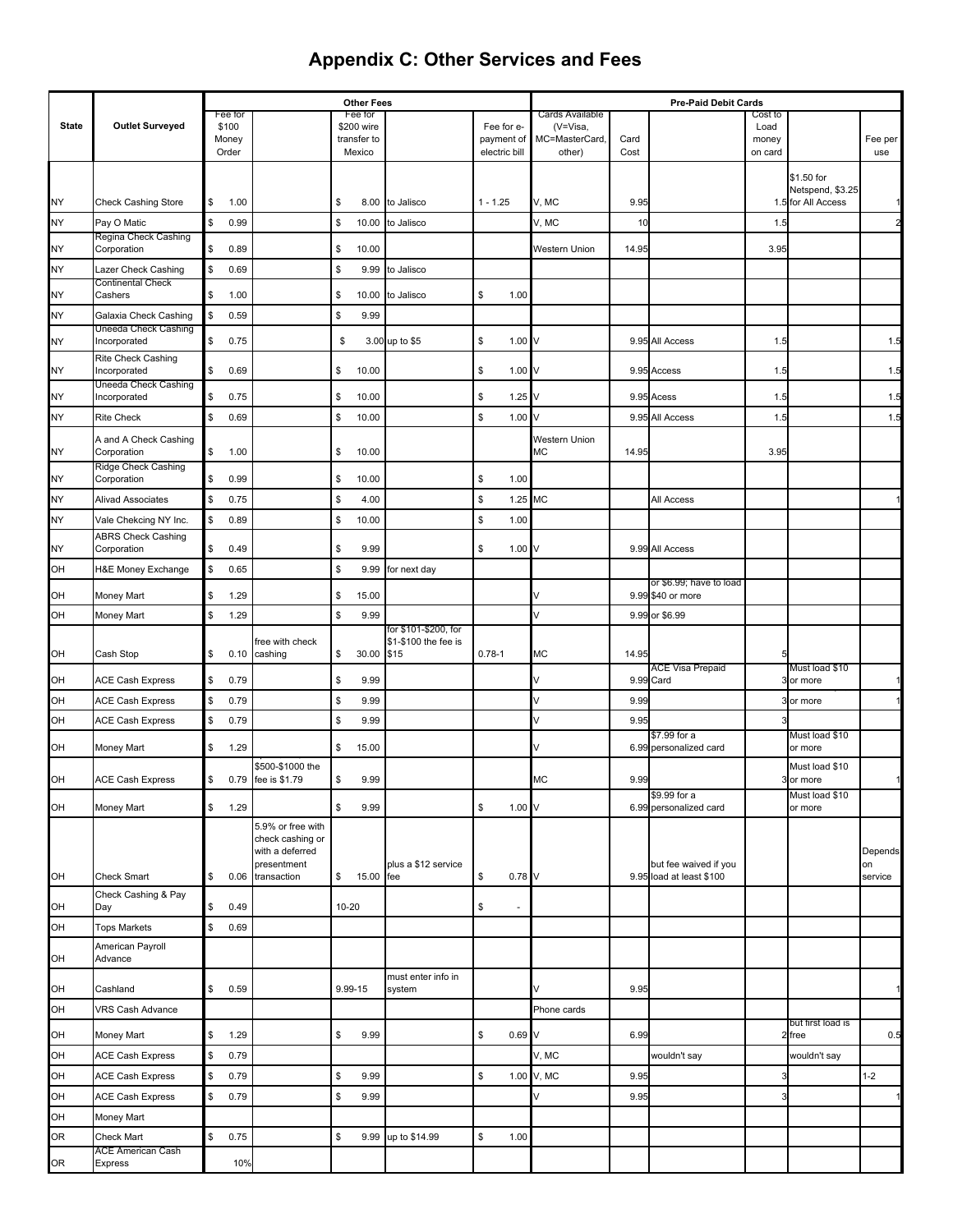|                         |                                  |            |                  |                                   |                    | <b>Other Fees</b>     |                                   |           |                   |                              |          | <b>Pre-Paid Debit Cards</b>             |                 |         |
|-------------------------|----------------------------------|------------|------------------|-----------------------------------|--------------------|-----------------------|-----------------------------------|-----------|-------------------|------------------------------|----------|-----------------------------------------|-----------------|---------|
| <b>State</b>            | <b>Outlet Surveyed</b>           |            | Fee for<br>\$100 |                                   |                    | Fee for<br>\$200 wire |                                   |           | Fee for e-        | Cards Available<br>(V=Visa,  |          |                                         | Cost to<br>Load |         |
|                         |                                  |            | Money            |                                   |                    | transfer to           |                                   |           | payment of        | MC=MasterCard,               | Card     |                                         | money           | Fee per |
|                         |                                  |            | Order            |                                   |                    | Mexico                |                                   |           | electric bill     | other)                       | Cost     |                                         | on card         | use     |
| UT                      | Cash Advance                     | \$         | 0.69             |                                   | \$                 | 9.99                  |                                   | \$        | 1.00              |                              |          |                                         |                 |         |
| UT                      | U.S.A Cash Services              |            |                  |                                   |                    |                       |                                   |           |                   |                              |          |                                         |                 |         |
| UT                      | Check City                       |            |                  |                                   |                    |                       |                                   |           |                   |                              |          |                                         |                 |         |
| UT                      | Rent A Center                    | \$         | 0.29             |                                   | \$                 | 9.99                  |                                   | \$        | 1.00 <sub>V</sub> |                              |          | 9.95 All-Access NetSpend                |                 |         |
| UT                      | Money Mart                       |            |                  |                                   |                    |                       |                                   |           |                   |                              |          |                                         |                 |         |
| UT                      | Access 2 Cash                    | \$         | 0.25             |                                   | \$                 | 14.99                 |                                   |           |                   |                              |          |                                         |                 |         |
| UT                      | Easy Money                       |            |                  |                                   |                    |                       |                                   |           |                   |                              |          |                                         |                 |         |
| UT                      | Easy Money                       |            |                  |                                   | \$                 | 9.99                  |                                   |           |                   |                              |          |                                         |                 |         |
| VA                      | Cash and Carry                   |            |                  |                                   |                    |                       |                                   |           |                   |                              |          |                                         |                 |         |
| VA                      | Ace Check Cashing                | \$         | 0.49             |                                   | \$                 | 5.00                  | Clerk not sure, but<br>quoted \$5 |           |                   |                              |          | All Access Visa<br>9.95 prepaid card    |                 | $1 - 2$ |
| VA                      | Check City                       | \$         | 0.29             |                                   | \$                 | 10.00                 |                                   |           |                   |                              |          |                                         |                 |         |
| VA                      | Cashstore Pawn Shop              |            |                  |                                   |                    |                       |                                   |           |                   |                              |          |                                         |                 |         |
| VA                      | Checksmart                       | \$         | 0.29             |                                   | \$                 | 9.99                  | or 2%, whichever is<br>greater    | \$        | 1.00              |                              |          |                                         |                 |         |
|                         | <b>ACE American Cash</b>         |            |                  |                                   |                    |                       |                                   |           |                   |                              |          |                                         |                 |         |
| VA                      | Express                          |            |                  |                                   |                    | \$9.99                |                                   |           |                   | V                            |          | ACE Visa prepaid cd<br>Mobile phone USA |                 |         |
| VA                      | Metro Check Casher Plus          |            |                  | \$16 to CA                        |                    | \$15                  |                                   |           | \$1.00            |                              |          | card \$2                                |                 |         |
| VA                      | Cashstore PawnShop               |            |                  |                                   |                    |                       |                                   |           |                   |                              |          |                                         |                 |         |
|                         |                                  |            |                  | or free with a<br>check cashing   |                    |                       |                                   |           |                   |                              |          |                                         |                 |         |
| WA                      | MoneyTree                        | \$         | 0.50             | transaction                       |                    |                       |                                   |           |                   | МC                           |          | 9.95 \$1.25 wkly                        |                 |         |
|                         |                                  |            |                  | or free with check<br>cashing or  |                    |                       |                                   |           |                   |                              |          |                                         |                 |         |
| WA                      | <b>Check Masters</b>             | \$         | 0.45             | payday loan                       |                    |                       |                                   |           |                   |                              |          |                                         |                 |         |
| <b>WA</b>               | MoneyMart                        |            |                  |                                   |                    |                       |                                   |           |                   |                              |          |                                         |                 |         |
| <b>WA</b>               | Cash 1                           | \$         | 0.50             |                                   |                    |                       |                                   |           |                   |                              |          |                                         |                 |         |
| WA                      | Checkmate                        |            |                  |                                   |                    |                       |                                   |           |                   | Checkmate<br>Express         |          |                                         |                 |         |
|                         |                                  |            |                  |                                   |                    |                       |                                   |           |                   |                              |          |                                         |                 |         |
|                         |                                  |            |                  | but free with<br>check cashing or |                    |                       | next day; \$14.99 in              |           |                   |                              |          | \$1.25 weekly service                   |                 |         |
| WA                      | Money Tree Incorporated \$       |            | 0.50             | a loan transaction                | \$                 | 9.99                  | minutes                           | \$        | 12.95 MC          |                              | 9.95 fee |                                         |                 |         |
| WA                      | <b>Check Masters</b>             | \$         | 0.45             |                                   | \$                 | 9.99                  | \$9.45 with Savers<br>Card        | 6.95-8.95 |                   | "Mio" pre-paid<br>debit card | 9.95     |                                         | 4.95            |         |
|                         |                                  |            |                  |                                   | for next<br>day or |                       |                                   |           |                   |                              |          |                                         |                 |         |
| .<br>Wl                 | <b>Beloit Check Cashing</b>      |            |                  |                                   | \$14.95 in         |                       |                                   |           |                   |                              |          |                                         |                 |         |
| $\overline{w}$          | Store                            |            | \$0.75           |                                   | 9.99 minutes       |                       |                                   | S         | $0.70$ V          |                              | 9.95     |                                         | $\mathcal{D}$   |         |
|                         | Cash Mart                        | \$         |                  | 0.75 for up to \$5000             | \$                 | 15.00                 |                                   |           |                   | МC                           |          | 14.95 with a \$5 montly fee             |                 |         |
| WI                      | Check & Cash, LLC                | \$         | 0.69             |                                   | \$                 | 9.99                  | for next day                      |           |                   |                              |          |                                         |                 |         |
| <b>I</b> W              | State Street Cash Mart           | $\$$       |                  | free                              | \$                 | 9.99                  |                                   |           |                   | V                            | 9.95     |                                         |                 |         |
| WI                      | PLS Check Cashers                | \$         |                  | free                              | \$                 | 14.99                 |                                   |           |                   | V                            | 9.95     |                                         |                 |         |
| $\overline{\mathsf{I}}$ | Check Cashing Corp.              | \$         | 0.39             | for \$501-\$1000                  |                    |                       |                                   | \$        | 1.00 MC           |                              |          | 14.95 with a \$5 montly fee             | 5               |         |
| WI                      | Big Deal Check Cashers \$        |            | 0.79             | posted                            | \$                 |                       | 9.99 for next day                 |           |                   |                              |          |                                         |                 |         |
| WI                      | <b>Community Financial</b>       | \$         | 0.99             |                                   | \$                 | 14.99                 |                                   | \$        | 1.00 <sub>V</sub> |                              |          | 9.95 NetSpend                           |                 |         |
| WI                      | Milwaulkee<br>Checkcashers, Inc. | $\sqrt{3}$ | 1.00             |                                   | \$                 | 15.00                 |                                   | \$        | 1.00V             |                              | 9.95     |                                         |                 |         |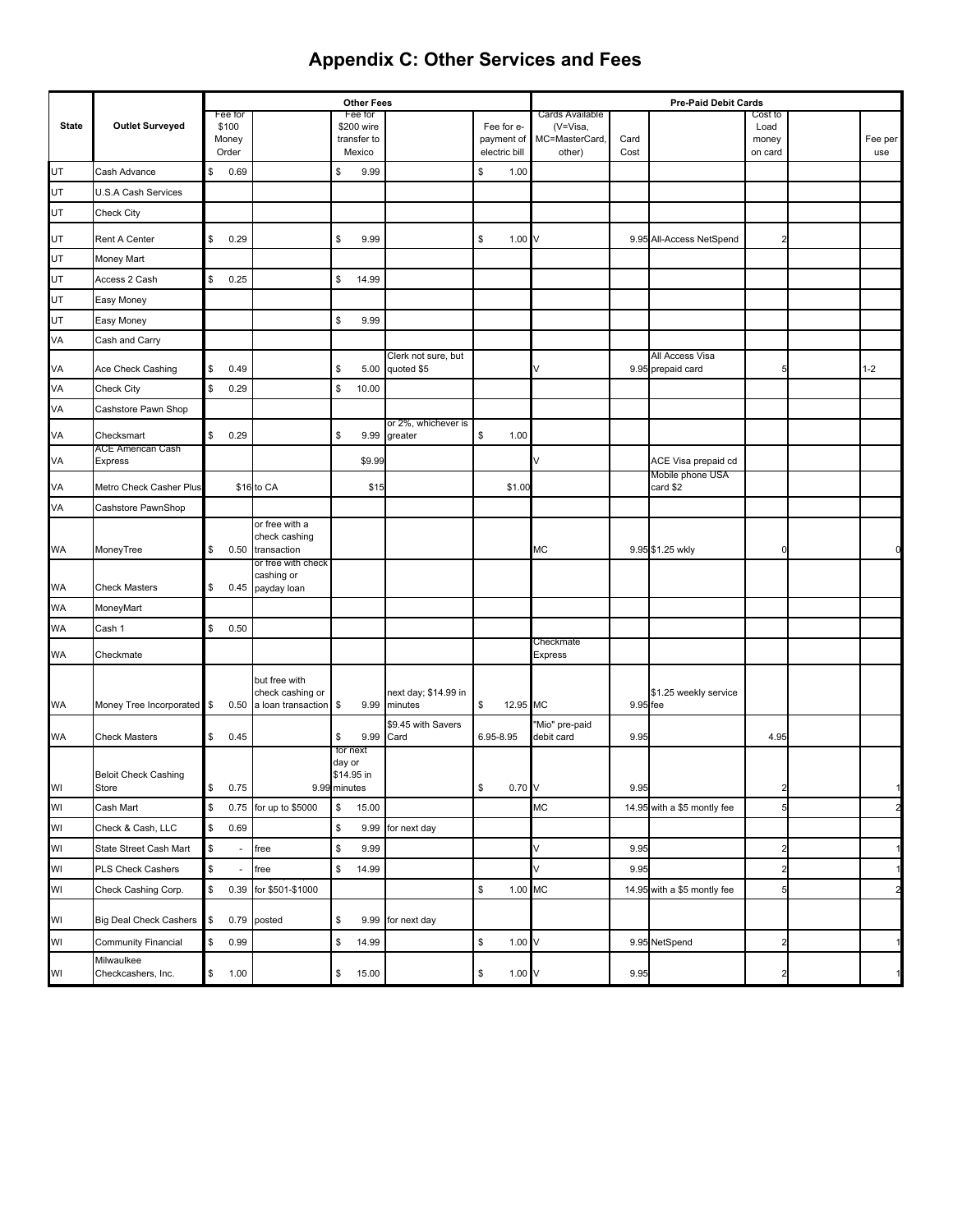|              |                                                                       | Payday Loans           |                                                                         |                                                                                                                                                          |       |       |                                      |                       |       |                                                                                                                                                |       |       |
|--------------|-----------------------------------------------------------------------|------------------------|-------------------------------------------------------------------------|----------------------------------------------------------------------------------------------------------------------------------------------------------|-------|-------|--------------------------------------|-----------------------|-------|------------------------------------------------------------------------------------------------------------------------------------------------|-------|-------|
| <b>State</b> | Outlet Surveyed                                                       | Maximum Loan<br>Size   | <b>Asked Clerk</b><br>Interest Rate<br>for \$300<br>Loan for 2<br>Weeks | Cost Given in: D=Cost for entire loan<br>in dollars, L=Cost per a \$100 loan,<br>I=Cost as an interest rate or APR,<br>R=Refused to quote<br>D<br>L<br>R |       |       | Posted<br>Cost to<br>Borrow<br>\$300 |                       |       | Cost Posted in: D=Cost for entire<br>loan in dollars, L=Cost per a \$100<br>loan increment; I=Cost as an<br>interest rate or APR, N=Not posted |       |       |
|              |                                                                       |                        |                                                                         |                                                                                                                                                          |       |       |                                      |                       | D     | L                                                                                                                                              | ı     | N     |
|              | <b>MEDIAN</b>                                                         | \$<br>500              |                                                                         | 39.3%                                                                                                                                                    | 35.7% | 17.0% | 8.0%                                 |                       | 27.5% | 26.7%                                                                                                                                          | 25.8% | 20.0% |
|              | SUM OR AVERAGE                                                        | \$<br>696              | \$51.98                                                                 | 44                                                                                                                                                       | 40    | 19    | 9                                    | \$46.85               | 33    | 32                                                                                                                                             | 31    | 24    |
| AR           | American Check Cashers                                                | S<br>500               |                                                                         |                                                                                                                                                          |       |       | Y                                    |                       |       |                                                                                                                                                |       |       |
| AR           | <b>ACE Cash Express</b>                                               | \$<br>1,000            |                                                                         |                                                                                                                                                          |       |       |                                      |                       |       |                                                                                                                                                |       | Ý     |
| AR           | Rock                                                                  | \$<br>500              |                                                                         | Υ                                                                                                                                                        |       |       |                                      | \$<br>55.00           | ΙY    |                                                                                                                                                |       |       |
| AR           | Cash Advance of North<br><b>Little Rock</b><br>Cash Advance of Little | \$<br>500              | 17% plus \$4                                                            |                                                                                                                                                          | Υ     |       |                                      | \$<br>55.00 Y         |       |                                                                                                                                                |       |       |
| AR           | Rock 2                                                                | \$<br>500              | \$<br>55.00                                                             | Υ                                                                                                                                                        | Υ     |       |                                      | \$51.00               | ΙY    |                                                                                                                                                |       |       |
| AR           | <b>ACE Cash Express</b><br>#2102                                      | \$<br>1,000            |                                                                         |                                                                                                                                                          |       |       | Y                                    | $\mathbb{S}$<br>52.92 | ΙY    | Y                                                                                                                                              | Y     |       |
|              |                                                                       |                        |                                                                         |                                                                                                                                                          |       |       |                                      |                       |       |                                                                                                                                                |       |       |
| AR           | American Check Cashers                                                | \$<br>500<br>\$<br>500 | \$<br>55.00                                                             | Υ<br>Y                                                                                                                                                   |       |       |                                      | \$<br>55.00           | Y     | Υ                                                                                                                                              |       |       |
| AZ           | Money Mart                                                            |                        | \$<br>52.50                                                             |                                                                                                                                                          |       |       |                                      | \$<br>52.50           |       |                                                                                                                                                |       |       |
| AZ           | Cash \$mart<br>Southwest Check                                        | \$<br>500              | \$<br>52.50                                                             | Υ                                                                                                                                                        |       |       |                                      |                       |       |                                                                                                                                                |       | Y     |
| AZ           | Cashers                                                               | \$<br>500              | \$<br>45.00                                                             | Y                                                                                                                                                        |       |       |                                      |                       |       |                                                                                                                                                |       | Y     |
| AZ           | <b>PLS Check Cashers</b>                                              |                        |                                                                         |                                                                                                                                                          |       |       |                                      |                       |       |                                                                                                                                                |       |       |
| AZ           | One Stop Check Cashing<br>PayDay                                      | \$<br>500              | \$<br>52.50                                                             | Υ                                                                                                                                                        |       |       |                                      | \$<br>52.50           | Y     |                                                                                                                                                |       |       |
| AZ           | Mo Better Check Cashing                                               |                        |                                                                         |                                                                                                                                                          |       |       |                                      |                       |       |                                                                                                                                                |       |       |
| AZ           | In-N-Out Check Cashing                                                | \$<br>500              |                                                                         |                                                                                                                                                          |       |       |                                      |                       |       |                                                                                                                                                |       |       |
| AZ           | 1 Stop Check Cashing                                                  |                        |                                                                         |                                                                                                                                                          |       |       |                                      |                       |       |                                                                                                                                                |       |       |
|              | Money Now Check                                                       | 300 (for the first     |                                                                         |                                                                                                                                                          |       |       |                                      |                       |       |                                                                                                                                                |       |       |
| AZ           | Cashing                                                               | time)                  |                                                                         |                                                                                                                                                          |       |       |                                      |                       |       |                                                                                                                                                |       | Y     |
| AZ           | La Casita Check Cashing                                               | \$<br>300              |                                                                         |                                                                                                                                                          | Y     |       |                                      |                       |       |                                                                                                                                                |       | Y     |
| ΑZ           | Money Mart                                                            | \$<br>500              | \$<br>52.50                                                             | Υ                                                                                                                                                        | Υ     | Υ     |                                      | \$<br>52.50           |       |                                                                                                                                                |       |       |
| AZ           | Quick Cash                                                            | \$<br>500              | \$<br>52.94                                                             | Y                                                                                                                                                        | Υ     |       |                                      | \$<br>52.94           | Y     | Y                                                                                                                                              |       |       |
| AZ           | <b>ACE Cash Express</b>                                               | \$<br>500              | \$<br>0.90                                                              |                                                                                                                                                          | Υ     | Υ     |                                      | \$<br>45.00           |       | Y                                                                                                                                              | Υ     |       |
| AZ           | <b>Check Center</b>                                                   | \$<br>500              | \$<br>45.00<br>14.4% (for                                               | Y                                                                                                                                                        | Y     |       |                                      |                       |       |                                                                                                                                                |       | Y     |
| CA           | United Cash A Check                                                   | \$                     | 260 \$260)                                                              |                                                                                                                                                          |       | Y     |                                      | \$ 45.00 Y            |       | Y                                                                                                                                              |       |       |
| СA           | California Check Cashing                                              | \$<br>250              |                                                                         |                                                                                                                                                          |       |       | Υ                                    | \$<br>45.00 Y         |       | Υ                                                                                                                                              | Υ     |       |
| CA           | Money Mart                                                            | \$<br>255              |                                                                         |                                                                                                                                                          |       |       | Υ                                    | \$<br>45.00           | Y     | Y                                                                                                                                              | Y     |       |
| CA           | Mission Check Cashers                                                 | \$<br>260              |                                                                         |                                                                                                                                                          |       |       | Y                                    | 45.00<br>\$           | Y     | Y                                                                                                                                              |       |       |
| СA           | Money Mart                                                            | \$<br>255              |                                                                         |                                                                                                                                                          |       |       | Υ                                    | \$<br>45.00           | Y     | Υ                                                                                                                                              | Υ     |       |
| CA           | Mission Jewelry & Loan                                                |                        |                                                                         |                                                                                                                                                          |       |       |                                      |                       |       |                                                                                                                                                |       |       |
| DC           | Kash King                                                             |                        |                                                                         |                                                                                                                                                          |       |       |                                      |                       |       |                                                                                                                                                |       |       |
| DC           | Check Cash One                                                        |                        |                                                                         |                                                                                                                                                          |       |       |                                      |                       |       |                                                                                                                                                |       |       |
| DC<br>DC     | <b>ACE Cash Express</b><br>Check Cash Best                            | \$<br>875              | \$<br>43.75                                                             | Υ                                                                                                                                                        |       |       |                                      | \$40.00 Y             |       |                                                                                                                                                | Y     |       |
| DC           | Power Check Cashing                                                   |                        |                                                                         |                                                                                                                                                          |       |       |                                      |                       |       |                                                                                                                                                |       |       |
| DC           | A One Cash Inc.                                                       |                        |                                                                         |                                                                                                                                                          |       |       |                                      |                       |       |                                                                                                                                                |       |       |
| DC           | Checks Cashed                                                         |                        |                                                                         |                                                                                                                                                          |       |       |                                      |                       |       |                                                                                                                                                |       |       |
| DC           | Check Cash Depot                                                      |                        |                                                                         |                                                                                                                                                          |       |       |                                      |                       |       |                                                                                                                                                |       |       |
| DC           | Barmy Wine and Liquor                                                 |                        |                                                                         |                                                                                                                                                          |       |       |                                      |                       |       |                                                                                                                                                |       |       |
| DC           | Ace America's Cash<br>Express                                         | \$<br>875              | \$<br>33.75                                                             | Y                                                                                                                                                        |       |       |                                      | \$43.75 Y             |       |                                                                                                                                                | Y     |       |
| FL           | Mike's Qwik Cash                                                      | \$<br>500              | \$<br>35.00                                                             | Y                                                                                                                                                        | Υ     |       |                                      |                       |       |                                                                                                                                                |       | Y     |
| FL           | Cash Stop                                                             | \$<br>500              | \$<br>35.00                                                             | Υ                                                                                                                                                        | Υ     |       |                                      |                       |       |                                                                                                                                                |       | Y     |
| FL           | <b>ACE American Cash</b><br>Express                                   | \$<br>500              | \$<br>32.00                                                             | Υ                                                                                                                                                        | Υ     |       |                                      |                       |       |                                                                                                                                                |       | Y     |
|              | SRC of North Florida,                                                 |                        |                                                                         |                                                                                                                                                          |       |       |                                      |                       |       |                                                                                                                                                |       |       |
| FL           | Inc.                                                                  |                        |                                                                         |                                                                                                                                                          |       |       |                                      |                       |       |                                                                                                                                                |       |       |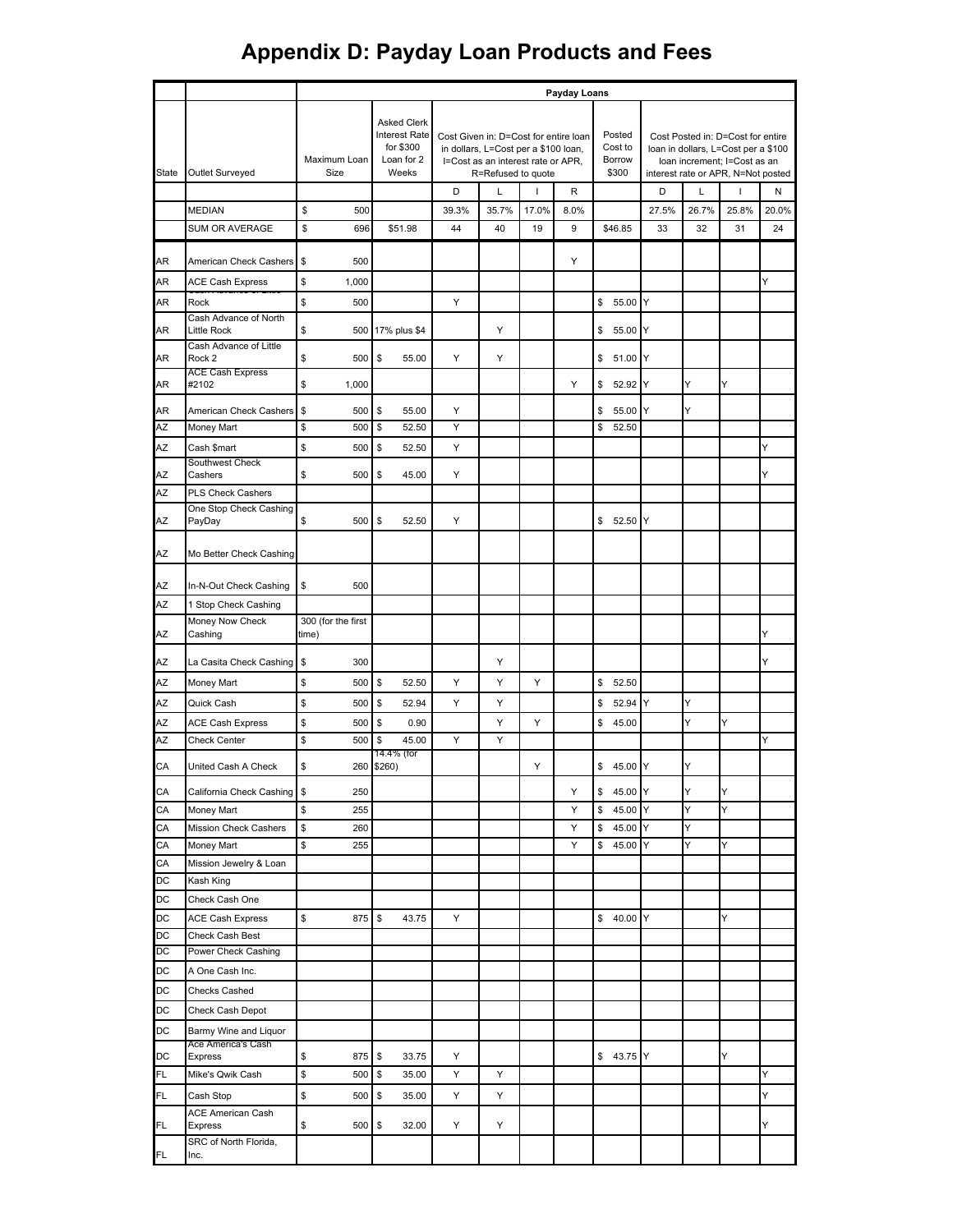|              |                                        | Payday Loans         |                                                                         |                                                                                                                                                          |       |       |                                      |             |       |                                                                                                                                                |       |       |
|--------------|----------------------------------------|----------------------|-------------------------------------------------------------------------|----------------------------------------------------------------------------------------------------------------------------------------------------------|-------|-------|--------------------------------------|-------------|-------|------------------------------------------------------------------------------------------------------------------------------------------------|-------|-------|
| <b>State</b> | Outlet Surveyed                        | Maximum Loan<br>Size | <b>Asked Clerk</b><br>Interest Rate<br>for \$300<br>Loan for 2<br>Weeks | Cost Given in: D=Cost for entire loan<br>in dollars, L=Cost per a \$100 loan,<br>I=Cost as an interest rate or APR,<br>R=Refused to quote<br>D<br>Г<br>R |       |       | Posted<br>Cost to<br>Borrow<br>\$300 |             |       | Cost Posted in: D=Cost for entire<br>loan in dollars, L=Cost per a \$100<br>Ioan increment; I=Cost as an<br>interest rate or APR, N=Not posted |       |       |
|              |                                        |                      |                                                                         |                                                                                                                                                          |       |       |                                      |             | D     | Г                                                                                                                                              | I     | Ν     |
|              | <b>MEDIAN</b>                          | \$<br>500            |                                                                         | 39.3%                                                                                                                                                    | 35.7% | 17.0% | 8.0%                                 |             | 27.5% | 26.7%                                                                                                                                          | 25.8% | 20.0% |
|              | SUM OR AVERAGE                         | \$<br>696            | \$51.98                                                                 | 44                                                                                                                                                       | 40    | 19    | 9                                    | \$46.85     | 33    | 32                                                                                                                                             | 31    | 24    |
| FL           | D+F Check Cashing                      |                      |                                                                         |                                                                                                                                                          |       |       |                                      |             |       |                                                                                                                                                |       |       |
| GА           | Citgo Food Mart                        |                      |                                                                         |                                                                                                                                                          |       |       |                                      |             |       |                                                                                                                                                |       |       |
| GА           | All Checks Cashed Store<br>01          |                      |                                                                         |                                                                                                                                                          |       |       |                                      |             |       |                                                                                                                                                |       |       |
| GА           | PJ Cash                                |                      |                                                                         |                                                                                                                                                          |       |       |                                      |             |       |                                                                                                                                                |       |       |
| GА           | Mr. Cash Pawn Shop                     |                      |                                                                         |                                                                                                                                                          |       |       |                                      |             |       |                                                                                                                                                |       |       |
|              | Atlanta Check Cashers,                 |                      |                                                                         |                                                                                                                                                          |       |       |                                      |             |       |                                                                                                                                                |       |       |
| GA           | Inc.                                   |                      |                                                                         |                                                                                                                                                          |       |       |                                      |             |       |                                                                                                                                                |       |       |
| GА           | Lee Discount Loan Co.                  |                      |                                                                         |                                                                                                                                                          |       |       |                                      |             |       |                                                                                                                                                |       |       |
| GА<br>GА     | Ace Cash Express<br>Mr. Payroll        |                      |                                                                         |                                                                                                                                                          |       |       |                                      |             |       |                                                                                                                                                |       |       |
|              | Sportsman Package                      |                      |                                                                         |                                                                                                                                                          |       |       |                                      |             |       |                                                                                                                                                |       |       |
| GА           | Store                                  |                      |                                                                         |                                                                                                                                                          |       |       |                                      |             |       |                                                                                                                                                |       |       |
| IA           | <b>EZ Money</b><br>Hometown Cash       | \$<br>500            | \$<br>38.00                                                             |                                                                                                                                                          | Υ     |       |                                      | \$<br>38.00 |       | Y                                                                                                                                              |       |       |
| IA           | Advance                                | \$<br>500            | \$<br>38.75                                                             |                                                                                                                                                          | Υ     |       |                                      | \$<br>38.75 |       | Y                                                                                                                                              |       |       |
| ΙA           | Mister Money USA                       | \$<br>500            | \$<br>38.39                                                             | Υ                                                                                                                                                        |       |       |                                      | \$<br>38.89 |       | Y                                                                                                                                              |       |       |
| ΙA           | Phone Card Connection                  |                      |                                                                         |                                                                                                                                                          |       |       |                                      |             |       |                                                                                                                                                |       |       |
| IA           | Hyvee Food Store                       |                      |                                                                         |                                                                                                                                                          |       |       |                                      |             |       |                                                                                                                                                |       |       |
| IL.          | Har-Mil Currency<br>Exchange Inc.      |                      |                                                                         |                                                                                                                                                          |       |       |                                      |             |       |                                                                                                                                                |       |       |
| IL           | New Grand Ashland                      |                      |                                                                         |                                                                                                                                                          |       |       |                                      |             |       |                                                                                                                                                |       |       |
| IL           | Lawn Manor Currency<br>Exchange        |                      |                                                                         |                                                                                                                                                          |       |       |                                      |             |       |                                                                                                                                                |       |       |
|              |                                        |                      |                                                                         |                                                                                                                                                          |       |       |                                      |             |       |                                                                                                                                                |       |       |
| IL.          | PL\$ Check Cashers<br>Harlem/Roosevelt |                      |                                                                         |                                                                                                                                                          |       |       |                                      |             |       |                                                                                                                                                |       |       |
| IL.          | Currency Exchange                      |                      |                                                                         |                                                                                                                                                          |       |       |                                      |             |       |                                                                                                                                                |       |       |
| KY           | Check Exchange                         | \$<br>500            | \$<br>52.94                                                             | Υ                                                                                                                                                        |       |       |                                      | \$<br>52.94 | Y     |                                                                                                                                                |       |       |
| KY           | Cash Express                           | \$<br>500            |                                                                         |                                                                                                                                                          |       |       |                                      | \$ 45.00 Y  |       |                                                                                                                                                | Y     |       |
| ΚY           | Ky Cash Advance                        | \$<br>500            |                                                                         |                                                                                                                                                          |       |       | Y                                    |             |       |                                                                                                                                                |       | Y     |
| KY           | Cash Express                           | \$<br>500            |                                                                         |                                                                                                                                                          |       |       | Y                                    |             |       |                                                                                                                                                |       | Y     |
| KY           | Ky Cash Advance                        | \$<br>500            | \$<br>1.29                                                              |                                                                                                                                                          |       | Υ     |                                      |             |       |                                                                                                                                                |       | Y     |
| ΚY           | Cashland                               | \$<br>1,500          | \$<br>45.00                                                             | Υ                                                                                                                                                        | Υ     |       |                                      |             |       |                                                                                                                                                |       | Y     |
| ΚY           | Check Smart                            |                      | \$<br>52.50                                                             | Υ                                                                                                                                                        |       |       |                                      | \$52.50     |       | Υ                                                                                                                                              |       |       |
| KY           | AAA Checks Cashed                      | N/A                  |                                                                         |                                                                                                                                                          |       |       |                                      |             |       |                                                                                                                                                |       |       |
| ΚY           | Check Exchange                         |                      |                                                                         |                                                                                                                                                          |       |       | Υ                                    |             |       | Y                                                                                                                                              |       |       |
| ΚY           | Check-n-Go                             | \$<br>400            | \$<br>20.00                                                             |                                                                                                                                                          | Υ     |       |                                      |             |       |                                                                                                                                                |       | Y     |
| MA           | <b>Boston Check Cashers</b><br>#10     |                      |                                                                         |                                                                                                                                                          |       |       |                                      |             |       |                                                                                                                                                |       |       |
| MA           | Ferro's Foodtown                       |                      |                                                                         |                                                                                                                                                          |       |       |                                      |             |       |                                                                                                                                                |       |       |
| MA           | Shaws Supermarket #567                 |                      |                                                                         |                                                                                                                                                          |       |       |                                      |             |       |                                                                                                                                                |       |       |
| MD           | Cash & Go                              | \$<br>250            |                                                                         |                                                                                                                                                          |       |       |                                      |             |       | Y                                                                                                                                              |       |       |
| MD           | America's Cash Express                 |                      |                                                                         |                                                                                                                                                          |       |       |                                      |             |       |                                                                                                                                                |       |       |
| MD           | Rockville Checks Cashed                |                      |                                                                         |                                                                                                                                                          |       |       |                                      |             |       |                                                                                                                                                |       |       |
| MD           | E Z Check Cashing                      |                      |                                                                         |                                                                                                                                                          |       |       |                                      |             |       |                                                                                                                                                |       |       |
| MD           | Germantown Check<br>Cashing            |                      |                                                                         |                                                                                                                                                          |       |       |                                      |             |       |                                                                                                                                                |       |       |
| MI           | Cashland                               |                      |                                                                         |                                                                                                                                                          | Υ     |       |                                      |             |       |                                                                                                                                                |       |       |
| MI           | Cash Now                               |                      |                                                                         |                                                                                                                                                          | Υ     |       |                                      |             |       |                                                                                                                                                |       |       |
| MI           | M. Payroll                             |                      |                                                                         |                                                                                                                                                          |       |       |                                      |             |       |                                                                                                                                                |       |       |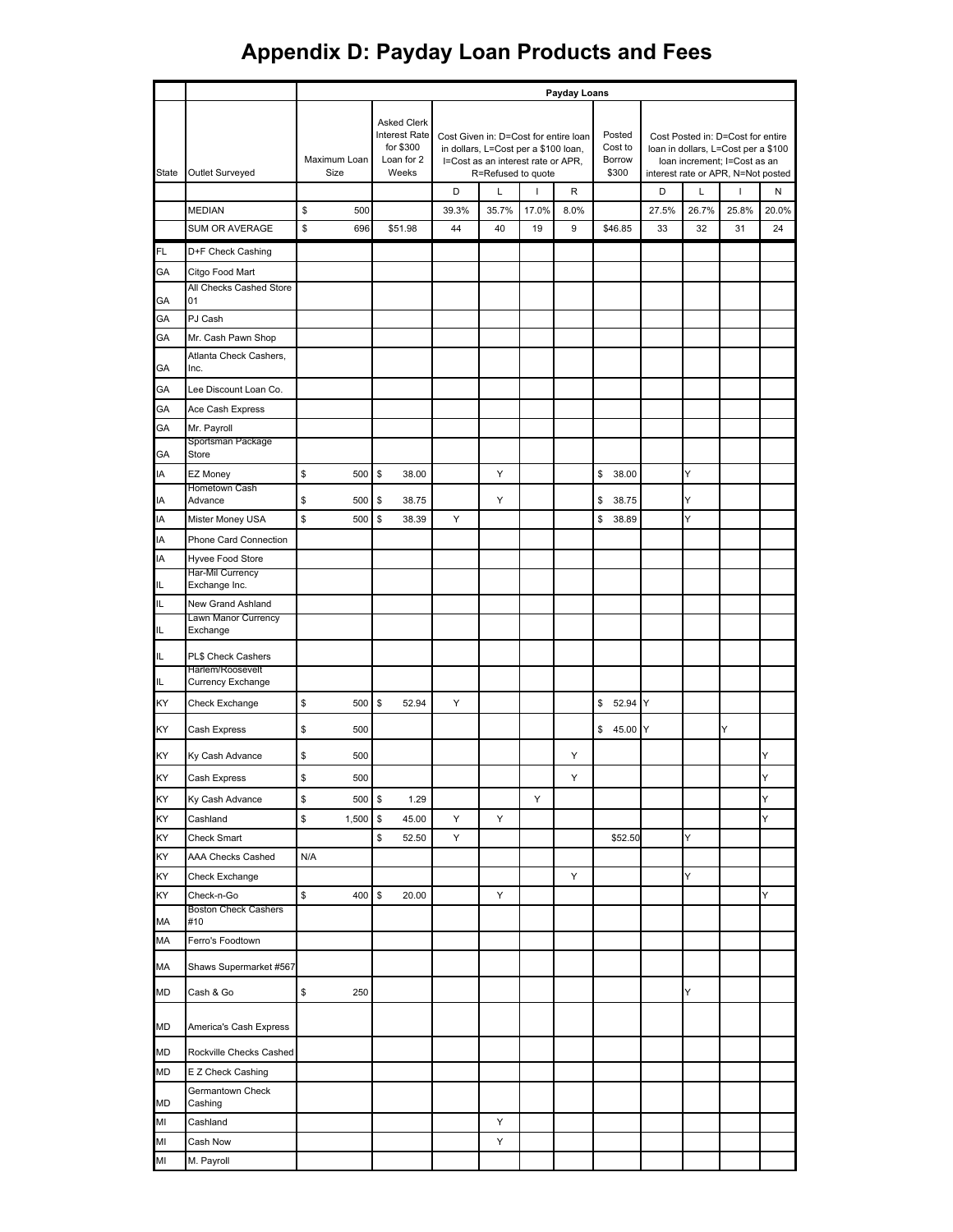|              |                                                 | Payday Loans         |                                                                         |                                                                                                                                           |       |       |                                      |                       |       |                                                                                                                                                |       |       |
|--------------|-------------------------------------------------|----------------------|-------------------------------------------------------------------------|-------------------------------------------------------------------------------------------------------------------------------------------|-------|-------|--------------------------------------|-----------------------|-------|------------------------------------------------------------------------------------------------------------------------------------------------|-------|-------|
| <b>State</b> | Outlet Surveyed                                 | Maximum Loan<br>Size | <b>Asked Clerk</b><br>Interest Rate<br>for \$300<br>Loan for 2<br>Weeks | Cost Given in: D=Cost for entire loan<br>in dollars, L=Cost per a \$100 loan,<br>I=Cost as an interest rate or APR,<br>R=Refused to quote |       |       | Posted<br>Cost to<br>Borrow<br>\$300 |                       |       | Cost Posted in: D=Cost for entire<br>loan in dollars, L=Cost per a \$100<br>loan increment; I=Cost as an<br>interest rate or APR, N=Not posted |       |       |
|              |                                                 |                      |                                                                         | D                                                                                                                                         | Г     |       | R                                    |                       | D     | L                                                                                                                                              | ı     | Ν     |
|              | <b>MEDIAN</b>                                   | \$<br>500            |                                                                         | 39.3%                                                                                                                                     | 35.7% | 17.0% | 8.0%                                 |                       | 27.5% | 26.7%                                                                                                                                          | 25.8% | 20.0% |
|              | SUM OR AVERAGE                                  | \$<br>696            | \$51.98                                                                 | 44                                                                                                                                        | 40    | 19    | 9                                    | \$46.85               | 33    | 32                                                                                                                                             | 31    | 24    |
| MI           | Cash Rite Now                                   |                      |                                                                         |                                                                                                                                           | Υ     |       |                                      |                       |       |                                                                                                                                                |       |       |
| MI           | Cash Connection                                 |                      |                                                                         |                                                                                                                                           |       |       |                                      |                       |       |                                                                                                                                                |       |       |
| NC           | Raleigh Service, Inc.                           |                      |                                                                         |                                                                                                                                           |       |       |                                      |                       |       |                                                                                                                                                |       |       |
| NC           | Raleigh Durham Check<br>Cashers                 |                      |                                                                         |                                                                                                                                           |       |       |                                      |                       |       |                                                                                                                                                |       |       |
| NC           | Raleigh Durham Check<br>Cashers                 |                      |                                                                         |                                                                                                                                           |       |       |                                      |                       |       |                                                                                                                                                |       |       |
| ΝC           | Checks Cashed                                   |                      |                                                                         |                                                                                                                                           |       |       |                                      |                       |       |                                                                                                                                                |       |       |
| ΝC           | National Jewelry & Pawn                         |                      |                                                                         |                                                                                                                                           |       |       |                                      |                       |       |                                                                                                                                                |       |       |
| NH           | Checks Cashed of<br>Manchester                  |                      |                                                                         |                                                                                                                                           |       |       |                                      |                       |       |                                                                                                                                                |       |       |
| <b>NH</b>    | <b>Amherst Check Cashing</b><br>Inc.            |                      |                                                                         |                                                                                                                                           |       |       |                                      |                       |       |                                                                                                                                                |       |       |
| NV           | Check City                                      | \$<br>5,000          | 8.00%                                                                   |                                                                                                                                           | Υ     | Υ     |                                      |                       |       |                                                                                                                                                | Y     |       |
| NV           | Money Tree                                      | \$<br>1,500          | \$<br>49.50                                                             | Y                                                                                                                                         |       |       |                                      | 49.50<br>$\mathsf{s}$ |       | Υ                                                                                                                                              |       |       |
| NV           | Main Street Station<br>Casino                   |                      |                                                                         |                                                                                                                                           |       |       |                                      |                       |       |                                                                                                                                                |       |       |
| NV           | Smith's Food and Drug<br>Center                 |                      |                                                                         |                                                                                                                                           |       |       |                                      |                       |       |                                                                                                                                                |       |       |
| NV           | <b>ACE Cash Express</b>                         | \$<br>1,000          | 51.00<br>\$                                                             | Υ                                                                                                                                         |       |       |                                      | \$ 51.00 Y            |       |                                                                                                                                                |       |       |
|              | East Broadway Check                             |                      |                                                                         |                                                                                                                                           |       |       |                                      |                       |       |                                                                                                                                                |       |       |
| NY           | Cashing<br>Uneeda Check Cashing                 |                      |                                                                         |                                                                                                                                           |       |       |                                      |                       |       |                                                                                                                                                |       |       |
| NΥ           | Corporation                                     |                      |                                                                         |                                                                                                                                           |       |       |                                      |                       |       |                                                                                                                                                |       |       |
| NY           | Joco Check Cashing<br>Corp.                     |                      |                                                                         |                                                                                                                                           |       |       |                                      |                       |       |                                                                                                                                                |       |       |
| NY           | <b>Whitestone Check</b><br>Cashing              |                      |                                                                         |                                                                                                                                           |       |       |                                      |                       |       |                                                                                                                                                |       |       |
| NY           | Ikan Enterprises                                |                      |                                                                         |                                                                                                                                           |       |       |                                      |                       |       |                                                                                                                                                |       |       |
| NΥ           | Pay-O-Matic                                     |                      |                                                                         |                                                                                                                                           |       |       |                                      |                       |       |                                                                                                                                                |       |       |
| NΥ           | <b>Check Cashing Store</b>                      |                      |                                                                         |                                                                                                                                           |       |       |                                      |                       |       |                                                                                                                                                |       |       |
| NΥ           | Pay O Matic<br>Regina Check Cashing             |                      |                                                                         |                                                                                                                                           |       |       |                                      |                       |       |                                                                                                                                                |       |       |
| NY           | Corporation                                     |                      |                                                                         |                                                                                                                                           |       |       |                                      |                       |       |                                                                                                                                                |       |       |
| NY           | Lazer Check Cashing<br><b>Continental Check</b> |                      |                                                                         |                                                                                                                                           |       |       |                                      |                       |       |                                                                                                                                                |       |       |
| NY           | Cashers                                         |                      |                                                                         |                                                                                                                                           |       |       |                                      |                       |       |                                                                                                                                                |       |       |
| NY           | Galaxia Check Cashing                           |                      |                                                                         |                                                                                                                                           |       |       |                                      |                       |       |                                                                                                                                                |       |       |
| NY           | Uneeda Check Cashing<br>Incorporated            |                      |                                                                         |                                                                                                                                           |       |       |                                      |                       |       |                                                                                                                                                |       |       |
| NY           | Rite Check Cashing<br>Incorporated              |                      |                                                                         |                                                                                                                                           |       |       |                                      |                       |       |                                                                                                                                                |       |       |
| NΥ           | Uneeda Check Cashing<br>Incorporated            |                      |                                                                         |                                                                                                                                           |       |       |                                      |                       |       |                                                                                                                                                |       |       |
| NΥ           | <b>Rite Check</b>                               |                      |                                                                         |                                                                                                                                           |       |       |                                      |                       |       |                                                                                                                                                |       |       |
| NY           | A and A Check Cashing<br>Corporation            |                      |                                                                         |                                                                                                                                           |       |       |                                      |                       |       |                                                                                                                                                |       |       |
| NΥ           | Ridge Check Cashing<br>Corporation              |                      |                                                                         |                                                                                                                                           |       |       |                                      |                       |       |                                                                                                                                                |       |       |
| NY           | <b>Alivad Associates</b>                        |                      |                                                                         |                                                                                                                                           |       |       |                                      |                       |       |                                                                                                                                                |       |       |
| NΥ           | Vale Chekcing NY Inc.                           |                      |                                                                         |                                                                                                                                           |       |       |                                      |                       |       |                                                                                                                                                |       |       |
| NY           | <b>ABRS Check Cashing</b><br>Corporation        |                      |                                                                         |                                                                                                                                           |       |       |                                      |                       |       |                                                                                                                                                |       |       |
| OН           | H&E Money Exchange                              |                      |                                                                         |                                                                                                                                           |       |       |                                      |                       |       |                                                                                                                                                |       |       |
| OН           | Money Mart                                      | \$<br>1,500          | $\frac{3}{2}$<br>45.00                                                  | Υ                                                                                                                                         |       | Y     |                                      | \$<br>45.00           |       | Y                                                                                                                                              | Y     |       |
| OН           | Money Mart                                      | \$<br>800            | 56.30%                                                                  |                                                                                                                                           |       | Υ     |                                      | \$<br>45.00           |       |                                                                                                                                                | Y     |       |
| OH           | Cash Stop                                       | \$<br>800            | \$<br>45.00                                                             |                                                                                                                                           | Υ     |       |                                      |                       |       |                                                                                                                                                |       | Y     |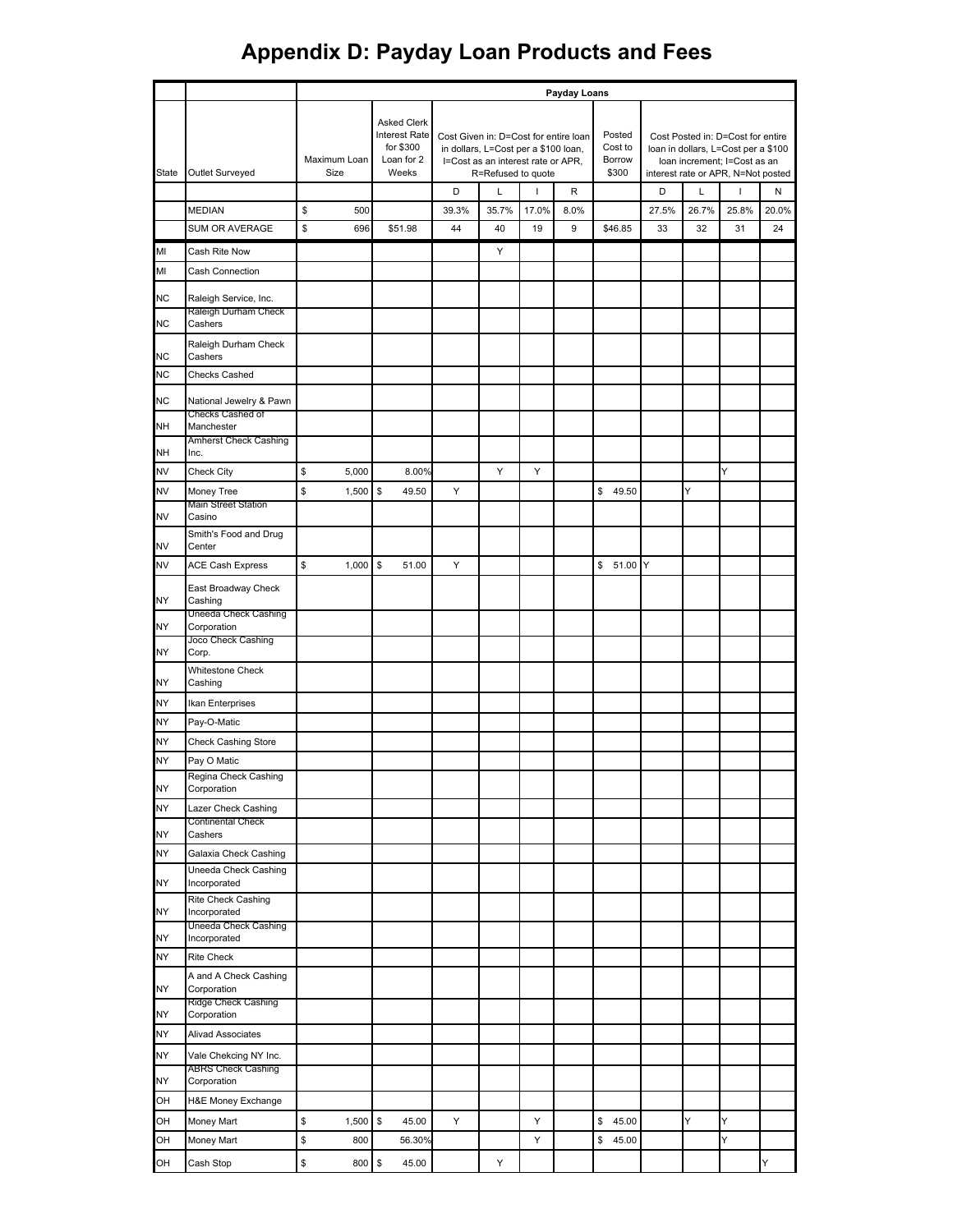|              |                                            | Payday Loans                 |                                                                                |                                                                                                                                                          |       |       |      |                                      |       |       |                                                                                                                                                |       |
|--------------|--------------------------------------------|------------------------------|--------------------------------------------------------------------------------|----------------------------------------------------------------------------------------------------------------------------------------------------------|-------|-------|------|--------------------------------------|-------|-------|------------------------------------------------------------------------------------------------------------------------------------------------|-------|
| <b>State</b> | Outlet Surveyed                            | Maximum Loan<br>Size         | <b>Asked Clerk</b><br><b>Interest Rate</b><br>for \$300<br>Loan for 2<br>Weeks | Cost Given in: D=Cost for entire loan<br>in dollars, L=Cost per a \$100 loan,<br>I=Cost as an interest rate or APR,<br>R=Refused to quote<br>D<br>L<br>R |       |       |      | Posted<br>Cost to<br>Borrow<br>\$300 |       |       | Cost Posted in: D=Cost for entire<br>loan in dollars, L=Cost per a \$100<br>loan increment; I=Cost as an<br>interest rate or APR, N=Not posted |       |
|              |                                            |                              |                                                                                |                                                                                                                                                          |       |       |      |                                      | D     | L     | ı                                                                                                                                              | N     |
|              | <b>MEDIAN</b>                              | \$<br>500                    |                                                                                | 39.3%                                                                                                                                                    | 35.7% | 17.0% | 8.0% |                                      | 27.5% | 26.7% | 25.8%                                                                                                                                          | 20.0% |
|              | SUM OR AVERAGE                             | \$<br>696                    | \$51.98                                                                        | 44                                                                                                                                                       | 40    | 19    | 9    | \$46.85                              | 33    | 32    | 31                                                                                                                                             | 24    |
| OH           | <b>ACE Cash Express</b>                    | \$<br>800                    | 91.07%                                                                         |                                                                                                                                                          |       | Υ     |      | \$45.00                              |       | Y     | Y                                                                                                                                              |       |
| OН           | <b>ACE Cash Express</b>                    | \$<br>800                    | 91.07%                                                                         |                                                                                                                                                          |       | Υ     |      | \$<br>45.00                          |       | Y     | Y                                                                                                                                              |       |
| OH           | <b>ACE Cash Express</b>                    | \$<br>800                    | \$<br>45.00                                                                    | Y                                                                                                                                                        | Y     | Y     |      | \$<br>45.00                          | Y     | Ý     | Y                                                                                                                                              |       |
| OH           | Money Mart                                 | \$<br>800                    | \$<br>45.00                                                                    | Υ                                                                                                                                                        |       | Υ     |      | \$<br>45.00                          |       | Y     | Y                                                                                                                                              |       |
| OH           | <b>ACE Cash Express</b>                    | \$<br>800                    | \$<br>45.00                                                                    |                                                                                                                                                          | Y     |       |      | \$<br>45.00                          |       |       | Y                                                                                                                                              |       |
| OH           | Money Mart                                 | \$<br>800                    | 91.10%                                                                         | Υ                                                                                                                                                        |       | Υ     |      | \$<br>45.00                          |       | Y     | Y                                                                                                                                              |       |
| OH           | <b>Check Smart</b>                         | \$<br>800                    | \$<br>45.00                                                                    | Y                                                                                                                                                        |       |       |      | \$<br>45.00                          | Y     |       |                                                                                                                                                |       |
| OH           | Check Cashing & Pay<br>Day                 | \$<br>800                    | \$<br>45.00                                                                    | Υ                                                                                                                                                        |       |       |      | \$<br>45.00                          | Υ     |       |                                                                                                                                                |       |
| OH           | <b>Tops Markets</b>                        |                              |                                                                                |                                                                                                                                                          |       |       |      |                                      |       |       |                                                                                                                                                |       |
| OН           | American Payroll<br>Advance                | \$<br>800                    | \$<br>45.00                                                                    | Υ                                                                                                                                                        |       |       |      | \$<br>45.00                          |       |       |                                                                                                                                                |       |
| OН           | Cashland                                   | \$<br>800                    | \$<br>45.00                                                                    | Υ                                                                                                                                                        |       |       |      |                                      |       |       |                                                                                                                                                | Y     |
| OH           | <b>VRS Cash Advance</b>                    | \$<br>800                    | \$<br>45.00                                                                    | Y                                                                                                                                                        |       |       |      |                                      |       |       |                                                                                                                                                | Ý     |
| OH           | Money Mart                                 | \$<br>800                    | \$<br>91.10                                                                    |                                                                                                                                                          |       | Υ     |      | \$<br>45.00                          |       |       | Y                                                                                                                                              |       |
| OH           | <b>ACE Cash Express</b>                    | \$<br>800                    |                                                                                |                                                                                                                                                          | Υ     |       |      | \$<br>45.00                          | ΙY    | Y     | Y                                                                                                                                              |       |
| OH           | <b>ACE Cash Express</b>                    | \$<br>800                    | \$<br>45.00                                                                    |                                                                                                                                                          | Y     |       |      | 45.00<br>\$                          | Y     | Y     | Y                                                                                                                                              |       |
| OH           | <b>ACE Cash Express</b>                    | \$<br>800                    | \$<br>45.00                                                                    |                                                                                                                                                          | Υ     |       |      | 45.00<br>\$                          | Y     | Y     | Y                                                                                                                                              |       |
| OН           | Money Mart                                 |                              |                                                                                |                                                                                                                                                          |       |       |      |                                      |       |       |                                                                                                                                                |       |
| <b>OR</b>    | <b>Check Mart</b>                          |                              |                                                                                |                                                                                                                                                          |       |       |      |                                      |       |       |                                                                                                                                                |       |
| OR           | <b>ACE American Cash</b><br><b>Express</b> | \$<br>500                    | \$<br>51.00                                                                    | Y                                                                                                                                                        |       |       |      |                                      | Y     |       |                                                                                                                                                |       |
| UT           | Cash Advance                               | \$<br>750                    | \$<br>22.35                                                                    |                                                                                                                                                          | Υ     | Υ     |      |                                      |       | Ý     | Y                                                                                                                                              |       |
| UT           | <b>U.S.A Cash Services</b>                 |                              |                                                                                |                                                                                                                                                          |       |       |      |                                      |       |       |                                                                                                                                                |       |
| UT           | Check City                                 | \$<br>500                    | \$<br>48.00                                                                    | Y                                                                                                                                                        | Y     | Y     |      | \$<br>48.00                          | Y     | Y     | Y                                                                                                                                              |       |
| UT           | Rent A Center                              | 25% of net<br>monthly income | \$<br>45.00                                                                    | Υ                                                                                                                                                        | Y     | Υ     |      | \$45.00 Y                            |       | Y     | Y                                                                                                                                              |       |
| UT           | Money Mart                                 |                              | \$<br>60.00                                                                    | Υ                                                                                                                                                        |       |       |      |                                      |       |       | Y                                                                                                                                              |       |
| UT           | Access 2 Cash                              | \$<br>500                    | $\frac{3}{2}$<br>60.00                                                         | Υ                                                                                                                                                        | Υ     |       |      |                                      |       |       | Υ                                                                                                                                              |       |
| UT           | Easy Money                                 |                              | \$<br>60.00                                                                    | Υ                                                                                                                                                        |       | Υ     |      |                                      |       |       | Y                                                                                                                                              |       |
| UT           | Easy Money                                 | \$<br>500                    | \$<br>60.00                                                                    | Υ                                                                                                                                                        | Υ     |       |      |                                      | Y     | Y     | Υ                                                                                                                                              |       |
| VA           | Cash and Carry                             |                              |                                                                                |                                                                                                                                                          |       |       |      |                                      |       |       |                                                                                                                                                |       |
| VA           | Ace Check Cashing                          | \$<br>500                    | \$<br>45.00                                                                    |                                                                                                                                                          | Υ     |       |      |                                      |       |       |                                                                                                                                                | Y     |
| VA           | Check City                                 | \$<br>500                    | \$<br>45.00                                                                    |                                                                                                                                                          | Υ     |       |      |                                      |       |       |                                                                                                                                                | Y     |
| VA           | Cashstore Pawn Shop                        | \$<br>500                    | \$<br>45.00                                                                    | Υ                                                                                                                                                        |       |       |      |                                      |       |       |                                                                                                                                                | Y     |
| VA           | Checksmart                                 | \$<br>500                    | \$<br>45.00                                                                    |                                                                                                                                                          | Υ     |       |      |                                      |       |       |                                                                                                                                                | Y     |
| VA           | <b>ACE American Cash</b><br>Express        | \$<br>500                    | \$<br>15.00                                                                    |                                                                                                                                                          | Υ     |       |      | \$45.00                              | Y     |       | Y                                                                                                                                              |       |
| VA           | Metro Check Casher Plus                    |                              |                                                                                |                                                                                                                                                          |       |       |      |                                      |       |       |                                                                                                                                                |       |
| VA           | Cashstore PawnShop                         | \$<br>500                    | 15%                                                                            | Υ                                                                                                                                                        | Υ     |       |      |                                      |       |       |                                                                                                                                                |       |
| <b>WA</b>    | MoneyTree                                  | \$<br>700                    | \$<br>45.00                                                                    |                                                                                                                                                          |       |       |      | \$<br>45.00                          |       | Υ     |                                                                                                                                                |       |
| WA           | <b>Check Masters</b>                       | \$<br>700                    | \$<br>45.00                                                                    |                                                                                                                                                          | Υ     |       |      | 45.00<br>\$                          | Υ     |       |                                                                                                                                                |       |
| <b>WA</b>    | MoneyMart                                  | \$<br>700                    |                                                                                |                                                                                                                                                          |       |       |      |                                      |       |       |                                                                                                                                                |       |
| <b>WA</b>    | Cash 1                                     | \$<br>700                    | 391.07%                                                                        |                                                                                                                                                          | Υ     | Υ     |      |                                      |       |       |                                                                                                                                                |       |
| WA           | Checkmate                                  | \$<br>700                    | 391.07%                                                                        | Υ                                                                                                                                                        | Υ     | Υ     |      |                                      |       |       |                                                                                                                                                |       |
| <b>WA</b>    | Money Tree Incorporated                    | \$<br>700                    |                                                                                | Υ                                                                                                                                                        | Υ     |       |      |                                      |       | Y     | Y                                                                                                                                              |       |
| WA           | <b>Check Masters</b>                       | \$<br>700                    |                                                                                | Υ                                                                                                                                                        |       |       |      |                                      |       | Υ     |                                                                                                                                                |       |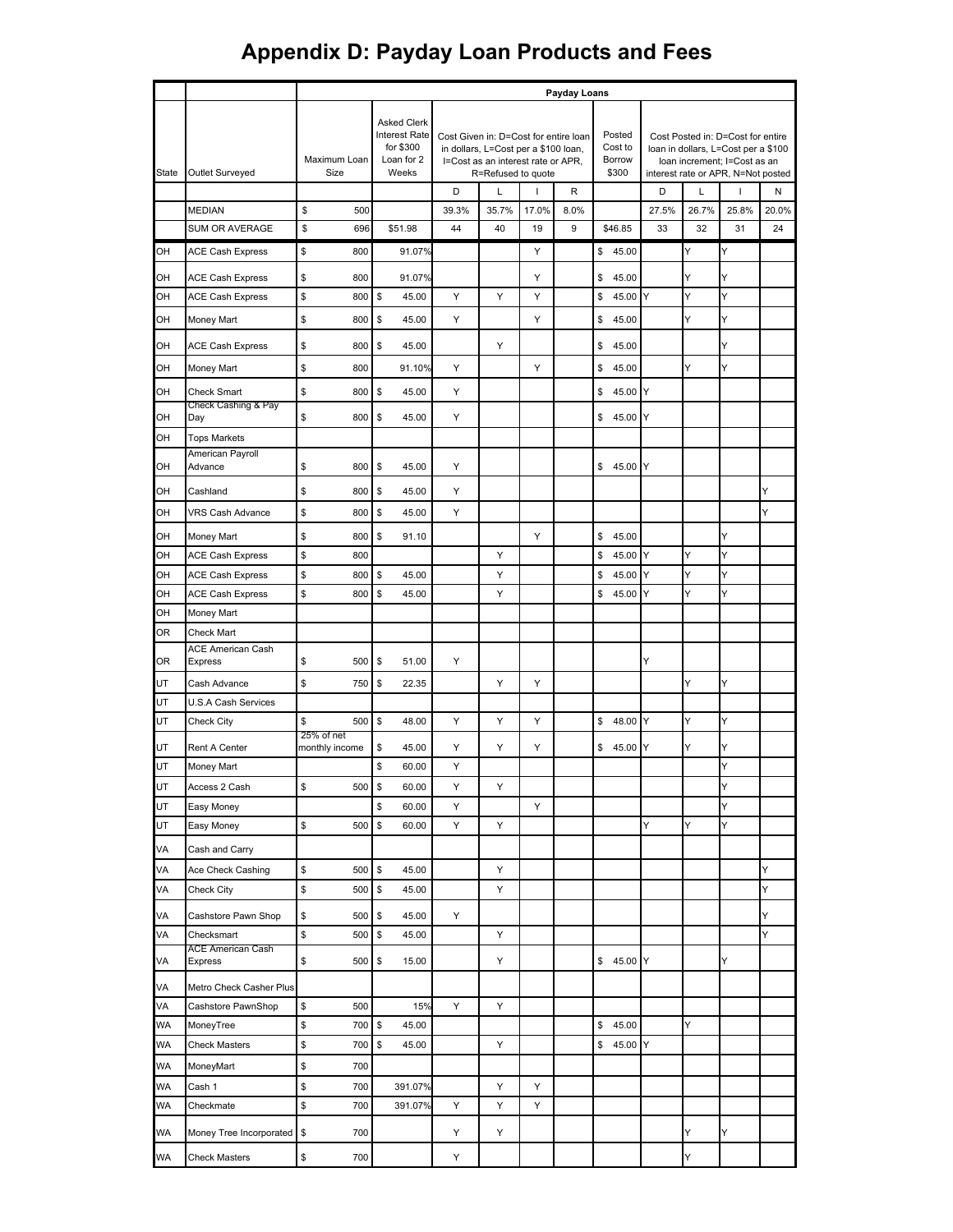|       |                                      |    |                      |                                                                                |       |                                                                                                                                                          |       | Payday Loans |                                      |       |       |                                                                                                                                                |       |
|-------|--------------------------------------|----|----------------------|--------------------------------------------------------------------------------|-------|----------------------------------------------------------------------------------------------------------------------------------------------------------|-------|--------------|--------------------------------------|-------|-------|------------------------------------------------------------------------------------------------------------------------------------------------|-------|
| State | Outlet Surveyed                      |    | Maximum Loan<br>Size | <b>Asked Clerk</b><br><b>Interest Rate</b><br>for \$300<br>Loan for 2<br>Weeks |       | Cost Given in: D=Cost for entire loan<br>in dollars, L=Cost per a \$100 loan,<br>I=Cost as an interest rate or APR,<br>R=Refused to quote<br>R<br>D<br>L |       |              | Posted<br>Cost to<br>Borrow<br>\$300 |       |       | Cost Posted in: D=Cost for entire<br>loan in dollars, L=Cost per a \$100<br>loan increment: I=Cost as an<br>interest rate or APR, N=Not posted |       |
|       |                                      |    |                      |                                                                                |       |                                                                                                                                                          |       |              |                                      | D     |       |                                                                                                                                                | N     |
|       | <b>MEDIAN</b>                        | \$ | 500                  |                                                                                | 39.3% | 35.7%                                                                                                                                                    | 17.0% | 8.0%         |                                      | 27.5% | 26.7% | 25.8%                                                                                                                                          | 20.0% |
|       | <b>SUM OR AVERAGE</b>                | \$ | 696                  | \$51.98                                                                        | 44    | 40                                                                                                                                                       | 19    | 9            | \$46.85                              | 33    | 32    | 31                                                                                                                                             | 24    |
| WI    | <b>Beloit Check Cashing</b><br>Store |    |                      |                                                                                |       |                                                                                                                                                          |       |              |                                      |       |       |                                                                                                                                                |       |
| WI    | Cash Mart                            | S  | 300                  | \$<br>62.00                                                                    | Υ     |                                                                                                                                                          |       |              |                                      |       |       | v                                                                                                                                              |       |
| WI    | Check & Cash, LLC                    | S  | 350                  | \$<br>60.00                                                                    |       | Y                                                                                                                                                        |       |              |                                      |       |       |                                                                                                                                                |       |
| WI    | State Street Cash Mart               | S  | 500                  | 60.00<br>\$                                                                    |       | Υ                                                                                                                                                        |       |              |                                      |       |       |                                                                                                                                                |       |
| WI    | <b>PLS Check Cashers</b>             | \$ | 2,000                | 66.00<br>\$                                                                    | Υ     |                                                                                                                                                          |       |              |                                      |       |       |                                                                                                                                                |       |
| WI    | Check Cashing Corp.                  |    |                      |                                                                                |       |                                                                                                                                                          |       |              |                                      |       |       |                                                                                                                                                |       |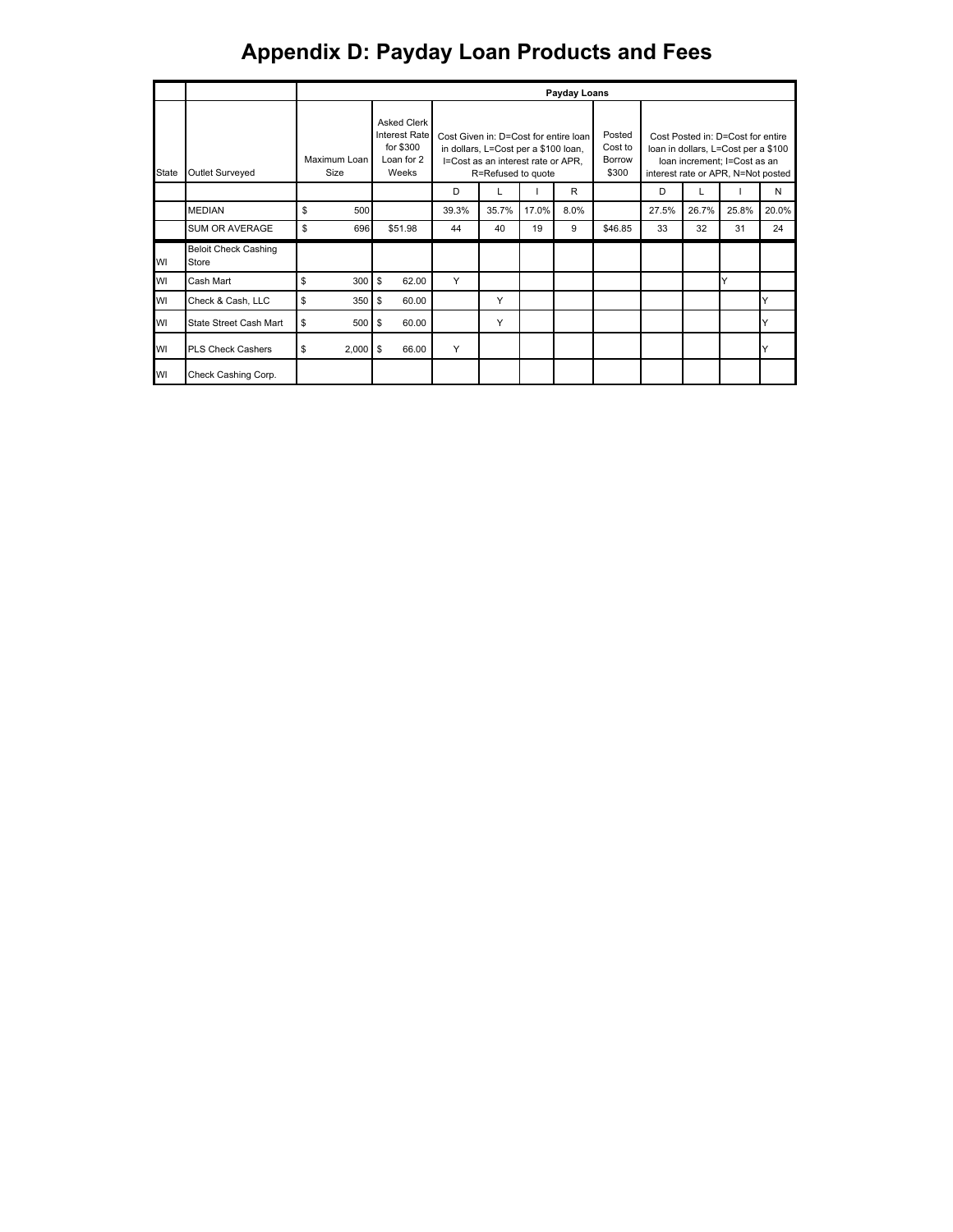|              |                                                                         |                          |                                                                                                                                                                                                                                                                                                                                                                       |                                                                                 | Post                          |                                                                                                                                                                                                                                                                                                                     | <b>Prohibit</b> |                                                                                                                                                                                                                                                                                                                        |
|--------------|-------------------------------------------------------------------------|--------------------------|-----------------------------------------------------------------------------------------------------------------------------------------------------------------------------------------------------------------------------------------------------------------------------------------------------------------------------------------------------------------------|---------------------------------------------------------------------------------|-------------------------------|---------------------------------------------------------------------------------------------------------------------------------------------------------------------------------------------------------------------------------------------------------------------------------------------------------------------|-----------------|------------------------------------------------------------------------------------------------------------------------------------------------------------------------------------------------------------------------------------------------------------------------------------------------------------------------|
| <b>State</b> | <b>Citation</b>                                                         | <b>Regulation</b>        | <b>Exemptions</b>                                                                                                                                                                                                                                                                                                                                                     | <b>Regulator</b>                                                                | Information                   | <b>Cap Fees</b>                                                                                                                                                                                                                                                                                                     | Lending         | <b>Penalties</b>                                                                                                                                                                                                                                                                                                       |
| Arizona      | Ariz. Rev. Stat.<br>§44-1361-2                                          |                          | Banks, credit unions, government<br>agency, US Postal Service, reg.<br>securities broker, wholesale SVC.                                                                                                                                                                                                                                                              |                                                                                 | Fees: Valid<br>identification | Greater of 3% of face amount<br>or \$5 government checks                                                                                                                                                                                                                                                            | No              | Violation is unlawful act or<br>practice under 44-1522. Attorney<br>General enforces.                                                                                                                                                                                                                                  |
| Arkansas     | ARK. CODE<br>ANN. § 23-52<br>(2005)                                     | Permit required          | Government agencies; wire transfers<br>or money orders; banks and credit<br>unions; Any retail seller with less than State Board of Fees; Valid<br>3% of total revenue from check<br>cashing fees.                                                                                                                                                                    | Collection<br>Agencies                                                          | identification;<br>Permit     | 5% of the face amount of the<br>check if state public<br>assistance or federal social<br>security; 10% of any personal<br>check or money order; 6% for<br>all other checks. \$5 max fee<br>for ID card or account set-up.                                                                                           | No              | Civil (not exceeding \$1,000) and<br>Criminal, consent orders, refund<br>of fees collected in violation of<br>law.                                                                                                                                                                                                     |
| California   | CAL. CIV.<br>CODE § 1789<br>(2005)                                      | Permit required          | Banks, credit unions, and industrial<br>Ioan companies; Retailers whose fees Department of Fees; Valid<br>for cashing checks do not exceed \$2                                                                                                                                                                                                                        | Justice                                                                         | identification                | Greater of 3% or \$3 for<br>government and payroll<br>checks with ID, 3.5% without<br>ID; 12% of the face amount<br>for all personal checks. Max<br>\$10 set-up or ID fee; \$5<br>replacement card fee.                                                                                                             | No              | Civil (not exceeding \$2000 for<br>each violation) and misdemeanor<br>for violating sec. 1789.35 and<br>Civil (\$1000 for the first offense<br>and \$5000 for the second<br>offense) and misdemeanor<br>(imprisonment not exceeding six<br>months and/or a fine not<br>exceeding \$5000) for violating<br>sec. 1789.37 |
| Connecticut  | CONN. GEN.<br>STAT. § 36A-<br>580 (2005)                                | License required         | Checks cashed for free; Retailers that<br>charge no more than \$.50; Institutions<br>under the supervision of any U.S.<br>agency or the Commissioner                                                                                                                                                                                                                  | CT Banking                                                                      | Commissioner License; Fees    | 1% of the face amount of a<br>CT public assistance check;<br>2% cap all other checks.                                                                                                                                                                                                                               | No              | Suspend, revoke, non-renew a<br>license. Violations unfair or<br>deceptive trade practices.                                                                                                                                                                                                                            |
| Delaware     | DEL. CODE<br>ANN. tit 5, $\S$<br>2701 - § 2745<br>(2006)                | License required         | Checks cashed for free; Retailers that<br>charge no more than 10 cents; banks State Bank<br>or credit unions.                                                                                                                                                                                                                                                         |                                                                                 | Commissioner License; Fees    | Greater of 2% of the check or<br>\$4 for cashing checks, drafts,<br>or money orders                                                                                                                                                                                                                                 | Yes             | Up to \$500 fine and/or 1 year<br>imprisonment. Civil penalty if<br>wilful violation \$250 up to \$500 for<br>the first violation and \$500 up to<br>\$1000 for each subsequent<br>violation)                                                                                                                          |
| Florida      | FLA. STAT.<br>ANN. §<br>$560.301 -$ §<br>560.310 (2005)                 | Registration<br>required | Retailers if fees for cashing checks or<br>exchanging foreign currency does not<br>exceed 5% of the annual total gross<br>income; Authorized vendors or<br>persons registered pursuand to the<br>provisions of the Money Transmitters'<br>Code                                                                                                                        | Financial<br>Services<br>Commission                                             | Registration;<br>Fees         | Greater of 5% of the check or<br>\$5 with ID, or 6% without ID;<br>3% of the check or \$5 with ID.<br>or 4% without ID for state<br>public assistance of federal<br>social security benefits; 10%<br>of the face amount of the<br>check, or \$5, whichever is<br>greater, for personal checks<br>and money orders   | No              | Third degree felony                                                                                                                                                                                                                                                                                                    |
| Georgia      | GA. CODE<br>ANN. § 7-1-700<br>$\frac{5}{9}$ 7-1-709<br>(2005)           | License required         | Banks or credit unions; Retailers that<br>charge no more than the greater of<br>2% of the check, or \$2 and where the<br>aggregate gross income for cashing<br>of checks does not exceed \$25,000<br>per annum for each location; Persons<br>where the aggregate gross income<br>from cashing checks, drafts, or money Banking and<br>orders does not exceed \$12,000 | Department of<br>Finance                                                        | License; Fees                 | Greater of 5% of the check or<br>\$5; greater of 3% of the check<br>or draft or \$5 for state public<br>assistance or federal social<br>security benefit payments;<br>greater of 10% of the face<br>amount or \$5 for personal<br>checks and money orders.                                                          | Yes             | Civil penalty (not to exceed \$1000<br>per day the violation continues)                                                                                                                                                                                                                                                |
| Hawaii       | HAW. REV.<br><b>STAT. § 480F</b><br>(2005)                              |                          | Retailers that charge no more than \$2 filed with<br>or 2% of the amount of the check,<br>whichever is greater; Financial<br>institutions authorized under federal<br>or state law                                                                                                                                                                                    | Complaints<br>Department of<br>Commerce<br>and Consumer Fees; How to<br>Affairs | complain                      | Greater of 5% of the face<br>amount of the check or \$5; 3%<br>of the face amount of the<br>check or \$5 for state public<br>assistance or federal social<br>security beneifts; 10% of the<br>face amount of personal<br>checks or money orders, or<br>\$5. \$10 max. fee for set-up<br>and \$5 for replacement ID. | No              | Fine of up to \$500 and up to 30<br>days imprinsonment                                                                                                                                                                                                                                                                 |
| Illinois     | 815 ILL.<br>COMP. STAT.<br>ANN. § 315/2,<br>38 ILL. Adm.<br>Code 130.30 | License required         | Retailers where cashing checks is<br>incident to business; banks.                                                                                                                                                                                                                                                                                                     | Director of<br>Financial<br>Institutions                                        | License; Fees                 | 1.4% of the face amount of<br>checks up to \$500 plus ninety<br>cent service charge; 1.85% of<br>all checks \$500.01 and over. No                                                                                                                                                                                   |                 | Each violation is a petty offense.                                                                                                                                                                                                                                                                                     |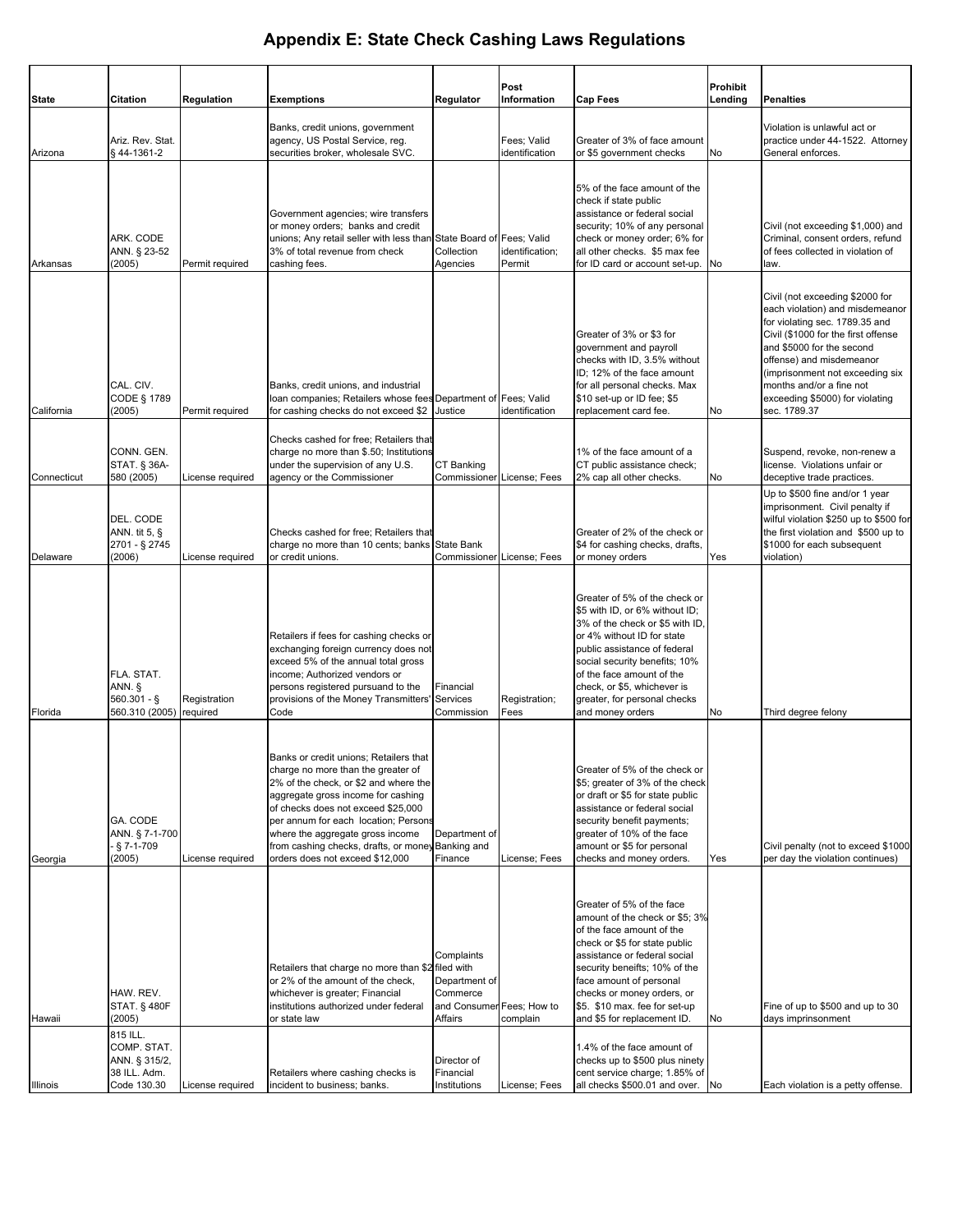|               |                                                                  |                          |                                                                                                                                                                                                                                                                        |                                                                        | Post                                          |                                                                                                                                                                                                                                                                                                                                             | <b>Prohibit</b>                                           |                                                                                                                                                                                                              |
|---------------|------------------------------------------------------------------|--------------------------|------------------------------------------------------------------------------------------------------------------------------------------------------------------------------------------------------------------------------------------------------------------------|------------------------------------------------------------------------|-----------------------------------------------|---------------------------------------------------------------------------------------------------------------------------------------------------------------------------------------------------------------------------------------------------------------------------------------------------------------------------------------------|-----------------------------------------------------------|--------------------------------------------------------------------------------------------------------------------------------------------------------------------------------------------------------------|
| <b>State</b>  | Citation                                                         | <b>Regulation</b>        | <b>Exemptions</b>                                                                                                                                                                                                                                                      | Regulator                                                              | Information                                   | <b>Cap Fees</b>                                                                                                                                                                                                                                                                                                                             | Lending                                                   | <b>Penalties</b>                                                                                                                                                                                             |
| Indiana       | IND. CODE §<br>28-8-5 (2005)                                     | License required         | Financial institutions organized under<br>IC 28 or federal law; Where the<br>transaction is incidental to the retail<br>sale of goods and services; Where<br>consideration for cashing checks<br>does not exceed 1% of the face<br>amount or \$1, whichever is greater | Department of<br>Financial<br>Institutions                             | Fees                                          | 10% of the face amount of the<br>check or \$5, whichever is<br>greater                                                                                                                                                                                                                                                                      | Yes                                                       | Civil penalty (not exceeding<br>\$5000 per violation) and Class A<br>misdemeanor                                                                                                                             |
|               | Ky. Rev. Stat.<br>Ann. § 286.9-                                  |                          | Financial institutions, entities that                                                                                                                                                                                                                                  | Office of<br>Financial                                                 |                                               |                                                                                                                                                                                                                                                                                                                                             |                                                           | Misdemeanor, Fine \$100 to \$500,                                                                                                                                                                            |
| Kentucy       | 010-102                                                          | License required         | cash checks for free, or retailer.                                                                                                                                                                                                                                     | Institutions                                                           | License; Fees                                 | No cap                                                                                                                                                                                                                                                                                                                                      | No                                                        | one-year imprisonment or both.                                                                                                                                                                               |
| Louisiana     | LA. REV.<br>STAT. ANN. §<br>$6:1001 -$<br>6:1013 (2005)          | License required         | Entities that cash checks for free or<br>that charge no more than \$2 and is<br>incidental to primary business. Banks of Financial<br>and credit unions.                                                                                                               | Commissioner<br>Institutions                                           | Fees                                          | Greater of 2% of the face<br>amount of the check or \$5, for<br>welfare or public assistance;<br>10% of the face amount of the<br>check or \$5, for all other<br>checks and money orders                                                                                                                                                    | No                                                        | Civil penalties (up to \$500 for<br>each violation)                                                                                                                                                          |
| Maine         | ME. REV.<br>STAT. ANN. tit.<br>32, § 6131 - §<br>6146            | Registration<br>required | Financial insitutions; Supervised<br>lenders; Licensees under the Money<br>Transmitters Act; Retailers getting no<br>more than 5% of income from check<br>cashing                                                                                                      | Director of the<br>Office of<br>Consumer<br>Credit<br>Regulation       | Certificate of<br>registration;               | Greater of 5% of the face<br>amount of the check with ID,<br>or 6% without ID, or \$5:<br>greater of 3% of the face<br>amount of the check with ID,<br>or 4% without ID, or \$5 for<br>state public assistance or<br>federal social security benefit;<br>greater of 10% of the face<br>amount of personal checks or<br>money orders, or \$5 | Yes                                                       | Criminal (Class E Crime) and Civil<br>penalty (no more than \$5000 or<br>the amount of the actual<br>damages, whichever is greater)                                                                          |
| Maryland      | MD. CODE<br>ANN., [FIN.<br>INST.] § 12-101<br>§ 12-127<br>(2006) | License required         | Retailers charging up to 1.5% of the<br>check, incidental to business; banks.                                                                                                                                                                                          | Commissioner License; Fees                                             |                                               | Greater of 2% of the face<br>amount of the check or \$3 for Yes (unless<br>federal and state government have<br>checks; greater of 10% of the<br>check or \$5 for a personal<br>check; 4% of the check or \$5<br>for any other check. \$5 cap<br>on one-time membership fee.                                                                | complied<br>with the<br>Maryland<br>Consumer<br>Loan Act) | Civil penalty (up to \$1000 for the<br>first offense and \$5000 for each<br>additional offense) and<br>Misdemeanor (punishible by a fine<br>of no more than \$5000 and/or<br>imprisonment for up to 3 years) |
|               | MASS. GEN.                                                       |                          |                                                                                                                                                                                                                                                                        |                                                                        |                                               |                                                                                                                                                                                                                                                                                                                                             |                                                           |                                                                                                                                                                                                              |
| Massachusetts | LAWS ANN ch.<br>169A, § 1 - § 13<br>(2005)                       | License required         | Banks and credit unions. Entities<br>charging less than \$1 per check.                                                                                                                                                                                                 | Commissioner<br>of Banks                                               | License; Fees                                 | No limit (but fees must be filed<br>annually with the<br>commissioner)                                                                                                                                                                                                                                                                      | No                                                        | Civil penaltyup to \$500 and/or<br>imprisonment for no more than 6<br>months)                                                                                                                                |
| Minnesota     | MINN. STAT.<br>ANN. § 53A.01<br>§ 53A.13<br>(2005)               | License required         | Financial Institutions: Retailers that<br>charge up to 1% of the face amount<br>of the check, or \$1, whichever is<br>greater.                                                                                                                                         | Commissioner<br>of Commerce   Fees                                     |                                               | No limit (but fees charged<br>must be filed and approved as<br>fair and reasonable by the<br>Commissioner)                                                                                                                                                                                                                                  | No                                                        | Civil and misdemeanor                                                                                                                                                                                        |
| Mississippi   | MISS. CODE<br>ANN. § 75-67-<br>501 § 75-67-<br>539 (2005)        | License required         | Financial Institutions; Retailers who<br>cash checks for free or for a fee not<br>exceeding greater of 3% of the face<br>amount of the check, or \$10<br>Banks and credit unions. Retailer                                                                             | Commissioner<br>of Banking<br>and Consumer<br>Finance                  | License; Fees                                 | Greater of 3% of the face<br>amount of check, or \$5 for<br>government checks; greater of<br>10% of the face amount of the<br>check, or \$5 for personal<br>checks; greater of 5% of the<br>face amount of the check, or<br>\$5 for all other checks and<br>money orders.                                                                   | No                                                        | Civil penalty (not exceeding<br>\$1000 per violation) and Criminal<br>(misdemeanor)                                                                                                                          |
| Nevada        | NEV. ADMIN.<br>CODE §<br>$604A.010 - $$<br>604A.250<br>(2006)    | License required         | charging up to \$2 to cash checks,<br>incidental to business. Gaming<br>licensees, out-of-state check cashers, Commissioner Fees, toll-free<br>entities licensed prior to 1973, other<br>entities.                                                                     | of Financial<br>Institutions                                           | number for<br>regulator                       | No limit, but customer must<br>receive and sign written fee<br>notice prior to transaction.                                                                                                                                                                                                                                                 | No                                                        | Admin. Fine up to \$50,000 if<br>unlicensed, contract voidable,<br>private right of action.                                                                                                                  |
| New Jersey    | N.J. STAT.<br>ANN. § 17:15A-<br>31 - § 17:15A-<br>45 (2006)      | License required         |                                                                                                                                                                                                                                                                        | Commissioner notifications<br>of Banking<br>and Insurance commissioner | License; All<br>signs and<br>recquired by the | Greater of 2% of the face<br>amount of the check, or \$.90<br>for checks drawn on<br>depository or financial<br>institutions; greater of 1% of<br>the check or \$.90, for AFDC<br>checks; 1.5% of the check, or<br>\$.90 for social security or SSI<br>check.                                                                               | No                                                        |                                                                                                                                                                                                              |
|               | N.Y. Comp.<br>Codes R &<br>Regs. Tit. 3, §                       |                          | Retailer that charges less than \$1 to<br>cash checks, incidental to business;<br>banks and entities licensed by                                                                                                                                                       | Superintenden                                                          |                                               | Greater of 1.64% of the check                                                                                                                                                                                                                                                                                                               |                                                           | Misdemeanor, up to one year<br>imprisonment or up to \$500 fine or                                                                                                                                           |
| New York      | 400.12                                                           | License required         | Superintendent.                                                                                                                                                                                                                                                        | t of Banks                                                             | License; Fees                                 | or \$1.                                                                                                                                                                                                                                                                                                                                     | Yes                                                       | both.                                                                                                                                                                                                        |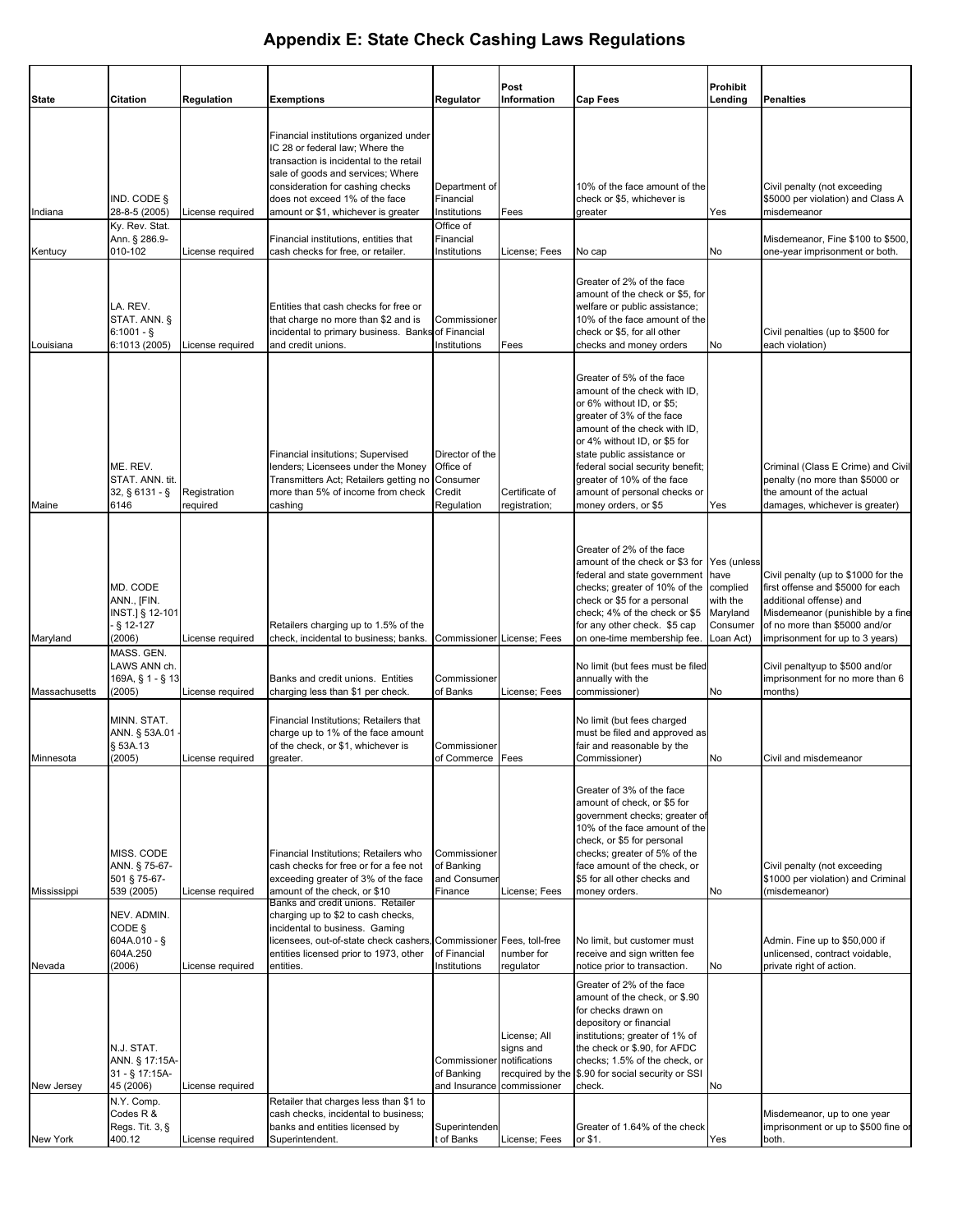|                         |                                                                     |                          |                                                                                                                                                                                                                   |                                                                                 | Post                                                                             |                                                                                                                                                                                                                                                                                          | <b>Prohibit</b>                          |                                                                                                                              |
|-------------------------|---------------------------------------------------------------------|--------------------------|-------------------------------------------------------------------------------------------------------------------------------------------------------------------------------------------------------------------|---------------------------------------------------------------------------------|----------------------------------------------------------------------------------|------------------------------------------------------------------------------------------------------------------------------------------------------------------------------------------------------------------------------------------------------------------------------------------|------------------------------------------|------------------------------------------------------------------------------------------------------------------------------|
| <b>State</b>            | <b>Citation</b>                                                     | Regulation               | <b>Exemptions</b>                                                                                                                                                                                                 | Regulator                                                                       | Information                                                                      | <b>Cap Fees</b>                                                                                                                                                                                                                                                                          | Lending                                  | <b>Penalties</b>                                                                                                             |
| North Carolina          | N.C. GEN.<br>STAT. § 53-275<br>$§ 53 - 290$<br>(2005)<br>OHIO REV.  | License required         | <b>Financial institutions; Retailers</b><br>charging no more than \$2.00 for<br>cashing checks; Money Transmitters<br>Act licensees.                                                                              | <b>State Banking</b><br>Commission                                              | Fees                                                                             | Greater of 3% percent of the<br>check or \$5 for government<br>checks; greater of 10% of the<br>check or \$5 for personal<br>checks; greater of 5% of the<br>check or \$5 for all other<br>checks and money orders                                                                       | Yes                                      | Civil penalties (not exceeding<br>\$1000 per violation), restitution,<br>and Criminal (Class I felony)                       |
| Ohio                    | CODE ANN. §<br>1315.21 - §<br>1315.34                               | License required         | Financial institutions; retailers with no<br>more than 5% of their gross income<br>from check cashing, other licensees.                                                                                           | Superintenden<br>of Financial<br>Institutions                                   | License; Fees                                                                    | 3% of the face amount of an<br>Ohio or federal government<br>check                                                                                                                                                                                                                       | No, if<br>properly<br>licensed           | Admin. Fine up to \$1,000 per<br>violation or license revocation.                                                            |
| Pennsylvania            | Pa. Stat. Ann.<br>Tit. 63, § 2301-<br>2334                          | License required         |                                                                                                                                                                                                                   | The<br>Department of<br>Banking                                                 | Fees                                                                             | 2.5% government assistance<br>check w/ID, 3% of payroll<br>check, 10% of personal check.<br>\$10 cap on new customer fee. Yes                                                                                                                                                            |                                          | Civil penalty up to \$2,000 per<br>violation; 3rd degree<br>misdemeanor if unlicensed.                                       |
| Rhode Island            | R.I. GEN.<br>LAWS § 19-<br>$14.4 - 1 -$ § 19-<br>14.4-10            | License required         | Regulated institutions, banks, and<br>credit unions; Retailers where no<br>more than \$0.50 is charged per check Division of<br>cashed                                                                            | Banking                                                                         | Public notice of<br>application;<br>Fees; License                                | Greater of 3% of the face<br>amount of the check, or \$5 for<br>state public assistance and<br>federal social security checks;<br>greater of 10% of the face<br>amount, or \$5 for personal<br>checks; greater of 5% of the<br>face amount of the check, or<br>\$5 for all other checks. | No                                       | Criminal (misdemeanor, may be<br>charged a fine of \$1000 and/or<br>imprisoned for up to a year)                             |
| South Carolina          | S.C. CODE<br>ANN. § 34-41-<br>10 - § 34-41-<br>130                  | License required         | Bank, savings institution, credit union<br>or farm credit system; Retailers who<br>cash checks free.                                                                                                              | State Board of Fees posted<br>Financial<br>Institutions                         | and filed with<br>Board.                                                         | Greater of 2% of the face<br>amount of the check, or \$3 for<br>federal and state government<br>checks and printed payroll<br>checks; greater of 7% of the<br>face amount of the check, or<br>\$5 for all other checks                                                                   | Yes                                      | Civil penalties (not exceeding<br>\$1000 per violation), restitution,<br>and Criminal (Class B<br>misdemeanor)               |
| Tennessee               | TN Code ANN.<br>§45-18-101-<br>121<br>UTAH CODE                     | License required         | Financial institutions, licensed money<br>transmitters, industrial loan licensees<br>retailers cashing checks not to<br>exceed 5% of gross receipts or<br>cashing for free.<br>Depository institutions; Retailers | Department of<br>Financial<br>Institutions                                      | License and<br>fees                                                              | Greater of 5% of the check or<br>\$5 all other checks; greater of<br>3% or \$2 for public assistance<br>or Social Security checks; or<br>greater of 10% of the check or<br>\$5 to cash personal checks or<br>money orders. \$10 cap on<br>one-time membership fee.                       | Yes                                      | Civil penalty up to \$1,000 per<br>violation, Class C misdemeanor.                                                           |
| Utah                    | ANN. § 7-23-<br>101 - § 7-23-<br>110                                | Registration<br>required | where not more than 1% of the<br>amount of the check, or \$1, is<br>charged.                                                                                                                                      | the<br>department                                                               | Fees using<br>dollar amounts                                                     | No limit                                                                                                                                                                                                                                                                                 | No                                       | Civil and Class B misdemeanor                                                                                                |
| Vermont                 | VT. STAT.<br>ANN. Tit. 8, §<br>2500 - § 2519                        | License required         | Financial institutions, United States<br>Postal Service; A service charging no<br>more than \$1 for cashing any<br>payment instrument                                                                             | Banking<br><b>Commissioner</b> Fees                                             |                                                                                  | Greater of 3% of state public<br>assistance or federal Social<br>Security benefit, or \$2; 10% of<br>the face amount of personal<br>checks or money orders, or<br>\$5, whichever is less; greater<br>of 5% of all other checks, or<br>\$5. \$10 cap on one-time<br>membership fee.       | Yes                                      | Administrative (not to exceed<br>\$1000 per day) and Criminal (not<br>exceeding \$10,000 and/or three<br>years imprisonment) |
| Virginia                | VA. CODE<br>ANN. § 6.1-432<br>$\frac{5}{9}$ 6.1-443<br>(2006)       | Registration<br>required | Financial Institutions: Retailers where<br>not more than \$2 or 2% the amount of State<br>the item, whichever is greater, is<br>charged.                                                                          | Corporation<br>Commission                                                       | Fees;<br>Commission's<br>toll-free number;<br>Information to<br>file a complaint | No limit; Registrant must file a<br>statement of fees with the<br>Commission                                                                                                                                                                                                             | Yes                                      | Civil penalties (not exceeding<br>\$1,000) and Criminal (Class I<br>misdemeanor)                                             |
| Washington              | WASH. REV.<br>CODE ANN. §<br>$31.45.010 - $$<br>31.45.900<br>(2006) | License required         | Financial insitituions and trust<br>companies; Persons not primarily<br>engaged in cashing checks or as<br>determined by the director                                                                             | Director of<br>Financial<br>Institutions                                        | Fees                                                                             | No limit                                                                                                                                                                                                                                                                                 | No with<br>small loan<br>endorseme<br>nt | Criminal (misdemeanor) and is an<br>unfair and deceptive act or<br>practice per RCW 19.86.020.                               |
| Washington, D.C. 26-301 | DC Code Ann §                                                       | License required         | Financial institutions; United States<br>Postal Service; Any person who<br>cashes checks without consideration<br>or charge                                                                                       | Superintenden<br>t of the Office<br>of Banking<br>and Financial<br>Institutions | Fees; License                                                                    | 5% of the face value of a<br>government or payroll check;<br>7% of an insurance check;<br>10% of a personal check or<br>money order, or \$4, whichever<br>is greater                                                                                                                     | No                                       | Civil penalties up to \$1,000 per<br>violation                                                                               |